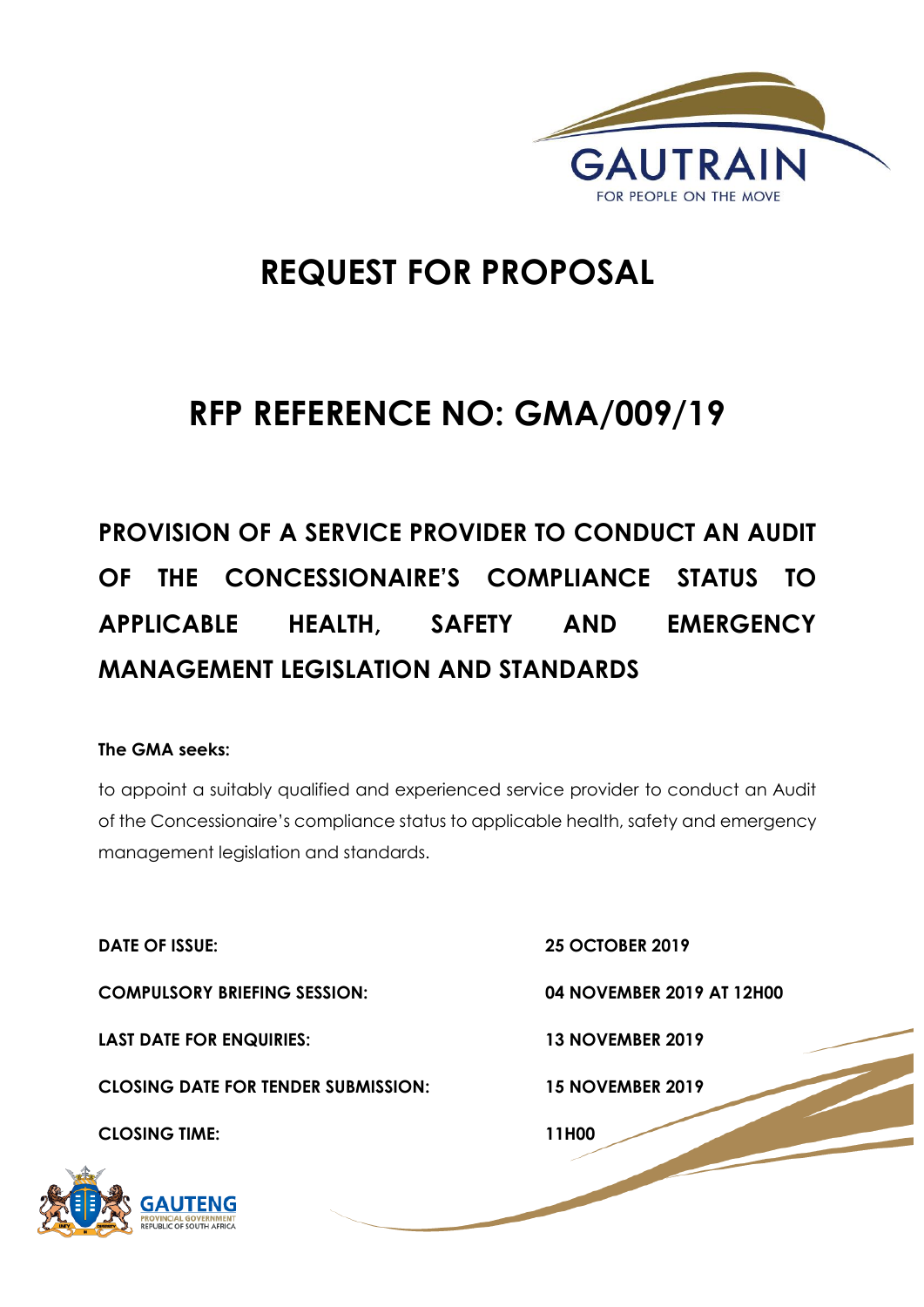# **CONTENTS**

# **GAUTRAIN MANAGEMENT AGENCY – REQUEST FOR PROPOSAL**

|                                                    | Page |
|----------------------------------------------------|------|
|                                                    | 5    |
|                                                    | 6    |
| RFP PART A                                         |      |
|                                                    | 7    |
|                                                    | 8    |
|                                                    | 8    |
|                                                    | 9    |
| Rules governing this RFP and the Tendering Process |      |
|                                                    | 10   |
| <b>REQUEST FOR PROPOSAL</b>                        |      |
|                                                    | 10   |
|                                                    | 11   |
|                                                    | 11   |
|                                                    | 12   |
|                                                    | 12   |
| Communication during the tender process            |      |
| Requests for clarification and further information | 12   |
|                                                    | 13   |
|                                                    | 13   |
|                                                    | 14   |
|                                                    | 14   |
|                                                    | 15   |
|                                                    | 16   |
|                                                    |      |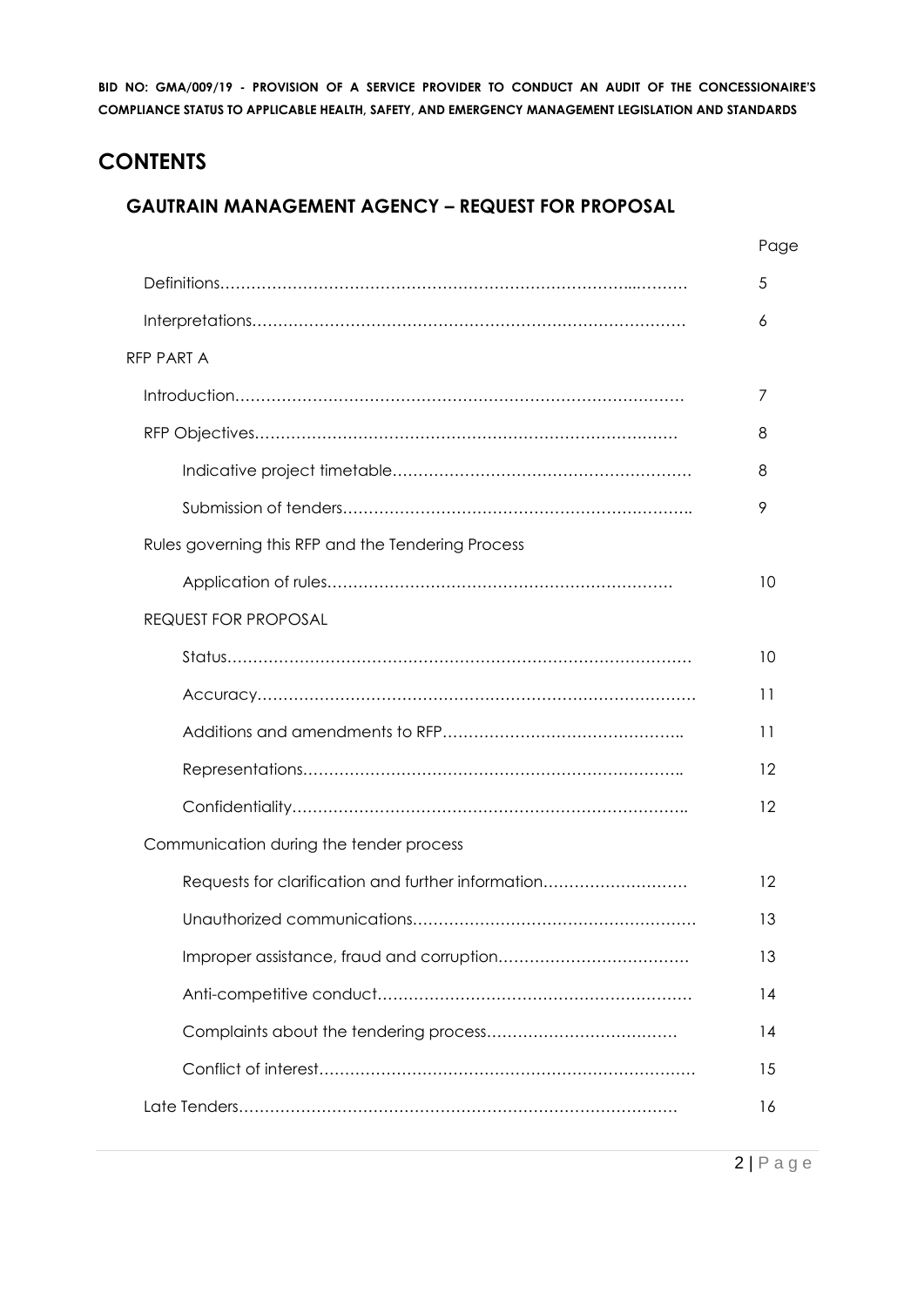|                                                      | 16 |
|------------------------------------------------------|----|
|                                                      | 17 |
|                                                      | 17 |
|                                                      | 18 |
|                                                      | 18 |
| Disclosure of tender contents and tender information | 18 |
|                                                      | 19 |
|                                                      | 19 |
|                                                      | 19 |
| <b>Tender Response</b>                               |    |
|                                                      | 20 |
|                                                      | 21 |
|                                                      | 21 |
|                                                      | 22 |
| <b>Contract Disclosure Requirements</b>              |    |
|                                                      | 22 |
|                                                      | 23 |
|                                                      | 23 |
| <b>Evaluation of tenders</b>                         | 23 |
|                                                      | 23 |
|                                                      | 24 |
|                                                      | 25 |
|                                                      | 26 |
|                                                      | 26 |
|                                                      | 27 |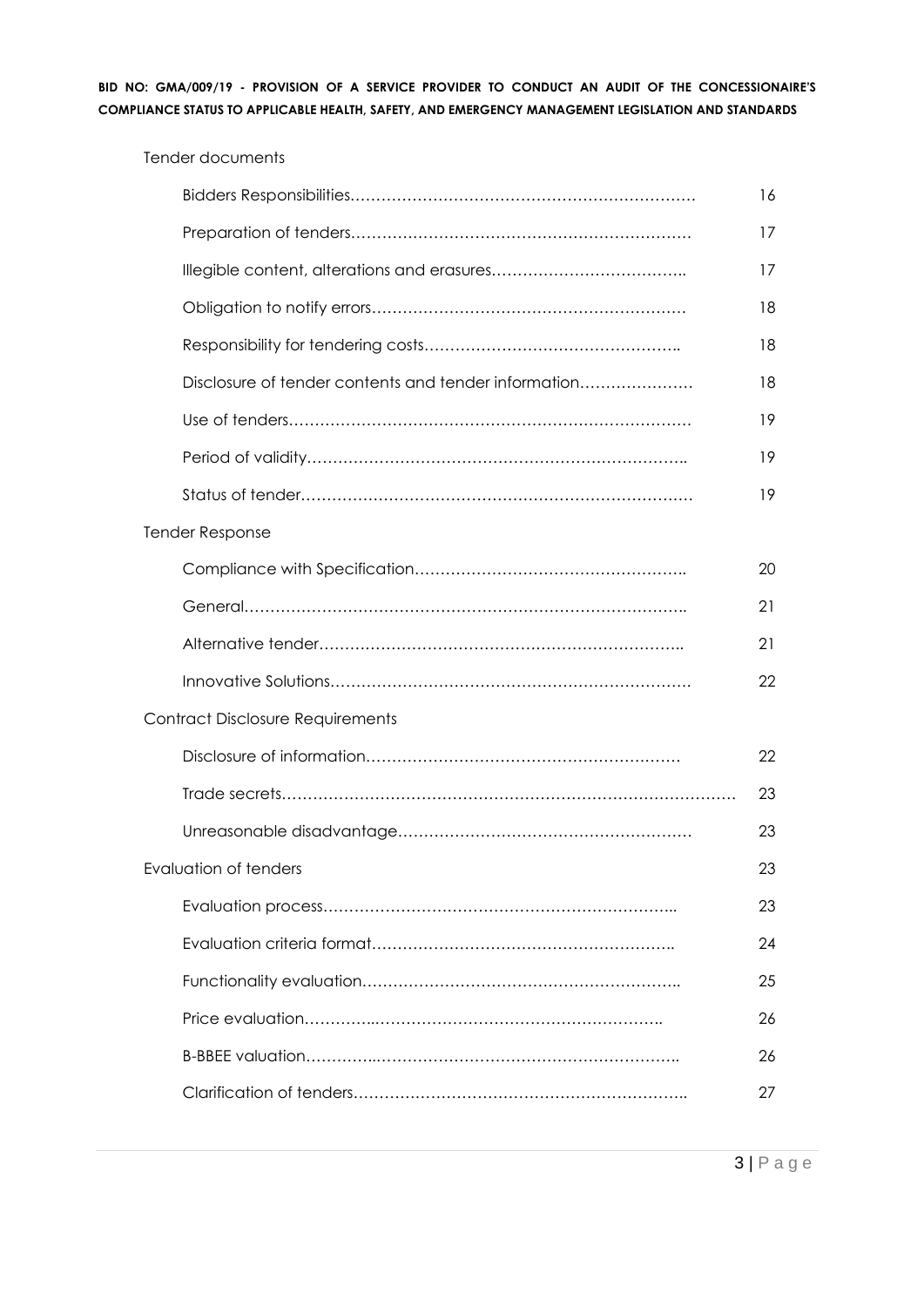|                    |                                               | 27 |
|--------------------|-----------------------------------------------|----|
|                    |                                               | 28 |
| Successful Tenders |                                               |    |
|                    |                                               | 28 |
|                    |                                               | 29 |
|                    |                                               | 29 |
|                    |                                               | 29 |
|                    |                                               | 29 |
|                    |                                               | 30 |
|                    |                                               | 31 |
|                    |                                               | 31 |
|                    |                                               | 32 |
|                    | RFP PART C - BIDDERS DECLARATION AND RESPONSE | 52 |
| <b>CSD</b>         |                                               | 55 |
| SBD1               |                                               | 56 |
| SBD 3.1            |                                               | 58 |
| SBD 3.2            |                                               | 59 |
| SBD 4              |                                               | 62 |
| SBD 6.1            |                                               | 68 |
| SBD <sub>8</sub>   | Declaration of Bidders Past SCM practices     | 75 |
| SBD <sub>9</sub>   | Certificate of Independent Bid Determination  | 78 |
| <b>SHE</b>         |                                               | 82 |
| RFP PART - D       | SUPPLIER CODE OF CONDUCT                      | 84 |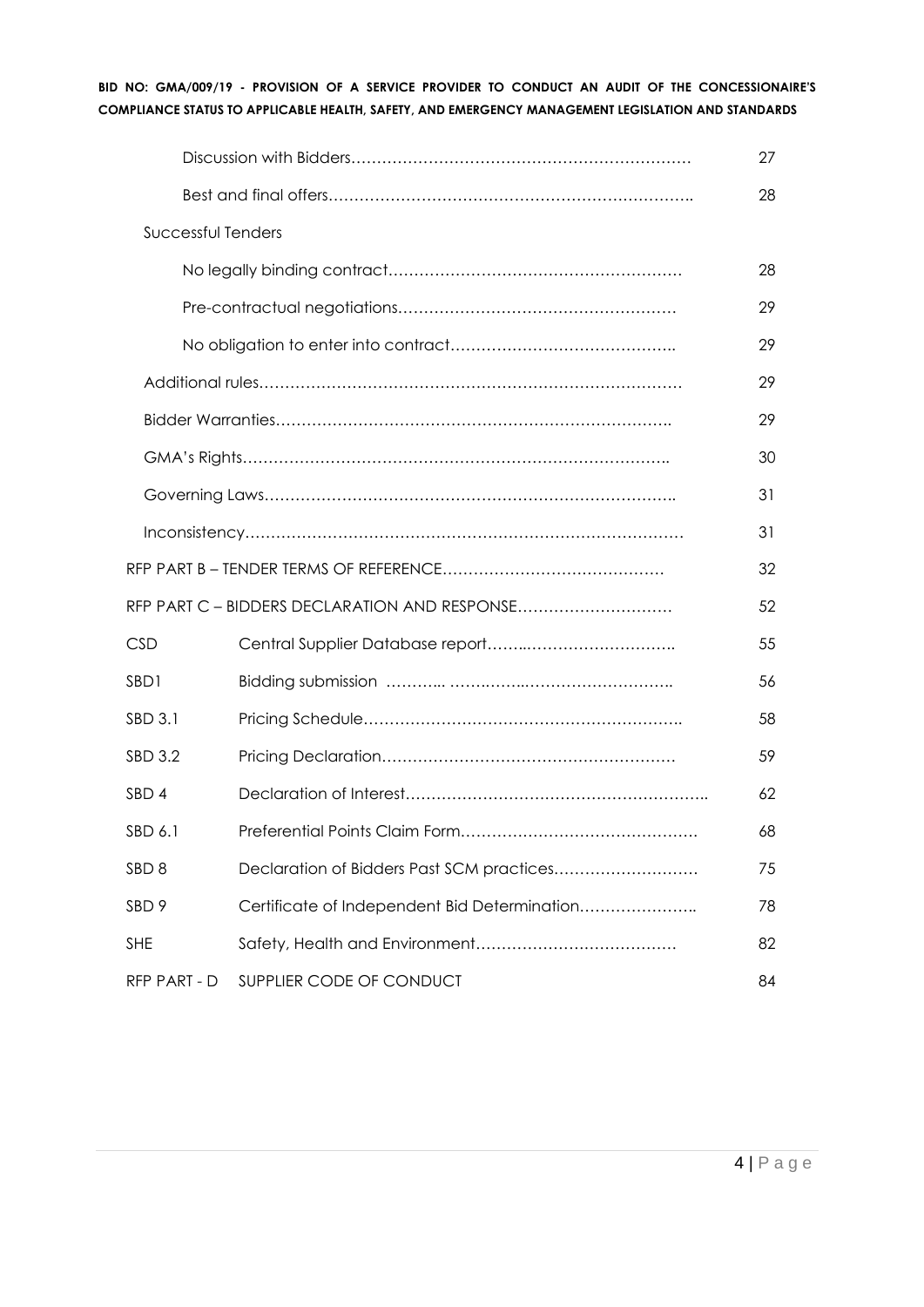#### **DEFINITIONS**

In this Request for Proposal, unless a contrary intention is apparent:

**Business Day** means a day which is not a Saturday, Sunday or public holiday.

**Bid** means a written offer in a prescribed or stipulated form lodged by a Bidder in response to an invitation in this Request for Proposal, containing an offer to provide goods, works or services in accordance with the Specification as provided in RFP Part B.

**Closing Time** means the time, specified as such under the clause "Indicative Timetable" of this RFP Part A, by which Tenders must be received.

**Evaluation Criteria** means the criteria set out under the clause "Evaluation Criteria Format" of this RFP Part A.

**GMA** means the Gautrain Management Agency; a PFMA Schedule 3(C) listed Provincial Public Entity, established in terms of the GMA Act No. 5 of 2006.

**Intellectual Property Rights** includes copyright and neighbouring rights, and all proprietary rights in relation to inventions (including patents) registered and unregistered trademarks (including service marks), registered designs, confidential information (including trade secrets and know how) and circuit layouts, and all other proprietary rights resulting from intellectual activity in the industrial, scientific, literary or artistic fields.

**Member** means an employee of the GMA.

**Proposed Contract** means the agreement including any other terms and conditions contained in or referred to in this RFP that may be executed between the GMA and the successful Bidder.

**Request for Proposal** or **RFP** means this document (comprising each of the parts identified under RFP Part A, Part B, Part C and Part D) including all annexure and any other documents so designated by the GMA.

**Services** means the services required by the GMA, as specified in this RFP Part B.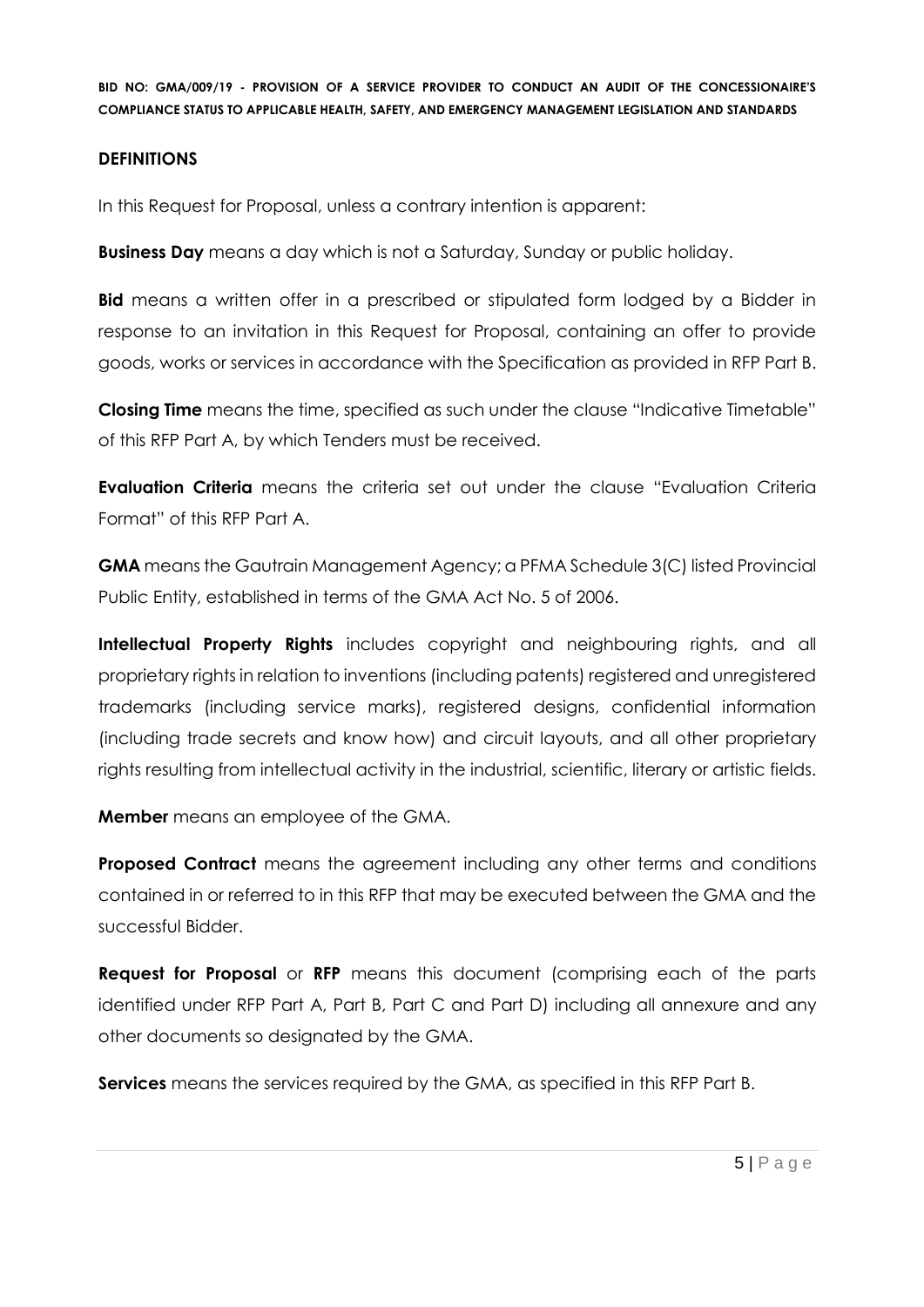**Specification** means any specification or description of the GMA's requirements contained in this RFP Part B.

**State** means the Republic of South Africa.

**Statement of Compliance** means the statement forming part of a Tender indicating the Bidders compliance with the Specification.

**Bidder** means a person or organisation that submits a Bid.

**Tendering Process** means the process commenced by the issuing of this Request for Proposal and concluding upon formal announcement by the GMA of the selection of a successful Bidder(s) or upon the earlier termination of the process.

**Website** means the website administered by GMA located at [http://gma.gautrain.co.za](http://gma.gautrain.co.za/)

# **INTERPRETATIONS**

In this RFP, unless expressly provided otherwise:

A reference to:

- (a) "includes" or "including" means includes or including without limitation; and
- (b) "R" or "Rands" is a reference to the lawful currency of the Republic of South Africa.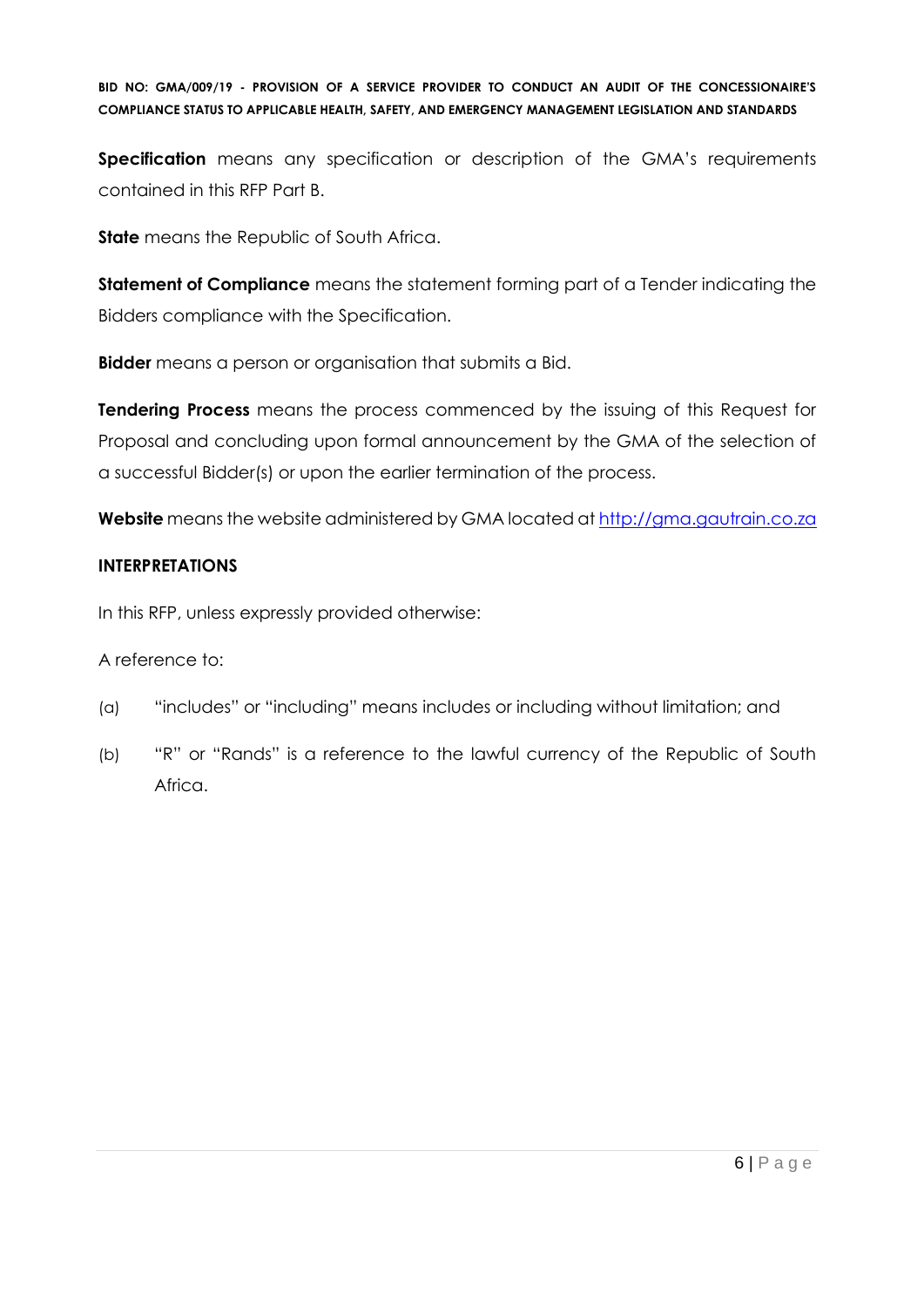# **RFP - PART A**

# **INTRODUCTION**

- 1. The Gautrain Management Agency (GMA) is a PFMA Schedule 3(C) listed provincial public entity which has been established in terms of the GMA Act No. 5 of 2006. The GMA is substantially funded from the Provincial Revenue Fund in order to carry out the following strategic objectives:
	- Assist the Gauteng Provincial Government (GPG) in implementing Gautrain and achieving the Project's objectives.
	- Act on behalf of GPG in managing the relationship between Province and the Concessionaire in terms of the Concession Agreement and ensure that the interests of Province are protected.
	- Enhance the integration of Gautrain with other transport services and Public Transport Plans.
	- Promote and maximise the Socio-Economic Development and B-BBEE objectives of the GPG in relation to Gautrain.
	- Liaise with and promote co-operation between government structures in all three spheres of Government in relation to Gautrain.
	- Liaise with persons having an interest in the project.
	- Manage assets relating to Gautrain and promote their preservation and maintenance.
	- Manage the finances of the Gautrain Project and the financial securities provided by the Concessionaire.
	- Monitor the policy and legislative environment of the Gautrain Project
- 2. The Bombela Concession Company (RF) (Pty) Ltd (BCC or the Concessionaire) entered into a Concession Agreement with the Gauteng Province (Province) for the design, partial finance, construction, operation, and maintenance of the Gautrain Rapid Rail Link until 27 March 2026. The Operations Commencement Date (OCD) 1 started on 08 June 2010 for the section between Sandton station and ORTIA station. Extended Phase (EP) 1 services commenced on 02 August 2011 between Hatfield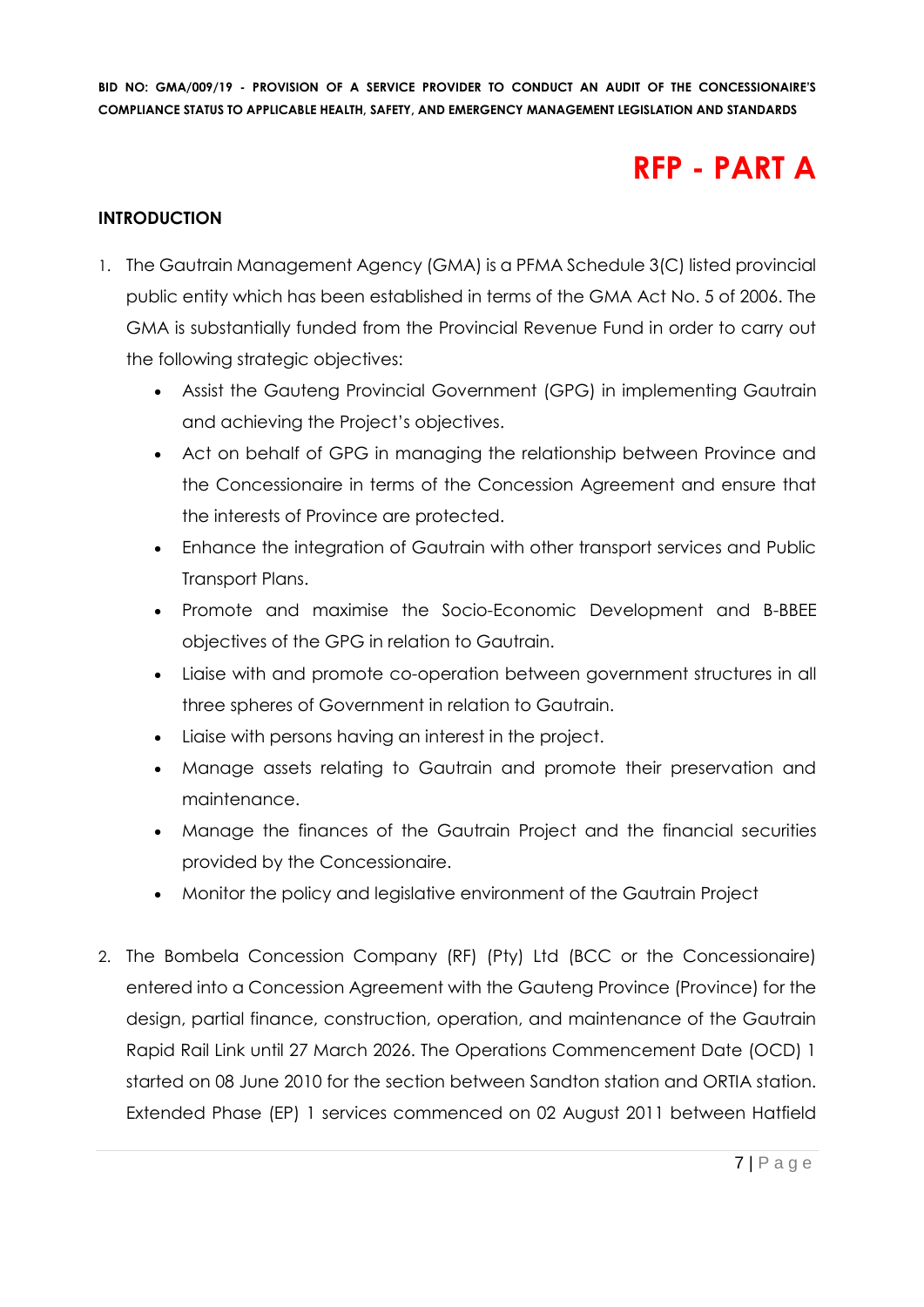and Rosebank stations. The Operations Commencement Date 2 services commenced on 07 June 2012 between Rosebank and Park stations, in so doing providing a complete service between Park and Hatfield stations. At the end of the concession period, the Concessionaire shall transfer the Gautrain System to the GMA.

- 3. The GMA is inviting responses to this Request for Proposal (reference number GMA/009/19) in order to appoint a suitably qualified and experienced service provider to conduct an Audit of the Concessionaire's compliance status to applicable health, safety and emergency management legislation and standards as specified in this RFP PART B – Specification.
- 4. The appointment of a successful service provider is subject to conclusion of a service level agreement between the GMA and the Service Provider.

#### **RFP OBJECTIVES**

5. The objective of the tender is to find suitably qualified and experienced service provider to conduct an Audit of the Concessionaire's compliance status to applicable health, safety and emergency management legislation and standards.

| <b>ACTIVITY</b>                                           | <b>DATE</b>               |
|-----------------------------------------------------------|---------------------------|
| Issue of RFP                                              | 25 October 2019           |
| Compulsory briefing session                               | 04 November 2019 at 12H00 |
| <b>Venue:</b> 44 Grand Central Boulevard,                 |                           |
| Grand Central Midrand (Off R101 Old Johannesburg<br>Road) |                           |
| <b>Closing Date and Time</b>                              | 15 November 2019 at 11H00 |
| Intended completion of evaluation of tenders              | 20 December 2019          |
| Intended formal notification of successful Bidders        | 17 January 2019           |
| Effective date of contract                                | 31 January 2019           |

# **INDICATIVE PROJECT TIMETABLE**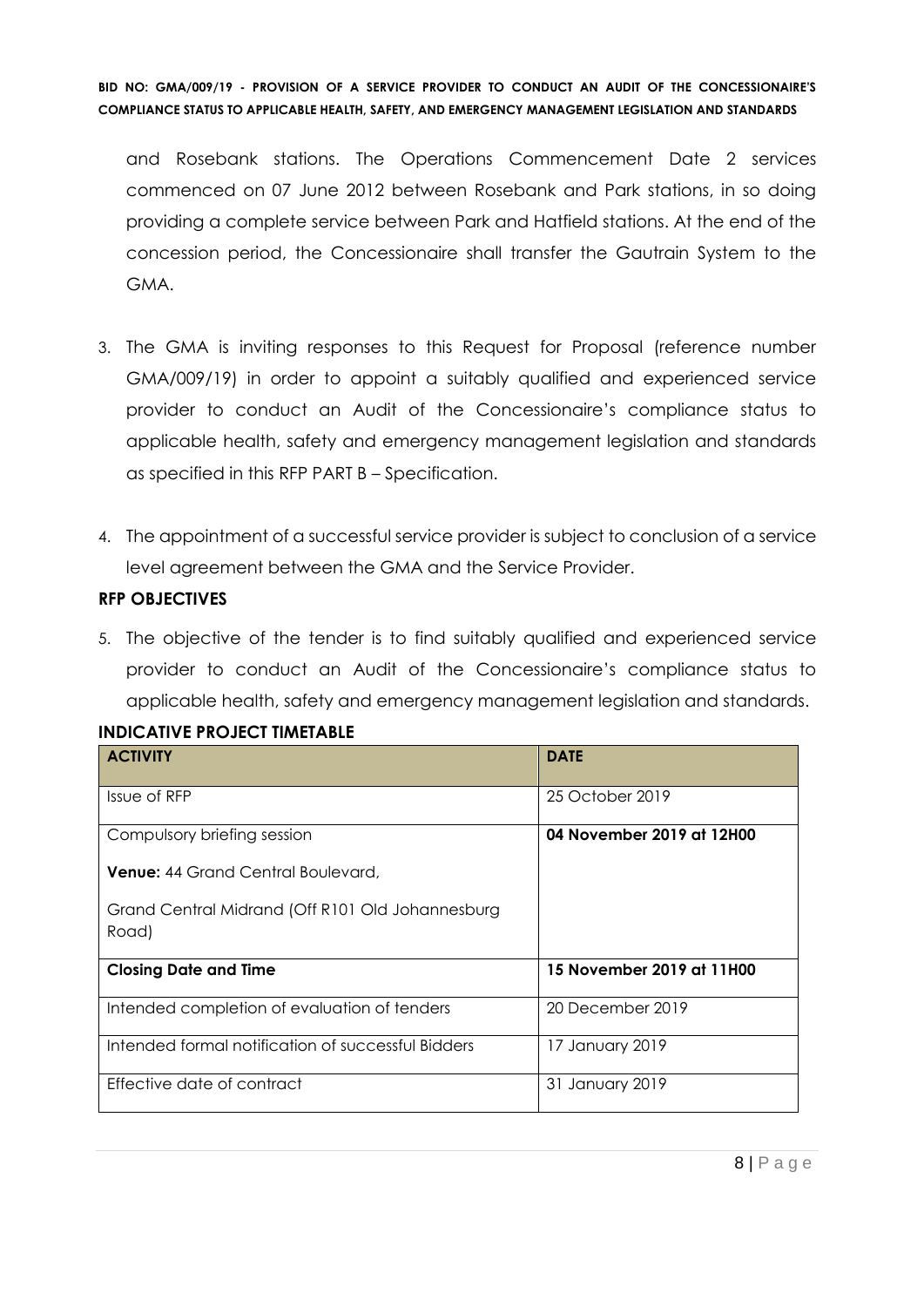*\*This timetable is provided as an indication of the timing of the tender process. It is indicative only and subject to change by the GMA. Bidders are to provide proposals that will allow achievement of the intended commencement date.*

#### **SUBMISSION OF TENDERS**

# **Hardcopy Submission (Compulsory)**

| Proposal Submission                                      | Bid documents must be secured together<br>preferably bound or contained in a lever arch<br>file  |
|----------------------------------------------------------|--------------------------------------------------------------------------------------------------|
| Physical Address of Tender Box                           | 44 Grand Central Boulevard, Grand Central<br>Midrand (Off R101 Old Johannesburg Road)            |
| Hours of access to Tender Box                            | Between 07:00 and 17:00 (Weekdays only)                                                          |
| Information to be marked on<br>package containing Tender | Gautrain Management Agency<br>Attention: Supply Chain Management Unit<br>RFP Ref. No. GMA/009/19 |
|                                                          | Name of Bidder:                                                                                  |

- 6. Bidders are to provide one (1) original and three (3) hard copies of the Bidders Response (Bid).
- 7. Bidders must also include an electronic copy of the Bidders Response for each proposal in PDF or Microsoft Office 2007 format in the hardcopy submission. All responses must be submitted in a sealed envelope in accordance with the conditions of Tendering and on the official forms included in this document.
- 8. All documents must be virus checked by the Bidder before lodgement. In this case of inconsistency between the electronic and hardcopy submissions, the hardcopy submission will prevail.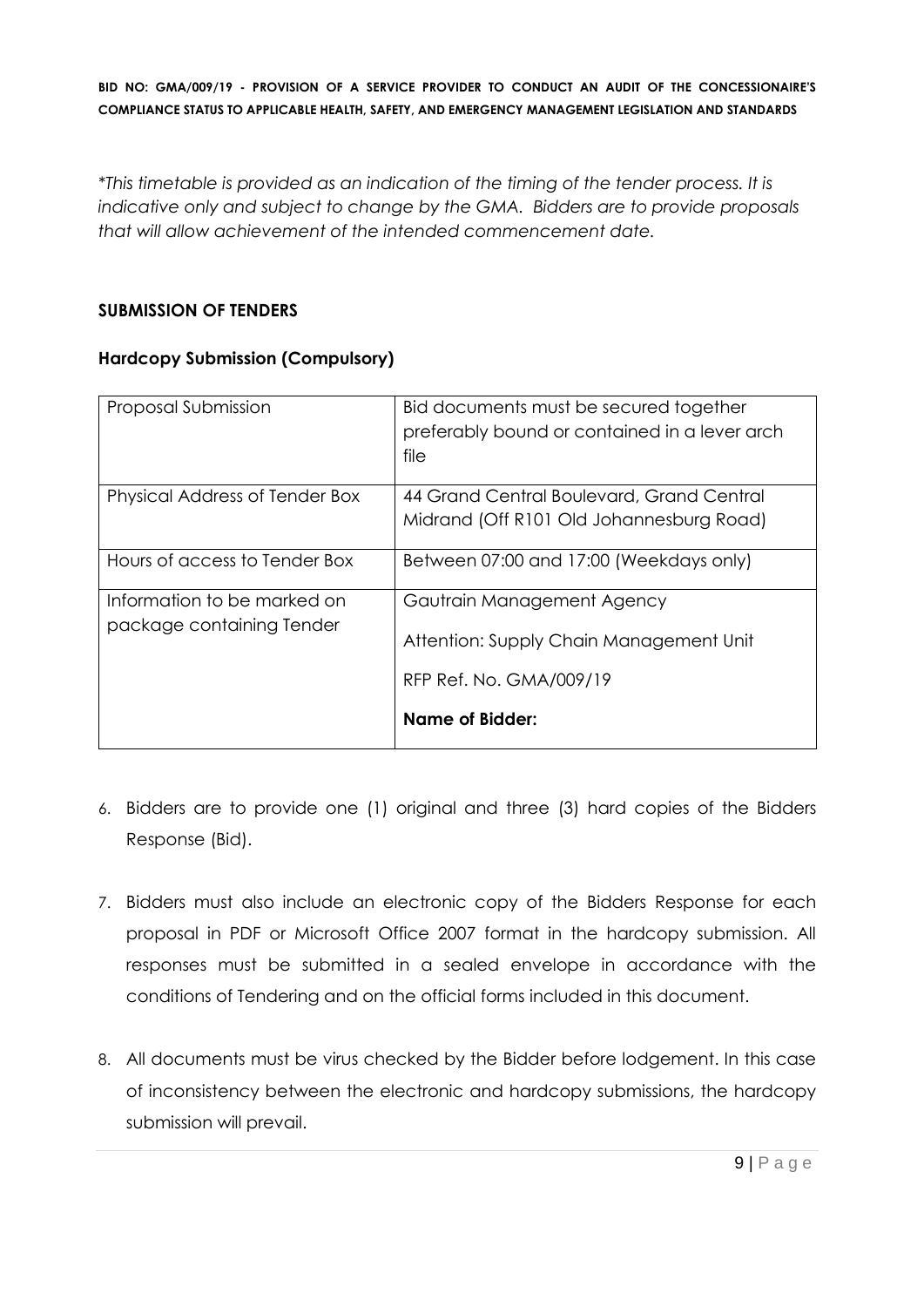9. All enquiries related to this RFP must be sent to **[tenderenquiries@Gautrain.co.za](mailto:tenderenquiries@Gautrain.co.za)**.

# **RULES GOVERNING THIS RFP AND THE TENDERING PROCESS**

#### **APPLICATION OF RULES**

- 10. Participation in the tender process is subject to compliance with the rules contained in this RFP Part A.
- 11. All persons (whether or not a Participant in this tender process) having obtained or received this RFP may only use it, and the information contained therein, in compliance with the rules contained in this RFP Part A.
- 12. All Bidders are deemed to accept the rules contained in this RFP Part A.
- 13. The rules contained in this RFP Part A apply to:
	- a. The RFP and any other information given, received or made available in connection with this RFP, and any revisions or annexure;
	- b. the Tendering Process; and
	- c. any communications (including any briefings, presentations, meetings and negotiations) relating to the RFP or the Tendering Process.

#### **REQUEST FOR PROPOSAL**

#### **STATUS OF REQUEST FOR PROPOSAL**

14. This RFP is an invitation for service provider/s to submit a proposal(s) for the provision of the services as set out in the Specification contained in this RFP Part B. Accordingly, this RFP must not be construed, interpreted, or relied upon, whether expressly or implied, as an offer capable of acceptance by any person(s), or as creating any form of contractual, promissory or other rights.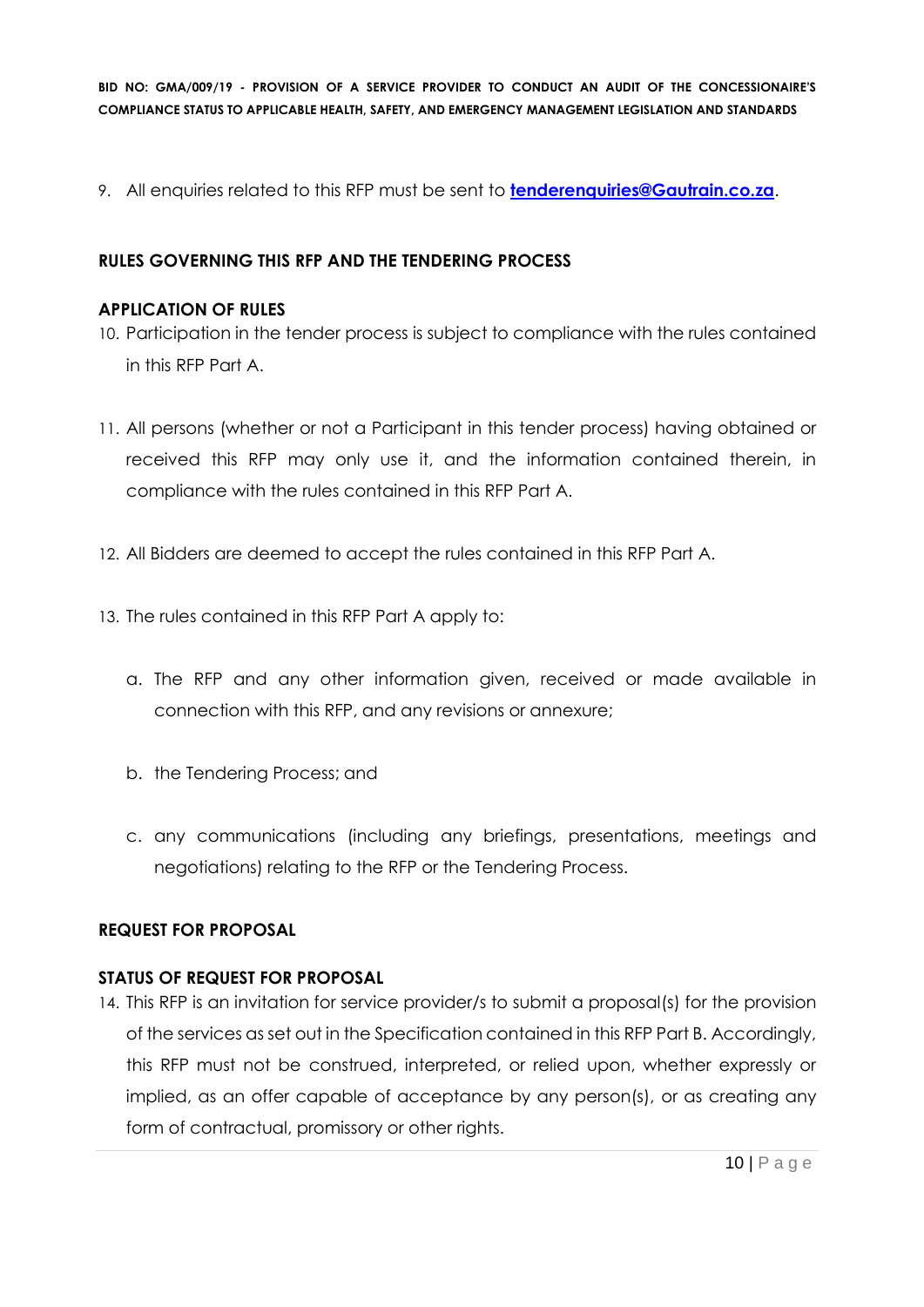15. No binding contract or other understanding for the supply of the Services will exist between the GMA and any Bidder unless and until the Agency has executed a formal written contract with the successful Bidder.

# **ACCURACY OF REQUEST FOR PROPOSAL**

- 16. Whilst all due care has been taken in connection with the preparation of this RFP, the GMA makes no representations or warranties that the content in this RFP or any information communicated to or provided to Bidders during the Tendering Process is, or will be, accurate, current or complete. The GMA, and its officers, employees and advisors will not be liable with respect to any information communicated which is not accurate, current or complete.
- 17. If a Bidder finds or reasonably believes it has found any discrepancy, ambiguity, error or inconsistency in this RFP or any other information provided by the GMA (other than minor clerical matters), the Bidder must promptly notify the Agency in writing (by email to the address (**[tenderenquiries@Gautrain.co.za](mailto:tenderenquiries@Gautrain.co.za)**) of such discrepancy, ambiguity, error or inconsistency in order to afford the GMA an opportunity to consider what corrective action is necessary (if any).
- 18. Any actual discrepancy, ambiguity, error or inconsistency in this RFP or any other information provided by the GMA will, if possible, be corrected and provided to all Bidders without attribution to the Bidder who provided the written notice.

# **ADDITIONS AND AMENDMENTS TO THE RFP**

- 19. The GMA reserves the right to change any information in, or to issue any addendum to this RFP before the Closing Time. The GMA and its officers, employees and advisors will not be liable in connection with either the exercise of, or failure to exercise this right.
- 20. If the GMA exercises its right to change information in terms of clause 22, it may seek amended Tenders from all Bidders.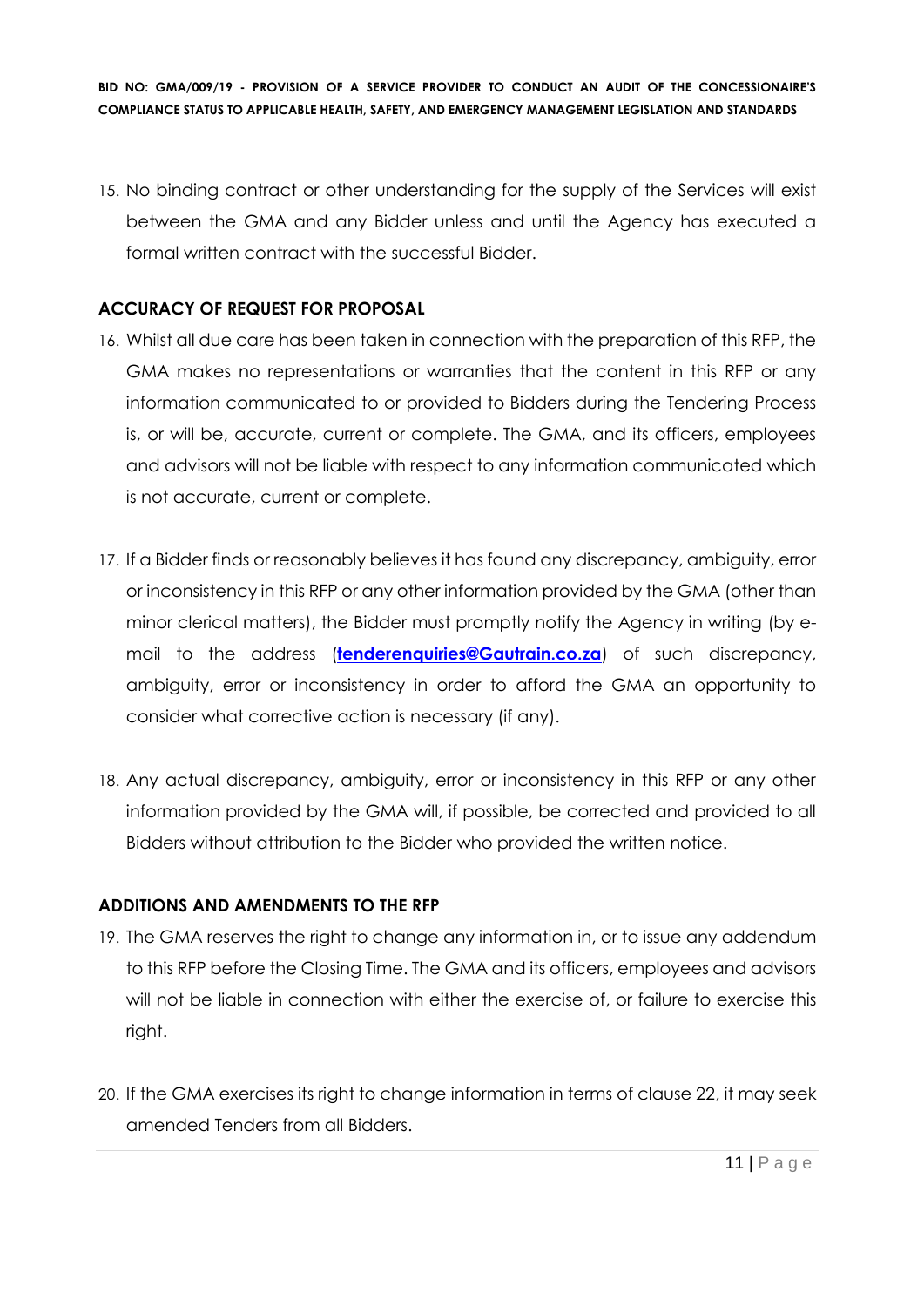#### **REPRESENTATIONS**

21. No representations made by or on behalf of the GMA in relation to this RFP will be binding on the GMA unless that representation is expressly incorporated into the contract ultimately entered into between the GMA and the successful Bidder.

#### **CONFIDENTIALITY**

22. All persons (including all Bidders) obtaining or receiving this RFP and any other information in connection with this RFP or the Tendering Process must keep the contents of the RFP and other such information confidential, and not disclose or use the information except as required for the purpose of developing a proposal in response to this RFP.

#### **COMMUNICATIONS DURING THE TENDERING PROCESS**

# **REQUESTS FOR CLARIFICATION OR FURTHER INFORMATION**

- 23. All communication and attempts to solicit information of any kind relative to this tender should be in writing and channelled to the Supply Chain Management Unit via email to: **[tenderenquiries@Gautrain.co.za](mailto:tenderenquiries@gautrainpo.co.za)**.
- 24. Any communication by a Bidder to the GMA will be effective upon receipt by the SCM Unit (provided such communication is in the required format).
- 25. The GMA has restricted the period during which it will accept questions or requests for further information or clarification and reserves the right not to respond to any enquiry or request, irrespective of when such enquiry or request is received.
- 26. Except where the GMA is of the opinion that issues raised apply only to an individual Bidder, questions submitted and answers provided will be made available to all Bidders by e-mail, as well as on the GMA's website without identifying the person or organisation which submitted the question.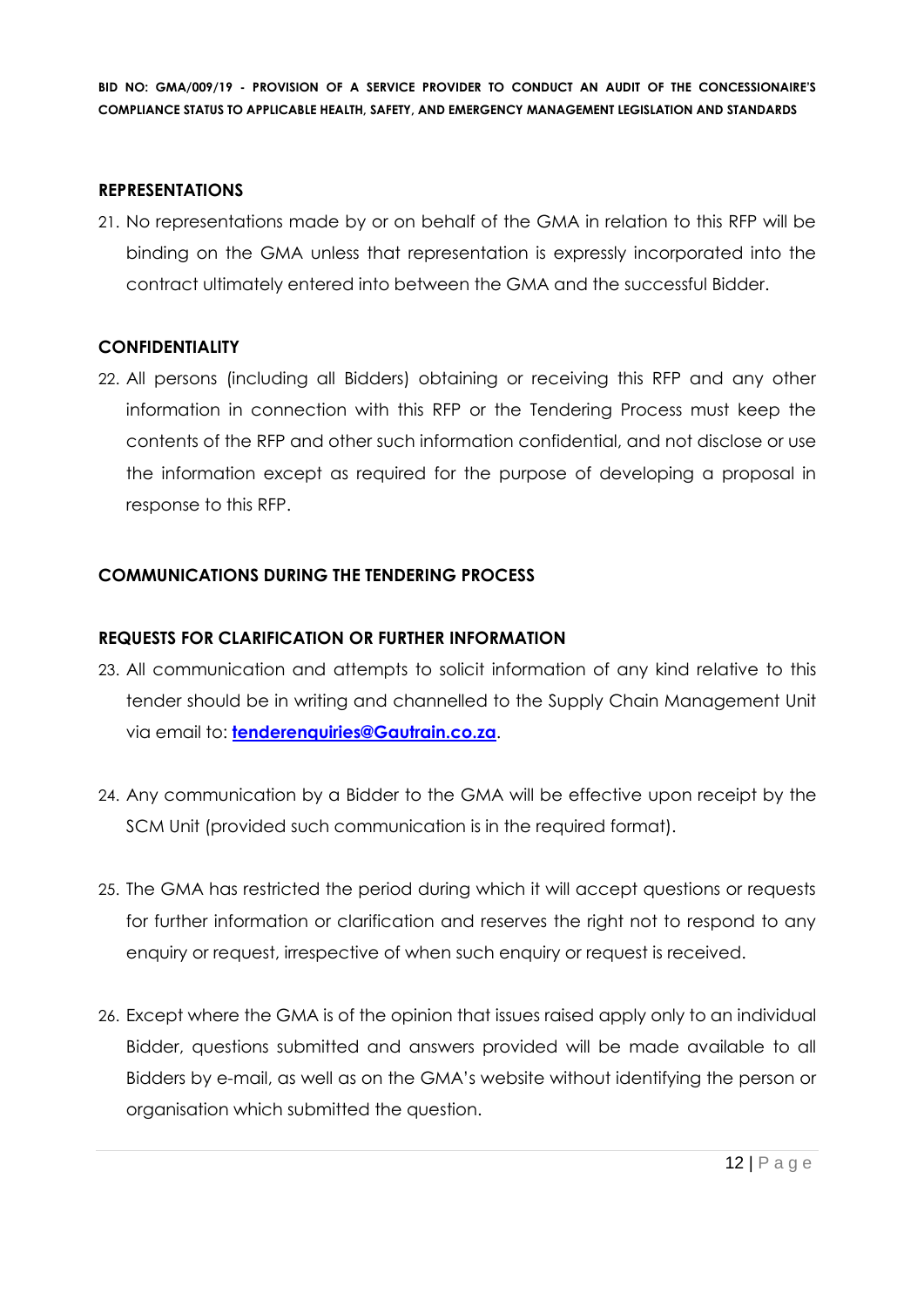- 27. In all other instances, the GMA may directly provide any written notification or response to a Bidder by email to the address of the Bidder (as notified by the Bidder to the SCM Unit).
- 28. A Bidder may, by notifying the SCM Unit in writing, withdraw a question submitted in accordance with clause 30, in circumstances where the Bidder does not wish the GMA to publish its response to the question to all Bidders.

#### **UNAUTHORISED COMMUNICATIONS**

- 29. Bidders may not contact (including promotional or advertising activities) any GMA staff or Advisors of GMA except through the channel in clause 21 above on any matter pertaining to the bid from the time when the bid is advertised to the time the bid is awarded. Communicating with any GMA staff or Advisors of GMA except through the channel in clause 21 above will be perceived as an effort by a bidder to influence bid evaluation, bid comparisons or bid award decisions in any manner, and will result in rejection of the bid concerned. Nothing in this clause is intended to prevent communications with staff of, or advisors of the GMA to the extent that such communications do not relate to this RFP or the Tendering Process.
- 30. Bidders must not otherwise engage in any activities that may be perceived as, or that may have the effect of, influencing the outcomes of the Tendering Process in any way.

#### **IMPROPER ASSISTANCE, FRAUD AND CORRUPTION**

31. Bidders may not seek or obtain the assistance of employees, contractors or advisors of the GMA in the preparation of their tender responses, except where contractors or advisors are participating in the tender in which case the Bidder must disclose such participation in its tender by declaring their possible interest or conflict in the relevant SBD 4 form.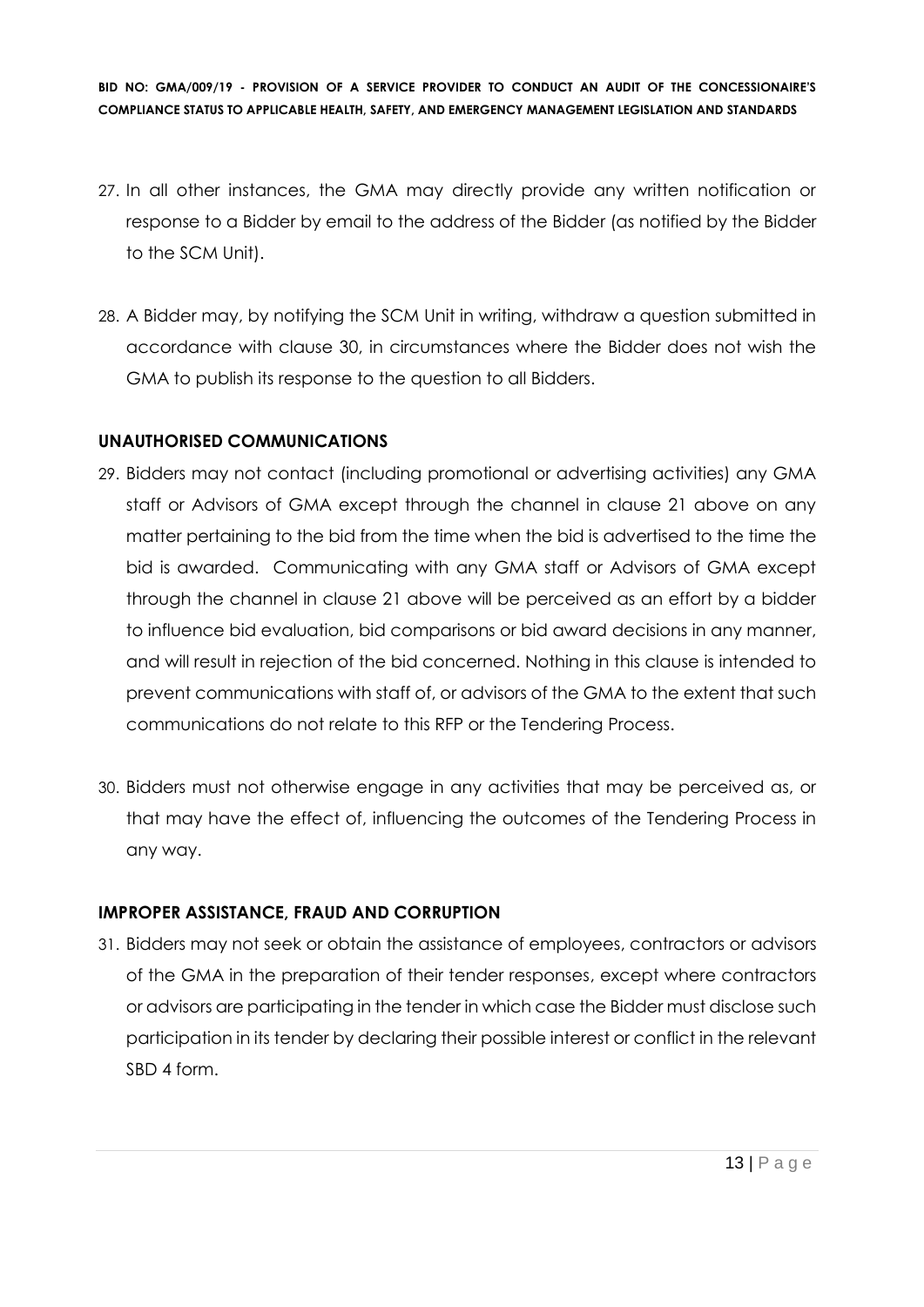- 32. The GMA may in its absolute discretion, immediately disqualify a Bidder that it believes has sought or obtained such improper assistance.
- 33. Bidders are to be familiar with the implications of contravening the Prevention and Combating of Corrupt Activities Act, No. 12 of 2005 and any other relevant legislation.
- 34. Bidders are encouraged to stop crime at the GMA in its tracks and report it anonymously to the following number: 0800 6 FRAUD/0800 637 283.

# **ANTI-COMPETITIVE CONDUCT**

- 35. Bidders and their respective officers, employees, agents and advisors must not engage in any collusion, anti-competitive conduct or any other similar conduct in respect of this Tendering Process with any other Bidder or any other person(s) in relation to:
	- a. The preparation or lodgement of their Tender
	- b. the evaluation and clarification of their Tender; and
	- c. the conduct of negotiations with the GMA.
- 36. For the purposes of clause 38, collusion, anti-competitive conduct or any other similar conduct may include disclosure, exchange and clarification of information whether or not such information is confidential to the GMA or any other Bidder or any other person or organisation.
- 37. In addition to any other remedies available to it under law or contract, the GMA may, in its absolute discretion, immediately disqualify a Bidder that it believes has engaged in any collusive, anti-competitive conduct or any other similar conduct during the entire Tendering Process.

# **COMPLAINTS ABOUT THE TENDERING PROCESS**

38. Any complaint about the RFP or the Tendering Process must be submitted to the SCM Unit in writing, (preferably by email), immediately upon the cause of the complaint arising or becoming known to the Bidder.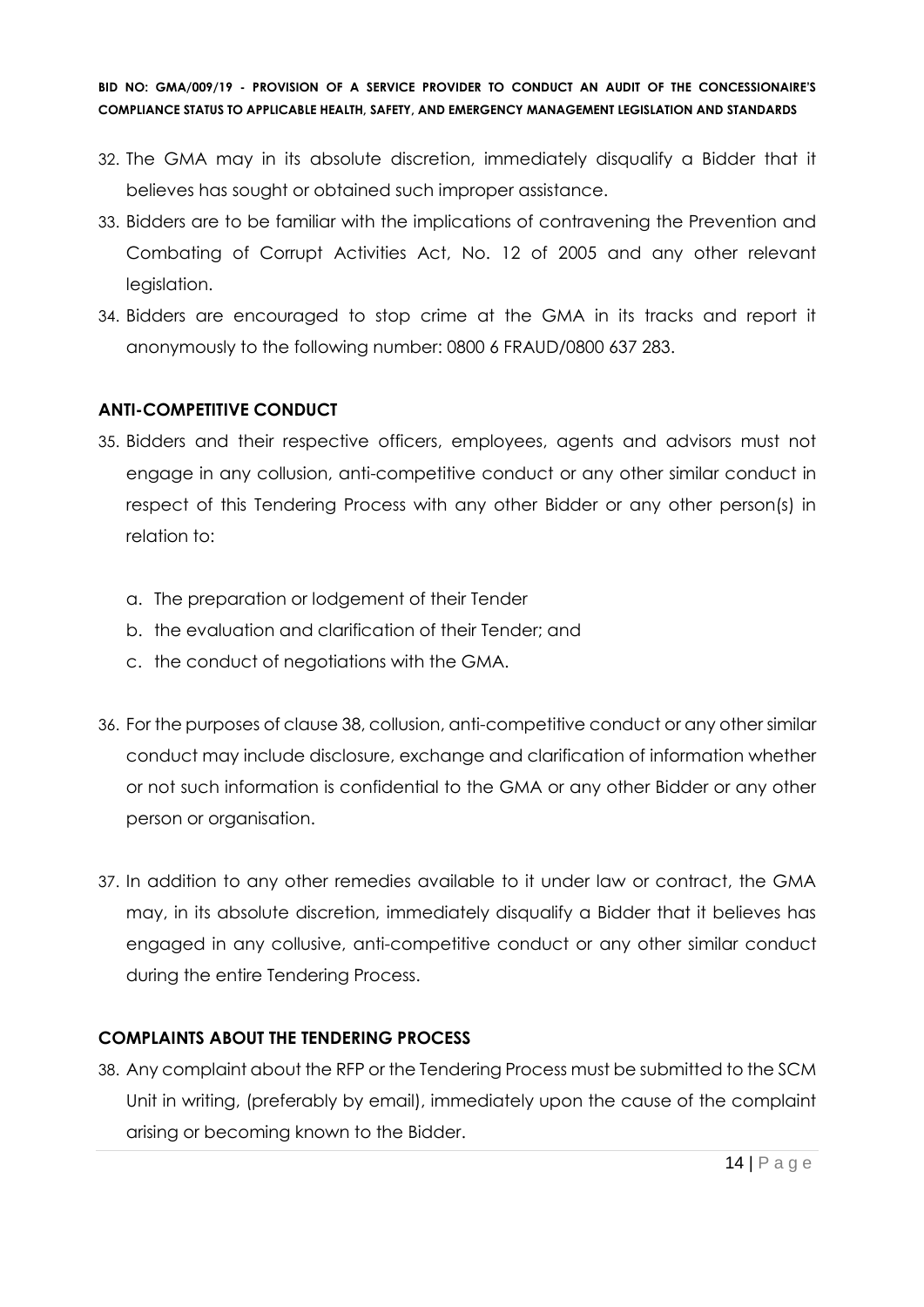- 39. The written complaint must set out:
	- a. The basis for the complaint, specifying the issues involved;
	- b. how the subject of the complaint affects the organisation or person making the complaint;
	- c. any relevant background information; and
	- d. the outcome desired by the person or organisation making the complaint.
- 40. If the matter relates to the conduct of an official, employee or advisor of the GMA, the complaint should be addressed in writing marked for the attention of the Chief Executive Officer of the GMA, and delivered to the physical address of the GMA, as notified.

# **CONFLICT OF INTEREST**

- 41. A Bidder must not, and must ensure that its officers, employees, agents and advisors do not place themselves in a position that may give rise to actual, potential or perceived conflict of interest between the interests of the GMA and/or the Gauteng Provincial Government and the Bidders interests during the Tender Process.
- 42. The Bidders Response in this RFP Part C requires the Bidder to provide details of any interests, relationships or clients which may or do give rise to a conflict of interest in relation to the supply of the services under any contract that may result from this RFP.
- 43. If the Bidder submits its Tender and a subsequent conflict of interest arises, or is likely to arise, which was not disclosed in the Tender, the Bidder must notify the GMA immediately in writing of that conflict.
- 44. The GMA may immediately disqualify a Bidder from the Tendering Process if the Bidder fails to notify the GMA of the conflict as required.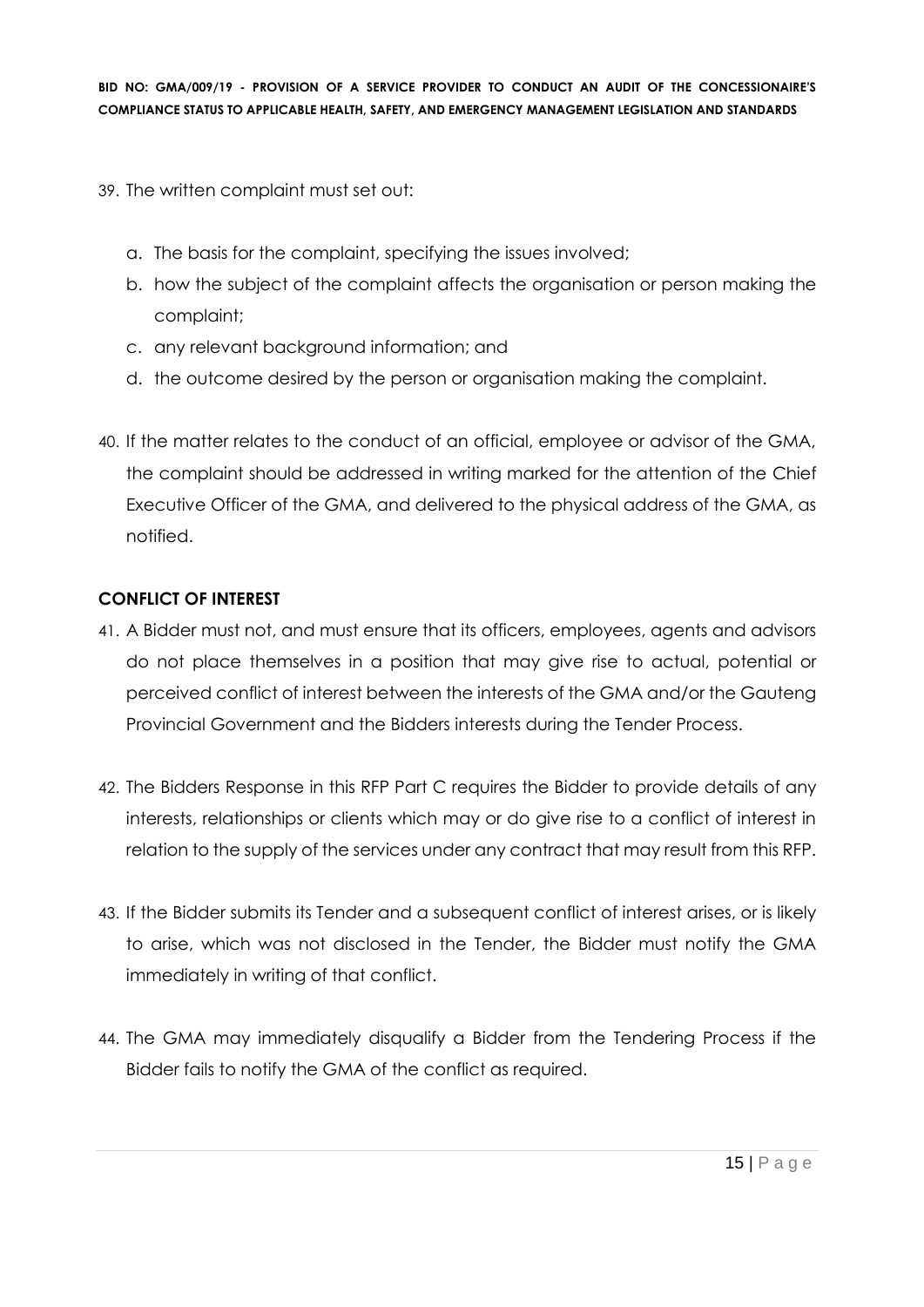#### **LATE TENDERS**

- 45. Tenders must be lodged by the Closing Date and Time. Where a tender document is not in the tender box at the time of the bid closing, such a bid document will be regarded as a late bid. Late bids will not be accepted or considered.
- 46. Tenders lodged after the Closing Time or lodged at a location or in a manner that is contrary to that specified in this RFP will be disqualified from the Tendering Process and will be ineligible for consideration.
- 47. The determination of the GMA as to the actual time that a Tender is lodged is final. Subject to clause 49, all Tenders lodged in the Tender Box after the Closing Time will be recorded by the GMA and will only be opened for the purposes of identifying a business name and address of the Bidder. The GMA will inform a Bidder whose Tender was lodged after the Closing Time of its ineligibility for consideration. The general operating practice is for the late tender to be returned within 5 (Five) working days of receipt or within 5 (Five) working days after determination not to accept a late tender.

# **TENDER DOCUMENTS**

#### **BIDDERS RESPONSIBILITIES**

- 51. Bidders are responsible for:
	- a. Examining this RFP and any documents referenced or attached to this RFP and any other information made or to be made available by the GMA to Bidders in connection with this RFP;
	- b. fully informing themselves in relation to all matters arising from this RFP, including all matters regarding the GMA's requirements for the provision of the Services;
	- c. ensuring that their Tenders are accurate and complete;
	- d. making their own enquiries and assessing all risks regarding this RFP, and fully considering and incorporating the impact of any known and unknown risks into their Tender;
	- e. ensuring that they comply with all applicable laws in regards to the Tendering Process particularly as specified by National Treasury Regulations, Guidelines,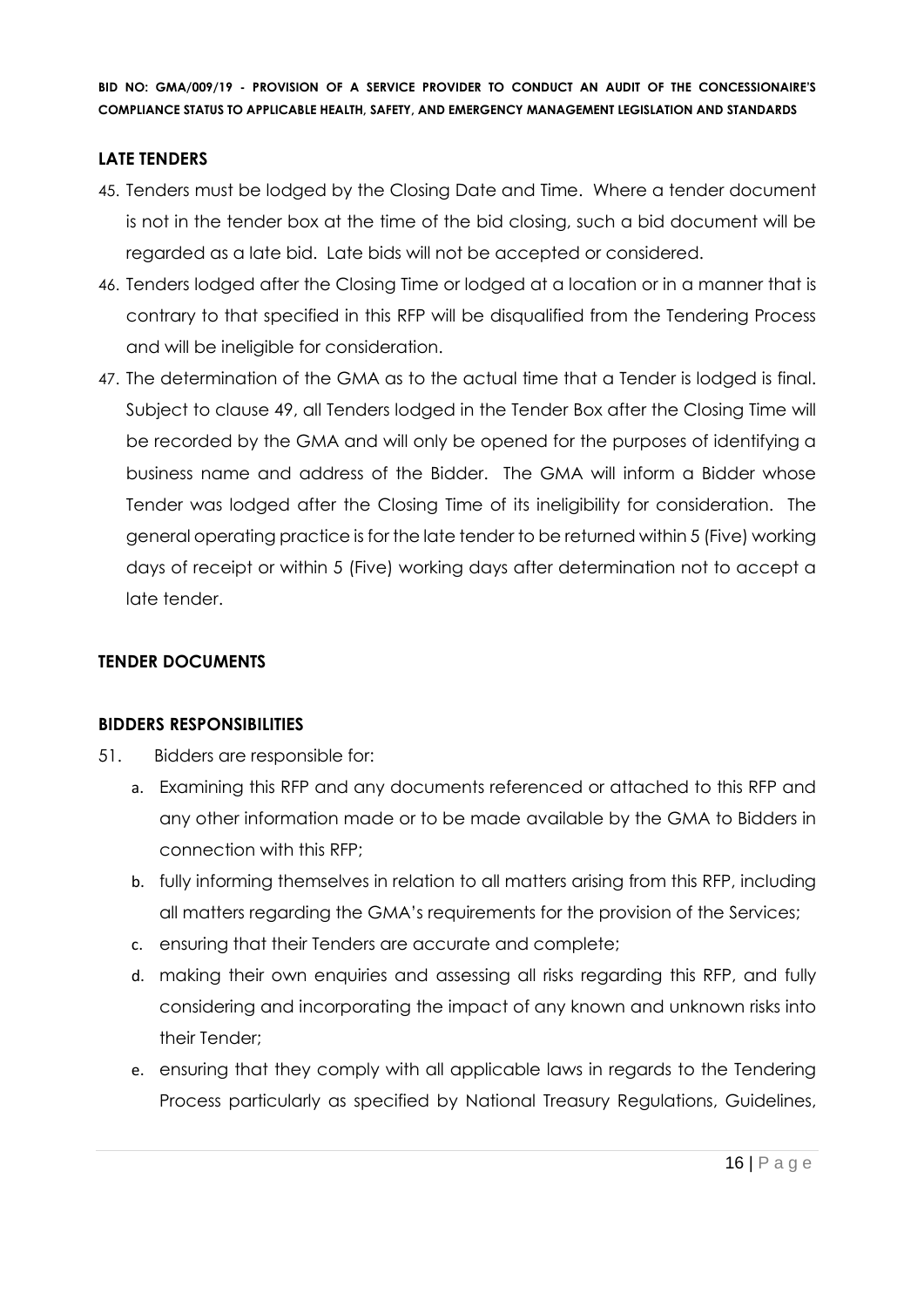Instruction Notes and Practice Notes and other relevant legislation as published from time to time in the Government Gazette;

- f. submitting an Original Valid Tax Clearance Certificate and all other returnable documents as listed on the Checklist; and
- g. Failure to provide the required information could result in disqualification of the bidder.

# **PREPARATION OF TENDERS**

- 52. Bidders must ensure that:
	- a. Their Tender is submitted in the required format as stipulated in this RFP Part A; and
	- b. all the required information fields in RFP Part C are completed in full and contain the information requested by the GMA.

*Note to Bidders: The GMA may in its absolute discretion reject a Tender that does not include the information requested.*

53. Unnecessarily elaborate responses or other presentations beyond that which is sufficient to present a complete and effective tender proposal are not desired or required. Elaborate and expensive visual and other presentation aids are not necessary.

# **ILLEGIBLE CONTENT, ALTERATION AND ERASURES**

- 54. Incomplete Tenders may be disqualified or evaluated solely on information contained in the Tender.
- 55. The GMA may disregard any content in a Tender that is illegible and will be under no obligation whatsoever to seek clarification from the Bidder.
- 56. The GMA is entitled to amend any bid conditions, validity period, specifications, or extend the closing date of bids before the closing date. All bidders, to whom the bid documents have been issued, will be advised in writing of such amendments in good time.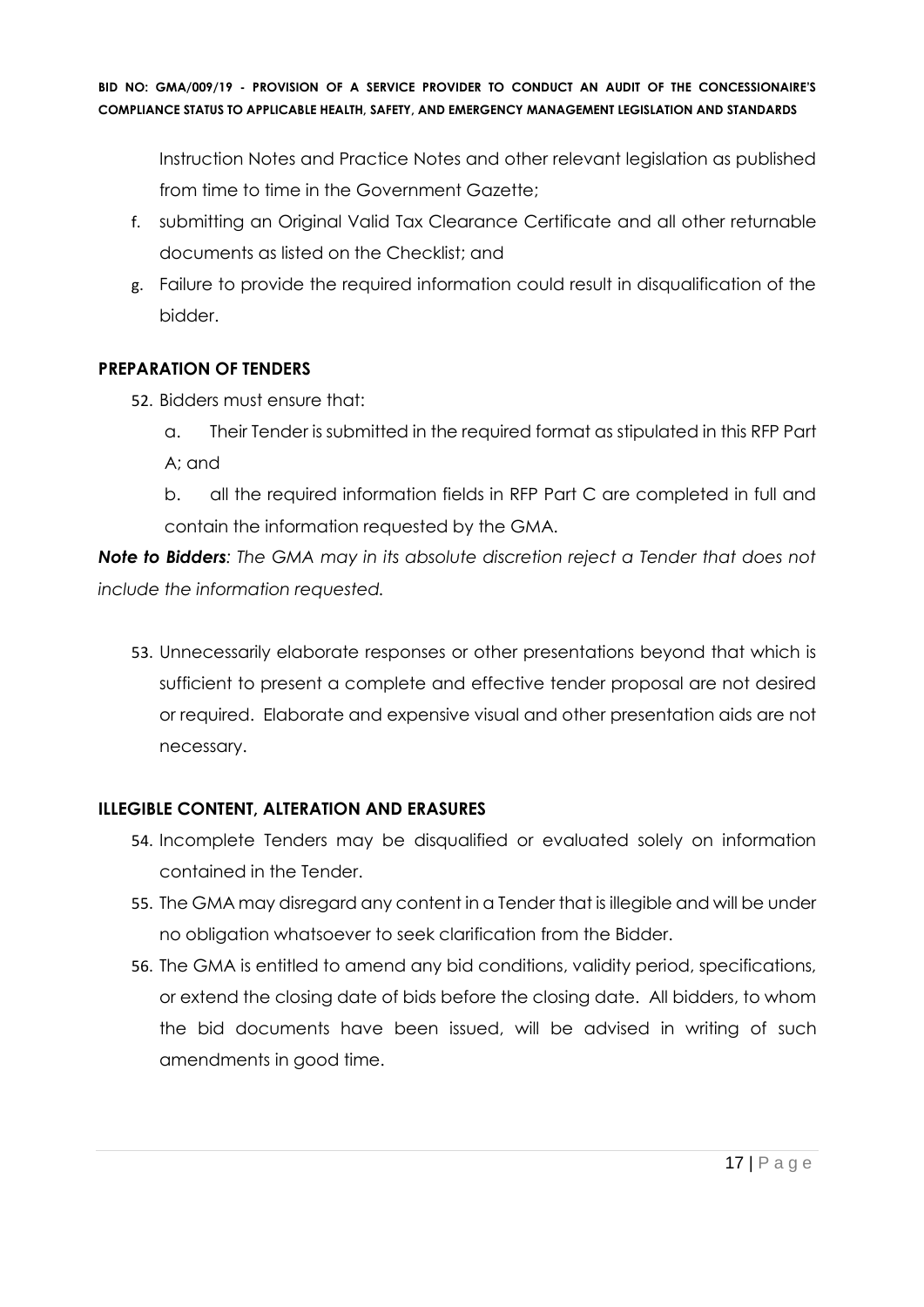#### **OBLIGATION TO NOTIFY ERRORS**

57. Amended bids may be sent, together with the original bid, in an envelope marked "Amendment to bid" and should be placed in the bid box before the closing date and time. An amendment bids without original bid document will not be considered.

#### **RESPONSIBILITY FOR TENDERING COSTS**

- 58. The Bidders participation or involvement in any stage of the Tendering Process is at the Bidders sole risk, cost and expense. The GMA will not be held responsible for, or pay for, any expense or loss that may be incurred by Bidders in relation to the preparation or lodgement of their Tender.
- 59. The GMA is not liable to the Bidder for any costs on the basis of any contractual, or promissory or restitutionary grounds whatsoever as a consequence of any matter relating to the Bidders participation in the Tendering Process, including without limitation, instances where:
- a. The Bidder is not engaged to perform under any contract; or
- b. the GMA exercises any right under this RFP or at law.

#### **DISCLOSURE OF TENDER CONTENTS AND TENDER INFORMATION**

- 60. All Tenders received by the GMA will be treated as confidential. The GMA will not disclose any Tender contents and Tender information, except:
- a. As required by law;
- b. for the purpose of investigations by other government authorities having relevant jurisdiction;
- c. to external consultants and advisors of the GMA engaged to assist with the Tendering Process; or
- d. for the general information of Bidders required to be disclosed as per National Treasury Regulations, Guidelines, Instruction Notes or Practice Notes.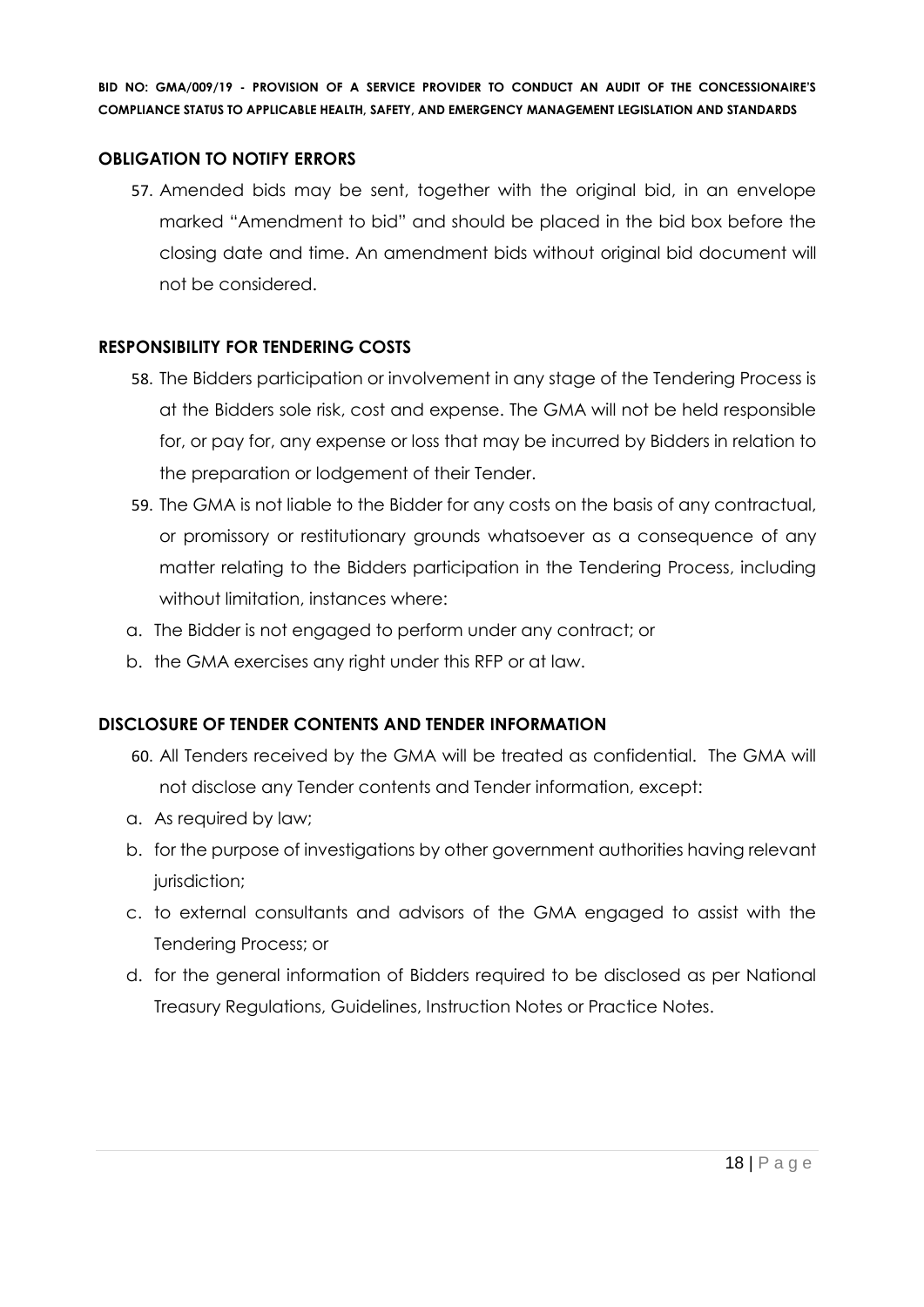#### **USE OF TENDERS**

- 61. Upon submission in accordance with the requirements of submission of Tenders, all Tenders submitted become the property of the GMA. Ownership rights in any intellectual property contained in the Tender shall remain the sole and exclusive to the GMA as indicated in Section 7 of the Tender.
- 62. Each Bidder, by submission of their Tender, is deemed to have licensed the GMA to reproduce the whole, or any portion, of their Tender for the purposes of enabling the GMA to evaluate the Tender.
- 63. Further, in submitting a Tender, the Bidder accepts that the GMA shall, in accordance with the requirements of Treasury Regulation No. 16A.6.3(d) and the National Treasury Instruction Note on *Enhancing Compliance Monitoring and Improving Transparency and Accountability in Supply Chain Management,*  publish (on the internet or otherwise):

a. The names of all Bidders that submitted bids in relation to this RFP within 10 (Ten) working days after the closing date of this RFP, if the bid is above the threshold value of R500 000; and

b. on award of the bid, the name of the successful Bidder, the contract price, B-BBEE level of contribution status, the contract number and description of the contract awarded.

#### **PERIOD OF VALIDITY**

64. All Tenders received must remain valid and open for acceptance for a minimum of 90 (Ninety) days from the Closing Time. This period may be extended by written mutual agreement between the GMA and the Bidder.

#### **STATUS OF TENDER**

- 65. Each Tender constitutes an irrevocable offer by the Bidder to the GMA to provide the Services required and otherwise to satisfy the requirements of the Specification as set out in this RFP Part B.
- 66. A Tender must not be conditional on:

a. The Board approval of the Bidder or any related governing body of the Bidder being obtained;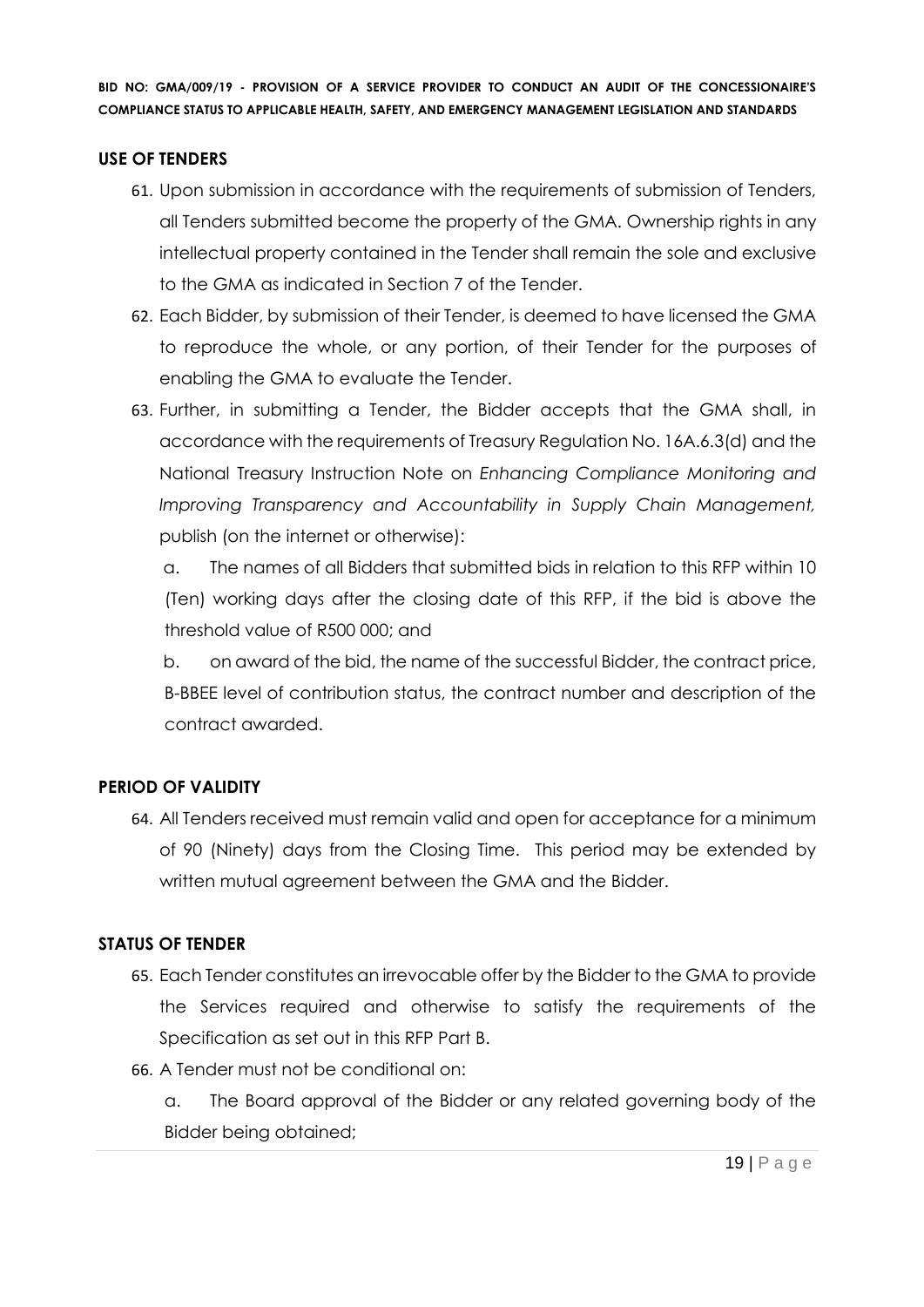- b. the Bidder conducting due diligence or any other form of enquiry or investigation;
- c. the Bidder (or any other party) obtaining any regulatory approval or consent;
- d. the Bidder obtaining the consent or approval of any third party; or
- e. the Bidder stating that it wishes to discuss or negotiate any commercial terms of the contract.
- 67. The GMA may, in its absolute discretion, disregard any tender that is, or is stated to be, subject to any one or more of the conditions detailed above (or any other relevant conditions).
- 68. The GMA reserves the right to accept a Tender in part or in whole or to negotiate with a Bidder in accordance with the clause 88 (Unreasonable disadvantage) of this RFP Part A.

#### **TENDER RESPONSE**

#### **COMPLIANCE WITH SPECIFICATION**

- 69. Under Part C of this RFP, a Bidder must submit a tabulated statement showing its level of compliance to the Specification contained in this RFP Part B.
- 70. In particular, Bidders must state if they will not comply with the Specification or will only comply with the Specification subject to conditions. Full details of the non-compliance (including the nature and extent of the non-compliance and any reasons for such non-compliance) must be stated in the space provided in the tabulated statement.
- 71. No response is required in respect of a particular section of the Specification where Bidders will comply with the Specification. Only sections that Bidders have not complied with, or will only comply with subject to conditions, should be noted in the tabulated statement.
- 72. The GMA is prepared to contemplate minor variations or departures from the Specification proposed by Bidders.
- 73. However, Bidders should note that significant or substantive variations or departures from the Specifications will not be viewed favourably unless the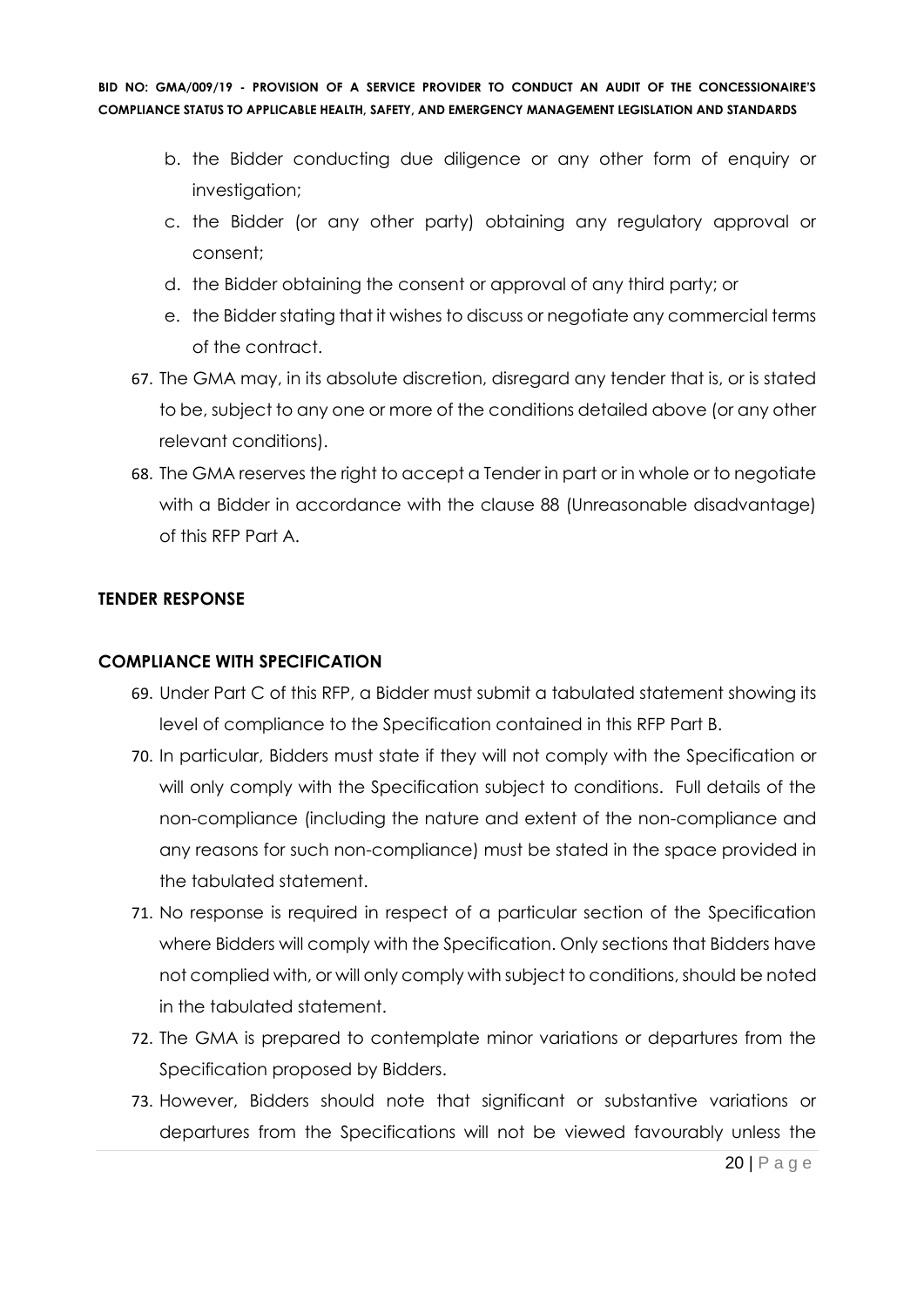Bidder is able to clearly demonstrate to the satisfaction of the GMA the necessity for such variations or departures.

*Note to Bidders: The GMA will assume that a Bidders Response complies in all relevant respects with the Specification unless the Bidder states otherwise. Failure to notify the GMA of any non-compliance may result in a Bidders Response being disregarded.*

74. For the purposes of clauses 70,71 and 72:

- **Yes/Complies** means that in all respects the Bidders Response meets or otherwise satisfies all specified outputs, characteristics or performance standards.
- **Will comply subject to conditions** means that the specified outputs, characteristics or performance standards can only be met by the Bidder subject to certain conditions.
- **No/Will not comply** means that the specified outputs, characteristics or performance standards is not met by the Bidders Response.

#### **GENERAL**

- 75. Indefinite responses such as "noted", "to be discussed" or "to be negotiated" are not acceptable.
- 76. Where the Bidder is unwilling to accept a specified condition, the nonacceptance must be clearly and expressly stated. Prominence must be given to the statement detailing the non-acceptance. It is not sufficient that the statement appears only as part of an attachment to the Tender or be included in a general statement of the Bidders usual operating conditions.
- 77. An incomplete Tender may be disqualified or assessed solely on the information completed or received with the Tender.

# **ALTERNATIVE TENDER**

78. A Bidder may submit an alternative proposal. An alternative proposal will only be accepted if: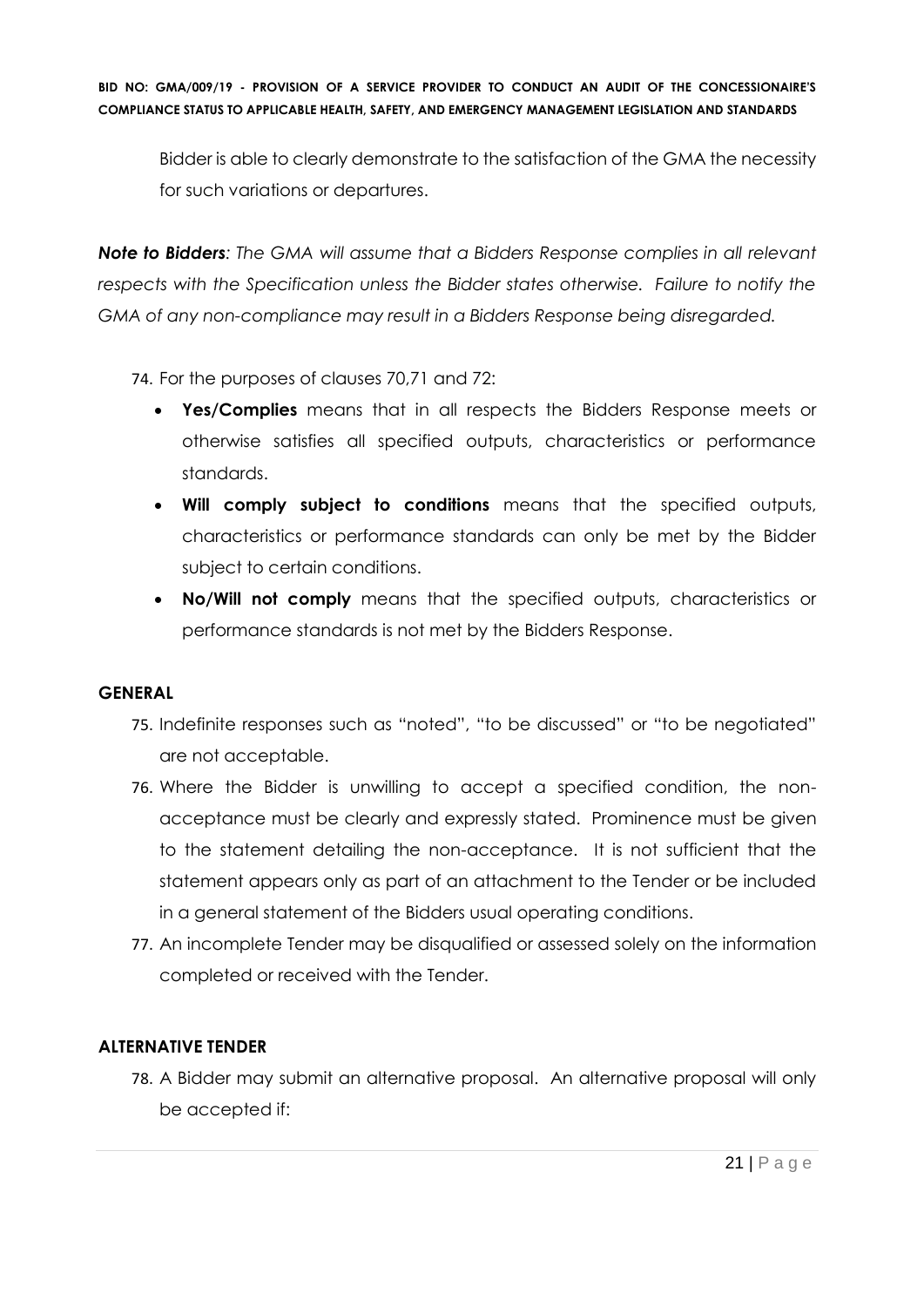- a. The Bidder also provides a conforming Bidders Response; and
- b. The alternative proposal is clearly identified as an "Alternative Tender".
- 79. An Alternative Tender may:
- a. Not comply with the Specifications for the relevant Services due to inherent design or capability in the operation of the Services; or
- b. Provide the Services in a manner different to that specified in this RFP Part B.

#### **INNOVATIVE SOLUTIONS**

- 80. Bidders are encouraged to offer options or solutions which may, in an innovative way, contribute to the GMA's ability to carry out its operations in a more costeffective manner.
- 81. These options or solutions may be related to:
- a. The outputs, functional, performance and technical aspects of the requirement; or
- b. Opportunities for more advantageous commercial arrangements.
- 82. Any such options or solutions will be considered by the GMA on a "commercial in confidence" basis if so, requested by the Bidder.
- 83. Where a Bidder submits an offer which meets the requirements of this RFP in an alternative and practical manner, the Tender must also include any supplementary material (including such pricing and costing details as may be necessary to enable the GMA to fully assess the financial impact of the alternative proposal), which demonstrates in detail that such an alternative will fully achieve and/or exceed all the specified requirements, together with references as to why the additional features may be advantageous.
- 84. The GMA reserves the right to consider such offers on their merits or not to consider them at all.

#### **CONTRACT DISCLOSURE REQUIREMENTS**

#### **DISCLOSURE OF INFORMATION**

85. The Conditions of Tendering include a provision for the disclosure of contract information (refer to this RFP Part A dealing with "Use of Tenders").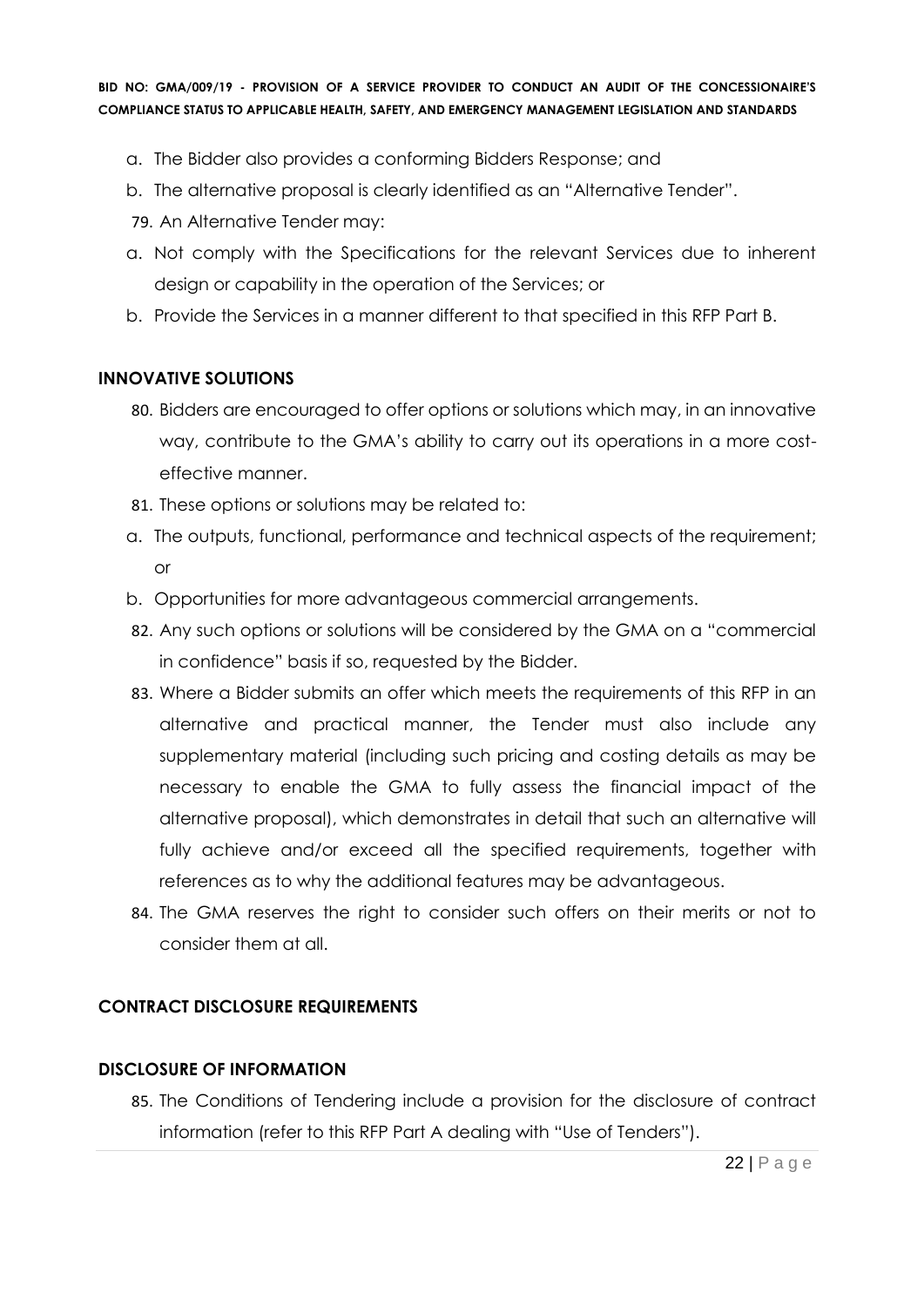86. If a Bidder wishes to withhold the disclosure of specific contract information, the Bidder must clearly outline how the release of this information will expose trade secrets, business strategy or unique methodologies that may expose the business unreasonably to disadvantage.

#### **TRADE SECRETS**

- 87. In considering whether specific information should be categorised as a trade secret, Bidders' should assess:
- a. The extent to which it is known outside of the Bidders business;
- b. the extent to which it is known by the persons engaged in the Bidders business;
- c. any measures taken to guard its secrecy;
- d. its value to the Bidders business and to any competitors;
- e. the amount of money and effort invested in developing the information; and
- f. the ease or difficulty with which others may acquire or develop this information.

# **UNREASONABLE DISADVANTAGE**

- 88. In determining whether disclosure of specific information will expose a Bidders business unreasonably to disadvantage, the following should be considered:
- a. Whether the information is generally available to competitors; and
- b. Whether it could be disclosed without causing substantial harm to the competitive position of the business.

The GMA will consider these applications in the Tender evaluation and negotiations (if any) with Bidders.

# **EVALUATION OF TENDERS**

# **EVALUATION PROCESS**

- 89. Following the Closing Time, the GMA intends to evaluate the Tenders received.
- 90. Tenders will be evaluated against the Evaluation Criteria specified under the section "Evaluation Criteria Format".
- 91. Without limiting the GMA's rights in the RFP, the GMA may at any time during the Tendering Process choose to: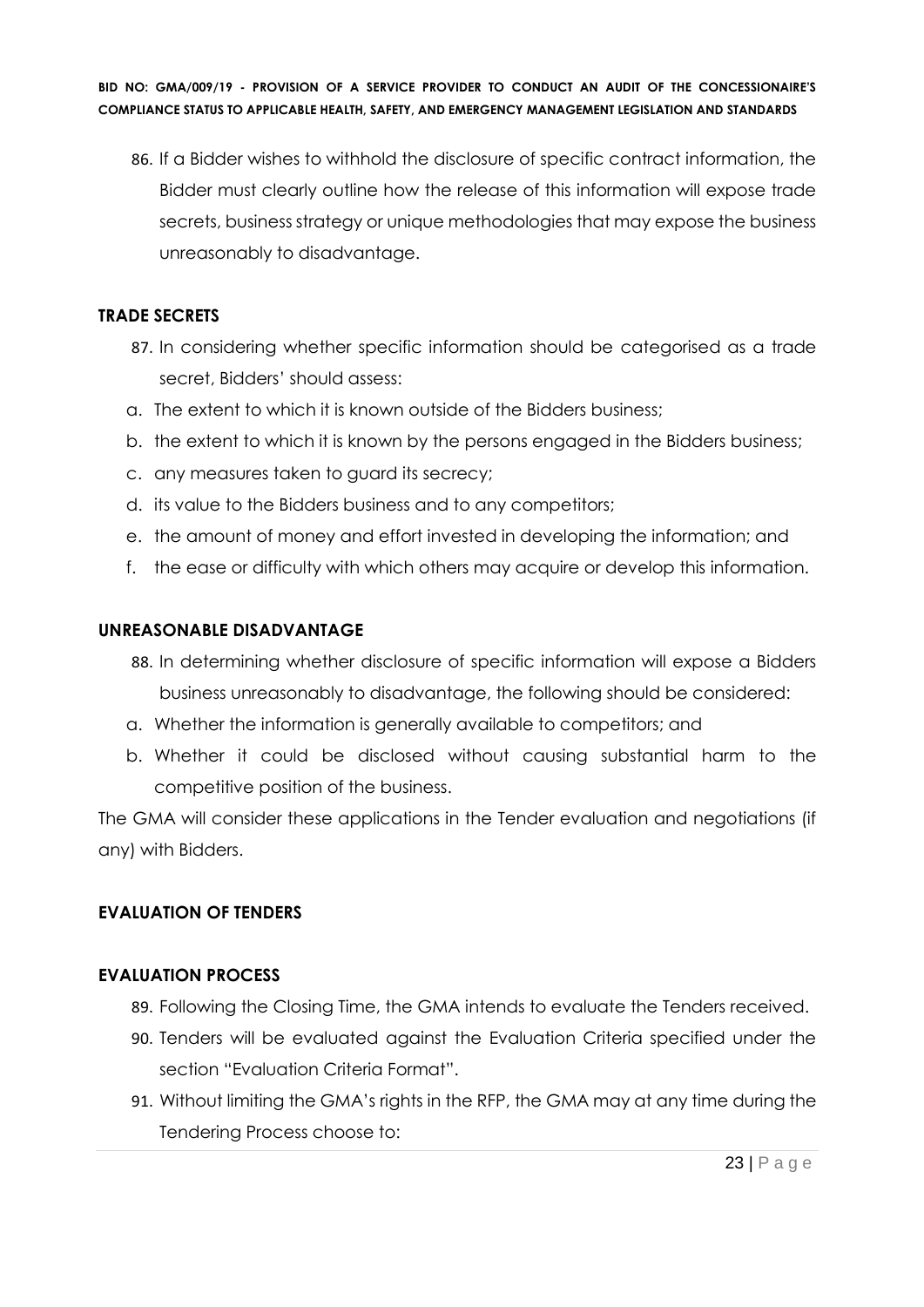- a. Shortlist one or more Bidders; and
- b. accept one or more of the Tenders.
- 92. Unless the Evaluation Criteria explicitly require, the GMA may, but is not in any way bound to, shortlist, to select as successful, or to accept the Tender offering the lowest price.
- 93. Should the GMA choose to include a short-listing stage in its evaluation process, the GMA is not, at any time, required to notify Bidders or any other person or organisation interested in submitting a Tender.
- 94. A Bidders Response will not be deemed to be unsuccessful until such time as the Bidder is formally notified of that fact by the GMA. The commencement of negotiations by the GMA with one or more other Bidders is not to be taken as an indication that any particular Bidders Response has not been successful.

#### **EVALUATION CRITERIA FORMAT**

- 95. The evaluation criteria is weighted to reflect the importance of project requirements noted in the Specifications:
- 96. In evaluating Bidders Responses, the GMA will have regard to:
- a. Specific evaluation criteria identified in the list below;
- b. the overall value for money proposition presented in the Bidders Response; and
- c. particular weighting assigned to any or all of the evaluation criteria specified below.
- 97. For the purposes of this RFP clause 98, 'value for money' is a measurement of financial and non-financial factors, including:
- a. Quality levels; and
- b. performance standards.
- 98. Value for money will be assessed on a 'whole of life' basis (including the transitioning-in, the contract term and the transitioning-out phases of the relationship between the GMA and a Bidder), with a view to long-term sustainability of the value for money proposition and with a focus on ensuring that value for money outcomes are promoted and protected following the conclusion of any contract that may result from this RFP.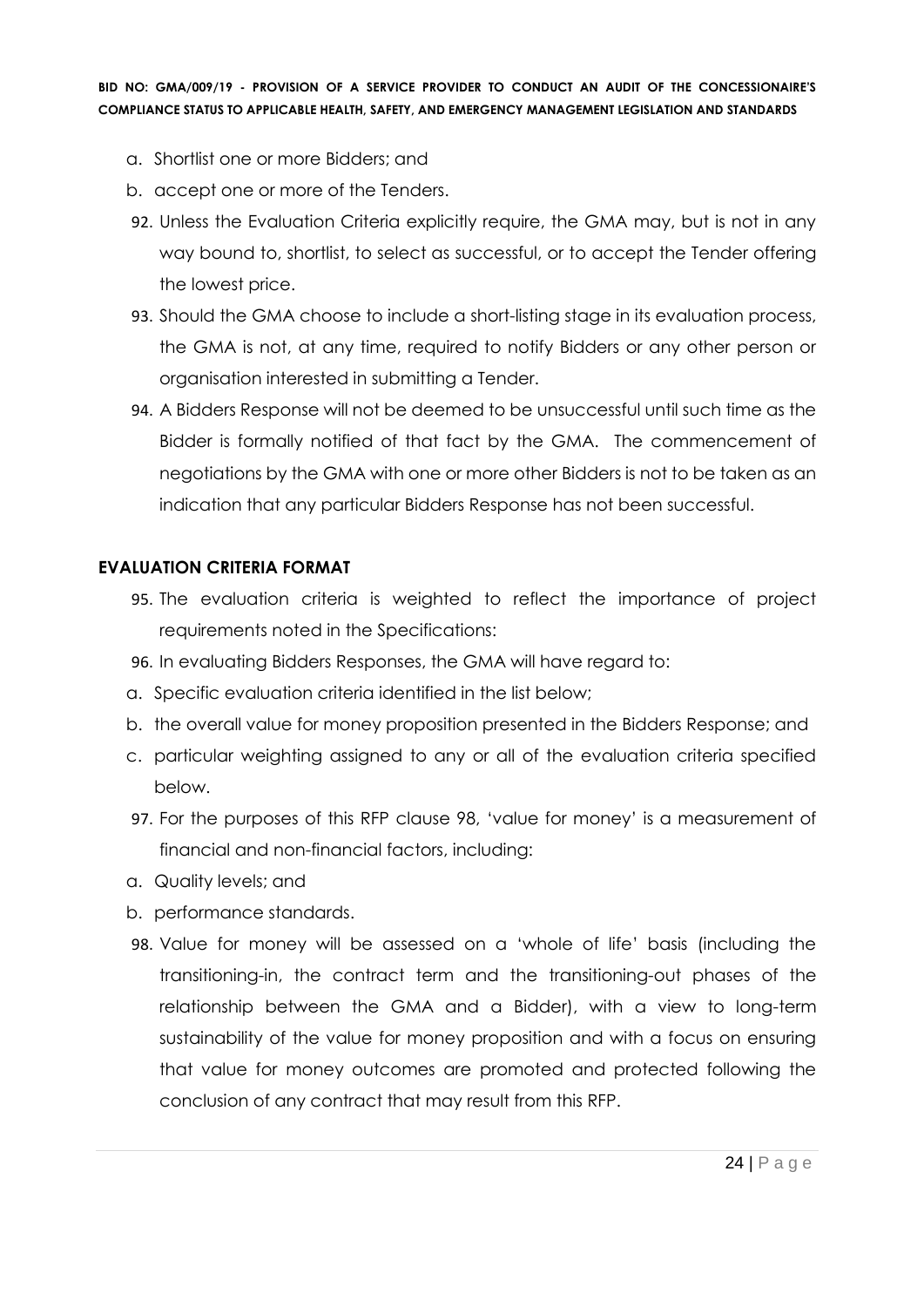- 99. Administrative compliance will be determined in accordance with the conditions listed in this RFP.
- 100. The evaluation criteria will be in line with the PPPFA, 2000 (Act No. 5 of 2000) and Preferential Procurement Regulations 2017.
- 101. Evaluation will be based on a point system and three-stage evaluation process. As a pre-requisite, a bid must comply with the requirements of the bid solicitation and meet the pre-qualification requirements before being evaluated further to next stage. The minimum threshold of the functionality evaluation criteria must also be met in order for the bid to be declared responsive and qualify to the next evaluation stage.
- 102. The value of this bid is estimated to be below R 50,000,000 and therefore the 80/20 preference point system shall apply. The following is the weighting awarded for each element, and the threshold score.

| <b>Evaluation element</b> | Weighting | <b>Threshold score</b> |
|---------------------------|-----------|------------------------|
| <b>Technical proposal</b> | 100       | 75 Points              |
| <b>B-BBEE</b> proposal    | 20        | N/A                    |
| Price proposal            | 80        | N/A                    |
| <b>Total</b>              | 100       |                        |

#### **FUNCTIONALITY EVALUATION**

- 103. The evaluation criteria for measuring functionality, and the weighting attached to each criterion is detailed in **Part B of the RFP document, Paragraph 5 of Terms of Reference**. Failure to provide adequate information for evaluation of the criteria listed below will at least result in minimal subjective consideration and may result in loss of points.
- 104. A minimum threshold for functionality is based on meeting the suppliers' reseller or partner status. Bids that do not meet this threshold in each section will automatically be disqualified from further evaluation.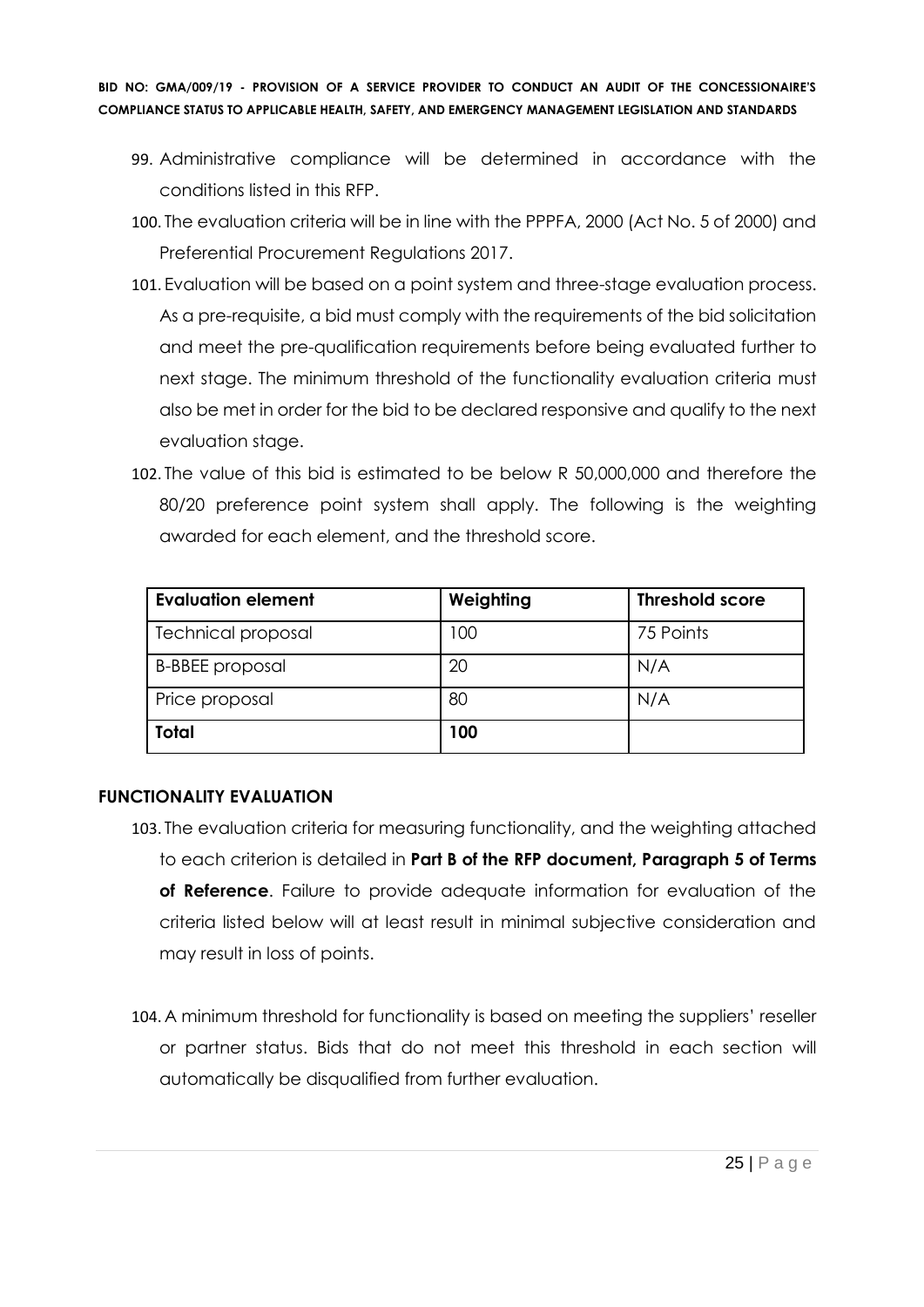105. Thereafter, only the qualifying bids will be evaluated in terms of the 80/20 preference point system, where a maximum of 80 points are allocated for price and a maximum of 20 points are allocated in respect of the level of B-BBEE contribution of the bidder.

#### **PRICE EVALUATION**

106. Price points will be calculated on the total price proposed solution as per terms of reference.

#### **B-BBEE EVALUATION**

- 107. Twenty (20) points are allocated. B-BBEE rating certificates and affidavits signed under oath are applicable and points allocated in terms of the BBBEE Codes of Good Practice guideline as indicated in the following table.
- 108. Bidders must submit valid BBBEE Certificates and affidavits signed under oath which will be verified.

| <b>B-BBEE Status Level of Contributor   Number of points</b> |                |
|--------------------------------------------------------------|----------------|
|                                                              |                |
|                                                              | 20             |
| $\overline{2}$                                               | 18             |
| 3                                                            | 14             |
| $\overline{4}$                                               | 12             |
| 5                                                            | 8              |
| 6                                                            | 6              |
| $\overline{7}$                                               | 4              |
| 8                                                            | $\overline{2}$ |
| Non-compliant contributor                                    | 0              |

#### **POINTS AWARDED FOR B-BBEE STATUS LEVEL OF CONTRIBUTION**

109. The preference points claimed by each bidder for attaining the B-BBEE Status Level of Contributor will be allocated to each qualifying bid when determining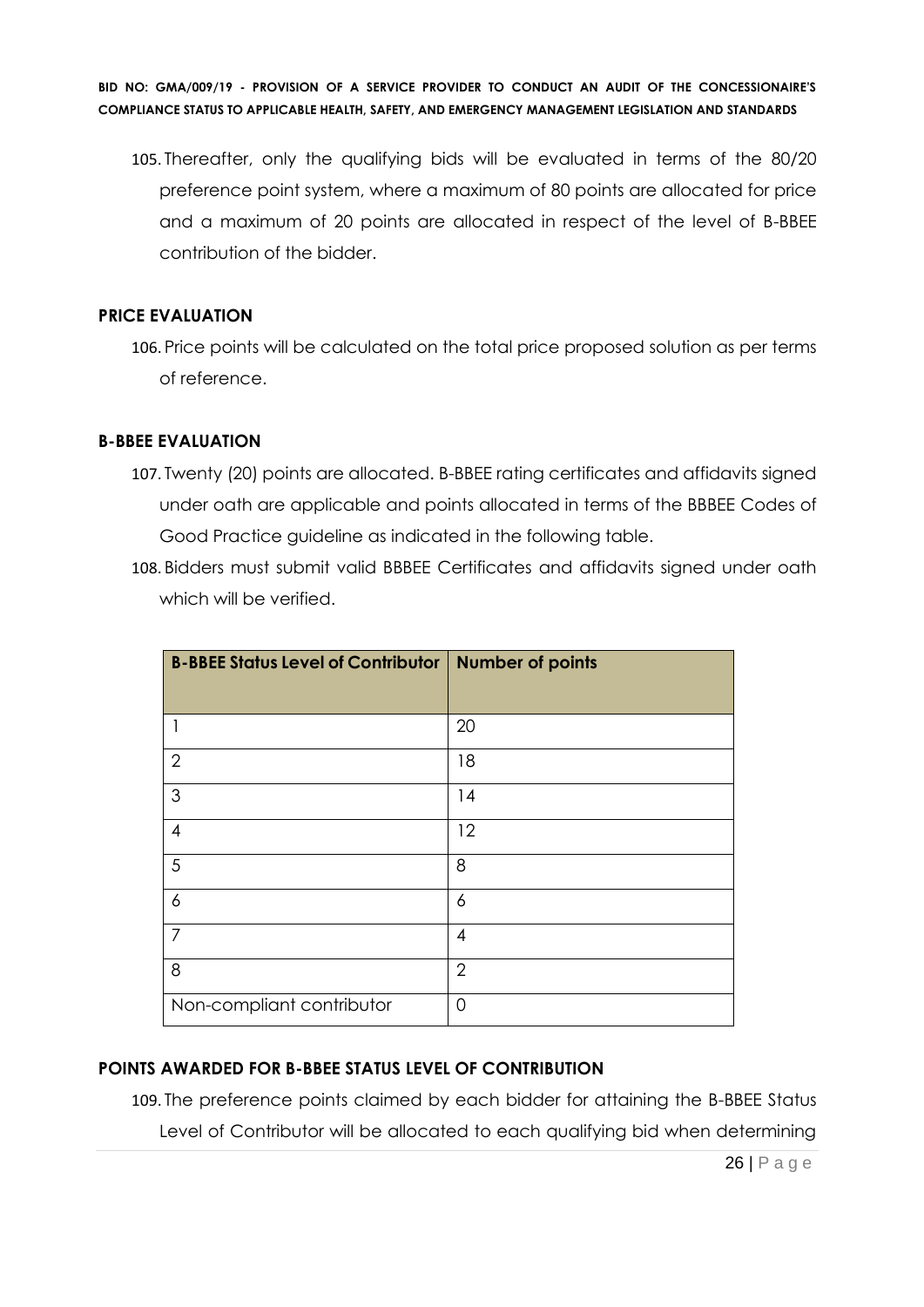the total bid score under the preference points system. The points scored by a bidder in respect of the level of B-BBEE contribution contemplated in the table above will be added to the points scored for price.

#### **CLARIFICATION OF TENDERS**

- 110. The GMA may seek clarification from and enter into discussions with any or all of the Bidders in relation to their Tender. The GMA may use such information in interpreting the Tender and evaluating the cost and risk in accepting the Tender. Failure to supply clarification to the satisfaction of the GMA may render the Tender liable to disqualification.
- 111. The GMA is under no obligation to seek clarification of anything in a Tender and reserves the right to disregard any clarification that the GMA considers to be unsolicited or otherwise impermissible in accordance with the rules set out in this RFP.

#### **DISCUSSION WITH BIDDERS**

- 112. The GMA may elect to engage in detailed discussions with any one or more Bidders, with a view to maximising the benefits of this RFP as measured against the evaluation criteria and in fully understanding a Bidders offer.
- 113. In its absolute discretion, the GMA may invite some or all Bidders to give a presentation to the GMA in relation to their submissions, that may include a demonstration of software, programs or unique methodologies proposed, if applicable.
- 114. The GMA is under no obligation to undertake discussions with, or to invite any presentations from Bidders.
- 115. In addition to presentations and discussions, the GMA may request some or all Bidders to: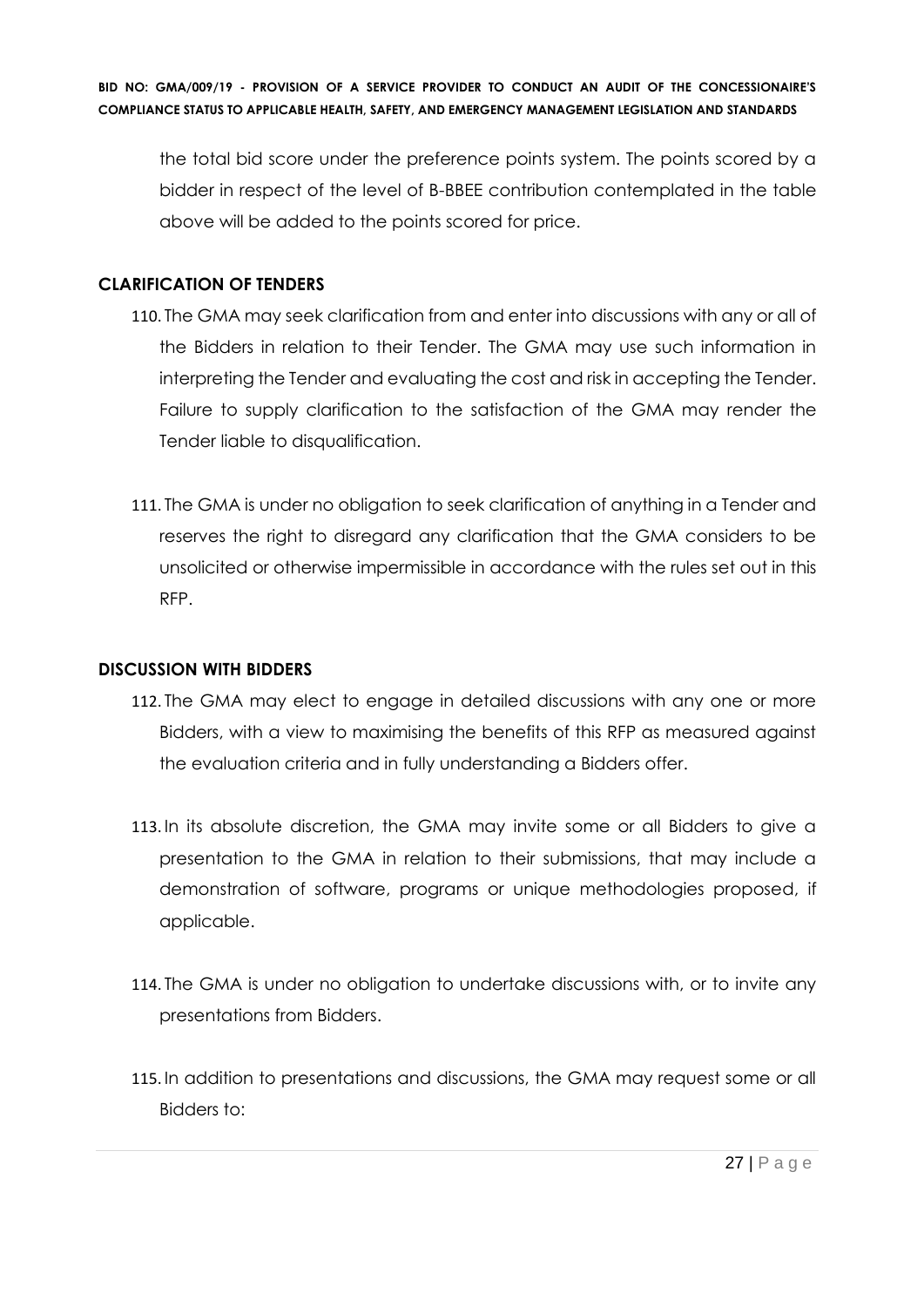- a. Conduct a site visit, if applicable;
- b. provide references or additional information; and/or
- c. make themselves available for panel interviews.

#### **BEST AND FINAL OFFERS**

- 116. Bidders or where the Tendering Process involves a short-listing process, shortlisted Bidders may be invited by the GMA to submit a best and final offer in relation to all or certain aspects of their respective Tenders.
- 117. The GMA is under no obligation to give Bidders the opportunity to submit a best and final offer. If the GMA chooses to give Bidders the opportunity to submit a best and final offer, it is under no obligation to give notification before the Closing Time that such opportunity will be given.
- 118. Notwithstanding the possibility that the GMA may give Bidders the opportunity to submit a best and final offer, Bidders should be aware that the GMA will, in conducting its evaluation of Tenders, rely on all information (including all representations) contained in such Tenders. Bidders are therefore encouraged to submit their best and final offers in the first instance.

#### **SUCCESSFUL TENDERS**

#### **NO LEGALLY BINDING CONTRACT**

119. Selection as a successful Bidder does not give rise to a contract (express or implied) between the successful Bidder and the GMA for the supply of the Services. No legal relationship will exist between the GMA and a successful Bidder for the supply of the Services until such time as a binding contract is executed by them.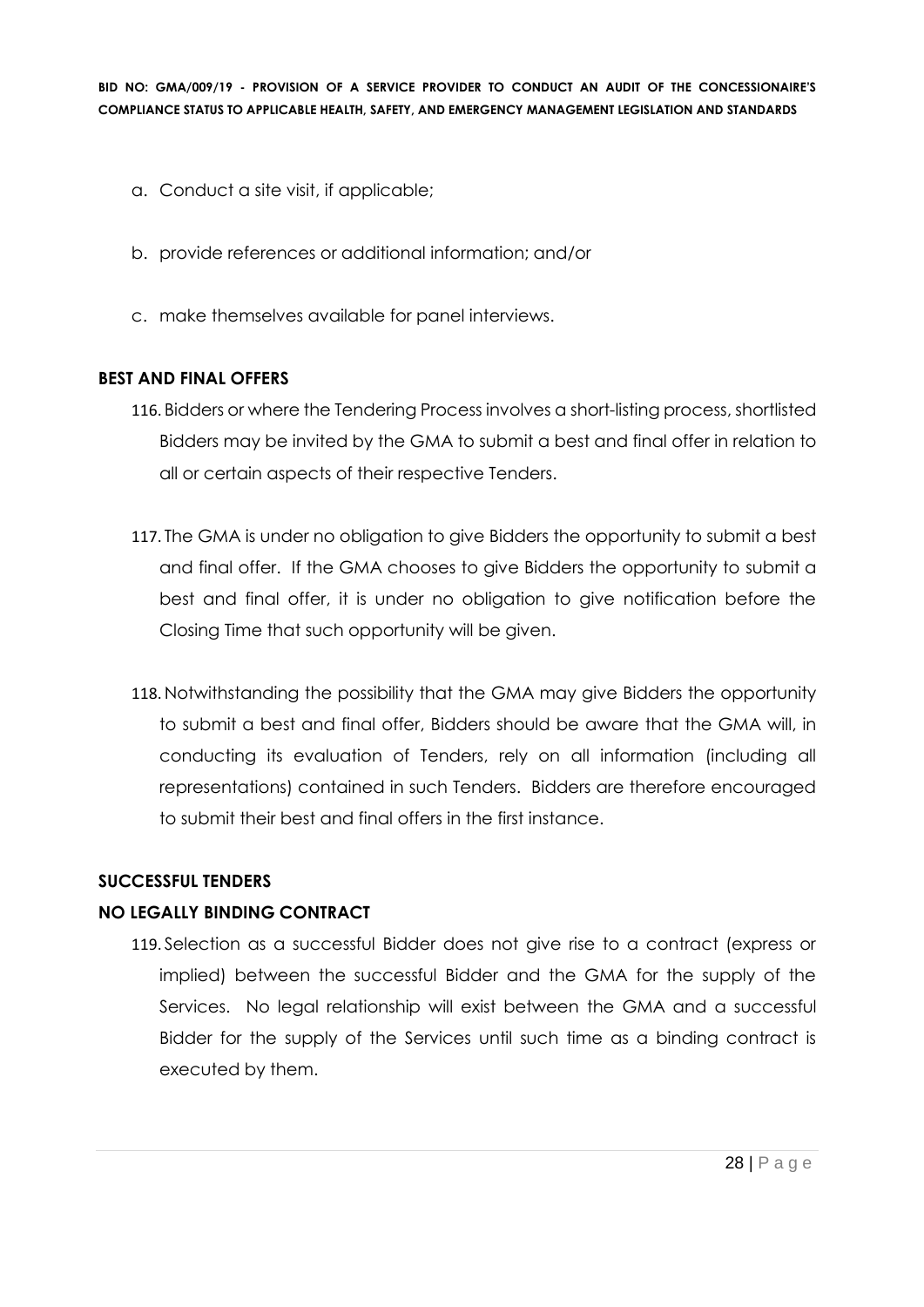#### **PRE-CONTRACTUAL NEGOTIATIONS**

- 120. The GMA may, in its absolute discretion, decide not to enter into pre-contractual negotiations with a successful Bidder.
- 121. A Bidder is bound by its Tender and all other documents forming part of the Bidders Response and, if selected as a successful Bidder, must enter into a contract on the basis of the Tender without negotiation.

#### **NO OBLIGATION TO ENTER INTO CONTRACT**

- 122. The GMA is under no obligation to appoint a successful Bidder or Bidders (as the case may be), or to enter into a contract with a successful Bidder or any other person, if it is unable to identify a Tender that complies in all relevant respects with the requirements of the GMA, or if due to changed circumstances, there is no longer a need for the Services requested, or if funds are no longer available to cover the total envisaged expenditure. For the avoidance of any doubt, in these circumstances the GMA will be free to proceed via any alternative process.
- 123. The GMA may conduct a debriefing session for all Bidders (successful and unsuccessful). Attendance at such debriefing session is optional.

#### **ADDITIONAL RULES**

- 124. It is a condition of the tendering process that Bidders will be required to complete all the forms annexed to this RFP Part C.
- 125. A Bidder who does not submit all the information as required by the GMA will be disqualified from the Tendering Process.

#### **BIDDER WARRANTIES**

126. By submitting a Tender, a Bidder warrants that:

a. In lodging its Tender it did not rely on any express or implied statement, warranty or representation, whether oral, written, or otherwise made by or on behalf of the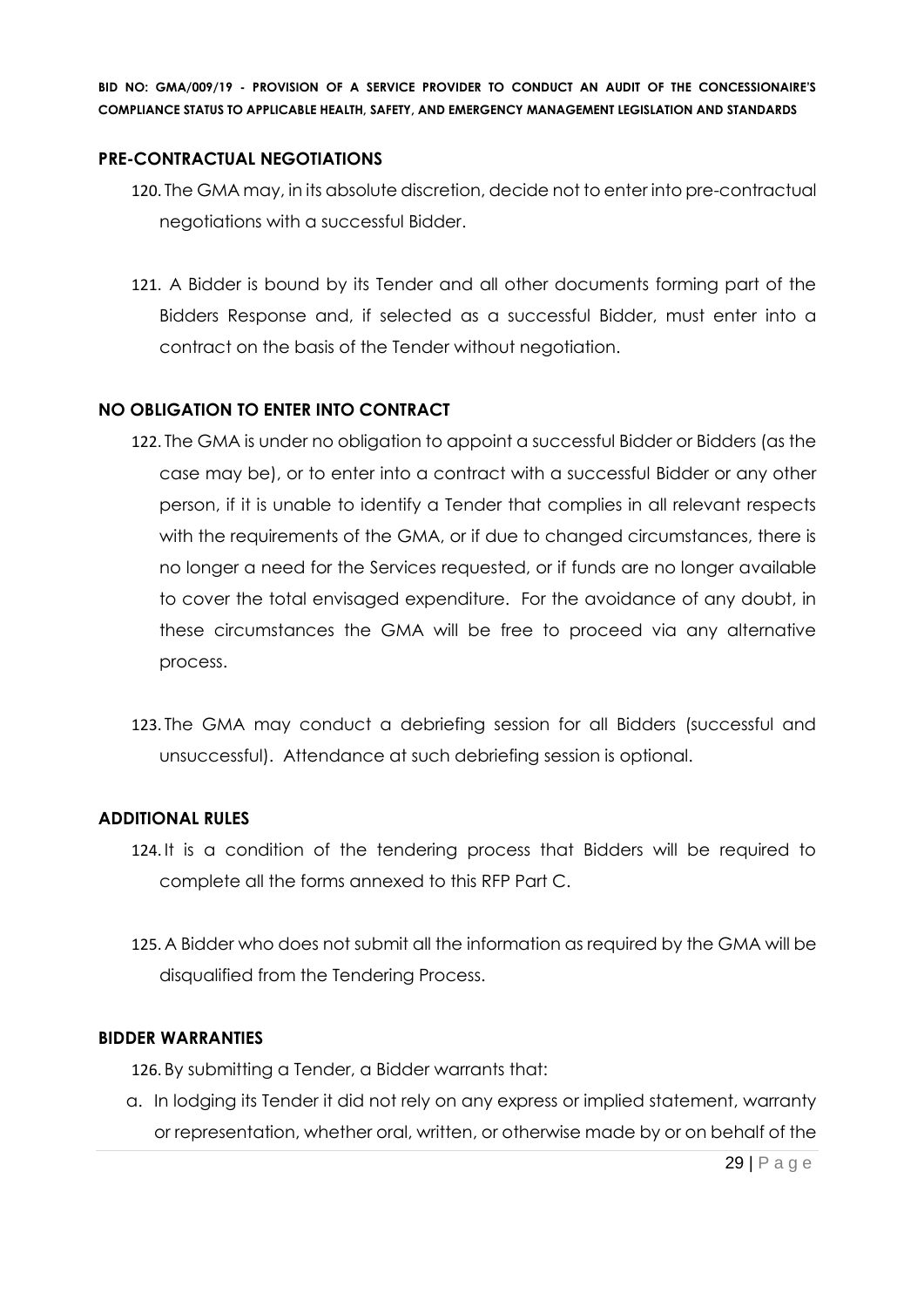GMA, its officers, employees, or advisers other than any statement, warranty or representation expressly contained in the RFP;

- b. it did not use the improper assistance of GMA employees or information unlawfully obtained from the GMA in compiling its Tender;
- c. it is responsible for all costs and expenses related to the preparation and lodgement of its Tender, any subsequent negotiation, and any future process connected with or relating to the Tendering Process;
- d. it otherwise accepts and will comply with the rules set out in this RFP; and
- e. it will provide additional information in a timely manner as requested by the GMA to clarify any matters contained in the Tender.

# **GMA'S RIGHTS**

- 127. Notwithstanding anything else in this RFP, and without limiting its rights at law or otherwise, the GMA reserves the right, in its absolute discretion at any time, to:
- a. Cease to proceed with, or suspend the Tendering Process prior to the execution of a formal written contract;
- b. alter the structure and/or the timing of this RFP or the Tendering Process;
- c. vary or extend any time or date specified in this RFP for all or any Bidder or other persons;
- d. terminate the participation of any Bidder or any other person in the Tendering Process;
- e. require additional information or clarification from any Bidder or any other person or provide additional information or clarification;
- f. call for new Tenders;
- g. reject any Tender received after the Closing Time;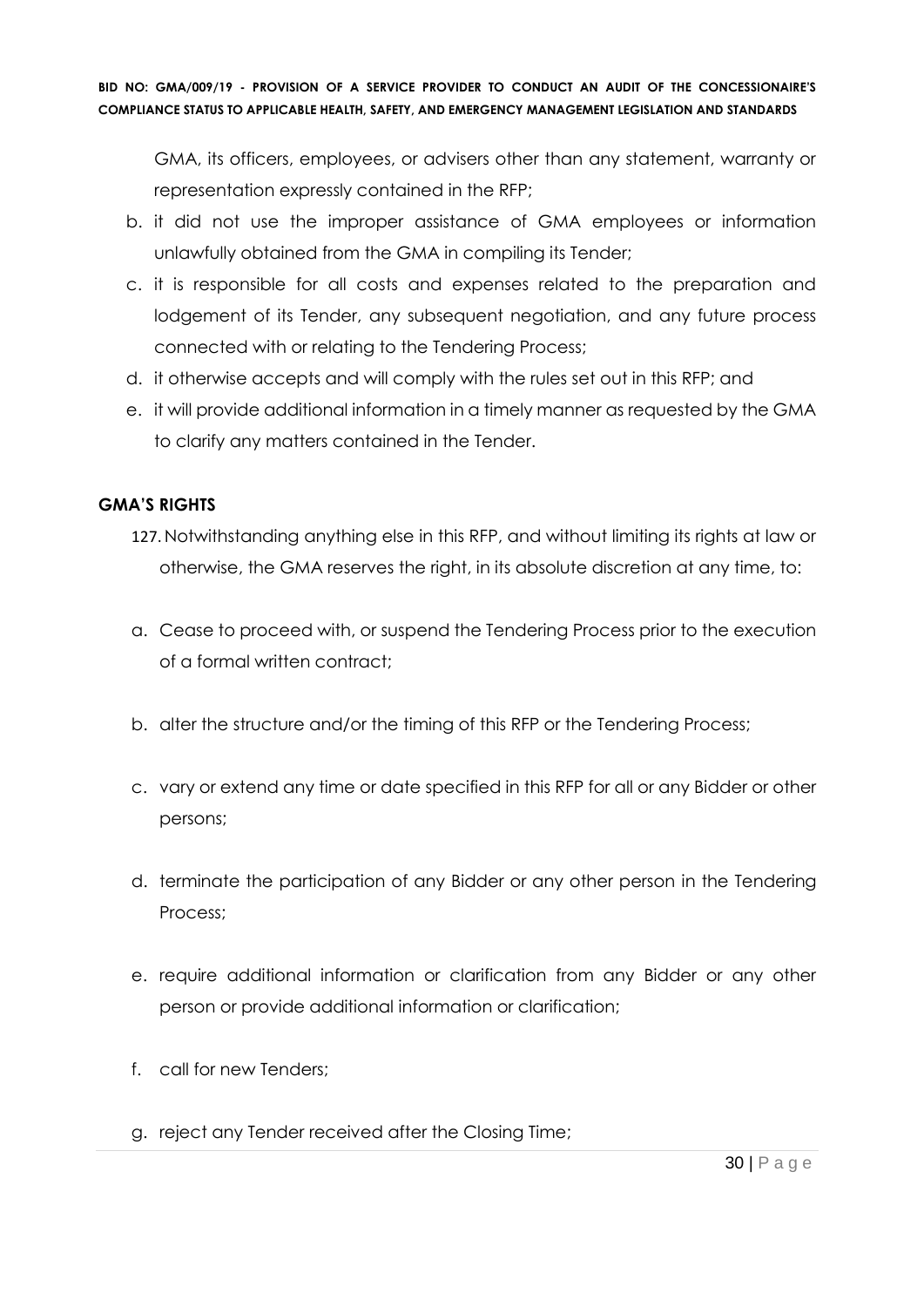- h. reject any Tender that does not comply with the requirements of this RFP; or
- i. consider and accept or reject any alternative tender.

#### **GOVERNING LAWS**

- 128. This RFP and the Tendering Process is governed by the laws applying in the Republic of South Africa.
- 129. Each Bidder must comply with all relevant laws in preparing and lodging its Tender and in taking part in the Tendering Process.
- 130. All tenders must be completed using the English language and all costing must be in South African Rands.

#### **INCONSISTENCY**

- 131.If there is any inconsistency between any parts of this RFP, a descending order of precedence must be accorded to:
- a. the conditions of tendering in Part A and Part B of this RFP, and any annexure or attachments;
- b. the Bidders response in Part C of this RFP;
- c. any other part of this RFP, so that the provision in the higher ranked document, to the extent of the inconsistency, prevails.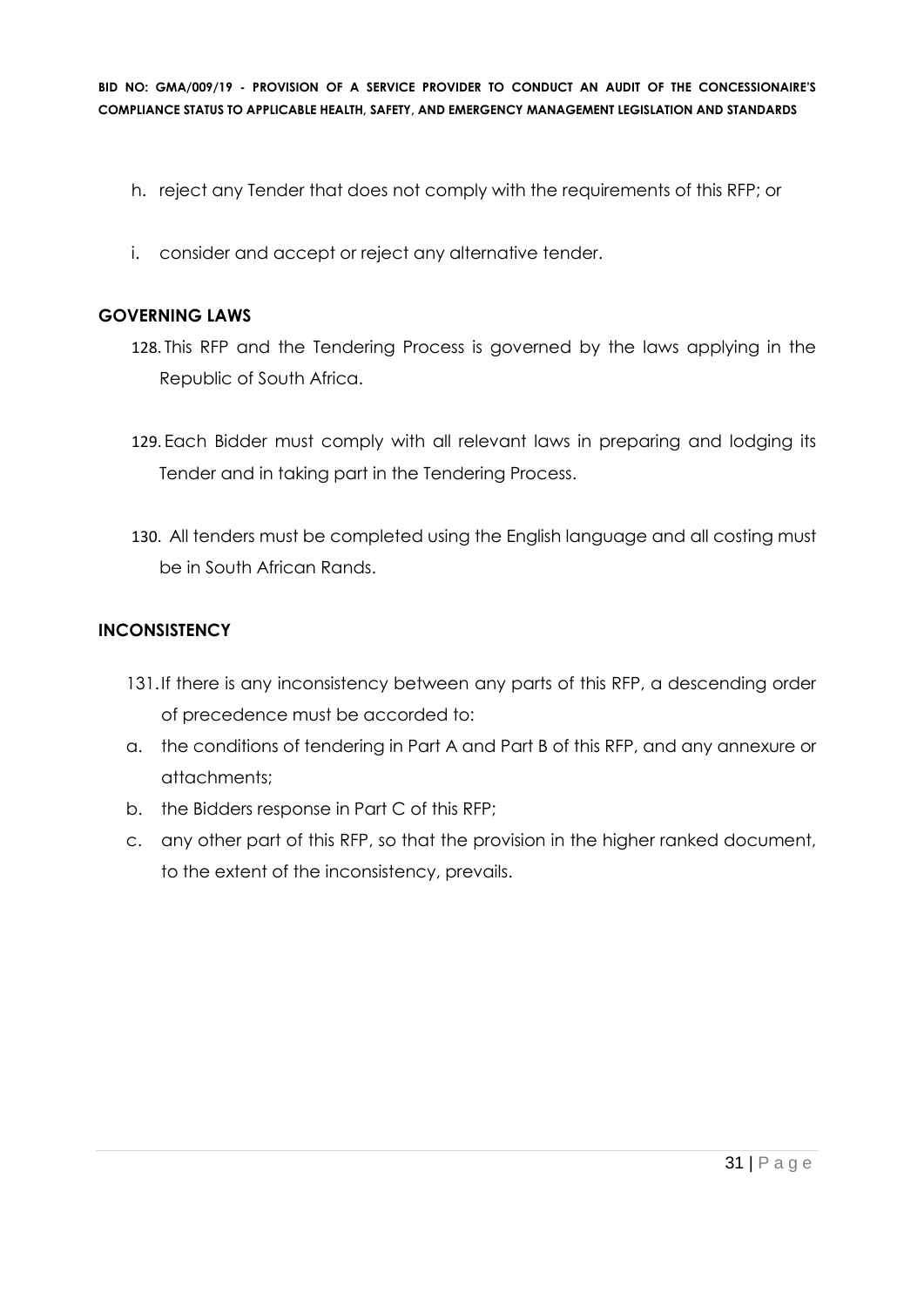# **RFP – PART B**

#### **TERMS OF REFERENCE**

#### **3 PURPOSE**

The purpose of this Request for Proposal ("RFP") is to procure the services of an Independent Health and Safety auditor to be contracted, by the Gautrain Management Agency ("GMA") to undertake an audit of its Concessionaire and subsidiaries. The audit will be conducted to verify the Concessionaire's compliance status to applicable Health, Safety, as well as Emergency Management legislation and standards.

#### **4 BACKGROUND INFORMATION OF THE GAUTRAIN RAPID LINK SYSTEM**

#### **2.1. The GMA**

2.1.1. General Description

The main objective of the GMA is to manage, coordinate and oversee the Gautrain. In order to do so, the GMA must:

- a) assist the Gauteng Provincial Government ("GPG") in implementing Gautrain and achieving its objectives;
- b) act on behalf of GPG in managing the relationship between GPG and the Concessionaire in terms of the Concession Agreement ("the CA") and ensure that the interests of GPG are protected;
- c) enhance the integration of Gautrain with other transport services and Public Transport Plans;
- d) promote and maximize the Socio-Economic Development and BBBEE objectives of the GPG in relation to Gautrain;
- e) liaise with and promote co-operation between government structures in all three spheres of Government in relation to Gautrain;
- f) liaise with persons having an interest in Gautrain;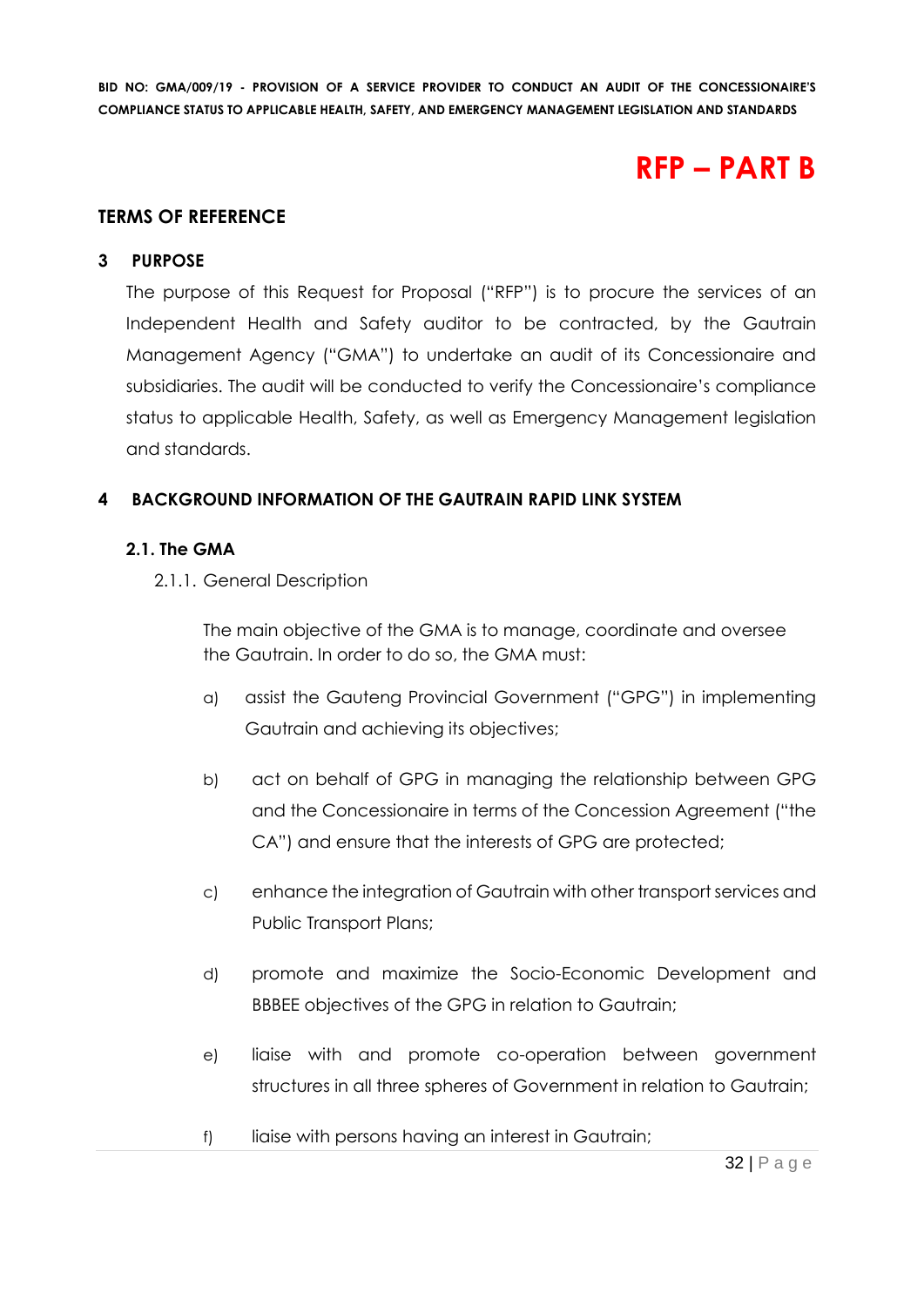- g) manage assets relating to Gautrain and promote their preservation and maintenance;
- h) manage the finances of the Gautrain and the financial securities provided by the Concessionaire; and
- i) monitor the policy and legislative environment of the Gautrain.

# **2.2. Gautrain**

# **2.2.1. General Description**

- a) The Bombela Concession Company (RF) (Pty) Ltd ("the Concessionaire") entered into the CA with the GPG for the design, partial finance, construction, operation, and maintenance of Gautrain until 27 March 2026. The Development period commenced on 28 September 2006 and the construction of the Gautrain project was completed on 7 June 2012, when the Operating Period commenced. The Concession Period ends on 27 April 2026.
- b) The Concessionaire signed an Operating Contract with Bombela Operating Company (Pty) Ltd ("the Operator") for the operation and maintenance of the System (Trains, Stations, and Bus operations). In turn, the Operator entered into two subcontracts, namely a maintainer contract in terms of which the Bombela Maintenance (Pty) Ltd ("the Maintainer") is responsible for the maintenance of the works including the existing Electrical Multiple Units ("EMUs") or 4-car train sets and Mega Express which is responsible for the operation of the dedicated Gautrain bus service.
- c) The rail network comprises 82 route kms, 25kV AC electrified, and signalled standard gauge track infrastructure of which 15.3 route kms is situated underground, 10 stations, one maintenance depot and 24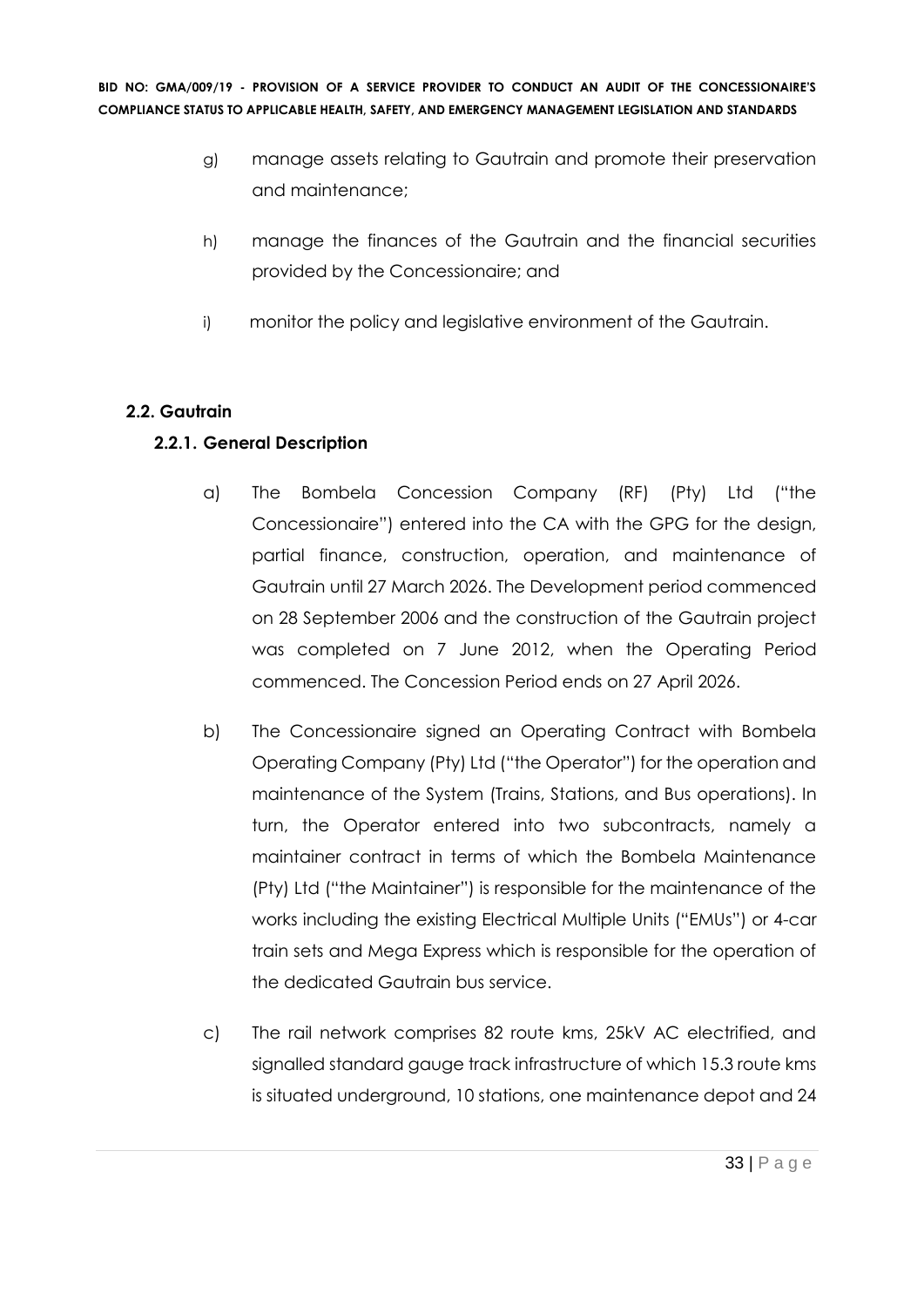4-car EMUs constructed to the UK loading gauge. The rail network layout is illustrated in Figure 1 below.



**Figure 1: Diagrammatic layout of the Gautrain Rapid Rail System**

d) The Gautrain Depot is situated between Marlboro and Midrand stations on the North-South section of the System. This is where the EMUs are inspected, maintained, cleaned, and dispatched. The depot controls all train movements as well as providing a communications and control hub with the rail network, stations and tunnel equipment. The Operator and the Maintainer are both accommodated at the Gautrain Depot.

# **2.2.2. Description of Existing Operations**

a) The Operator is contracted by the Concessionaire to execute all required operations and maintenance of the System. The Gautrain operational services or System can basically be divided into three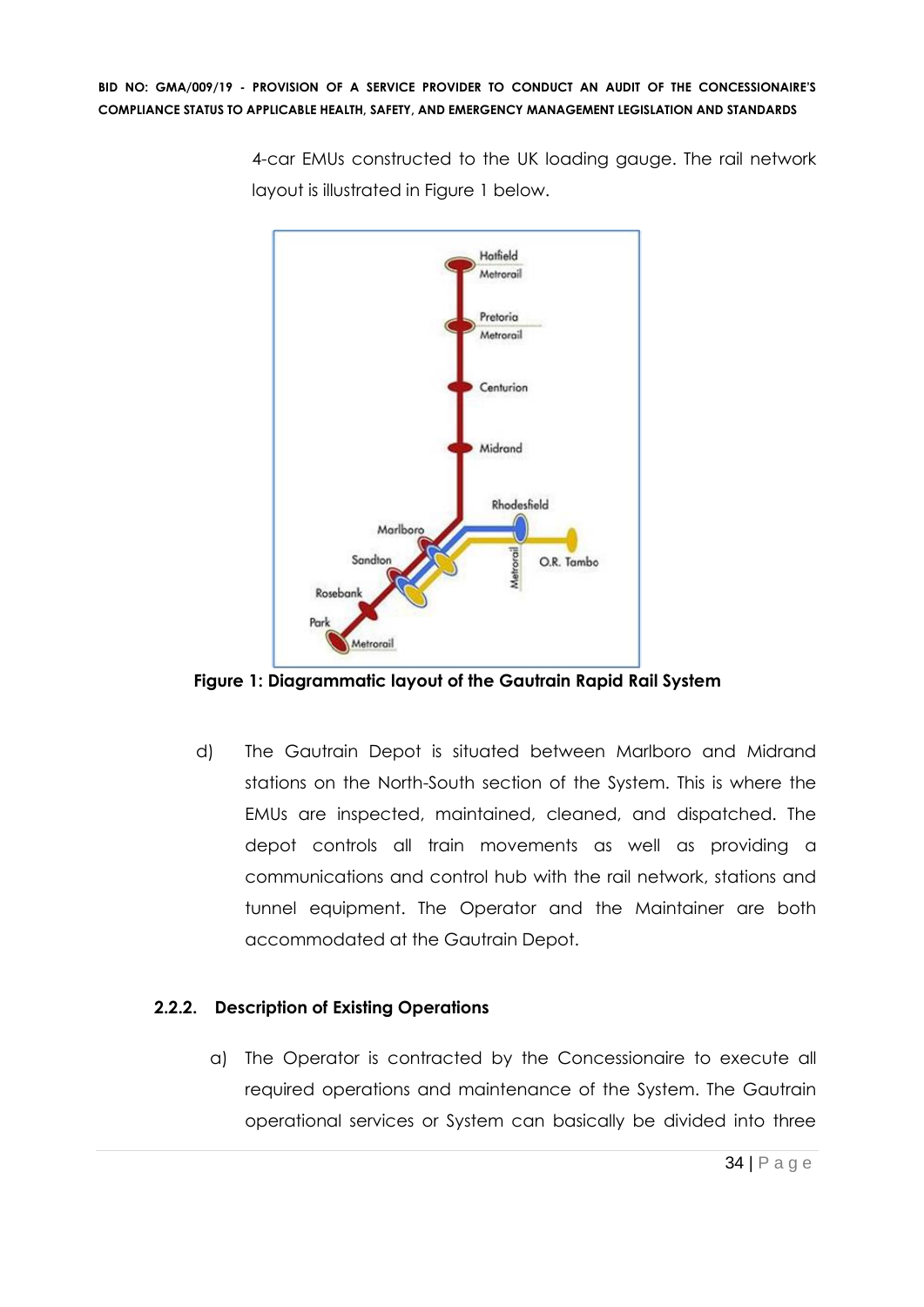> operational areas which are namely Train services, Station operations (including park and ride or parking), as well as the dedicated bus services.

- b) The Operator contracted the Maintainer to maintain the existing EMUs and the core rail system i.e. the track, Overhead Catenary Distribution System ("OCDS"), communication and signalling. Maintenance of fixed assets and equipment such as elevators and escalators are the responsibility of the Operator.
- c) The Gautrain Rapid Rail Link comprises 86 General Passenger Service Railcars, 10 Airport Service Railcars (a total of 96 Railcars or 24 4-car EMUs) and 10 stations.

# **2.2.3. Access to the system**

Should the Service Provider deem it necessary to gain access into the System to enable the delivery of the works required under this RFP; the following shall apply:

- a) The Service Provider will be required to adhere to the Operator's stringent work permit rules and regulations, which include undergoing a safety induction training which Bombela Operating Company (BOC) provides free of charge prior to such access being granted.
- b) The Service Provider shall provide a Person in Charge ("PIC") for each team that will be visiting the System. The PIC shall be the holder of the work permit, be required to be on site for the duration of the permit time and be responsible for ensuring full protection of personnel and equipment as required by BOC rules.
- c) Qualification as a PIC requires that each nominated team leader / personnel undergoes a PIC training after having gone through the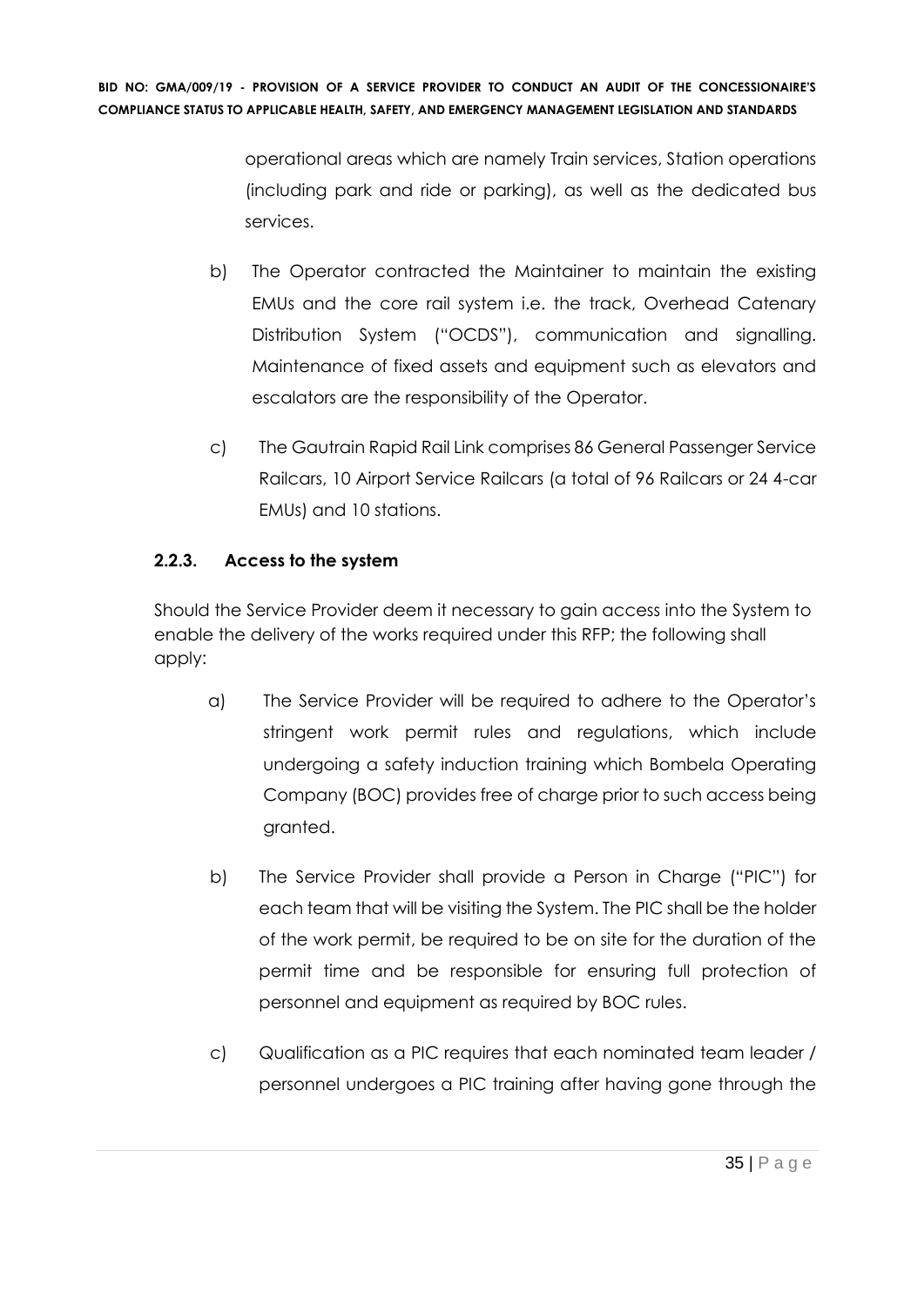Safety Induction training for two (2) hours. The PIC training is a full day course that is provided by BOC.

- d) The Service Providers PIC training is at a cost of R500 per person.
- e) No personnel shall be allowed into the System without a trained PIC and without having gone through the Safety Induction course.
- f) The Service Provider shall make their own transport and security arrangements to and from the access points including within the rail alignment where necessary.
- g) The Service Provider shall provide all personal protective equipment, tools and equipment necessary to perform the works required under this RFP.
- h) Prior to applications for work permits being submitted; method statements, risk assessments, safe working procedures and safety plans shall be submitted and approved. This information would be required to determine the level of work permit required. Relevant sections of BOC's Work Permit Requirements Specification shall be covered during the PIC training and the induction.
- i) The following high-risk areas have been identified within the Gautrain operations: high speed trains, rail tracks, catenary equipment with 25kV, workshops, platforms, viaducts, cut and cover areas, tunnel, and u-shapes.
- j) The Gautrain System service characteristics and access permit types are described on Tables 1 and 2 respectively.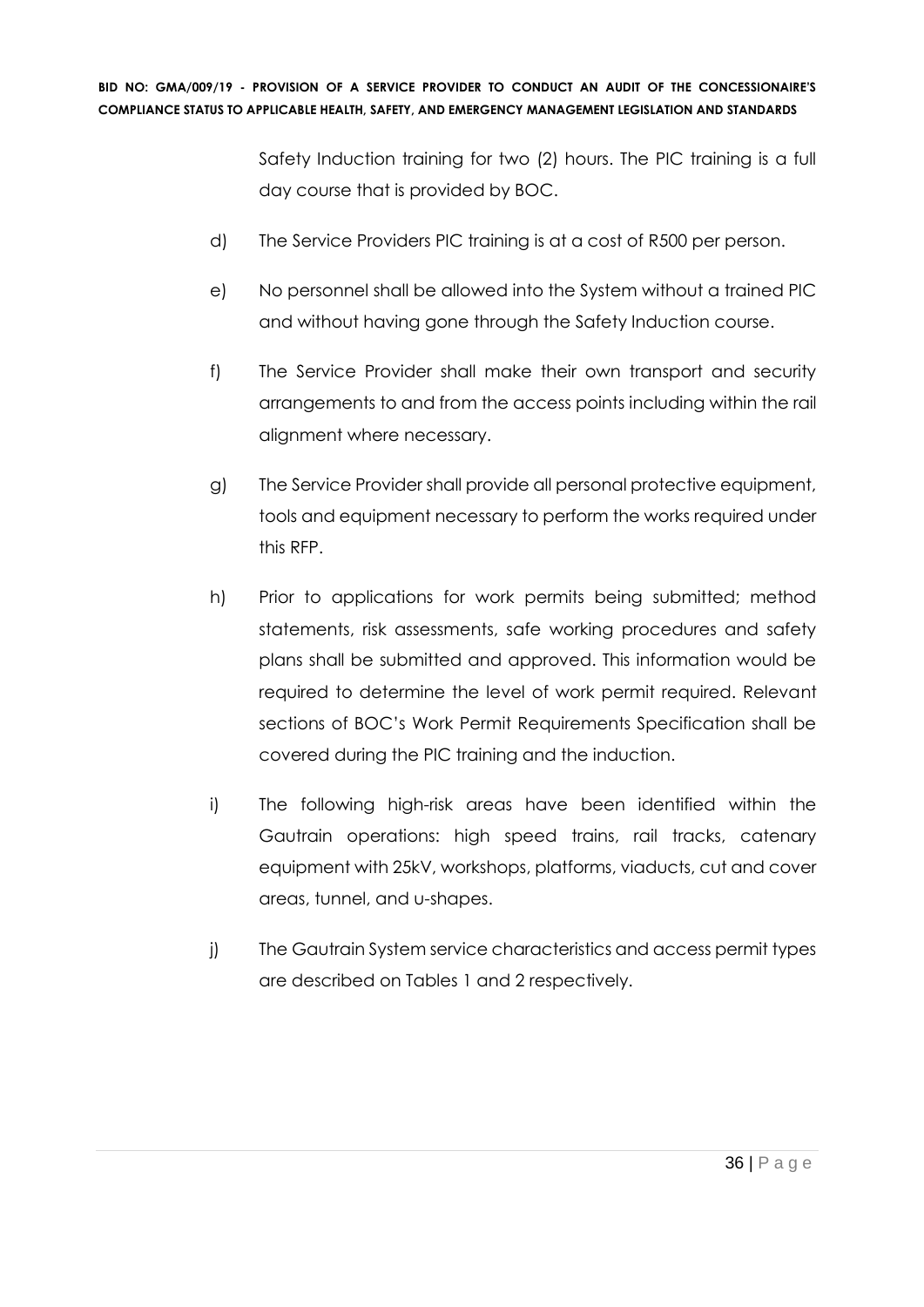| <b>Characteristics Type</b>                      | <b>Description</b>                                                                                                                                             |
|--------------------------------------------------|----------------------------------------------------------------------------------------------------------------------------------------------------------------|
| <b>OPERATIONAL HOURS (Commercial</b><br>Service) | Monday to Sunday/First Train departure not later<br>than 05:30 from Terminal Stations/Last Train<br>departure not earlier than 20:30 from Terminal<br>Stations |
| <b>ENGINEERING HOURS (Non-</b>                   | All Engineering works on/ near the track between                                                                                                               |
| <b>Operational Period)</b>                       | 22:00 to 04:00, all work in tunnels                                                                                                                            |
| MINIMUM MORNING PEAK PERIOD**                    | 05:30 to 08:30                                                                                                                                                 |
| <b>MORNING PEAK PERIOD NS SERVICE</b>            | 06:30 to 07:30                                                                                                                                                 |
| MINIMUM AFTERNOON PEAK PERIOD**                  | 15:30 to 18:30                                                                                                                                                 |
| AFTERNOON PEAK PERIOD NS SERVICE                 | 16:30 to 17:30                                                                                                                                                 |

# *Table 2: Gautrain* **System Work Permit Types**

| <b>Type</b>     | <b>Description</b>                                                                                                                                                                                                                                 |
|-----------------|----------------------------------------------------------------------------------------------------------------------------------------------------------------------------------------------------------------------------------------------------|
| WP1             | work allowed without specific protection (e.g. car parks, buildings, along rail<br>reserve without entering on-track or danger zone                                                                                                                |
| WP <sub>2</sub> | work allowed with specific protection (look out person). Integrity of track or<br>safety and security system not compromised. On-track area can be cleared<br>immediately meaning there is reasonable wayside area along the track                 |
| WP3             | work allowed with track possession, involves works in the tunnel, U-shapes or<br>viaducts, may affect safety or operation of signalling equipment, requires trains<br>to run within the limits, may make track physically unsafe for trains to run |
| WP4             | work allowed with track possession and traction power isolation, requires<br>isolation and earthing as per traction power safety regulations, working near<br>catenary or less than 3m from catenary live parts                                    |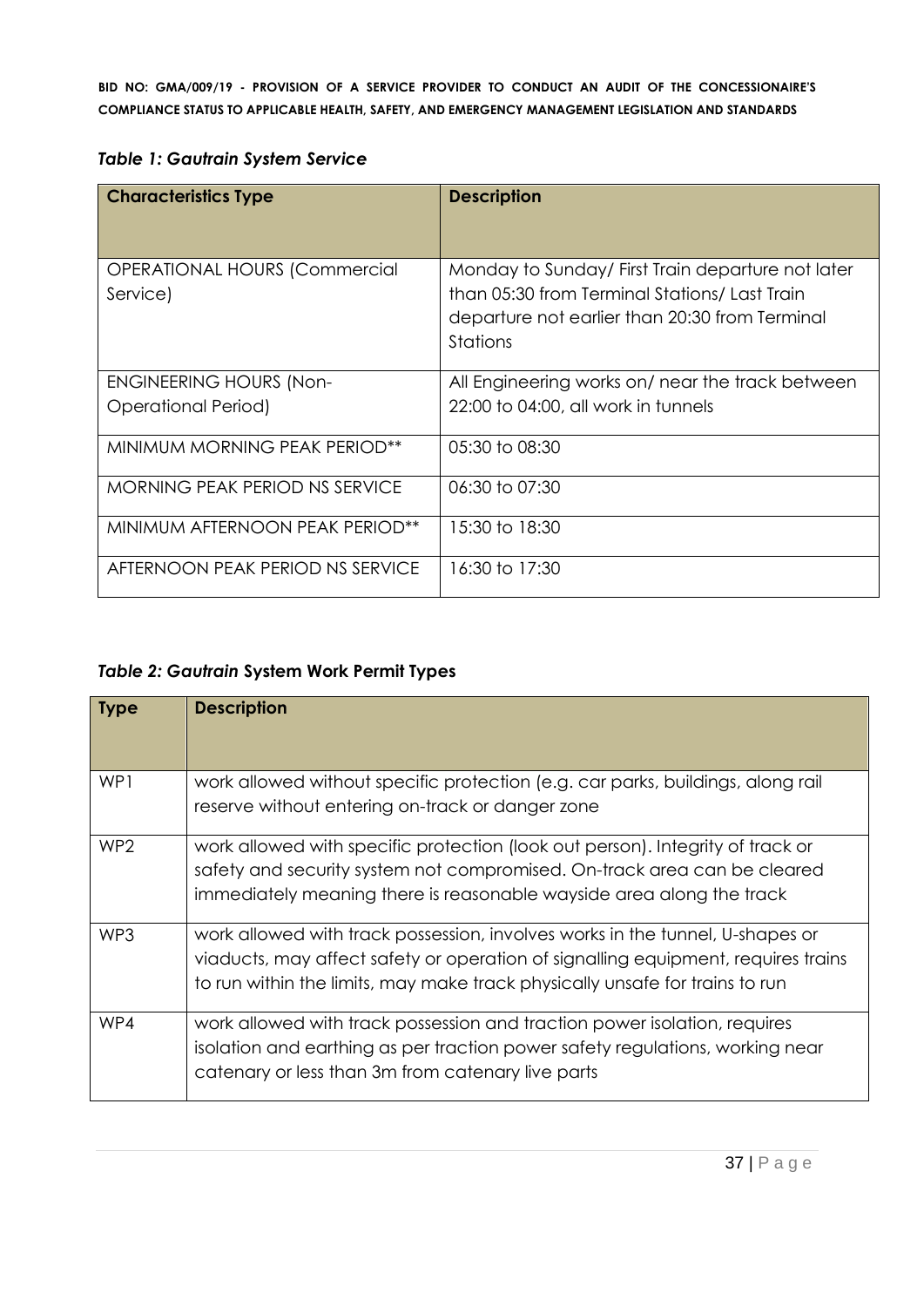### **5 AUDIT SCOPE**

# **3.1. Compliance Audit**

As part of the GMA oversight role of assuring operational safety of the Gautrain Rapid Rail Link system; the GMA requires an assessment of the compliance to all safety legislation, applicable standards and safety conditions in stations and the depots. The assessment will include emergency facilities related to viaducts, tunnel, safe havens, stations, and depot facilities, which consist of the following:

- a. Stations and parking facilities (x10);
- b. Midrand Train and Bus Depots;
- c. Pretoria Bus Depot;
- d. Emergency Shafts 1 to 7 and Tunnel Sections (*viz*. Park to Rosebank, Rosebank to Sandton and Sandton to Marlboro Portal (Approx. Total length = 18 km) which **can only be undertaken during engineering hours i.e. between 23:00 and 04:00**.
- e. The Concessionaire's Head Office.

# **3.2. Audit Strategy**

The approach to the 2019/20 financial year audit assessment must be conducted with a focus on Emergency Preparedness and Procedures that ensure the health and safety of staff, passengers and assets during an emergency.

The audit outcome of the 2019/20 financial year will form the basis of approach for the 2020/21 audit.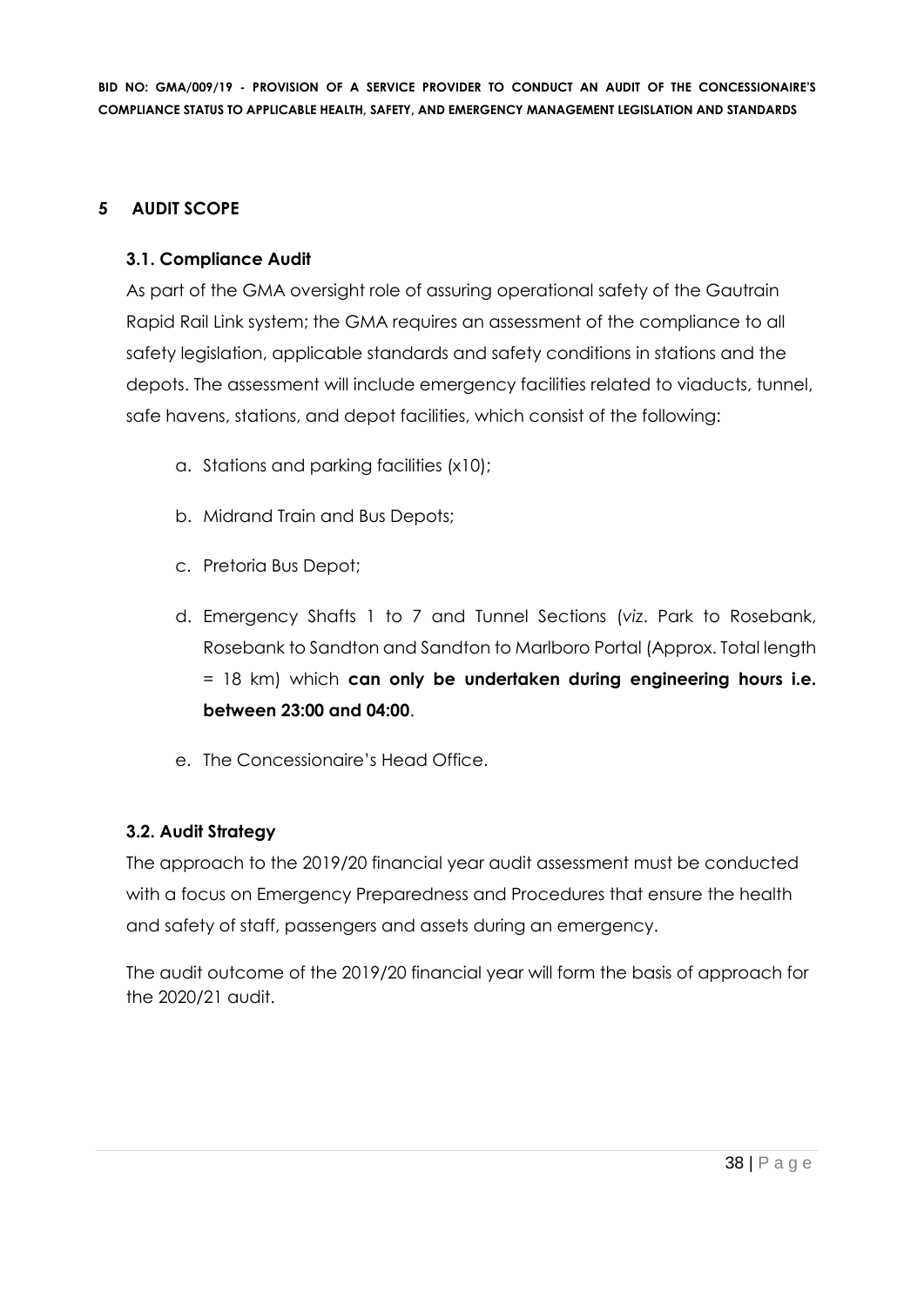# **3.3. Assessment Requirements**

The audit must involve the verification of the processes and procedures followed during an emergency event that include preparation, evaluation of necessary emergency preparedness policies, physical assessment of a workplace for the presence of implemented policy-stipulated measurements, analysis of any previous audit findings, as well as compilation of comprehensive reports. Audit reports must be presented to relevant authorities for appropriate course of action.

The assessment must include but is not limited to the elements listed below:

- 3.3.1 The Concessionaire's compliance with relevant statutory health and safety legislation including but not limited to the:
	- a. Occupational Health and Safety Act 85 of 1993; and all applicable regulations promulgated under the OH&S Act;
	- b. Compensation for Occupational Injuries & Diseases Act 130 of 1993;
	- c. National Railway Safety Regulator Act 16 of 2007 (as amended) which includes the:
		- South African National Standards 3000:2009 series, and
		- Conditions of the existing railway safety permit,
	- d. SANS 10400: including Part T and Part S
- 3.3.2 The Concessionaire's compliance with conditions of the;
	- a. Latest revision of the existing Safety Management Plan;
	- b. Current Railway Safety Permit.
- 3.3.3 To establish whether the Concessionaire is effectively discharging its health and Safety obligations in relation to the CA on its subsidiary companies or subcontractors, through its current Health and Safety Management System with regard to the following:
	- a. System's implementation and monitoring regime;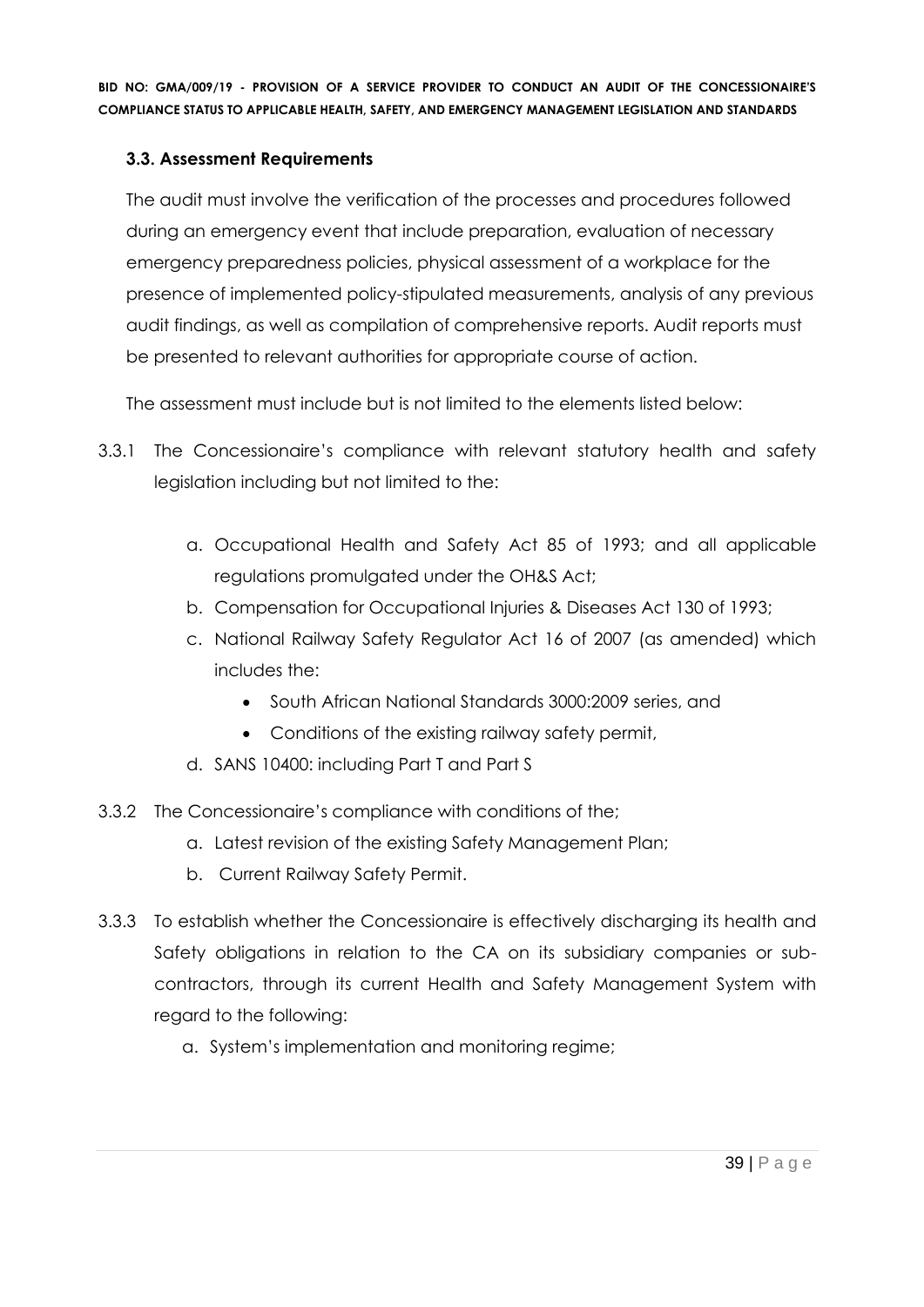- b. Management arrangements for the identification and controlling of health and safety hazards and risk control associated with the Gautrain System (*viz*. train, bus, offices and stations);
- c. Compliance management processes, governance structures; systems; controls and monitoring procedures for assuring compliance of the Operator and its subsidiaries and associated subcontractors;
- d. Management of OHS stresses such as, noise, vibration, illumination, ventilation chemical and biological hazards, heat and housekeeping including the adequacy of implemented controls;
- e. The Health and Safety of persons with disabilities who use the Gautrain network inclusive of station precinct facilities, train and bus facility and workplace provisions where applicable;
- f. Preparedness for evacuation and emergency response, disaster management and business continuity;
- g. Emergency Evacuation Planning and adequacy of emergency equipment;
- h. Reporting and analysis framework for all incidents / accidents / occupational ill-health and near misses;
- i. Corrective action tracking and continuous improvement mechanism(s); and
- j. The provision for emergency facilities for people with disabilities.

# **3.4. Audit Initiation Meeting**

The audit initiation meeting will be decided at the commencement of the appointment and shall comprise representatives of the GMA, the Concessionaire, and its subsidiaries. The agenda for this meeting shall include the following:

a. Discussion and ratification of the audit scope, objectives, parameters, and deliverables.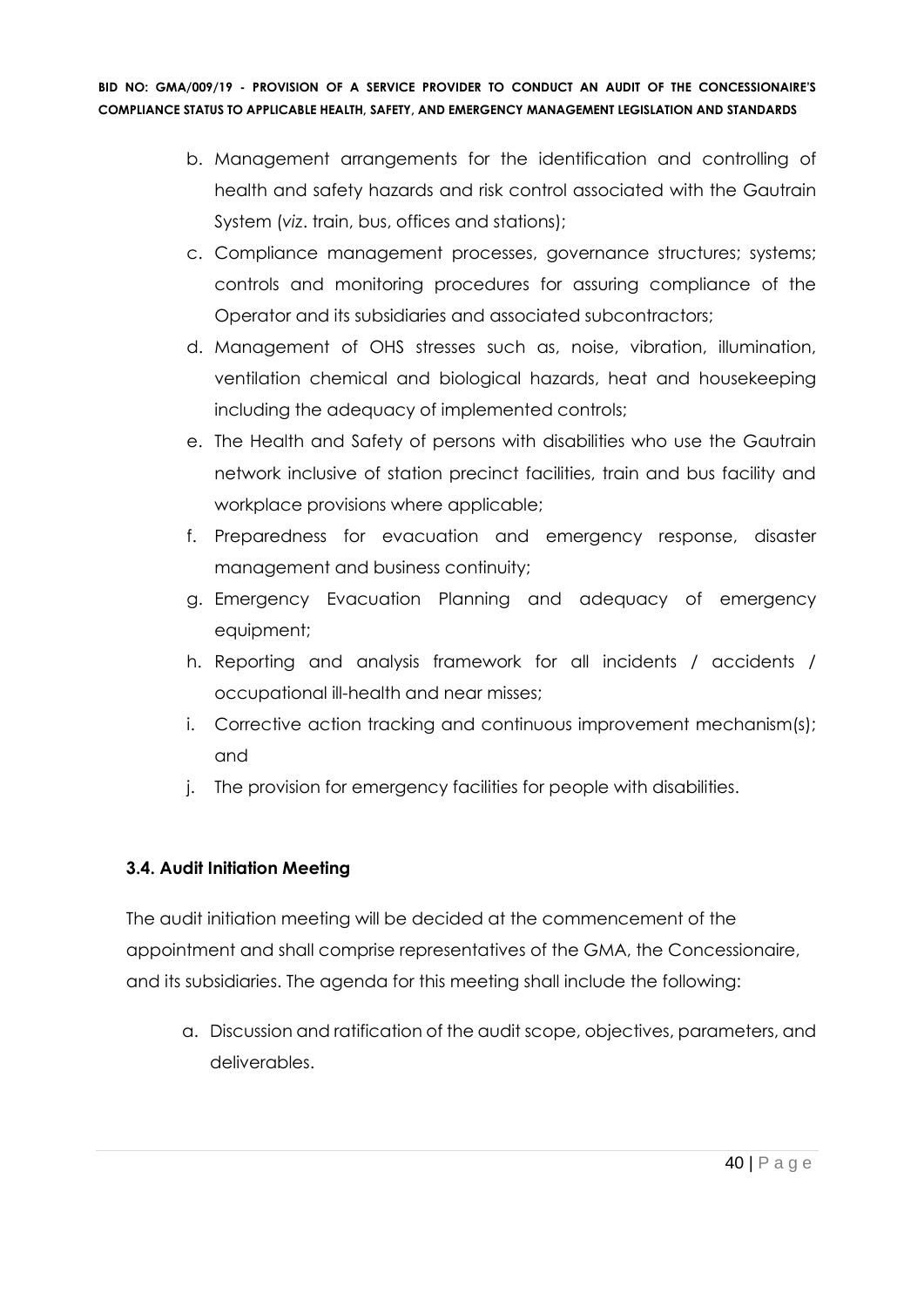- b. Clarification of any issues or questions with methodology or auditor resources. The Service Provider shall also establish an agreement on the management of conflicts or questions.
- c. Alignment on the format for presenting findings.
- d. Confirmation of the requirements and procedures to obtain access permits for site visits inside the rail alignment.

# **3.5. Audit Preparation**

The Service Provider shall develop an audit checklist in line with the requirement of the following:

- a. The latest safety permit issued by the Railway Safety Regulator;
- b. The Health and Safety Management Systems (H&SMS) that is in place for the Gautrain System's operational phase;
- c. The latest revision of the Safety Management Plan;
- d. Previous health and safety audit and inspection reports (both internal and external);
- e. Hazard identification risk assessment reports;
- f. The Concessionaire 's latest Annual Safety report;
- g. The Operator's Monthly Safety, Health, Environmental, Quality (SHEQ) Integrated Reports;
- h. The Concessionaire's and its subsidiary companies monitoring system of the H&SMS;
- i. Monitoring reports required in terms of the Railway Safety Permit; and
- j. Any other relevant documentation.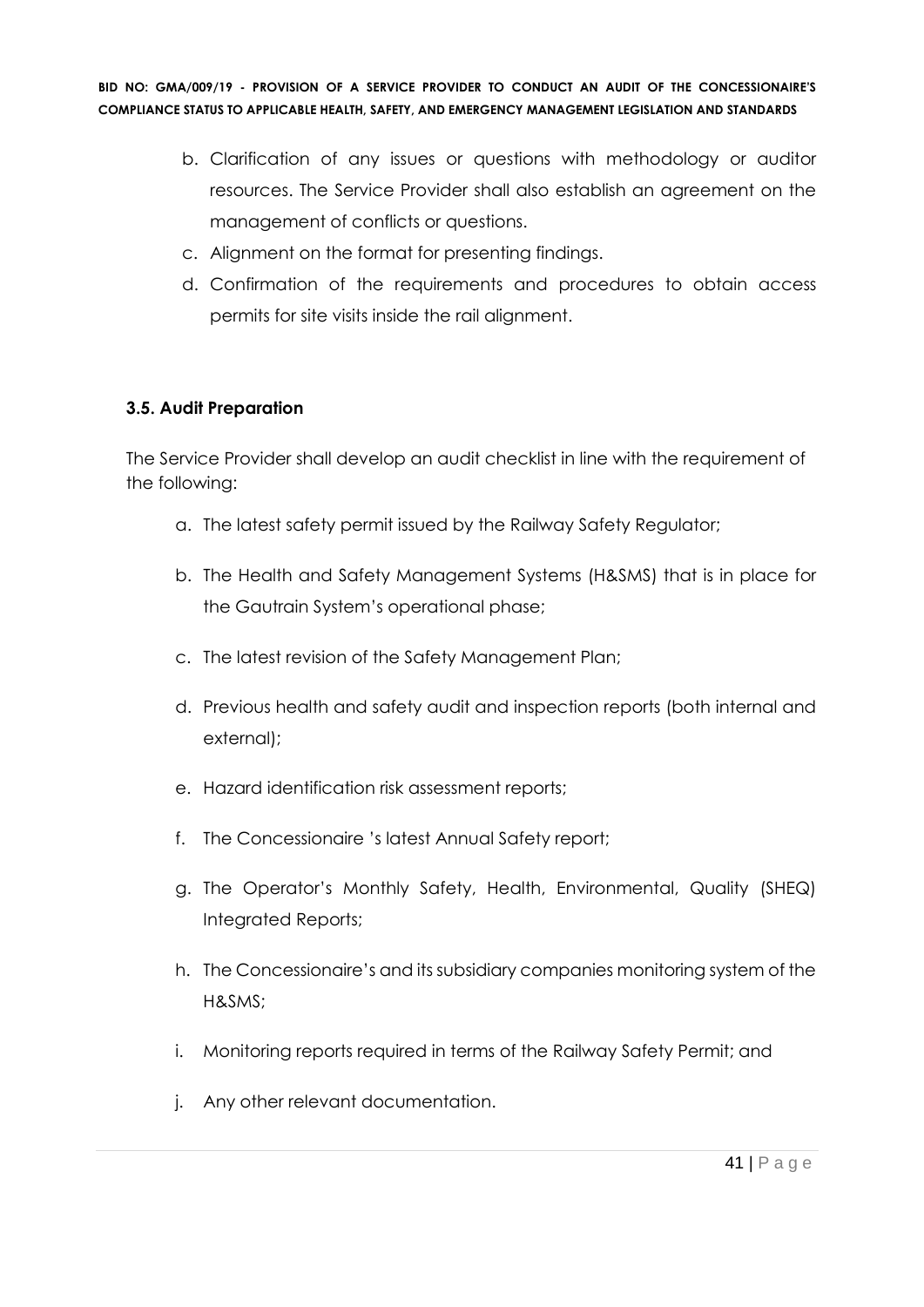# **3.6. Audit report**

The Service Provider must compile a report which shall include corrective action recommendations in line with the contractual ambit of the Concession Agreement (CA) and the timeframes within which the remedial actions would need to be completed i.e.:

- **o Short**: Within two months
- **o Intermediate**: Within two to six months
- **o Long**: Within six to twelve months
- a. The final report shall be submitted to the GMA at a date that will be communicated to the audit team during the audit initiation meeting. The report shall provide:
	- o A description of the relevant conditions contained in the relevant health and safety legislation;
	- o A description of the audit findings noting observations and using photographic evidence; and
	- o An indication of the compliance level of the respective conditions.

The draft audit report must be submitted to the GMA and the Concessionaire for a factual review prior to final amendment and re-submission.

# **3.7. Audit Close-Out**

The Service Provider must arrange and facilitate a close-out meeting at the GMA head office in Midrand. The close-out meeting shall comprise a presentation of the audit results to GMA and the Concessionaire. Five (5) hard copies and two USBs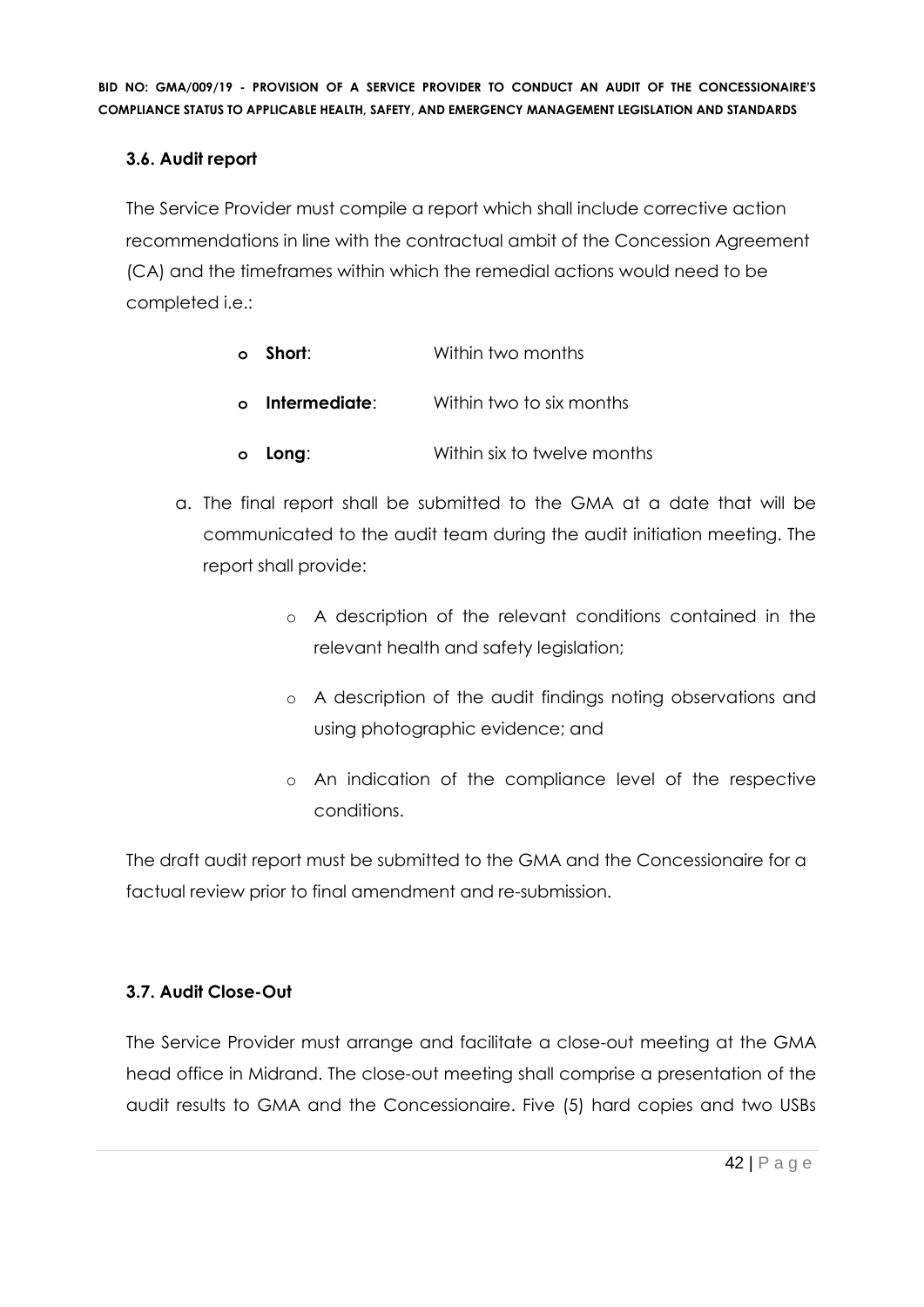containing the MS Word and *pdf* versions of the report must be submitted to the GMA no later than 14 days after the close out audit has been completed.

# **3.8. Audit Follow-Up**

A follow-up audit to verify progress made by the Concessionaire on appropriate close-out of non-compliances that have been raised in the audit report must be arranged. The timing of the audit follow-up shall be dependent upon the agreed timelines within which the Concessionaire will close the audit findings.

# **4 SUBMISSION CRITERIA**

Bidders must provide the following information that forms part of the evaluation:

# **4.1 Project Team Qualifications, Certification, and Experience**

Bidders must submit CVs for the individual or individuals who will be made available to conduct the audit of the Concessionaire's compliance status of the applicable health, safety and emergency management legislation and standards. These CVs must include copies of qualifications, and certification of every individual in the provision of the required area of expertise as per Section 3 of this RFP including the following minimum requirements:

# **4.1.1 Qualifications and Certifications of the Lead Auditor and the Audit Team**

#### **4.1.1.1 Lead Auditor**

- Recognized Qualification in Health and Safety Management (NDip / B. Degree);
- System standard training. ISO/OHSAS standard;
- Specific training E.g. ISO/OHSAS standard; legal requirements, technical (eg: FSMS; ISO 19000; 45000); and
- Professional Training and Certification as an ISO Lead Auditor (PECB; ISO 9001 Lead Auditor).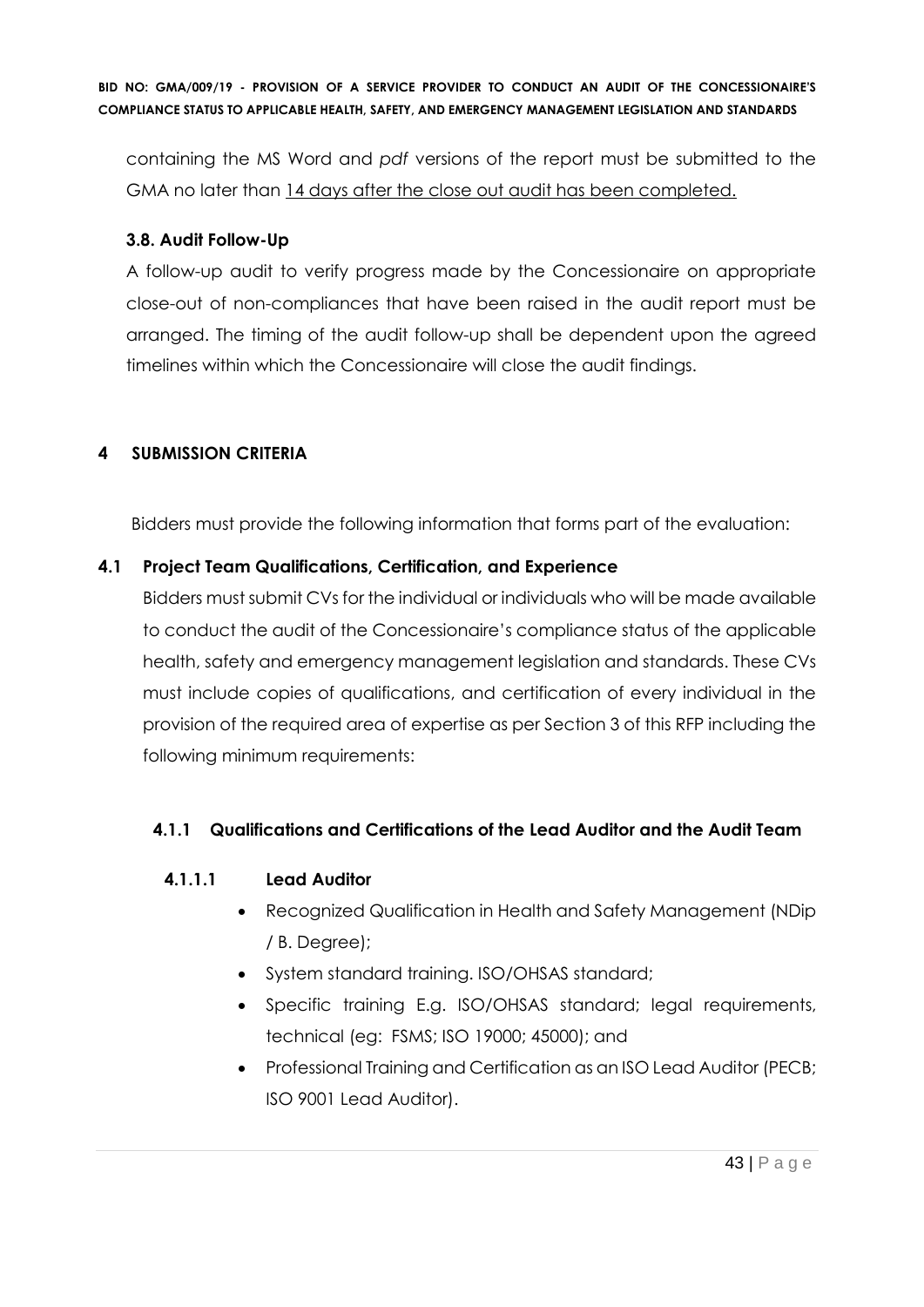# **4.1.1.2 Audit Team**

- Recognized Qualification in Health and Safety Management (NEBOSH/SAMTRAC/Safety Management);
- System Standard training (ISO 9000/OHSAS 18000/ISO45000) standard; and
- Specific training E.g. ISO/OHSAS standard; legal requirements, technical (eg: FSMS; ISO 19000; 9000).

# **4.1.2 Experience of the Lead Auditor and the Audit Team**

# **4.1.2.1 Lead Auditor**

- Experience in applying ISO principles, procedures and techniques in the auditing of a 9002-quality management system.
- Knowledge of industry design and construction standards and specifications including *ISO*, *SANS, Occupational Health and Safety Act No 85 of 1993, National Building Regulations, Construction Regulations,* and Municipal Bylaws, Emergency Medical Services *Regulations, National Railway Safety Regulator Act.*
- Five (5) years' experience in conducting Health and Safety Audits within the Railway Transport Sector.
- At least two (2) projects demonstrating experience in the fields of Emergency Management and Fire Protection.
- Work experience on projects relating to provision of facilities for persons with disabilities.

#### **4.1.2.2 Audit Team**

- Three (3) years' experience in conducting health and safety audits with certified ISO systems.
- Experience on at least one (1) railway project in South Africa conducting health and safety audits.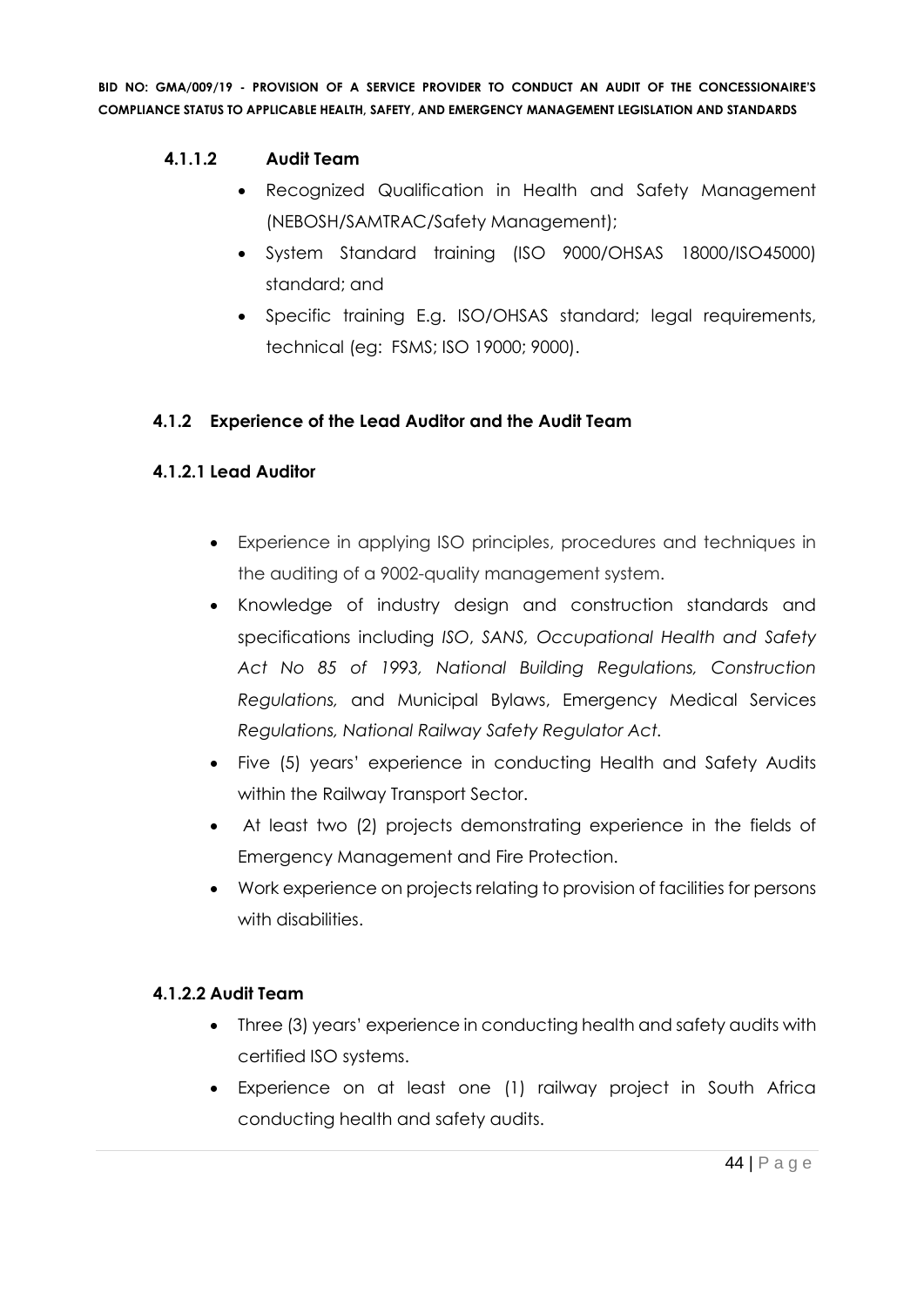- Work on projects demonstrating experience in the fields of Emergency Management and Fire Protection.
- Work experience on projects relating to the provision of facilities for persons with disabilities.

# **4.2 Company Experience and Expertise**

Bidders must demonstrate company experience in provision of Health and Safety system audits of rail systems as well as experience related to Emergency Management as per the requirements articulated in Section 3 of this RFP including the following:

- A minimum of three (3) years' experience in undertaking OHS compliance audits in South Africa including relevant references;
- Demonstration of experience in a minimum of two (2) railway related projects in South Africa within the last three (3) years;
- Signed Reference letters, not older than three (3) years which include details of a minimum of two (2) contactable references that can confirm the relevant company project experience;
- Evidence for the proposed key personnel having played key roles in rail related projects in South Africa and demonstrate expertise in H&S Management Systems (H&SMS) and OHSAS standards;
- An in depth understanding of the existing OHS and rail safety regulatory requirements as well as any potential future amendments;
- Fire Safety and Emergency Management capabilities; and
- Experience on projects relating to provision of facilities for persons with disabilities.

Bidders must submit evidence of a minimum of three (3) project references that can demonstrate the company project experience relevant to the requirements articulated in Section 3 of this RFP. These project references must be for projects executed within the last five (5) years.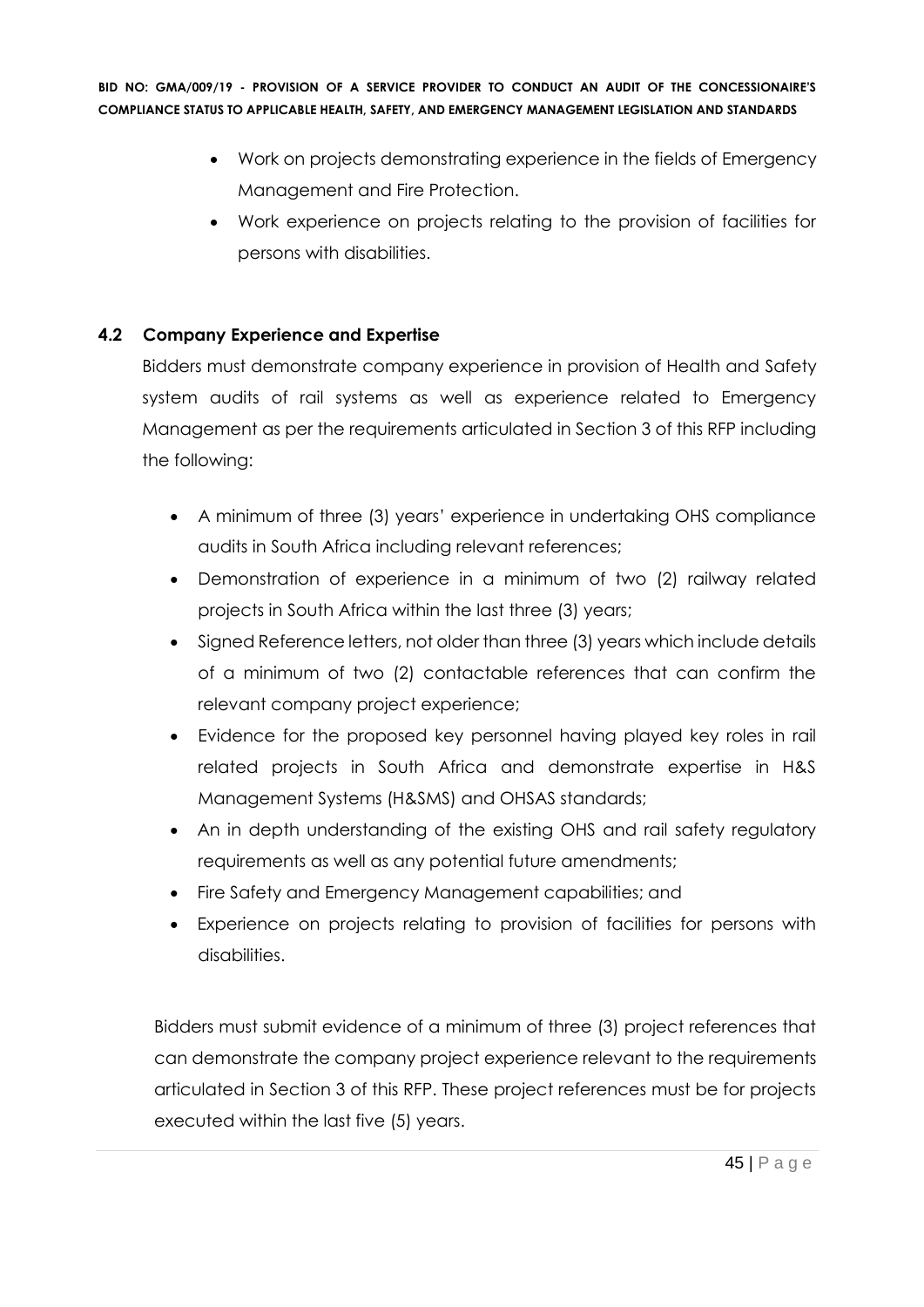# **4.3 Method statement / Methodology**

Bidders must submit a method statement/ methodology detailing the manner in which the required scope of work as set out in Section 3 of this RFP will be executed and must include the following:

- a) A project resource plan reflecting indicating the roles and levels of responsibility and accountability of the proposed individuals;
- b) A defined organogram showing the roles and names of persons allocated to the roles;
- c) The approach that will be adopted in the execution of these services; and
- d) A preliminary project program indicating the execution of the services articulated in Section 3 of this RFP.

# **4.4 Evaluation Criteria**

The functionality (technical proposal) will be scored out of 100 (one hundred) points, with an average minimum threshold of 75 (seventy-five) points. Bids that do not meet or better the technical minimum score will not be evaluated further.

Bidders will be evaluated on functionality based on the criteria indicated in Table 3 below.

| <b>Evaluation Criteria</b>                                         | Weight |
|--------------------------------------------------------------------|--------|
| Qualifications of Assigned Individuals                             |        |
| (as per section 4.1.1 of this RFP)                                 | 15     |
| Qualification and certification of a lead auditor (9)<br>$\bullet$ |        |
| Qualification and certification of audit team (6)                  |        |

#### **Table 3: Gautrain Evaluation Criteria**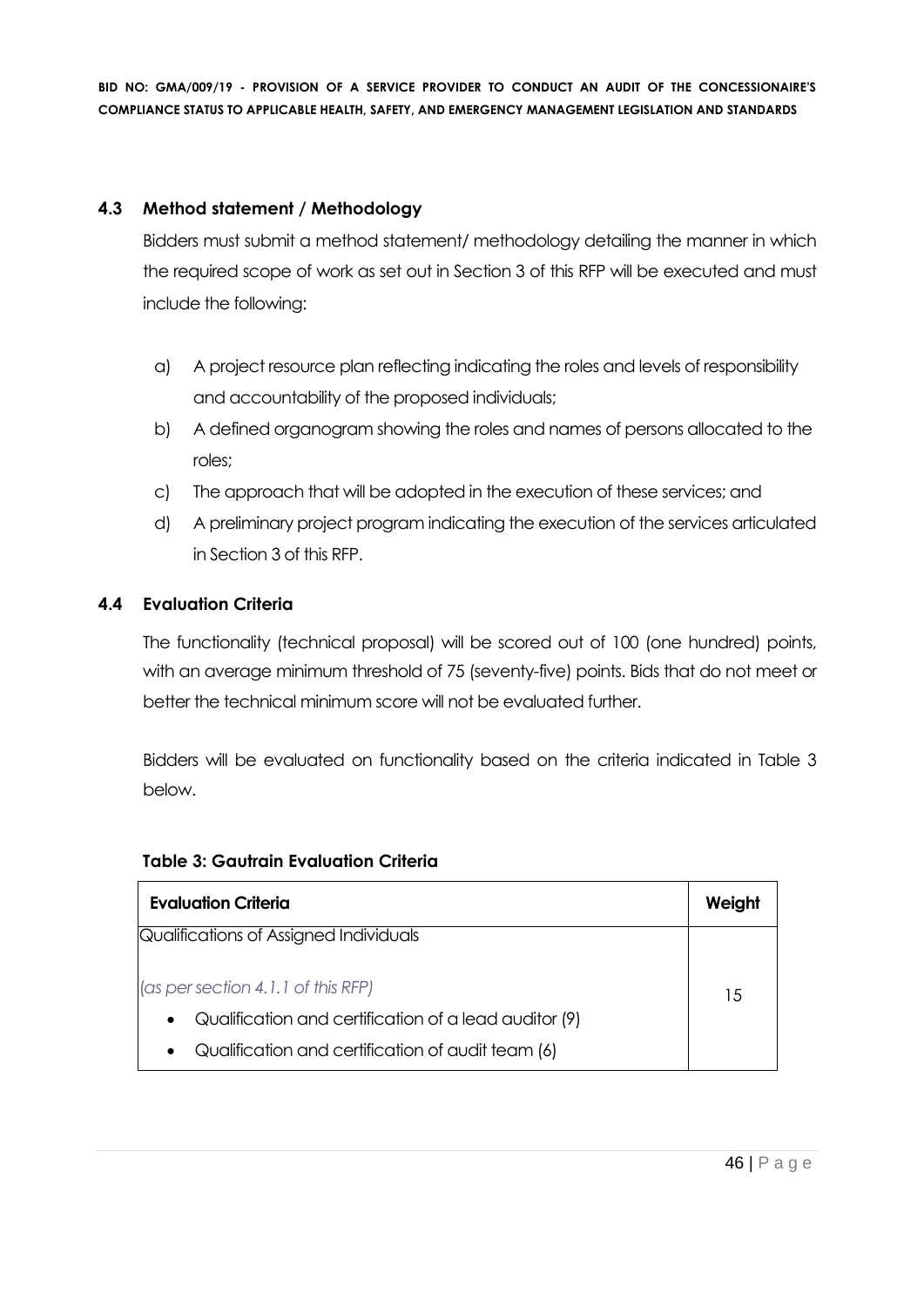| Project Experience of Assigned Individuals                      |    |
|-----------------------------------------------------------------|----|
| (as per section 4.1.2 of this RFP)                              |    |
| Project experience of the lead auditor (18)                     |    |
|                                                                 |    |
| Experience in applying ISO 18000 principles in<br>$\circ$       |    |
| auditing of a 9002-quality management system (4)                |    |
| Knowledge of industry design and construction<br>$\circ$        |    |
| standards and specifications (3)                                |    |
| Experience in conducting Health and Safety Audits<br>$\circ$    |    |
| within the Railway Transport Sector (4)                         |    |
| Experience in Emergency Management and Fire<br>$\circ$          |    |
| Protection (4)                                                  |    |
| Project experience relating to the provision of<br>$\circ$      |    |
| facilities for persons with disabilities (3)                    | 30 |
|                                                                 |    |
| Project experience of the audit team (12)                       |    |
| Experience in conducting health and safety audits<br>$\circ$    |    |
| with certified ISO systems (3)                                  |    |
| Experience in conducting health and safety audits on<br>$\circ$ |    |
| railway project in South Africa (3)                             |    |
| Experience in Emergency Management and Fire<br>$\circ$          |    |
| Protection (3)                                                  |    |
| Project experience relating to the provision of<br>$\circ$      |    |
| facilities for persons with disabilities (3)                    |    |
|                                                                 |    |
|                                                                 |    |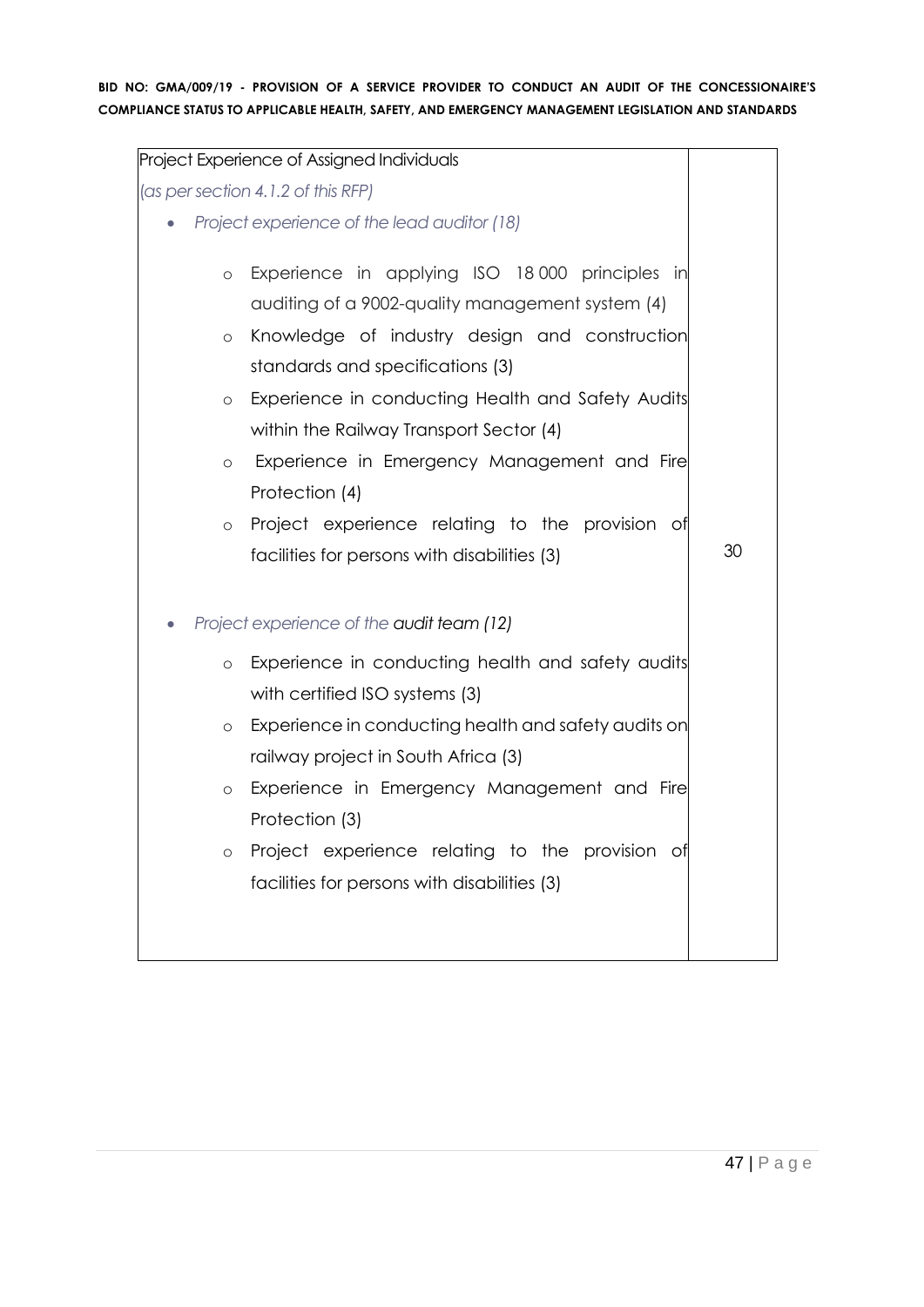Company Experience (*as per section 4.2 of this RFP)* Sub criteria: • *Health and Safety audit experience* • A minimum of three years' experience in undertaking OHS compliance audits in South Africa including relevant references (2); • Demonstration of Experience in a minimum of two railway related projects in South Africa within the last 3 years (2). • Signed Reference letters, not older than 3 years which include Contact details of a minimum of two contactable references that can confirm the relevant company project experience (2). • Evidence for the proposed key personnel having played key roles in rail related projects in South Africa and demonstrate expertise in H&S Management Systems (H&SMS) and OHSAS standards (3); • An in depth understanding of the existing OHS and rail safety regulatory requirements as well as any potential future amendments (3) • Fire Safety and Emergency Management capabilities (2) • Experiences on projects relating to the provision of facilities for persons with disabilities. (2) Bidders must submit evidence of a minimum of three (3) project references that can demonstrate the company project experience relevant to the requirements articulated 20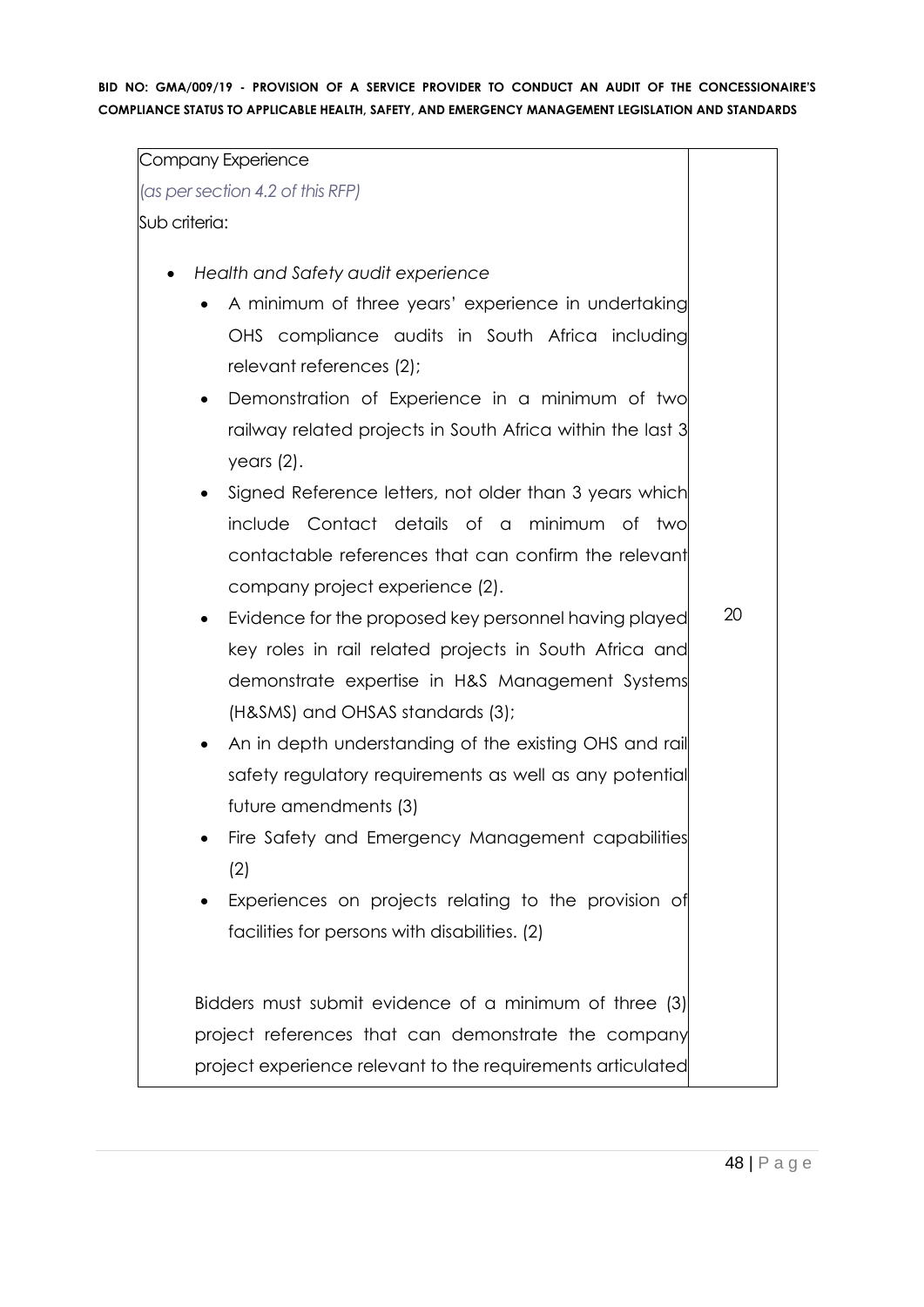| in Section 3 of this RFP. These project references must be for               |    |
|------------------------------------------------------------------------------|----|
| projects executed within the last five (5) years. (4)                        |    |
| Company Project References                                                   |    |
| (as per section 4.2 of this RFP)                                             |    |
| Sub criteria:                                                                |    |
| Two (2) signed reference letters on the client letterhead (10)               | 10 |
| Letters must be dated and signed by the individuals who will be<br>contacted |    |
| Method Statement/Methodology                                                 |    |
| (as per section 4.3 of this RFP)                                             |    |
| Sub criteria:                                                                |    |
| A project resource plan reflecting indicating the roles and                  |    |
| levels of responsibility and accountability of the proposed                  |    |
| individuals (4);                                                             | 25 |
| A defined organogram showing the roles and names of                          |    |
| persons allocated to the roles (5);                                          |    |
| The approach that will be adopted in the execution of                        |    |
| these services (10);                                                         |    |
| A preliminary project program indicating the execution of                    |    |
| the services articulated in Section 3 of this RFP (6);                       |    |

# **5. COSTING INSTRUCTION**

- **5.1** Bidders must execute the required services as articulated in Section 3 of this RFP optimally such that the time and resources are planned, deployed, and monitored to maximum efficiency and minimum costs;
- **5.2** Bidders are required to return their proposal inclusive of a pricing schedule indicating the overall costs and milestone payment requirements together with their submissions. Service Providers should understand that the GMA reserves the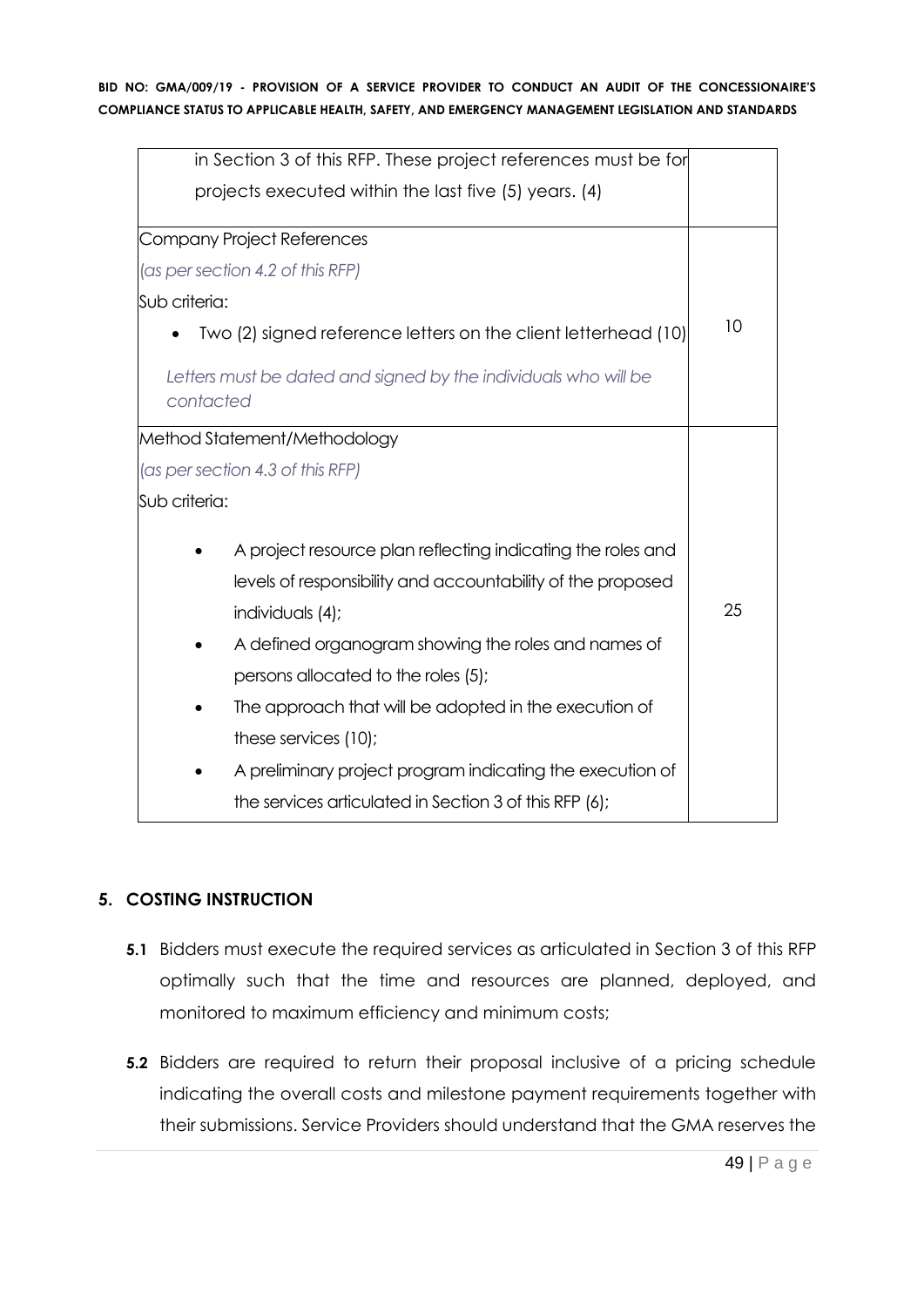right not to select a Service Provider on price alone. Remuneration will be payable in South African Rand (ZAR), on a fixed price basis, for hours spent on an actual and approved time-based invoice;

- **5.3** Remuneration will be payable subject to the GMA's review and acceptance of the invoices submitted together with the respective supporting documentation that indicates the work being invoiced for; and
- **5.4** The Service Provider shall at their own cost; provide any tools, resources, and equipment required to execute the scope of services as per the requirements articulated in Section 3 of this RFP.

# **6 CONTRACT PERIOD**

The audit services as set out in Section 3 of this RFP will be rendered over a period of two (2) years.

# **7 CONFIDENTIALITY**

The appointed Service Provider acknowledges and/or undertakes that through occupying the positions required by this RFP:

- 7.1. The Service Provider shall have access to confidential information; that includes but is not limited to information, documents, data, and materials of whatever nature of the parties provided in writing;
- 7.2. The Service Provider to maintain the strictest confidentiality for:
	- i. all information that may reasonably be regarded as confidential, being information not in the public domain, whether such information is oral or written, recorded or stored by electronic, magnetic, electro-magnetic or other form or process, or otherwise in a machine readable form, translated from the original form, recompiled, made into a compilation, wholly or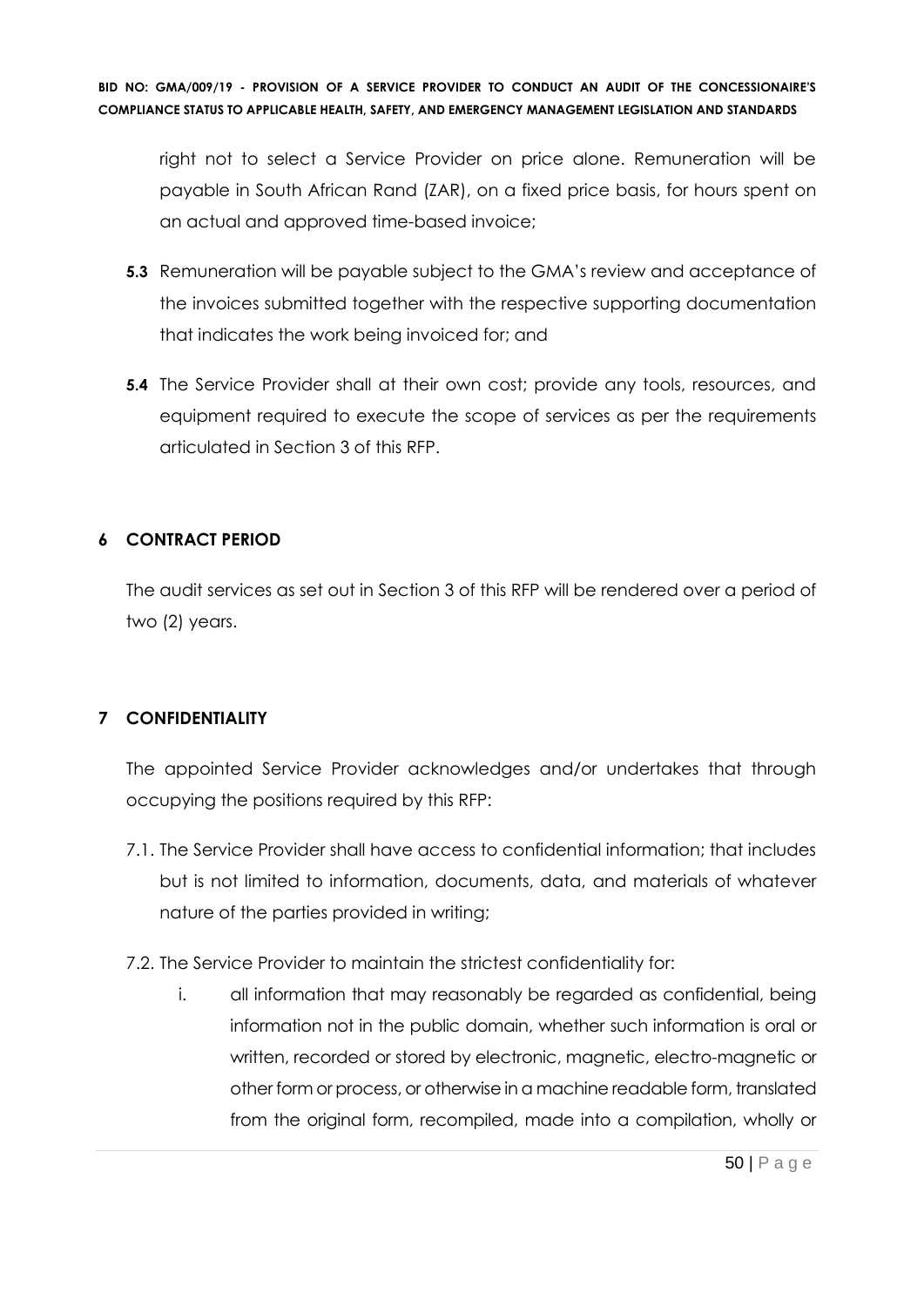> partially copied, modified, updated or otherwise altered, originated or obtained by, or coming into the possession, custody or knowledge of either party; or

ii. any information relating to either GMA's, present and future research, analysis, compilations and studies, development of any system, business or financial activity, product, services, market opportunities, existing and potential customers and clients, marketing or promotion of any products, product pricing, contractual arrangements, technical knowledge, strategic objectives and planning, data, plans, designs, drawings, software or hardware, know-how, methods, trade secrets, trademarks, techniques, functional and technical requirements and specifications, financial statements, budgets, costs and financial projections, accounting procedures or financial information, including know how and Trade Secrets relating to the operation of the Gautrain.

#### **8. DECLARATION OF INTEREST**

- 8.1 The information referred to in Clause 7.1 above will place the appointed service provider in a position that may give it an unfair advantage in terms of the required services to be rendered as contemplated in this RFP.
- 8.2 Service providers must submit a declaration of any conflict of interest, any other involvement in the Gautrain Rapid Rail Link Project; as well as any other conflicts arising from awarding of pending bids, that may affect the discharge of responsibilities in this RFP.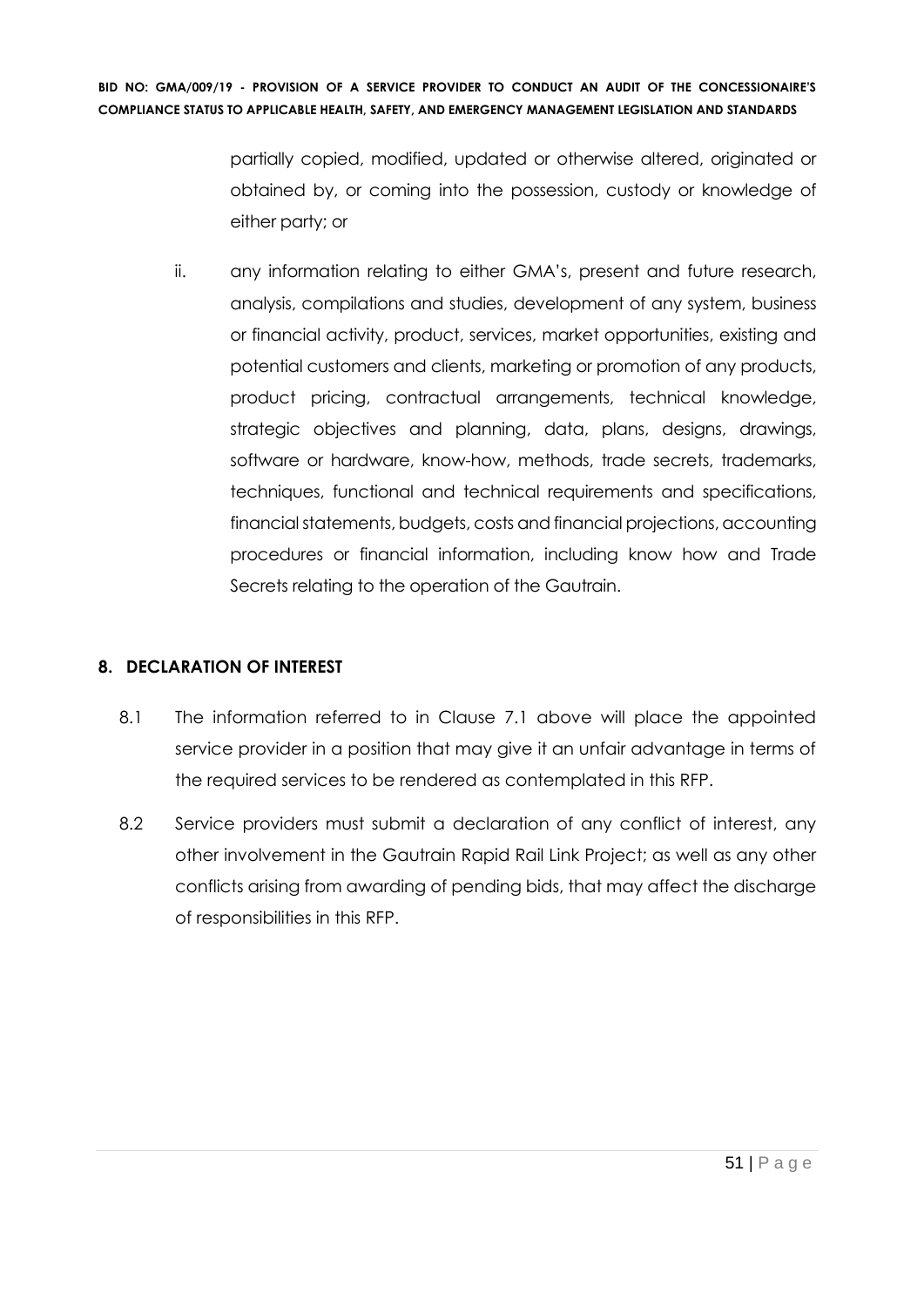# **RFP - PART C:**

#### **BIDDERS DECLARATION**

All responses must be provided within the specified boxes, must comply with the word and page limits imposed and must respond to this RFP Part B in accordance with the Conditions of Tendering in this RFP Part A. All Annexures form part of the Bidders Response and must be completed in full and signed.

| <b>BIDDERS DECLARATION</b>                                                                                                           |                                                                          |  |  |  |  |
|--------------------------------------------------------------------------------------------------------------------------------------|--------------------------------------------------------------------------|--|--|--|--|
| that:                                                                                                                                |                                                                          |  |  |  |  |
| $\Box$                                                                                                                               | I have read, understood and accept the conditions contained in this RFP. |  |  |  |  |
| I have supplied all the required information, and all the information submitted as part of<br>$\Box$<br>the RFP is true and correct. |                                                                          |  |  |  |  |
| <b>NAME OF THE BIDDER</b>                                                                                                            |                                                                          |  |  |  |  |
| <b>IDENTITY NUMBER</b>                                                                                                               |                                                                          |  |  |  |  |
| <b>POSITION</b>                                                                                                                      |                                                                          |  |  |  |  |
| <b>AUTHORISED SIGNATORY</b>                                                                                                          |                                                                          |  |  |  |  |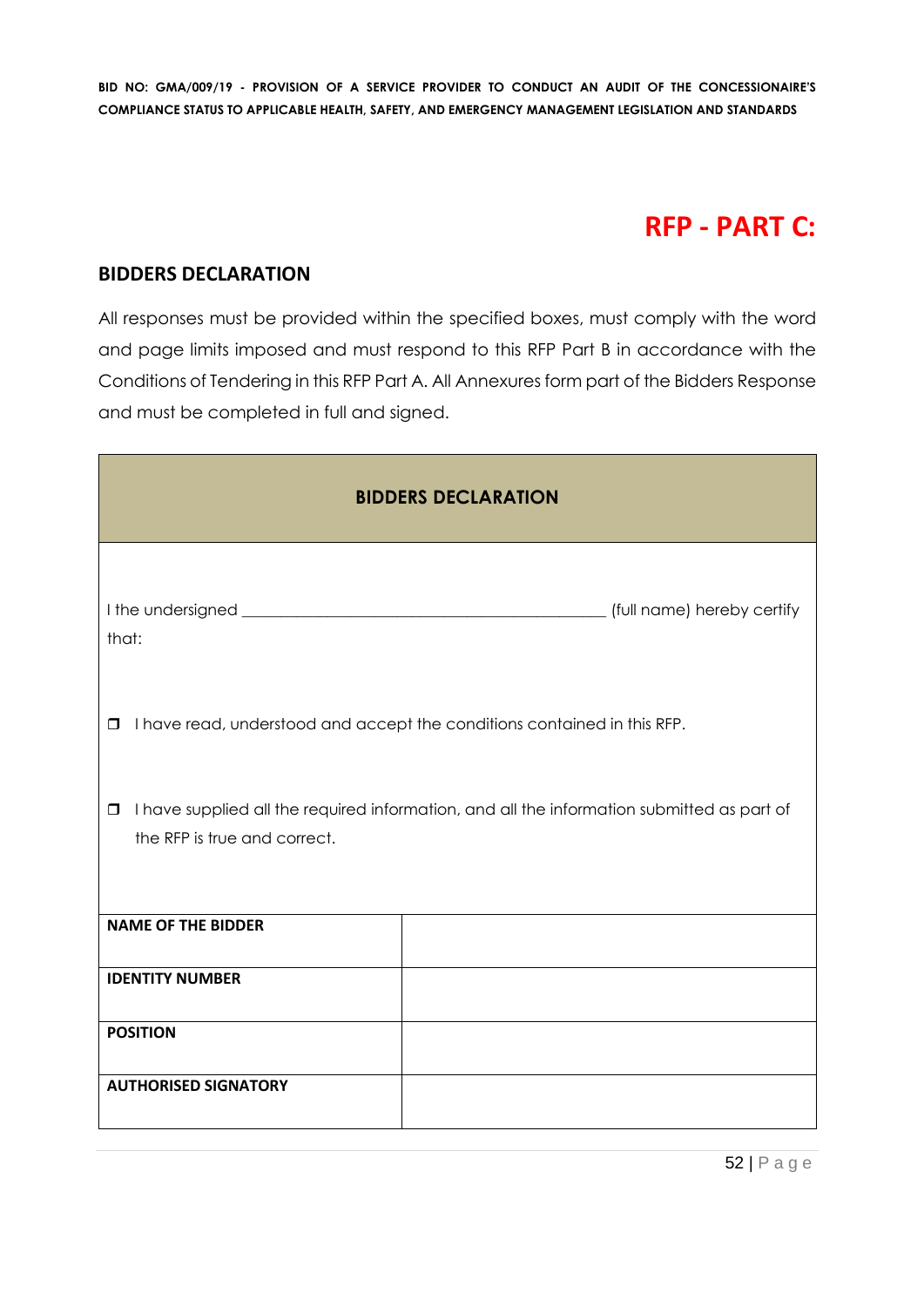| <b>BIDDERS RESPONSE</b>                |             |               |  |  |
|----------------------------------------|-------------|---------------|--|--|
| <b>FULL NAME</b>                       |             |               |  |  |
| <b>POSTAL ADDRESS</b>                  |             |               |  |  |
| <b>PHYSICAL ADDRESS</b>                |             |               |  |  |
| <b>ENTITY REGISTRATION NUMBER</b>      |             |               |  |  |
| <b>VAT REGISTRATION NUMBER</b>         |             |               |  |  |
| <b>CONTACT PERSON'S FULL NAME</b>      |             |               |  |  |
| <b>TELEPHONE NUMBER 1</b>              | <b>CODE</b> | <b>NUMBER</b> |  |  |
| <b>TELEPHONE NUMBER 2</b>              | <b>CODE</b> | <b>NUMBER</b> |  |  |
| <b>FACSIMILE NUMBER</b>                | <b>CODE</b> | <b>NUMBER</b> |  |  |
| <b>CELLULAR PHONE NUMBER</b>           |             |               |  |  |
| <b>E-MAIL ADDRESS</b>                  |             |               |  |  |
| <b>TAX CLEARANCE CERTIFICATE</b>       | <b>YES</b>  | <b>NO</b>     |  |  |
| <b>REGISTERED ON NATIONAL TREASURY</b> | <b>YES</b>  | <b>NO</b>     |  |  |
| <b>CENTRALISED SUPPLIER DATABASE</b>   |             |               |  |  |
| FULL NAME OF AUTHORISED SIGNATORY      |             |               |  |  |
| TITLE OF AUTHORISED SIGNATORY          |             |               |  |  |
| SIGNATURE OF AUTHORISED SIGNATORY      |             |               |  |  |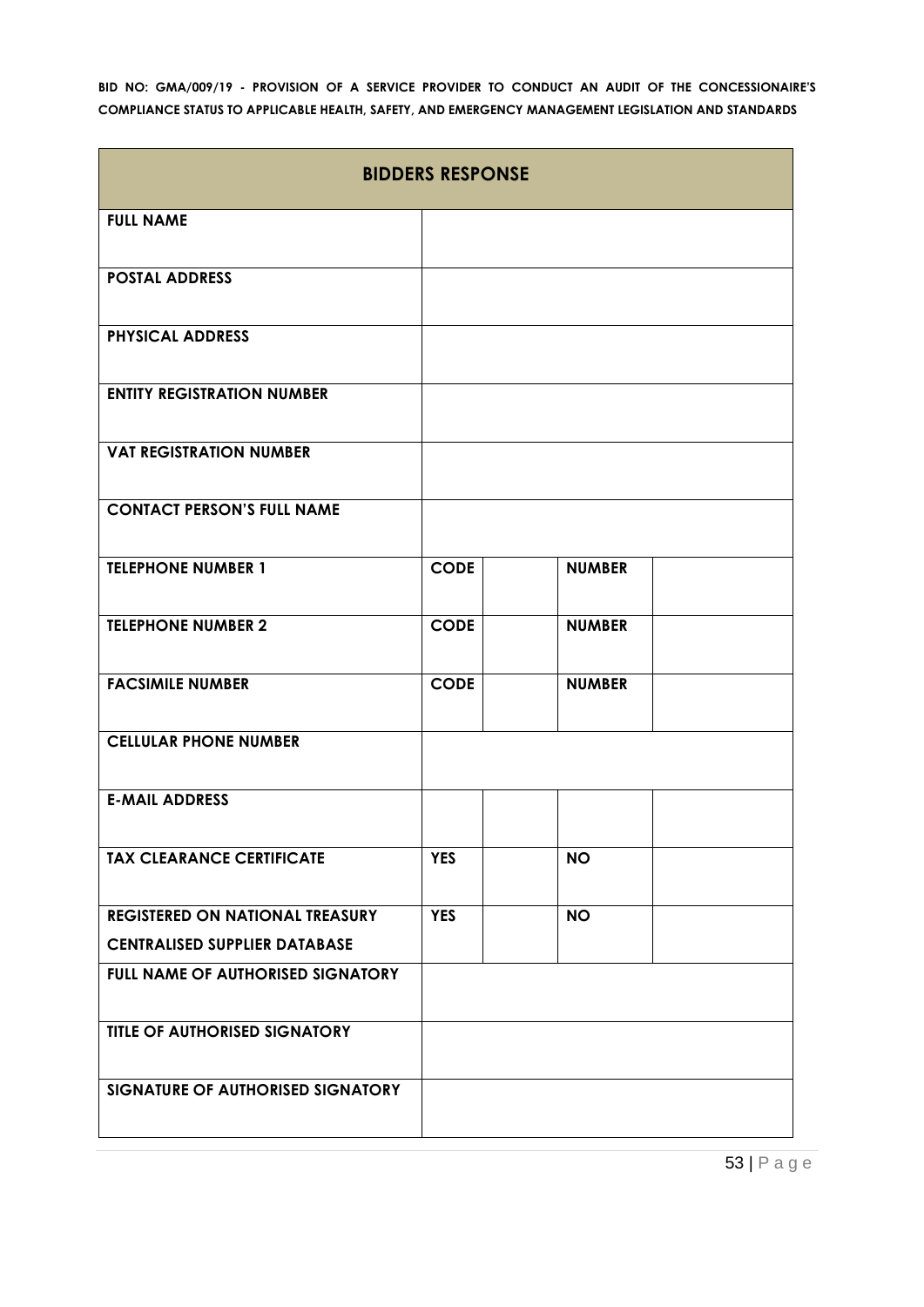| <b>DATE OF SIGNATURE</b>                             |                               |
|------------------------------------------------------|-------------------------------|
|                                                      |                               |
| <b>ALTERNATIVE TENDER</b>                            | Word limit - [500] words      |
|                                                      |                               |
| <b>Bidder</b><br>also<br>submits<br>Where<br>a<br>an |                               |
| Alternative Tender, it must include any              |                               |
| supplementary material, together with                |                               |
| associated prices, which demonstrates in             |                               |
| detail that such an alternative will fully           |                               |
| achieve<br>and/ or exceed<br>all<br>the              |                               |
| specifications or requirements together              |                               |
| with references as to why the alternative            |                               |
| proposal/s may be advantageous. This                 |                               |
| should be cross-referenced to<br>the                 |                               |
| Specification.                                       |                               |
| <b>CONFLICT OF INTEREST</b>                          |                               |
|                                                      |                               |
| Provide<br>details<br>of<br>interests,<br>any        | Complete as attached in SBD 4 |
| relationships or clients which may give              |                               |
| rise to a conflict of interest and the area          |                               |
| of expertise in which that conflict of               |                               |
| interest may arise.                                  |                               |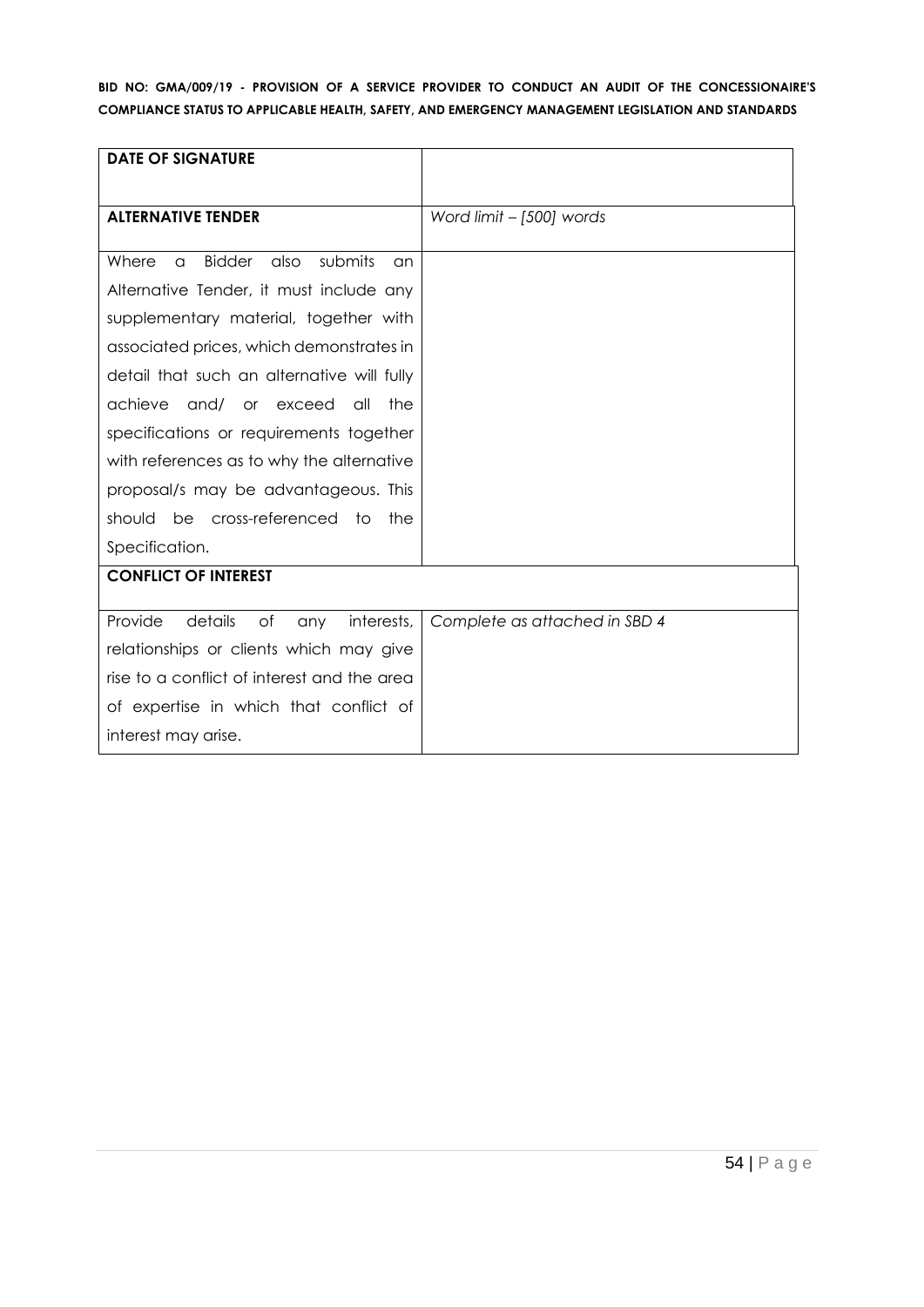# **Register on the Central Supplier Database for Government managed by National Treasury**

With effect from 1 April 2016 the Central Supplier Database (CSD) will serve as the single source of key supplier information for all spheres of government providing consolidated, accurate, up-to-date, complete and verified supplier information to procuring organs of state.

The establishment of a CSD will result in one single database to serve as the source of all supplier information for all spheres of government. The purpose of centralising government's supplier database is to reduce duplication of effort and cost for both supplier and government while enabling electronic procurement processes.

Prospective suppliers interested in pursuing opportunities within the South African Government and those that are already registered on the GMA supplier database are encouraged to **self-register** on the CSD. This self-registration application represents an expression of interest from the supplier to conduct business with the South African Government. Once submitted, your details will be assessed for inclusion on the CSD.

#### **Access the CSD site on [www.csd.gov.za](http://www.csd.gov.za/)**

Contact National Treasury for further clarity on the process:

Email: [csd@treasury.gov.za](mailto:csd@treasury.gov.za)

Telephone: 012 315 5509

Bidders must submit with their proposals proof of registration on CSD. The proof of registration must indicate the following:

- CSD Supplier Number
- CSD Unique RRN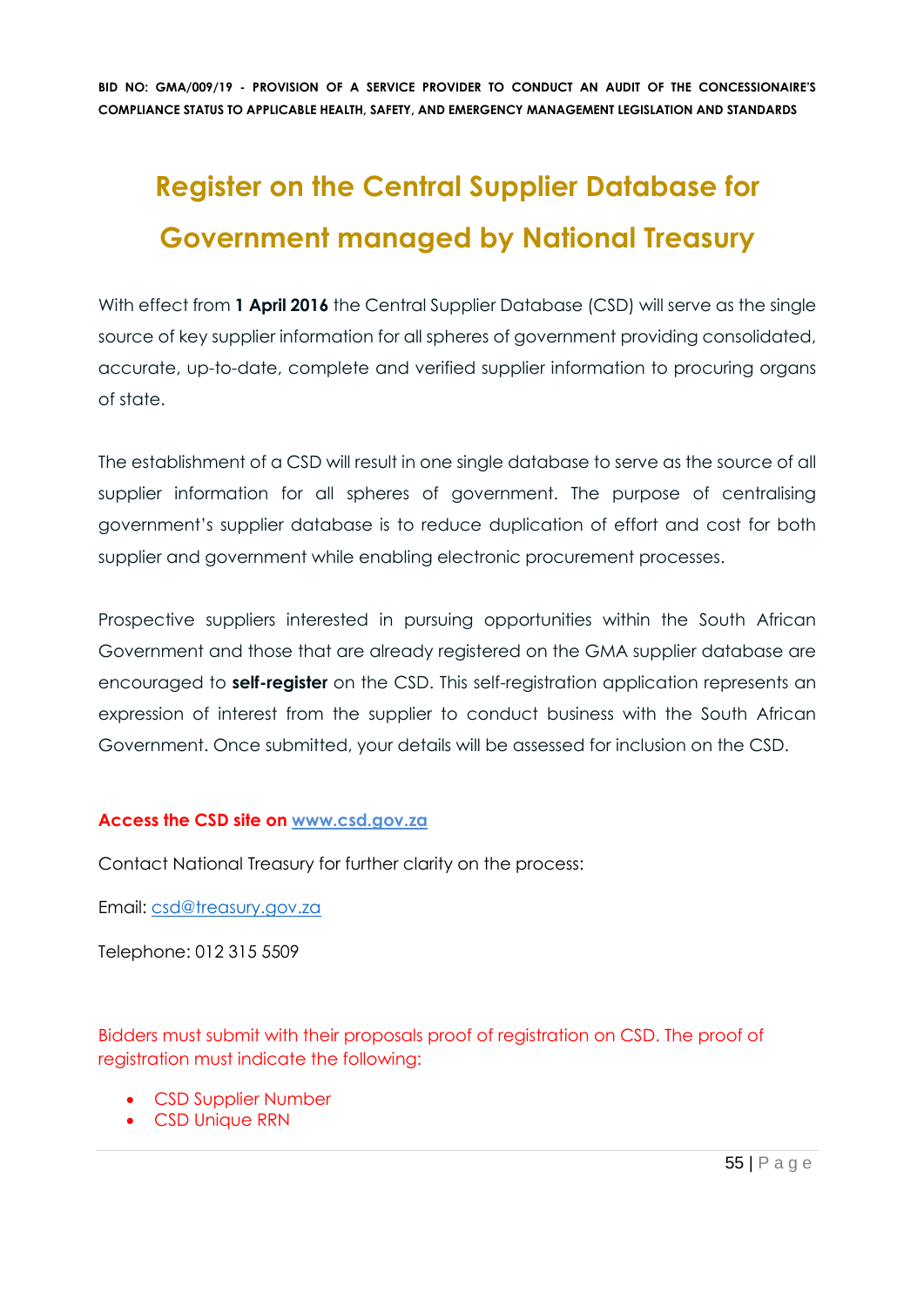# **SBD 1 (A)**

| <b>INVITATION TO BID</b>                    |
|---------------------------------------------|
| <b>S OF THE (</b> NAME OF DEPARTMENT/ PUBLI |

| YOU ARE HEREBY INVITED TO BID FOR REQUIREMENTS OF THE (NAME OF DEPARTMENT/ PUBLIC ENTITY)                                                                                                                              |                                                                   |                             |                         |                                                   |      |                                         |                                |              |
|------------------------------------------------------------------------------------------------------------------------------------------------------------------------------------------------------------------------|-------------------------------------------------------------------|-----------------------------|-------------------------|---------------------------------------------------|------|-----------------------------------------|--------------------------------|--------------|
| <b>BID NUMBER:</b>                                                                                                                                                                                                     |                                                                   | <b>CLOSING DATE:</b>        |                         |                                                   |      | <b>CLOSING TIME:</b>                    | 11:00AM                        |              |
| <b>DESCRIPTION</b>                                                                                                                                                                                                     |                                                                   |                             |                         |                                                   |      |                                         |                                |              |
| BID RESPONSE DOCUMENTS MAY BE DEPOSITED IN THE BID BOX SITUATED AT (STREET ADDRESS)                                                                                                                                    |                                                                   |                             |                         |                                                   |      |                                         |                                |              |
| Gautrain Management Agency, 44 Grand Central Boulevard, Grand Central Extension 1, Midrand                                                                                                                             |                                                                   |                             |                         |                                                   |      |                                         |                                |              |
| <b>BIDDING PROCEDURE ENQUIRIES MAY BE DIRECTED TO</b>                                                                                                                                                                  |                                                                   |                             |                         | <b>TECHNICAL ENQUIRIES MAY BE DIRECTED TO:</b>    |      |                                         |                                |              |
| <b>CONTACT PERSON</b>                                                                                                                                                                                                  | <b>NKOSINATHI ZULU</b>                                            |                             | <b>CONTACT PERSON</b>   |                                                   |      | <b>NKOSINATHI ZULU</b>                  |                                |              |
| <b>TELEPHONE NUMBER</b>                                                                                                                                                                                                | 011 086 3500                                                      |                             | <b>TELEPHONE NUMBER</b> |                                                   |      | 011 086 3500                            |                                |              |
| <b>FACSIMILE NUMBER</b>                                                                                                                                                                                                |                                                                   |                             | <b>FACSIMILE NUMBER</b> |                                                   |      |                                         |                                |              |
| <b>E-MAIL ADDRESS</b>                                                                                                                                                                                                  | tenderenquiries@gautrain.co.za                                    |                             | <b>E-MAIL ADDRESS</b>   |                                                   |      |                                         | tenderenquiries@gautrain.co.za |              |
| <b>SUPPLIER INFORMATION</b>                                                                                                                                                                                            |                                                                   |                             |                         |                                                   |      |                                         |                                |              |
| NAME OF BIDDER                                                                                                                                                                                                         |                                                                   |                             |                         |                                                   |      |                                         |                                |              |
| POSTAL ADDRESS                                                                                                                                                                                                         |                                                                   |                             |                         |                                                   |      |                                         |                                |              |
| STREET ADDRESS                                                                                                                                                                                                         |                                                                   |                             |                         |                                                   |      |                                         |                                |              |
| <b>TELEPHONE NUMBER</b>                                                                                                                                                                                                | <b>CODE</b>                                                       |                             |                         | <b>NUMBER</b>                                     |      |                                         |                                |              |
| CELLPHONE NUMBER                                                                                                                                                                                                       |                                                                   |                             |                         |                                                   |      |                                         |                                |              |
| <b>FACSIMILE NUMBER</b>                                                                                                                                                                                                | <b>CODE</b>                                                       |                             |                         | <b>NUMBER</b>                                     |      |                                         |                                |              |
| <b>E-MAIL ADDRESS</b>                                                                                                                                                                                                  |                                                                   |                             |                         |                                                   |      |                                         |                                |              |
| <b>VAT</b><br><b>REGISTRATION</b><br><b>NUMBER</b>                                                                                                                                                                     |                                                                   |                             |                         |                                                   |      |                                         |                                |              |
| <b>SUPPLIER</b>                                                                                                                                                                                                        | <b>TAX</b>                                                        |                             |                         | <b>CENTRAL</b>                                    |      |                                         |                                |              |
| <b>COMPLIANCE STATUS</b>                                                                                                                                                                                               | <b>COMPLIANCE</b>                                                 |                             | <b>OR</b>               | <b>SUPPLIER</b>                                   |      |                                         |                                |              |
|                                                                                                                                                                                                                        | SYSTEM PIN:                                                       |                             |                         | DATABASE<br>No:                                   | MAAA |                                         |                                |              |
| <b>B-BBEE STATUS LEVEL</b>                                                                                                                                                                                             |                                                                   | <b>TICK APPLICABLE BOX]</b> |                         | <b>B-BBEE STATUS LEVEL SWORN</b>                  |      |                                         | [TICK APPLICABLE BOX]          |              |
| <b>VERIFICATION</b><br><b>CERTIFICATE</b>                                                                                                                                                                              |                                                                   |                             | <b>AFFIDAVIT</b>        |                                                   |      |                                         |                                |              |
|                                                                                                                                                                                                                        | $\Box$ Yes                                                        | $\Box$ No                   |                         |                                                   |      | $\Box$ Yes                              | $\Box$ No                      |              |
| [A B-BBEE STATUS LEVEL VERIFICATION CERTIFICATE/ SWORN AFFIDAVIT (FOR EMES & QSEs) MUST BE SUBMITTED IN ORDER TO QUALIFY FOR                                                                                           |                                                                   |                             |                         |                                                   |      |                                         |                                |              |
| <b>PREFERENCE POINTS FOR B-BBEET</b>                                                                                                                                                                                   |                                                                   |                             |                         |                                                   |      |                                         |                                |              |
| ARE YOU THE<br><b>ACCREDITED</b>                                                                                                                                                                                       |                                                                   |                             |                         |                                                   |      |                                         |                                |              |
| REPRESENTATIVE IN                                                                                                                                                                                                      |                                                                   |                             |                         | ARE YOU A FOREIGN BASED<br>SUPPLIER FOR THE GOODS |      | $\Box$ Yes                              |                                | $\square$ No |
| SOUTH AFRICA FOR<br>THE GOODS                                                                                                                                                                                          | $\Box$ Yes                                                        | $\Box$ No                   |                         | /SERVICES/WORKS OFFERED?                          |      | <b>IF YES, ANSWER THE QUESTIONNAIRE</b> |                                |              |
| /SERVICES/WORKS                                                                                                                                                                                                        | <b>IF YES ENCLOSE PROOFI</b>                                      |                             |                         |                                                   |      | <b>BELOWI</b>                           |                                |              |
| <b>OFFERED?</b>                                                                                                                                                                                                        |                                                                   |                             |                         |                                                   |      |                                         |                                |              |
| <b>QUESTIONNAIRE TO BIDDING FOREIGN SUPPLIERS</b>                                                                                                                                                                      |                                                                   |                             |                         |                                                   |      |                                         |                                |              |
| IS THE ENTITY A RESIDENT OF THE REPUBLIC OF SOUTH AFRICA (RSA)?                                                                                                                                                        |                                                                   |                             |                         |                                                   |      | $\Box$ YES $\Box$ NO                    |                                |              |
|                                                                                                                                                                                                                        | $\Box$ YES $\Box$ NO<br>DOES THE ENTITY HAVE A BRANCH IN THE RSA? |                             |                         |                                                   |      |                                         |                                |              |
| DOES THE ENTITY HAVE A PERMANENT ESTABLISHMENT IN THE RSA?                                                                                                                                                             |                                                                   |                             |                         |                                                   |      | $\Box$ YES $\Box$ NO                    |                                |              |
| DOES THE ENTITY HAVE ANY SOURCE OF INCOME IN THE RSA?                                                                                                                                                                  |                                                                   |                             |                         |                                                   |      | $\Box$ YES $\Box$ NO                    |                                |              |
| $\Box$ YES $\Box$ NO<br>IS THE ENTITY LIABLE IN THE RSA FOR ANY FORM OF TAXATION?                                                                                                                                      |                                                                   |                             |                         |                                                   |      |                                         |                                |              |
| IF THE ANSWER IS "NO" TO ALL OF THE ABOVE, THEN IT IS NOT A REQUIREMENT TO REGISTER FOR A TAX COMPLIANCE STATUS SYSTEM PIN CODE<br>FROM THE SOUTH AFRICAN REVENUE SERVICE (SARS) AND IF NOT REGISTER AS PER 2.3 BELOW. |                                                                   |                             |                         |                                                   |      |                                         |                                |              |
|                                                                                                                                                                                                                        |                                                                   |                             |                         |                                                   |      |                                         |                                |              |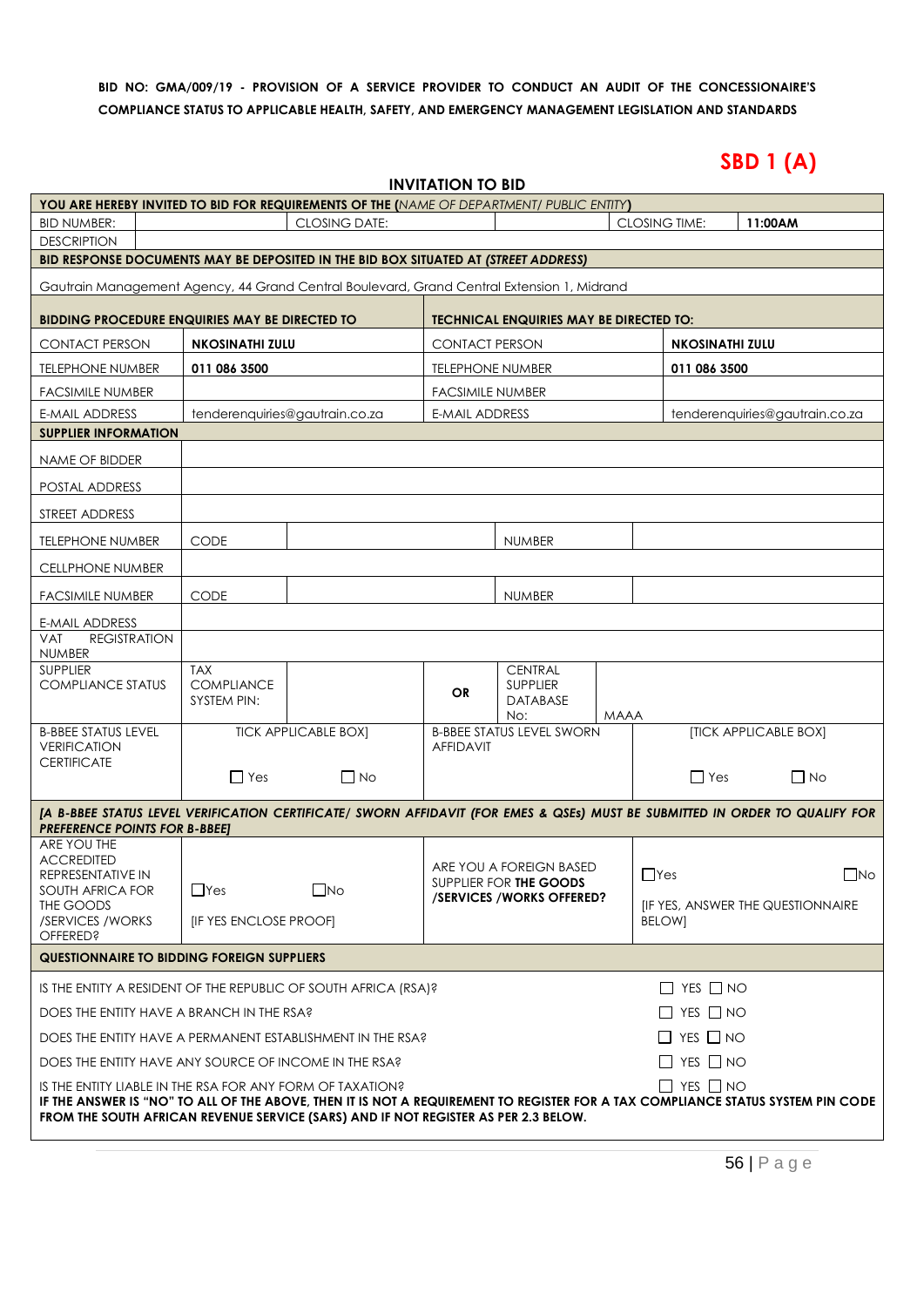# **SBD 1 (B)**

#### **TERMS AND CONDITIONS FOR BIDDING**

#### **1. BID SUBMISSION:** 1.1. BIDS MUST BE DELIVERED BY THE STIPULATED TIME TO THE CORRECT ADDRESS. LATE BIDS WILL NOT BE ACCEPTED FOR CONSIDERATION.

#### 1.2. **ALL BIDS MUST BE SUBMITTED ON THE OFFICIAL FORMS PROVIDED–(NOT TO BE RE-TYPED) OR IN THE MANNER PRESCRIBED IN THE BID DOCUMENT.**

- 1.3. THIS BID IS SUBJECT TO THE PREFERENTIAL PROCUREMENT POLICY FRAMEWORK ACT, 2000 AND THE PREFERENTIAL PROCUREMENT REGULATIONS, 2017, THE GENERAL CONDITIONS OF CONTRACT (GCC) AND, IF APPLICABLE, ANY OTHER SPECIAL CONDITIONS OF CONTRACT.
- 1.4. **THE SUCCESSFUL BIDDER WILL BE REQUIRED TO FILL IN AND SIGN A WRITTEN CONTRACT.**

#### **2. TAX COMPLIANCE REQUIREMENTS**

- 2.1 BIDDERS MUST ENSURE COMPLIANCE WITH THEIR TAX OBLIGATIONS.
- 2.2 BIDDERS ARE REQUIRED TO SUBMIT THEIR UNIQUE PERSONAL IDENTIFICATION NUMBER (PIN) ISSUED BY SARS TO ENABLE THE ORGAN OF STATE TO VERIFY THE TAXPAYER'S PROFILE AND TAX STATUS.
- 2.3 APPLICATION FOR TAX COMPLIANCE STATUS (TCS) PIN MAY BE MADE VIA E-FILING THROUGH THE SARS WEBSITE [WWW.SARS.GOV.ZA.](http://www.sars.gov.za/)
- 2.4 BIDDERS MAY ALSO SUBMIT A PRINTED TCS CERTIFICATE TOGETHER WITH THE BID.
- 2.5 IN BIDS WHERE CONSORTIA / JOINT VENTURES / SUB-CONTRACTORS ARE INVOLVED; EACH PARTY MUST SUBMIT A SEPARATE TCS CERTIFICATE / PIN / CSD NUMBER.
- 2.6 WHERE NO TCS PIN IS AVAILABLE BUT THE BIDDER IS REGISTERED ON THE CENTRAL SUPPLIER DATABASE (CSD), A CSD NUMBER MUST BE PROVIDED.
- 2.7 NO BIDS WILL BE CONSIDERED FROM PERSONS IN THE SERVICE OF THE STATE, COMPANIES WITH DIRECTORS WHO ARE PERSONS IN THE SERVICE OF THE STATE, OR CLOSE CORPORATIONS WITH MEMBERS PERSONS IN THE SERVICE OF THE STATE."

#### **NB: FAILURE TO PROVIDE / OR COMPLY WITH ANY OF THE ABOVE PARTICULARS MAY RENDER THE BID INVALID**.

| SIGNATURE OF BIDDER:                                                                                       |  |
|------------------------------------------------------------------------------------------------------------|--|
| CAPACITY UNDER WHICH THIS BID IS SIGNED:<br>(Proof of authority must be submitted e.g. company resolution) |  |
| DATF:                                                                                                      |  |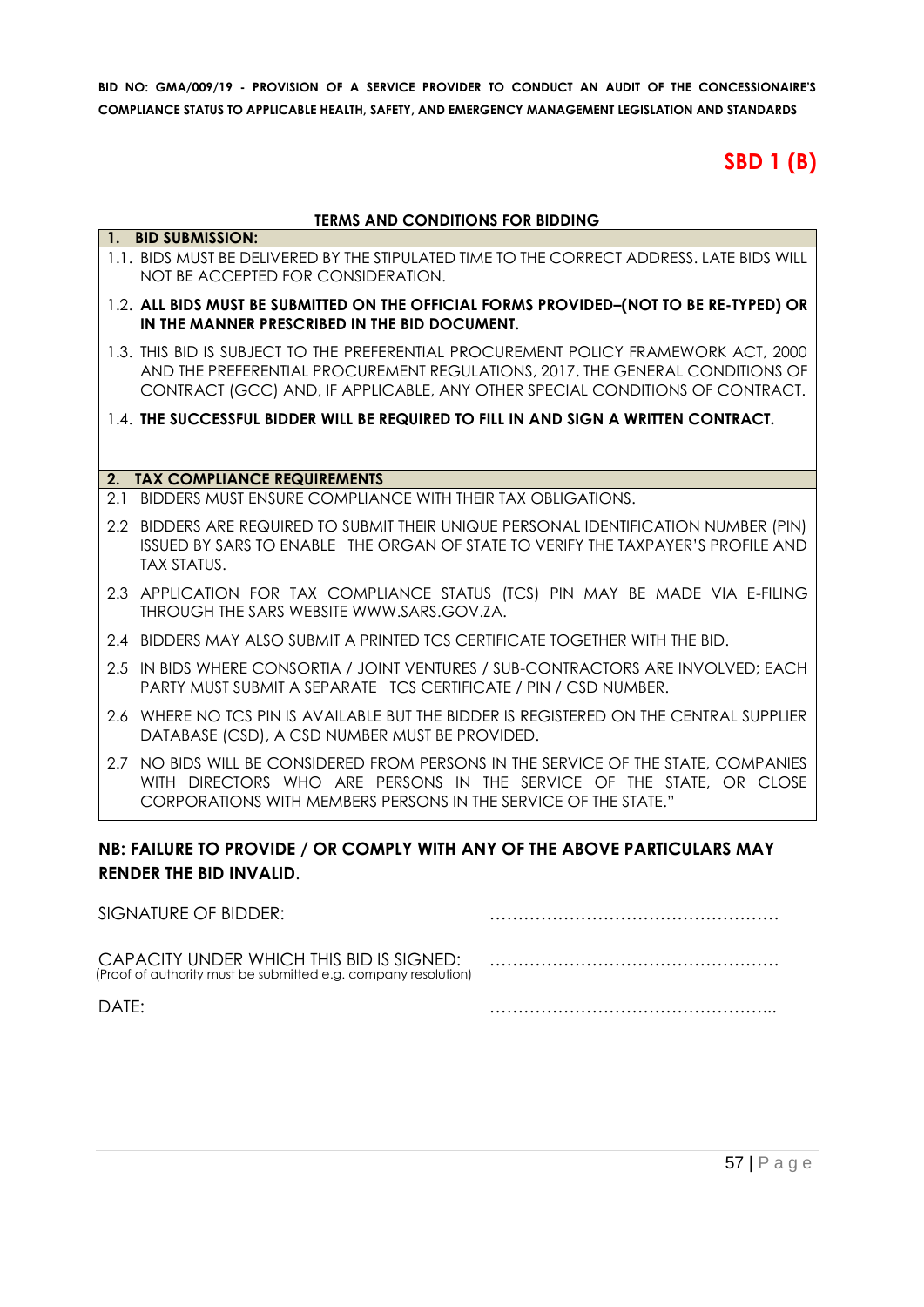# **SBD 3.1**

# **PRICING SCHEDULE**

|                        |                               | Ref Number: GMA/009/19 |
|------------------------|-------------------------------|------------------------|
| Closing Time: 11H00 AM | Closing Date 15 November 2019 |                        |

#### **OFFER TO BE VALID FOR 120 DAYS FROM THE CLOSING DATE OF BID.**

Bidders are required to submit a separate detailed price proposal.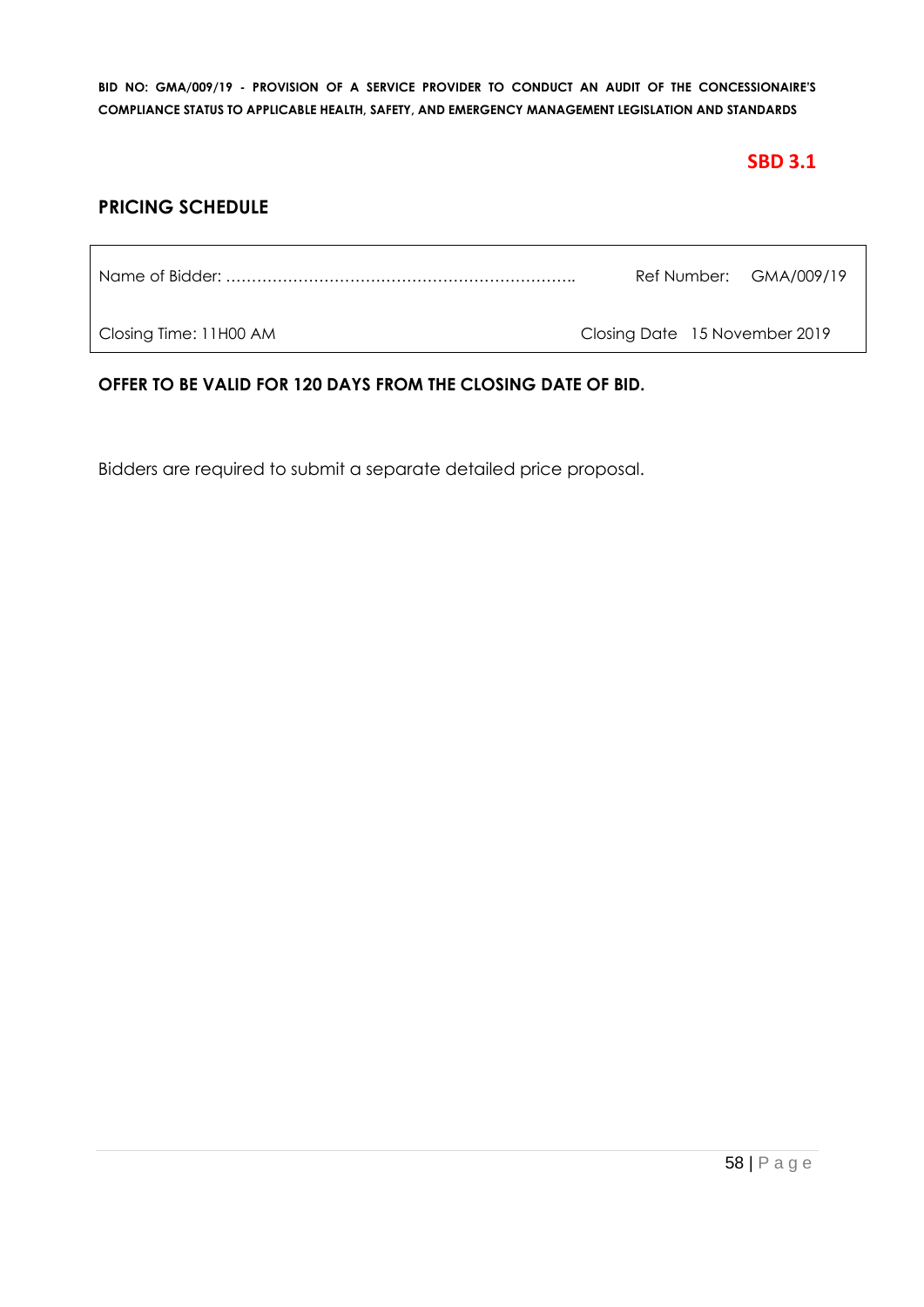#### **SBD 3.2**

# **PRICING DECLARATION**

Dear Sir/Madam

After having carefully read through and examined this RFP Reference Number GMA/009/19 in its entirety together with all the provisions contained in each section of the RFP document,

We hereby offer to provide an audit of the Concessionaire's compliance status to applicable health, safety and emergency management legislation and standards as detailed in the Terms of Reference (TOR) section of the REQUEST FOR PROPOSAL document:

| IN WORDS: |                 |
|-----------|-----------------|
| R         | (including VAT) |

We confirm that this price covers all costs associated with providing a turnkey solution, to conduct an audit of the Concessionaire's compliance status to applicable health, safety and emergency management legislation and standards as per the requirements in the TOR.

We confirm that GMA will incur no additional costs whatsoever over and above this amount.

We undertake to hold this offer open for acceptance for a period of 120 (hundred and twenty) days from the date of submission of offers. We further undertake that upon final acceptance of our offer, we will commence with the provision of service when required to do so by the Client.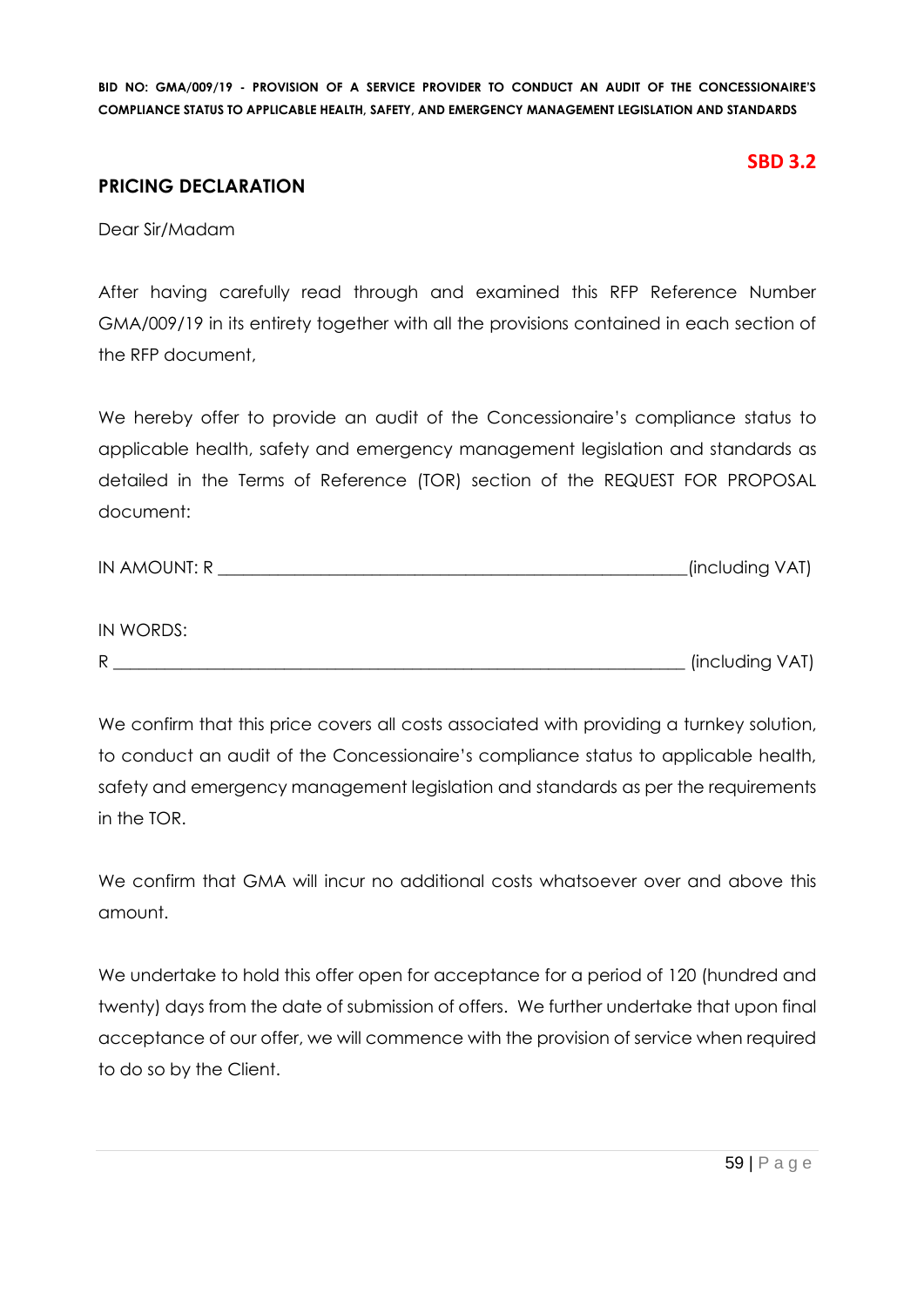Moreover, we agree that until formal Contract Documents have been prepared and executed, this Form of Tender, together with a written acceptance from the Client shall constitute a binding agreement between us, governed by the terms and conditions set out in this REQUEST FOR PROPOSAL.

We understand that you are not bound to accept the lowest or any offer and that we must bear all costs which we have incurred in connection with preparing and submitting this tender.

We hereby undertake for the period during which this tender remains open for acceptance not to divulge to any persons, other than the persons to which the tender is submitted, any information relating to the submission of this tender or the details therein except where such is necessary for the submission of this tender.

| <b>PRICE DECLARATION</b><br>(MANDATORY INFORMATION)                                                                                                          |  |  |  |  |
|--------------------------------------------------------------------------------------------------------------------------------------------------------------|--|--|--|--|
| certify that:                                                                                                                                                |  |  |  |  |
| I have read, understood and unconditionally accept that the conditions contained in<br>$\Box$<br>above Section of this RFP.                                  |  |  |  |  |
| I have supplied all the required information, and all the information submitted as part<br>$\Box$<br>of the Pricing Section of this RFP is true and correct. |  |  |  |  |
| <b>NAME OF BIDDER</b>                                                                                                                                        |  |  |  |  |
| <b>IDENTITY NUMBER</b>                                                                                                                                       |  |  |  |  |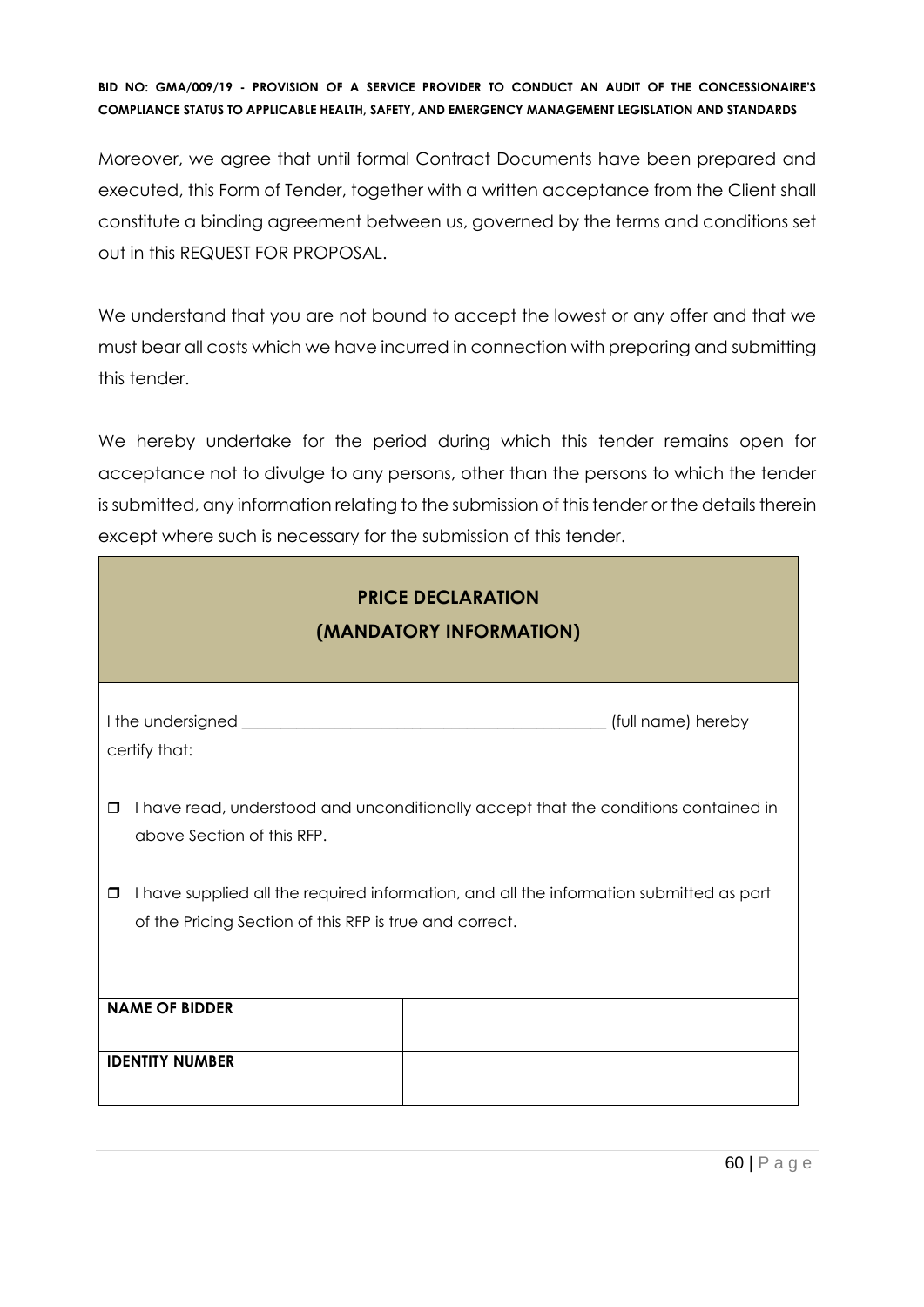| <b>POSITION</b>                |  |
|--------------------------------|--|
|                                |  |
| <b>SIGNATURE OF AUTHORISED</b> |  |
| <b>SIGNATORY</b>               |  |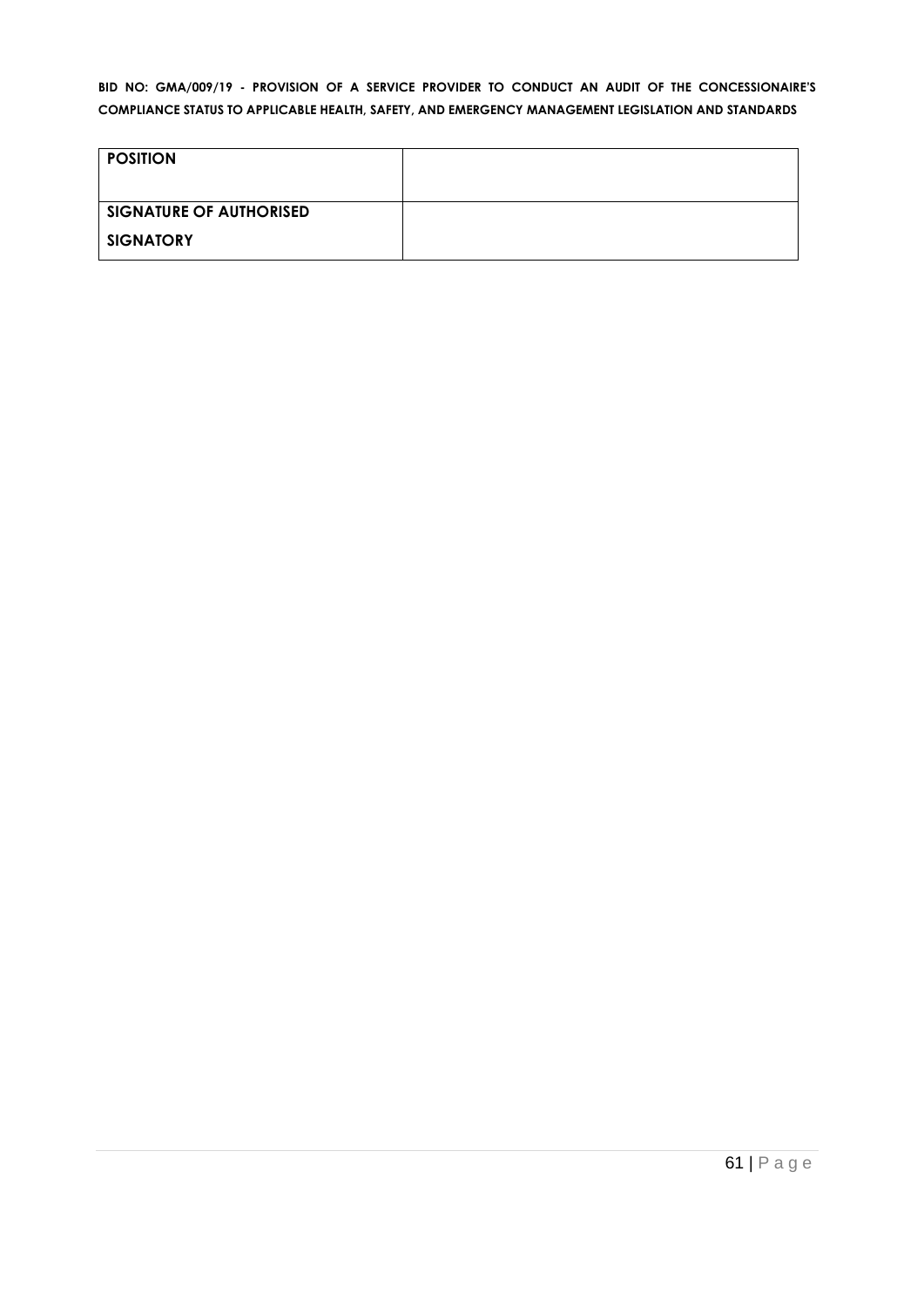#### **DECLARATION OF INTEREST**

1. Any legal person, including persons employed by the state<sup>1</sup>, or persons having a kinship with persons employed by the state, including a blood relationship, may make an offer or offers in terms of this invitation to bid (includes an advertised competitive bid, a limited bid, a proposal or written price quotation). In view of possible allegations of favoritism, should the resulting bid, or part thereof, be awarded to persons employed by the state, or to persons connected with or related to them, it is required that the bidder or his/her authorised representative declare his/her position in relation to the evaluating/adjudicating authority where-

the bidder is employed by the state; and/or

the legal person on whose behalf the bidding document is signed, has a relationship with persons/a person who are/is involved in the evaluation and or adjudication of the bid(s), or where it is known that such a relationship exists between the person or persons for or on whose behalf, the declarant acts and persons who are involved with the evaluation and or adjudication of the bid.

# 2. **In order to give effect to the above, the following questionnaire must be completed and submitted with the bid.**

2.1 Full Name of bidder or his or her representative:

…………………………….……………………………………………..………………………

2.2 Identity Number:………………………………...…………………………………………………….. 2.3 Position occupied in the Company (director, trustee, shareholder, member): ……………………………………………………….…………………………....................…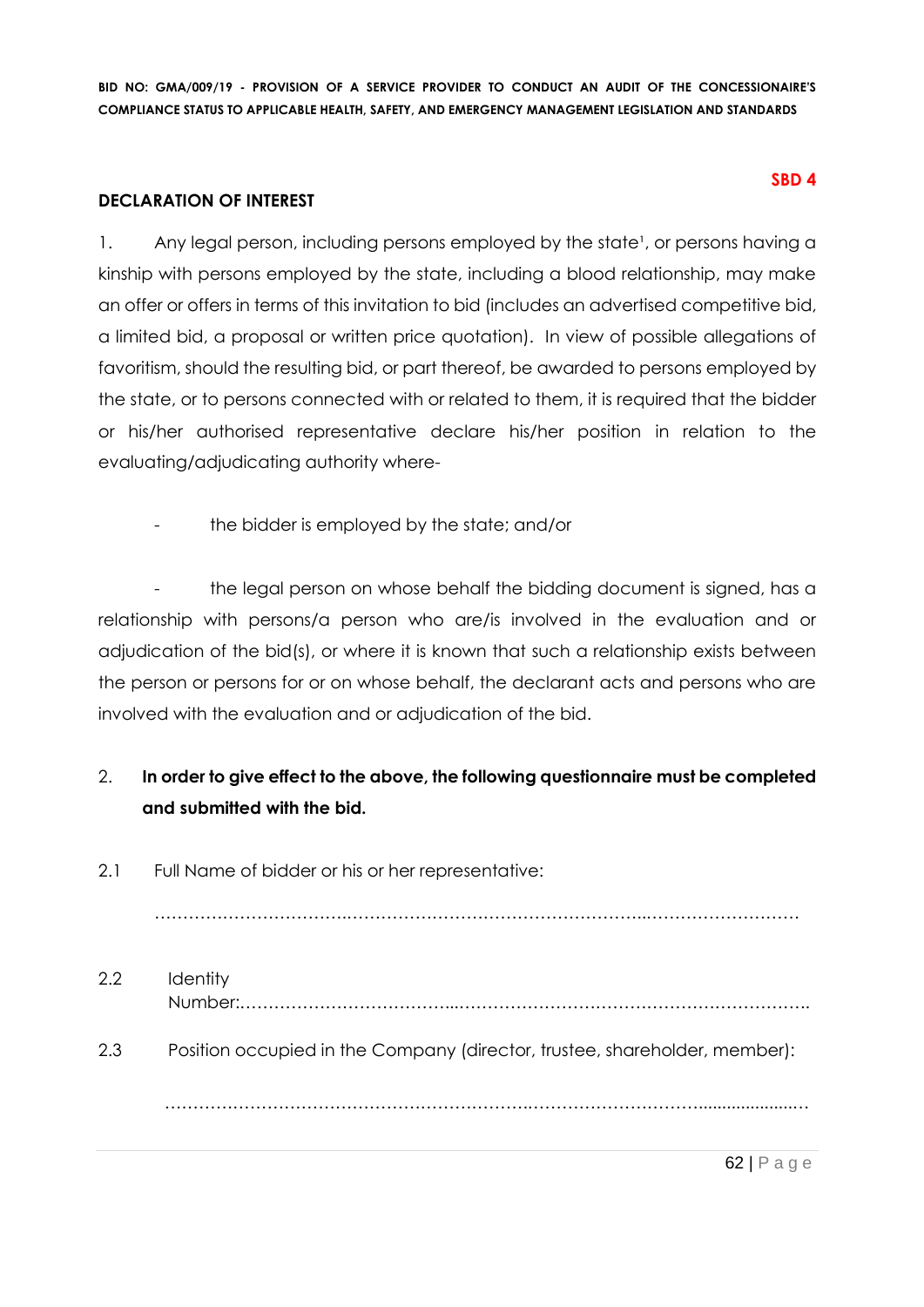- 2.4 Registration number of company, enterprise, close corporation, partnership agreement or and a structure or an analysis of the structure or an analysis of the structure or or  $\alpha$ trust:…………………………………………....................................................................... 2.5 Tax Reference Number:
	- ……………………………………..………………………………………
- 2.6 VAT Registration Number: ………………………………………………………...……..................

2.6.1 The names of all directors / trustees / shareholders / members, their individual identity numbers, tax reference numbers and, if applicable, employee / PERSAL numbers must be indicated in paragraph 3 below.

2.7 Are you or any person connected with the bidder

# **YES/NO**

Are you or any person connected with the bidder presently employed by the state?

# **YES/NO**

2.7.1 If so, furnish the following particulars:

Name of person / director / trustee / shareholder/ member

....………………………………………….

Name of state institution at which you or the person connected to the bidder is employed:

……………….……………………………………………………………………………………………

Position occupied in the state

institution:…………………………………….………………………………..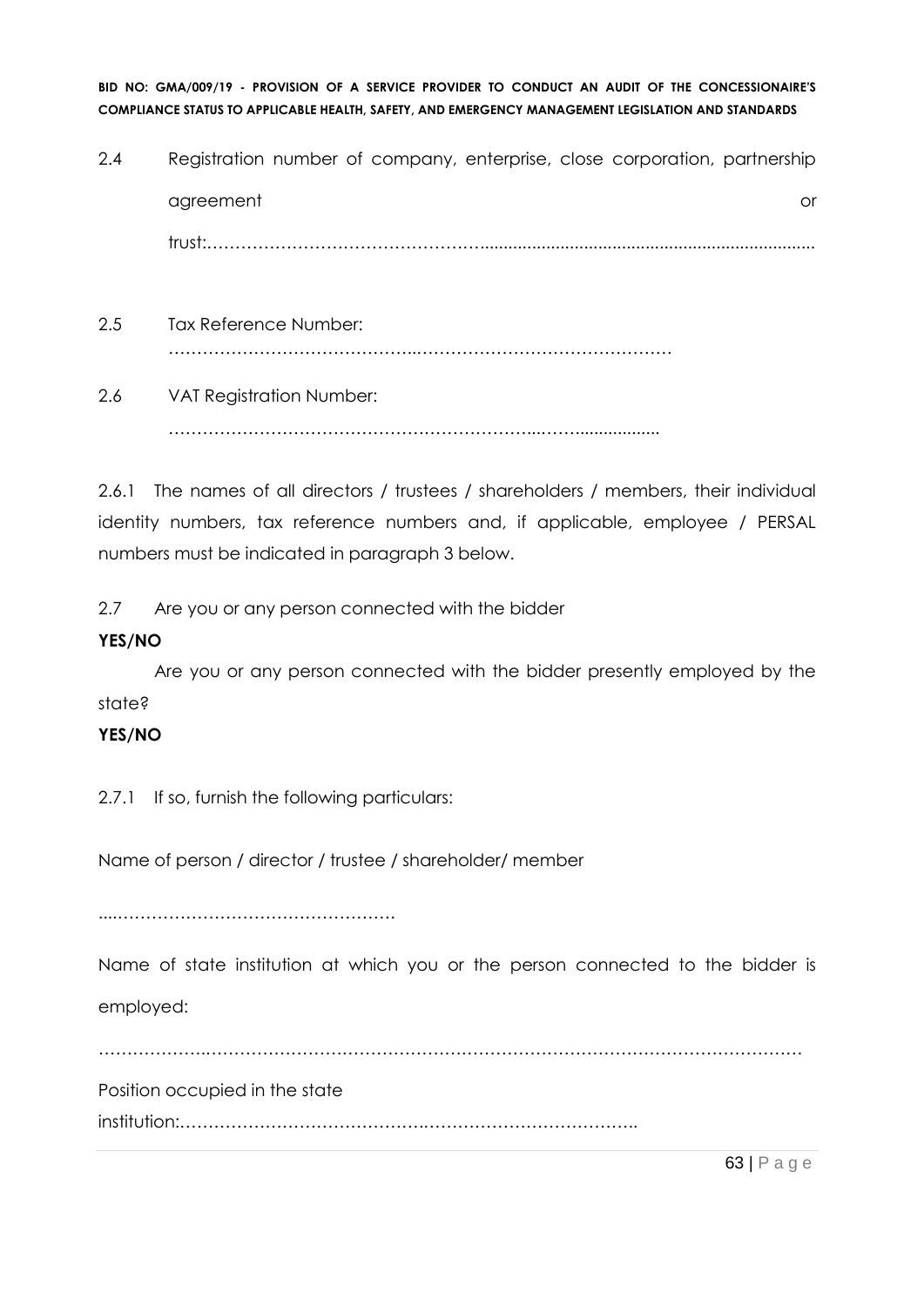Any other particulars: ……………………………………………………………………………….…………………………… ………………………………………………………………………………………..…………………… ……………………………………………………………………………………………...………………

2.7.2 If you are presently employed by the state, did you obtain the appropriate authority to undertake remunerative work outside employment in the public sector?

# **YES/NO**

2.7.1.1 If yes, did you attach proof of such authority to the bid document? **YES/NO**

(Note: Failure to submit proof of such authority, where applicable, may result in the disqualification of the bid.

2.7.1.2 If no, furnish reasons for non-submission of such proof:

……………………………………………………………………………………………….…………… ……………………………………………………………………………………………….…………… ……………………………………………………………………………………………….……………

2.8 Did you or your spouse, or any of the company's directors / trustees / shareholders / members

or their spouses conduct business with the state in the previous 12 months

# **YES/NO**

2.8.1 If so, furnish particulars: ……………………………………………………………………………………………….……………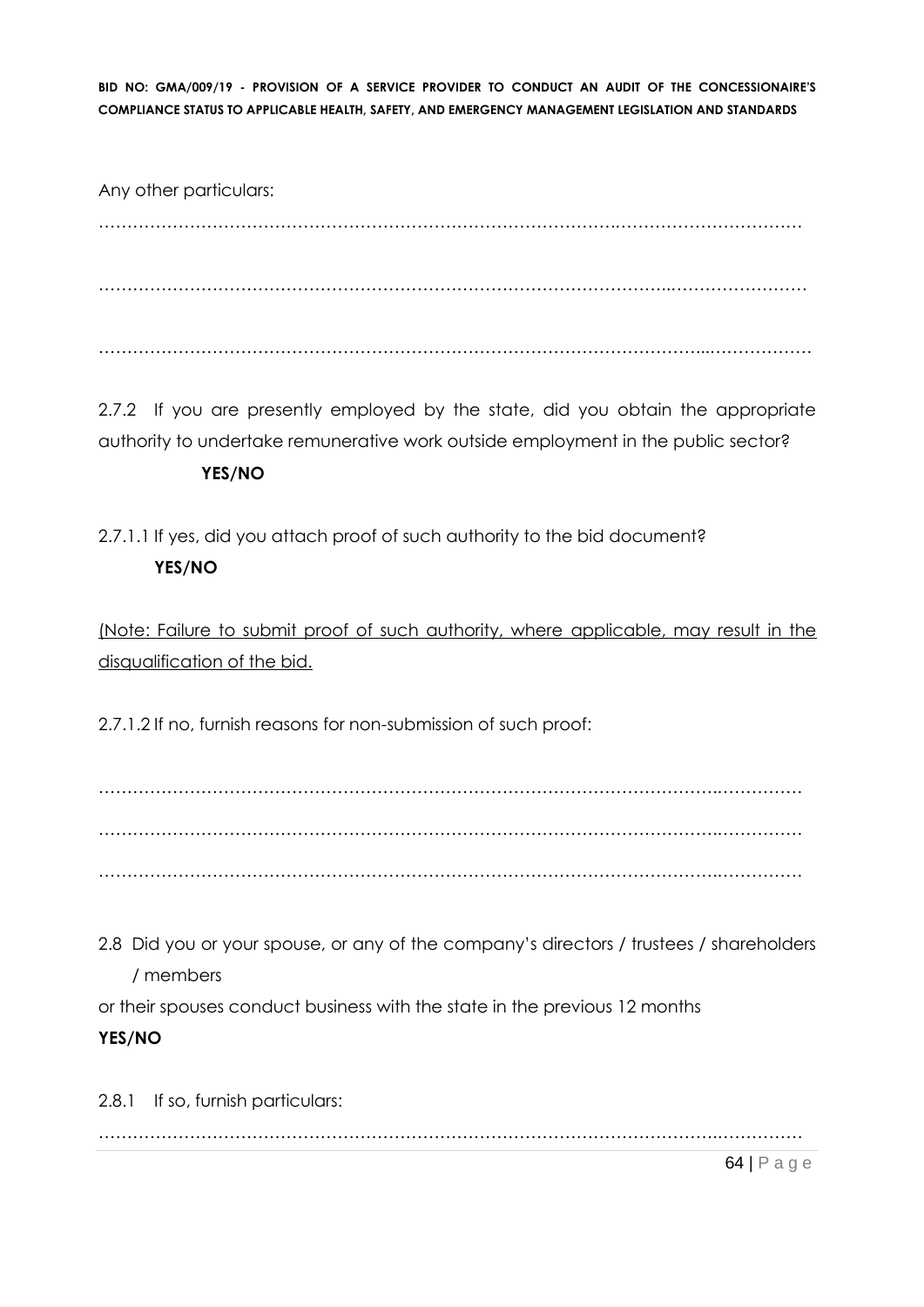……………………………………………………………………………………………….…………… ……………………………………………………………………………………………….……………

2.9 Do you, or any person connected with the bidder, have

# **YES/NO**

any relationship (family, friend, other) with a person employed by the state and who may be involved with the evaluation and or adjudication of this bid?

2.9.1 If so, furnish particulars.

……………………………………………………………………………………………….…………… ……………………………………………………………………………………………….…………… ……………………………………………………………………………………………….……………

2.10 Are you, or any person connected with the bidder, aware of any relationship (family, friend, other) between any other bidder and any person employed by the state who may be involved with the evaluation and or adjudication of this bid? **YES/NO**

2.10.1 If so, furnish particulars**.**

……………………………………………………………………………………………….…………… ……………………………………………………………………………………………….…………… ……………………………………………………………………………………………….……………

2.11 Do you or any of the directors / trustees / shareholders / members

# **YES/NO**

of the company have any interest in any other related companies whether or not they are bidding for this contract?

2.11.1 If so, furnish particulars: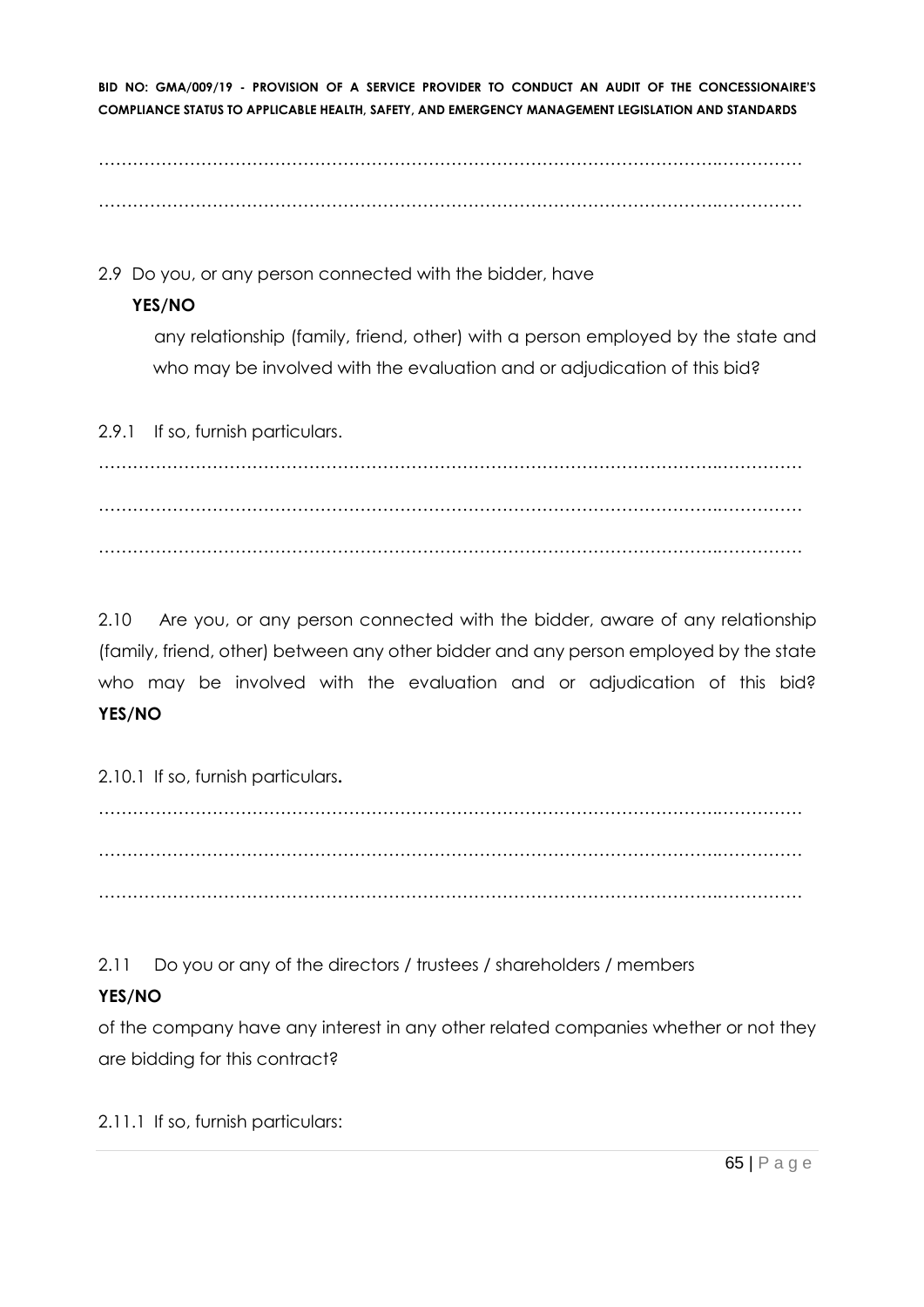……………………………………………………………………………………………….…………… ……………………………………………………………………………………………….…………… ……………………………………………………………………………………………….……………

#### **3 Full details of director /trustees/members/shareholders.**

| <b>Full Name</b> | <b>Identity</b><br><b>Number</b> | <b>Personal Income Tax</b><br><b>Reference Number</b> | <b>State Employee</b><br>Number / PERSAL<br><b>Number</b> |
|------------------|----------------------------------|-------------------------------------------------------|-----------------------------------------------------------|
|                  |                                  |                                                       |                                                           |
|                  |                                  |                                                       |                                                           |
|                  |                                  |                                                       |                                                           |
|                  |                                  |                                                       |                                                           |
|                  |                                  |                                                       |                                                           |
|                  |                                  |                                                       |                                                           |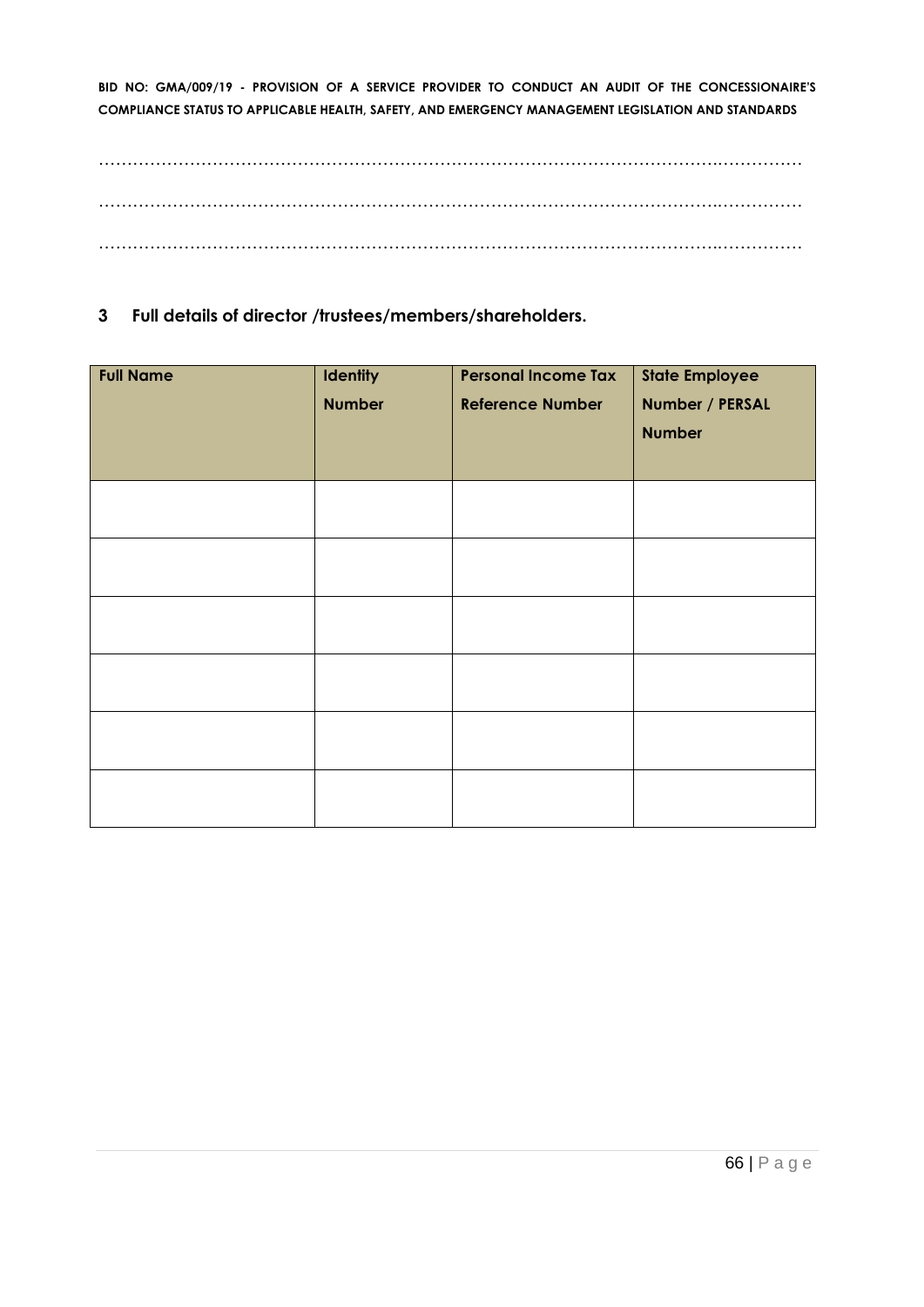| <b>DECLARATION</b>             |                                                                          |  |  |  |
|--------------------------------|--------------------------------------------------------------------------|--|--|--|
|                                |                                                                          |  |  |  |
| $\Box$<br>CORRECT.             | CERTIFY THAT THE INFORMATION FURNISHED IN PARAGRAPHS 2 AND 3 ABOVE IS    |  |  |  |
| $\Box$                         | I ACCEPT THAT THE STATE MAY REJECT THE BID OR ACT AGAINST ME SHOULD THIS |  |  |  |
| DECLARATION PROVE TO BE FALSE. |                                                                          |  |  |  |
| <b>NAME OF BIDDER</b>          |                                                                          |  |  |  |
| <b>IDENTITY NUMBER</b>         |                                                                          |  |  |  |
| <b>POSITION</b>                |                                                                          |  |  |  |
| <b>SIGNATURE OF AUTHORISED</b> |                                                                          |  |  |  |
| <b>SIGNATORY</b>               |                                                                          |  |  |  |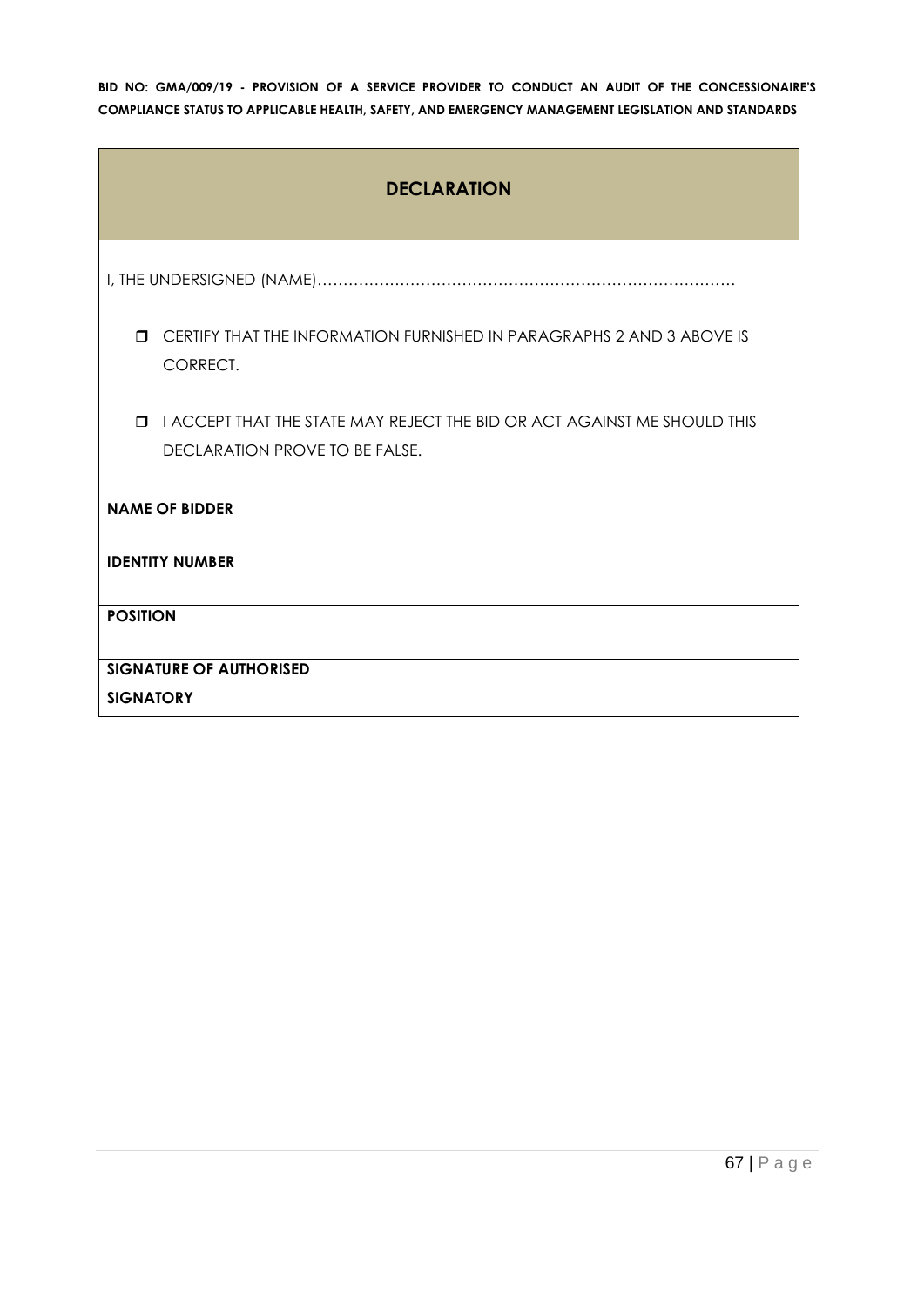# **SBD 6.1**

# **PREFERENCE POINTS CLAIM FORM IN TERMS OF THE PREFERENTIAL PROCUREMENT REGULATIONS 2017**

This preference form must form part of all bids invited. It contains general information and serves as a claim form for preference points for Broad-Based Black Economic Empowerment (B-BBEE) Status Level of Contribution

# **NB: BEFORE COMPLETING THIS FORM, BIDDERS MUST STUDY THE GENERAL CONDITIONS, DEFINITIONS AND DIRECTIVES APPLICABLE IN RESPECT OF B-BBEE, AS PRESCRIBED IN THE PREFERENTIAL PROCUREMENT REGULATIONS, 2017.**

#### **1. GENERAL CONDITIONS**

- 1.1 The following preference point systems are applicable to all bids:
	- the 80/20 system for requirements with a Rand value of up to R50 000 000 (all applicable taxes included); and
	- the 90/10 system for requirements with a Rand value above R50 000 000 (all applicable taxes included).
- 1.2 The value of this bid is estimated to not exceed R50 000 000 (all applicable taxes included) and therefore the 80/20 preference point system shall be applicable; or
- 1.3 Points for this bid shall be awarded for:
	- (a) Price; and
	- (b) B-BBEE Status Level of Contributor.
- 1.4 The maximum points for this bid are allocated as follows:

|                                                   | <b>POINTS</b> |
|---------------------------------------------------|---------------|
| <b>PRICE</b>                                      |               |
| <b>B-BBEE STATUS LEVEL OF CONTRIBUTOR</b>         | 20            |
| Total points for Price and B-BBEE must not exceed | 100           |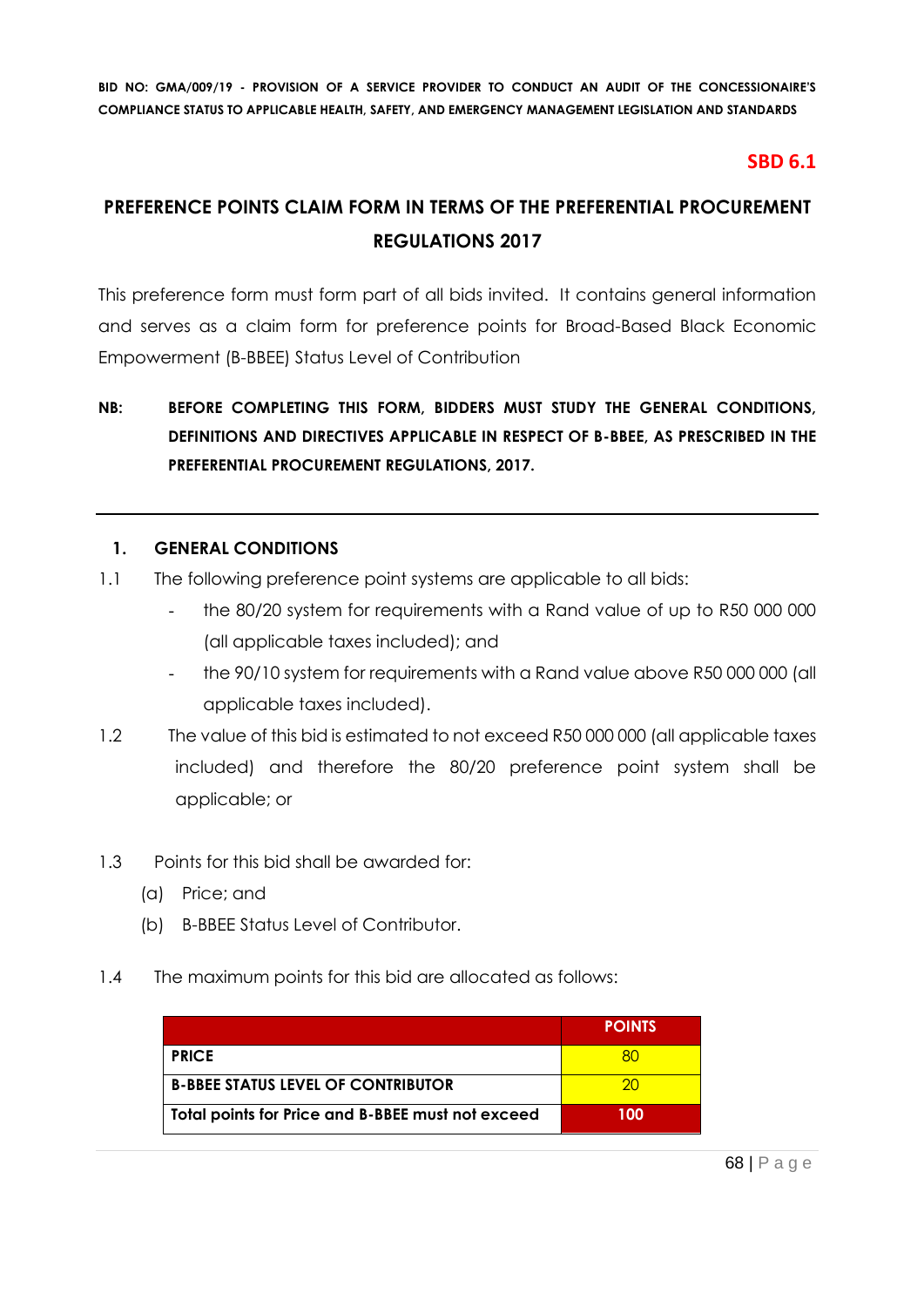- 1.5 Failure on the part of a bidder to submit proof of B-BBEE Status level of contributor together with the bid, will be interpreted to mean that preference points for B-BBEE status level of contribution are not claimed.
- 1.6 The purchaser reserves the right to require of a bidder, either before a bid is adjudicated or at any time subsequently, to substantiate any claim in regard to preferences, in any manner required by the purchaser.

# **2. DEFINITIONS**

- (a) **"B-BBEE"** means broad-based black economic empowerment as defined in section 1 of the Broad-Based Black Economic Empowerment Act;
- (b) "**B-BBEE status level of contributor"** means the B-BBEE status of an entity in terms of a code of good practice on black economic empowerment, issued in terms of section 9(1) of the Broad-Based Black Economic Empowerment Act;
- (c) **"bid"** means a written offer in a prescribed or stipulated form in response to an invitation by an organ of state for the provision of goods or services, through price quotations, advertised competitive bidding processes or proposals;
- (d) **"Broad-Based Black Economic Empowerment Act"** means the Broad-Based Black Economic Empowerment Act, 2003 (Act No. 53 of 2003);
- **(e) "EME"** means an Exempted Micro Enterprise in terms of a code of good practice on black economic empowerment issued in terms of section 9 (1) of the Broad-Based Black Economic Empowerment Act;
- (f) **"functionality"** means the ability of a tenderer to provide goods or services in accordance with specifications as set out in the tender documents.
- (g) **"prices"** includes all applicable taxes less all unconditional discounts;
- (h) **"proof of B-BBEE status level of contributor"** means:
	- **1)** B-BBEE Status level certificate issued by an authorized body or person;
	- **2)** A sworn affidavit as prescribed by the B-BBEE Codes of Good Practice;
	- **3)** Any other requirement prescribed in terms of the B-BBEE Act;
- (i) **"QSE"** means a qualifying small business enterprise in terms of a code of good practice on black economic empowerment issued in terms of section 9 (1) of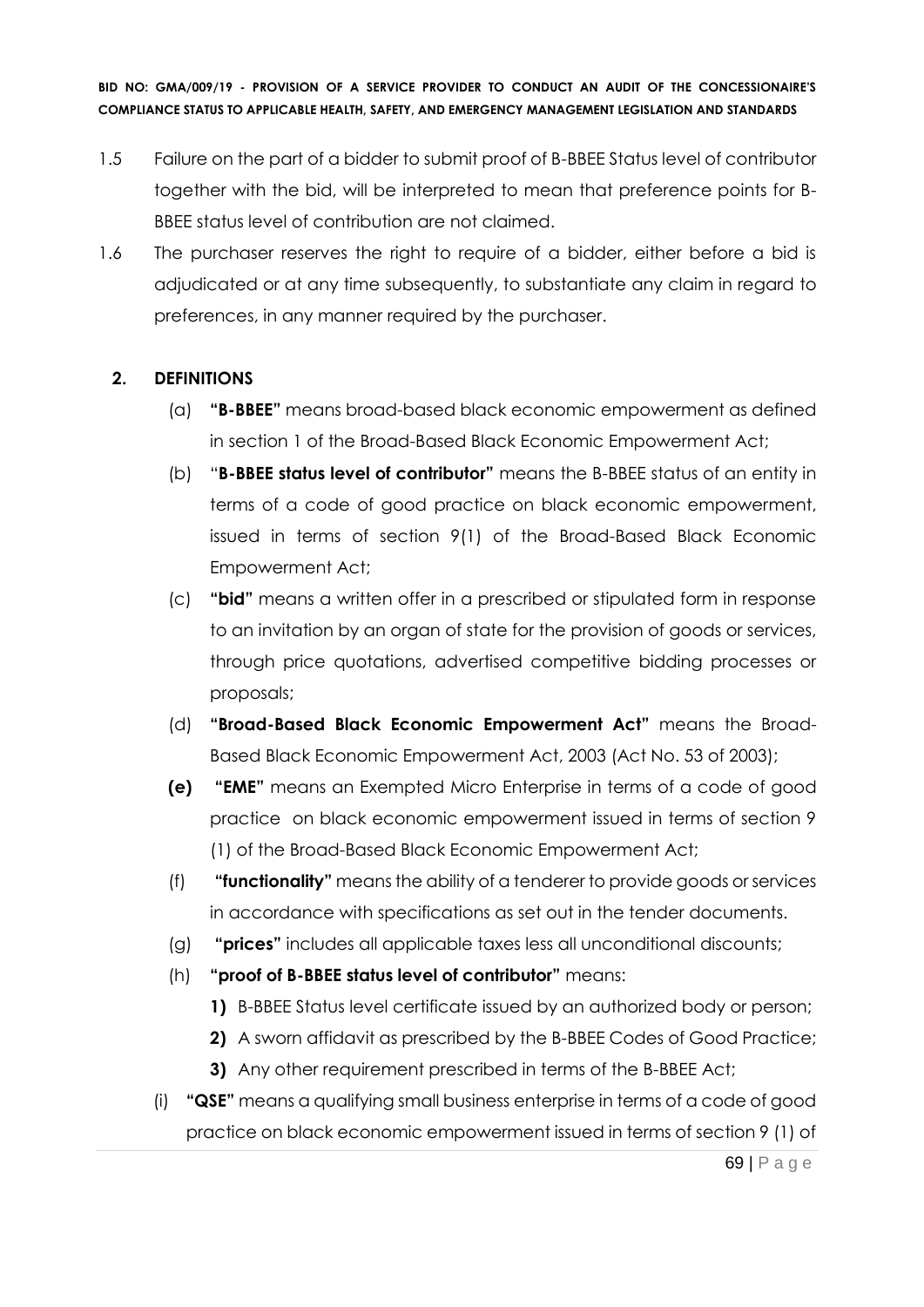the Broad-Based Black Economic Empowerment Act;

*(j)* **"rand value"** means the total estimated value of a contract in Rand, calculated at the time of bid invitation, and includes all applicable taxes;

# **3. POINTS AWARDED FOR PRICE**

# **3.1 THE 80/20 PREFERENCE POINT SYSTEMS**

A maximum of 80 points is allocated for price on the following basis:

 **80/20**

$$
Ps = 80 \left( 1 - \frac{Pt - P \min}{P \min} \right)
$$

Where

Ps = Points scored for price of bid under consideration

Pt = Price of bid under consideration

Pmin = Price of lowest acceptable bid

# **4. POINTS AWARDED FOR B-BBEE STATUS LEVEL OF CONTRIBUTOR**

4.1 In terms of Regulation 6 (2) and 7 (2) of the Preferential Procurement Regulations, preference points must be awarded to a bidder for attaining the B-BBEE status level of contribution in accordance with the table below:

| <b>B-BBEE Status Level of</b><br><b>Contributor</b> | <b>Number of points</b><br>(80/20 system) |
|-----------------------------------------------------|-------------------------------------------|
|                                                     | 20                                        |
| 2                                                   | 18                                        |
| 3                                                   | 14                                        |
| 4                                                   | 12                                        |
| 5                                                   | 8                                         |
| 6                                                   | 6                                         |
|                                                     | 4                                         |
| 8                                                   | 2                                         |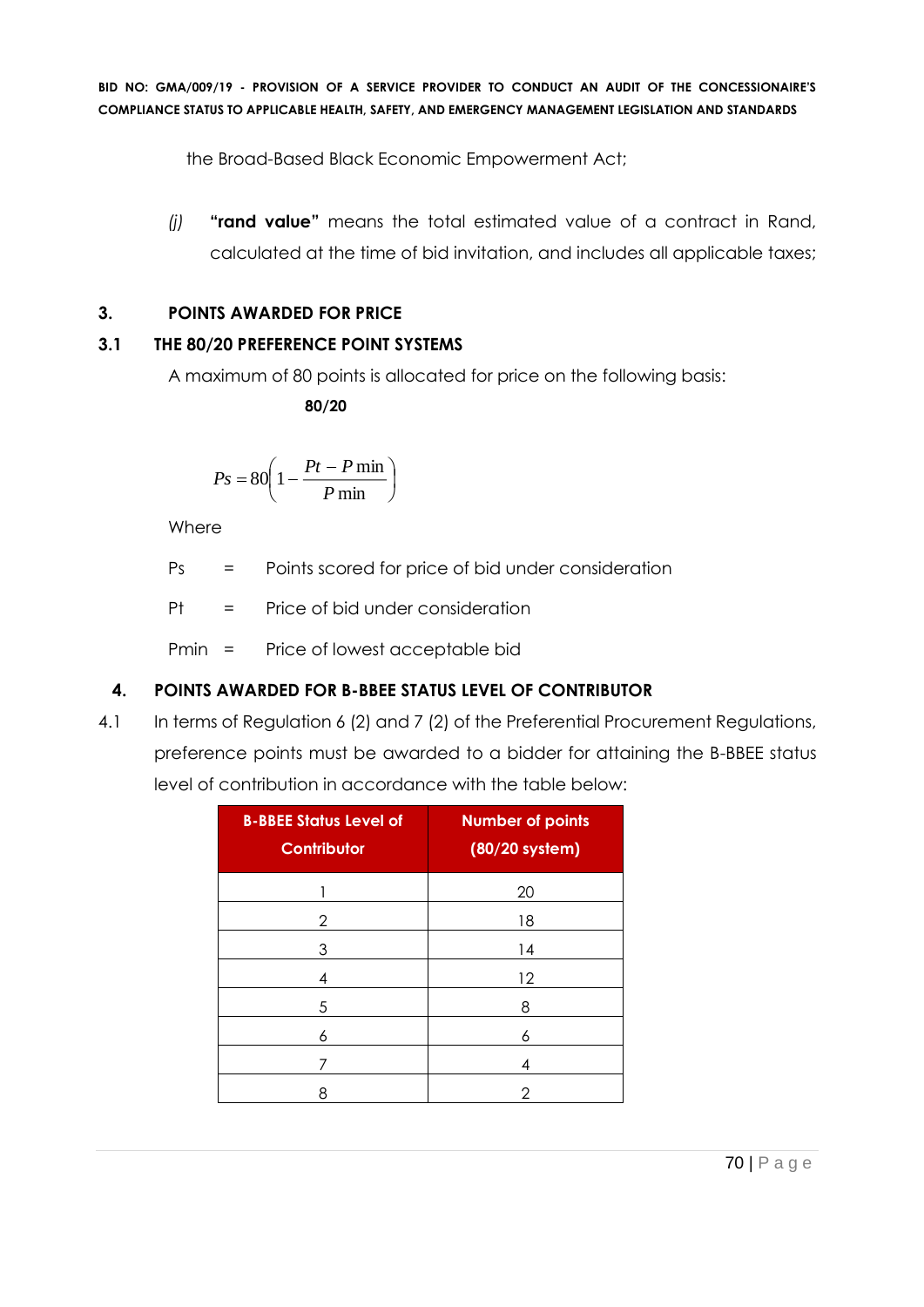| Non-compliant |  |
|---------------|--|
| contributor   |  |

#### **5. BID DECLARATION**

5.1 Bidders who claim points in respect of B-BBEE Status Level of Contribution must complete the following:

# **6. B-BBEE STATUS LEVEL OF CONTRIBUTOR CLAIMED IN TERMS OF PARAGRAPHS 1.4 AND 4.1**

6.1 B-BBEE Status Level of Contributor: = ………(maximum of 20 points) (Points claimed in respect of paragraph 7.1 must be in accordance with the table reflected in paragraph 4.1 and must be substantiated by relevant proof of B-BBEE status level of contributor.

# **7. SUB-CONTRACTING**

7.1 Will any portion of the contract be sub-contracted?

# (*Tick applicable box*)



#### 7.1.1 If yes, indicate:

|          | i) What percentage of the |        |       | contract | will | be.     |
|----------|---------------------------|--------|-------|----------|------|---------|
|          |                           |        |       |          |      |         |
| ii) The  | name                      |        | Ωt    | the      |      | $SUB -$ |
|          |                           |        |       |          |      |         |
| iii) The | B-BBEE                    | status | level | Ot.      | the  | $SUB -$ |

contractor......................................……………..

iv) Whether the sub-contractor is an EME or QSE

# *(Tick applicable box*)

v) Specify, by ticking the appropriate box, if subcontracting with an enterprise in terms of Preferential Procurement Regulations,2017: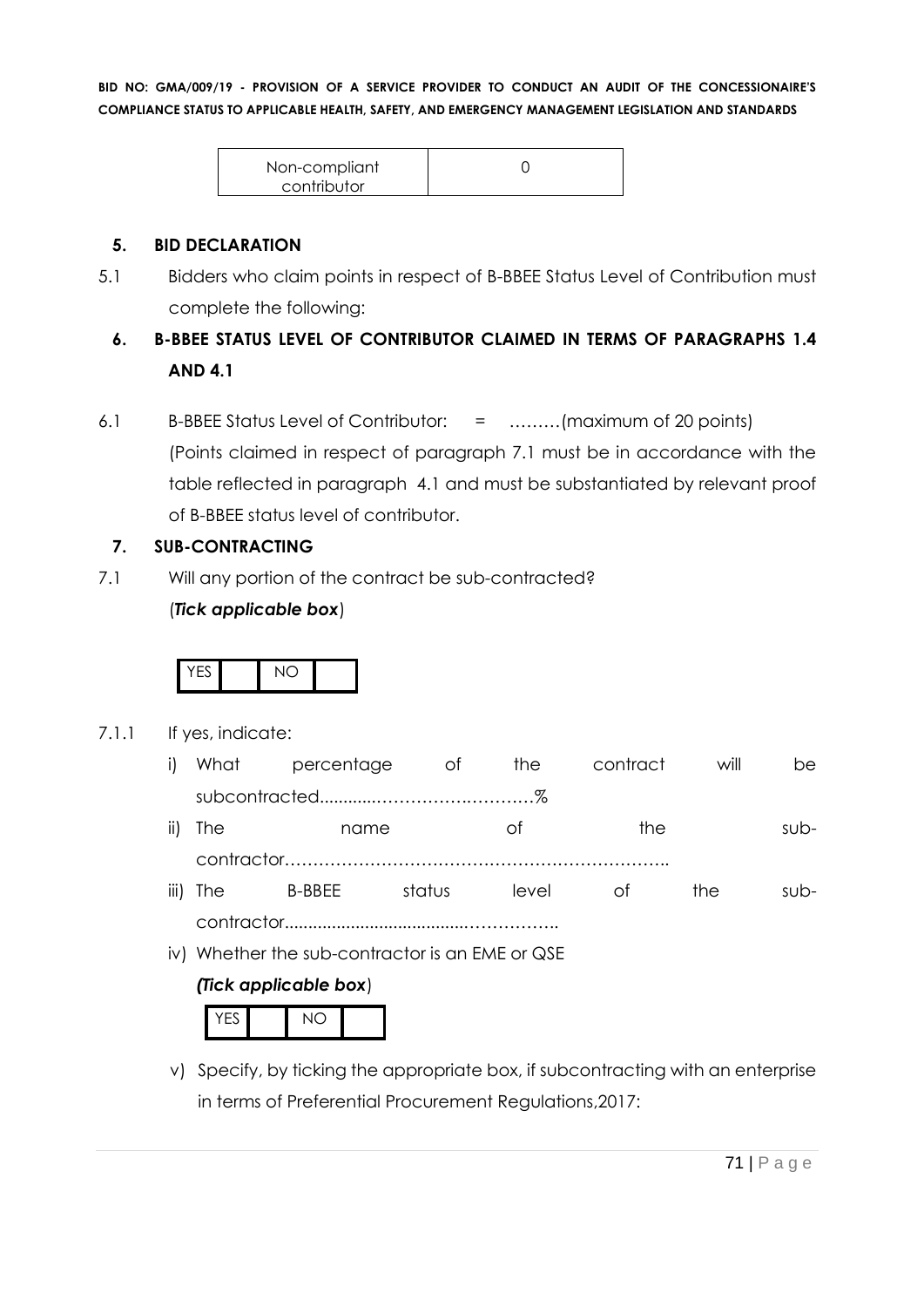| Designated Group: An EME or QSE which is at last 51% owned by:    | <b>EME</b> | QSE |
|-------------------------------------------------------------------|------------|-----|
|                                                                   | V          | V   |
| <b>Black people</b>                                               |            |     |
| Black people who are youth                                        |            |     |
| Black people who are women                                        |            |     |
| <b>Black people with disabilities</b>                             |            |     |
| Black people living in rural or underdeveloped areas or townships |            |     |
| Cooperative owned by black people                                 |            |     |
| Black people who are military veterans                            |            |     |
| <b>OR</b>                                                         |            |     |
| Any EME                                                           |            |     |
| Any QSE                                                           |            |     |

# 8. **DECLARATION WITH REGARD TO COMPANY/FIRM** 8.1 Name of company/firm:……………………………………………………………………………. 8.2 VAT registration number:……………………………………….………………………………… 8.3 Company registration number:…………….……………………….……………………………. 8.4 TYPE OF COMPANY/ FIRM D Partnership/Joint Venture / Consortium One person business/sole propriety D Close corporation D Company (Pty) Limited [TICK APPLICABLE BOX]

8.5 DESCRIBE PRINCIPAL BUSINESS ACTIVITIES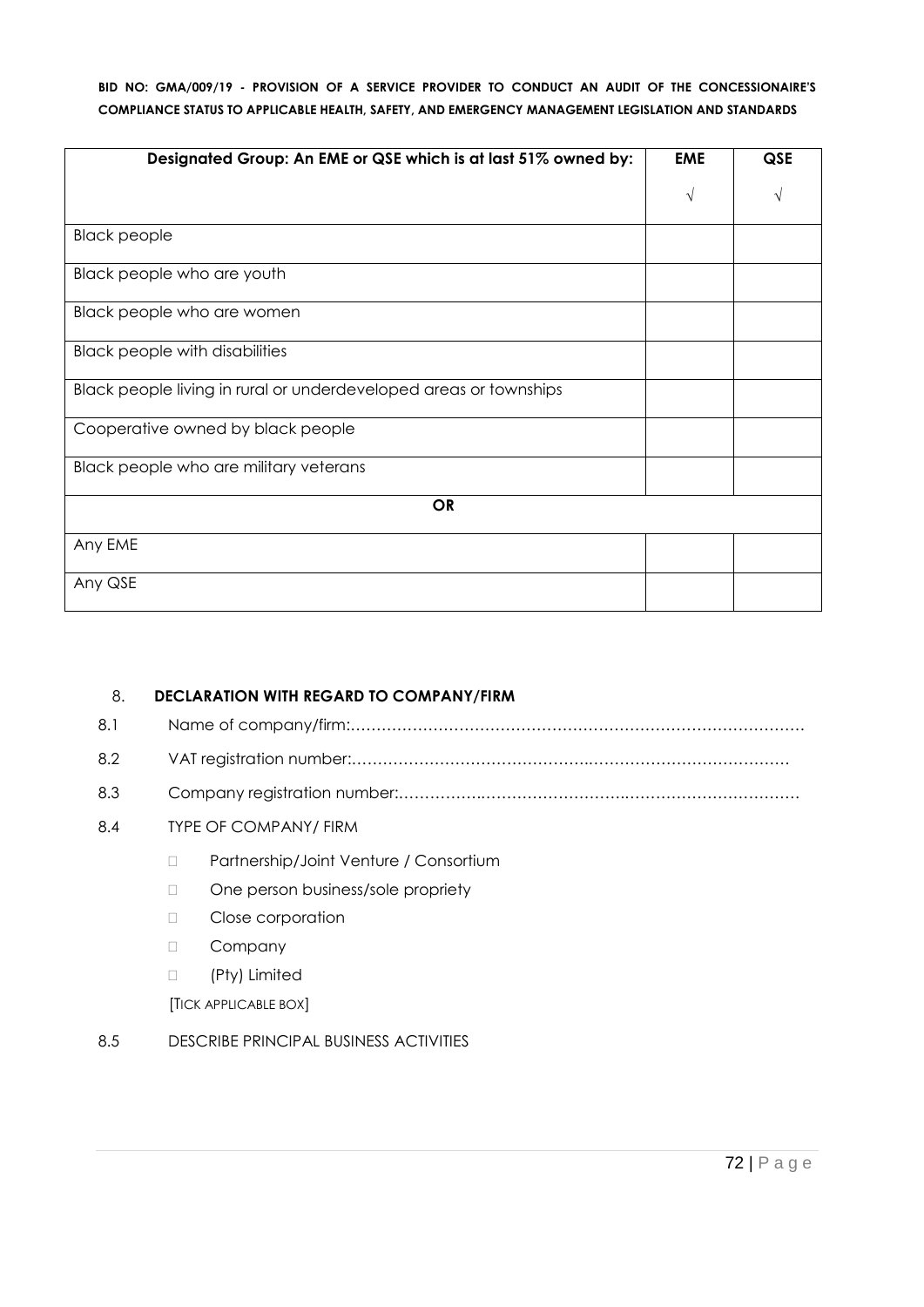…………………………………………………………………………………………………………… …………………………………………………………………………………………………………… ……………………………………………………………………………………………………………

……………………………………………………………………………………………………………

#### 8.6 COMPANY CLASSIFICATION

- D Manufacturer
- **D** Supplier
- D Professional service provider
- □ Other service providers, e.g. transporter, etc.
- [*TICK APPLICABLE BOX*]
- 8.7 Total number of years the company/firm has been in business:……………………………
- 8.8 I/we, the undersigned, who is / are duly authorised to do so on behalf of the company/firm, certify that the points claimed, based on the B-BBE status level of contributor indicated in paragraphs 1.4 and 6.1 of the foregoing certificate, qualifies the company/ firm for the preference(s) shown and I / we acknowledge that:
	- i) The information furnished is true and correct;
	- ii) The preference points claimed are in accordance with the General Conditions as indicated in paragraph 1 of this form;
	- iii) In the event of a contract being awarded as a result of points claimed as shown in paragraphs 1.4 and 6.1, the contractor may be required to furnish documentary proof to the satisfaction of the purchaser that the claims are correct;
	- iv) If the B-BBEE status level of contributor has been claimed or obtained on a fraudulent basis or any of the conditions of contract have not been fulfilled, the purchaser may, in addition to any other remedy it may have –
		- (a) disqualify the person from the bidding process;
		- (b) recover costs, losses or damages it has incurred or suffered as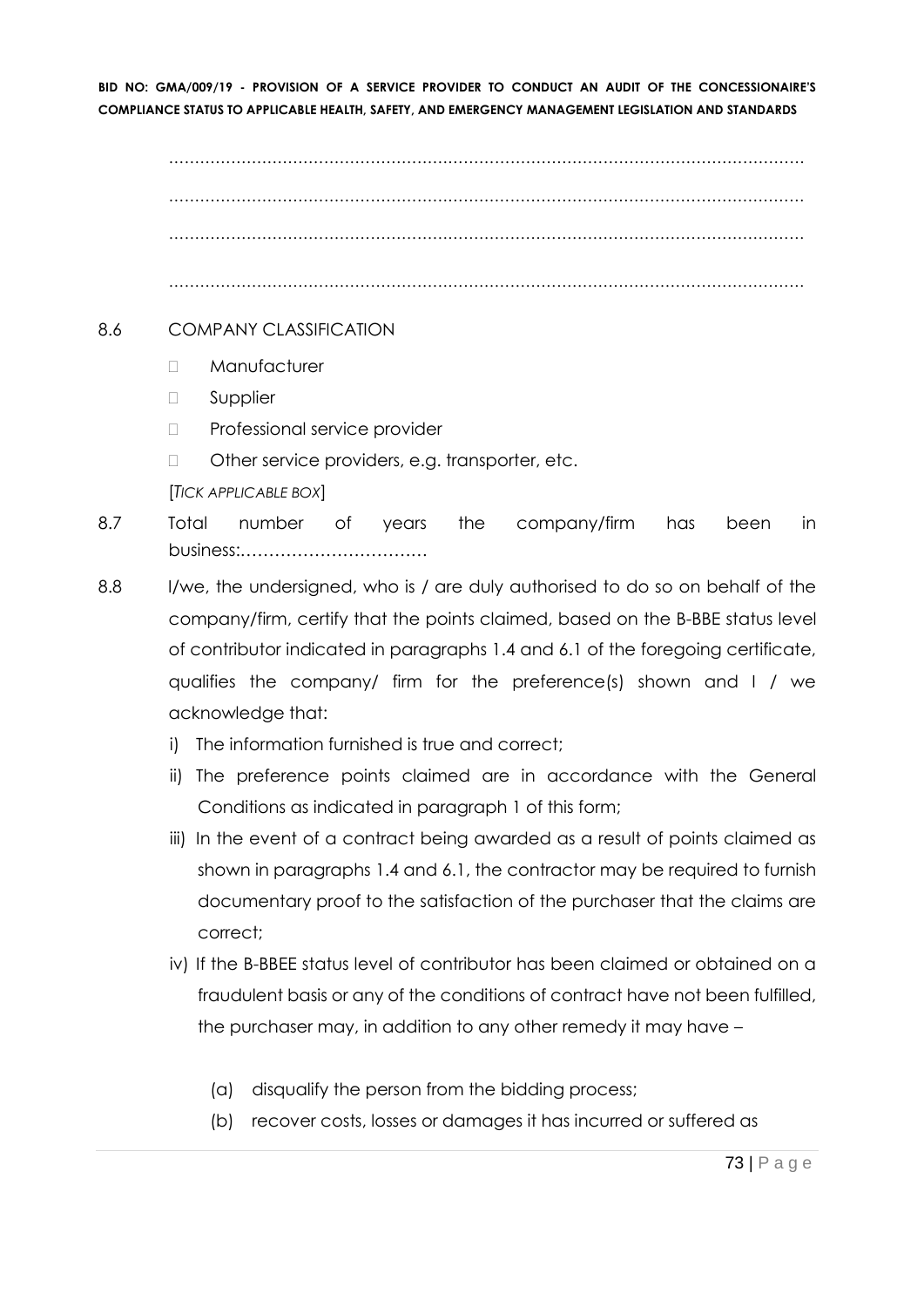a result of that person's conduct;

- (c) cancel the contract and claim any damages which it has suffered as a result of having to make less favourable arrangements due to such cancellation;
- (d) recommend that the bidder or contractor, its shareholders and directors, or only the shareholders and directors who acted on a fraudulent basis, be restricted by the National Treasury from obtaining business from any organ of state for a period not exceeding 10 years, after the *audi alteram partem* (hear the other side) rule has been applied; and
- **WITNESSES NAME OF BIDDER IDENTITY NUMBER POSITION AUTHORISED SIGNATORIES OF BIDDERS WITNESS 1 WITNESS 2 DATE ADDRESS**
- (e) forward the matter for criminal prosecution.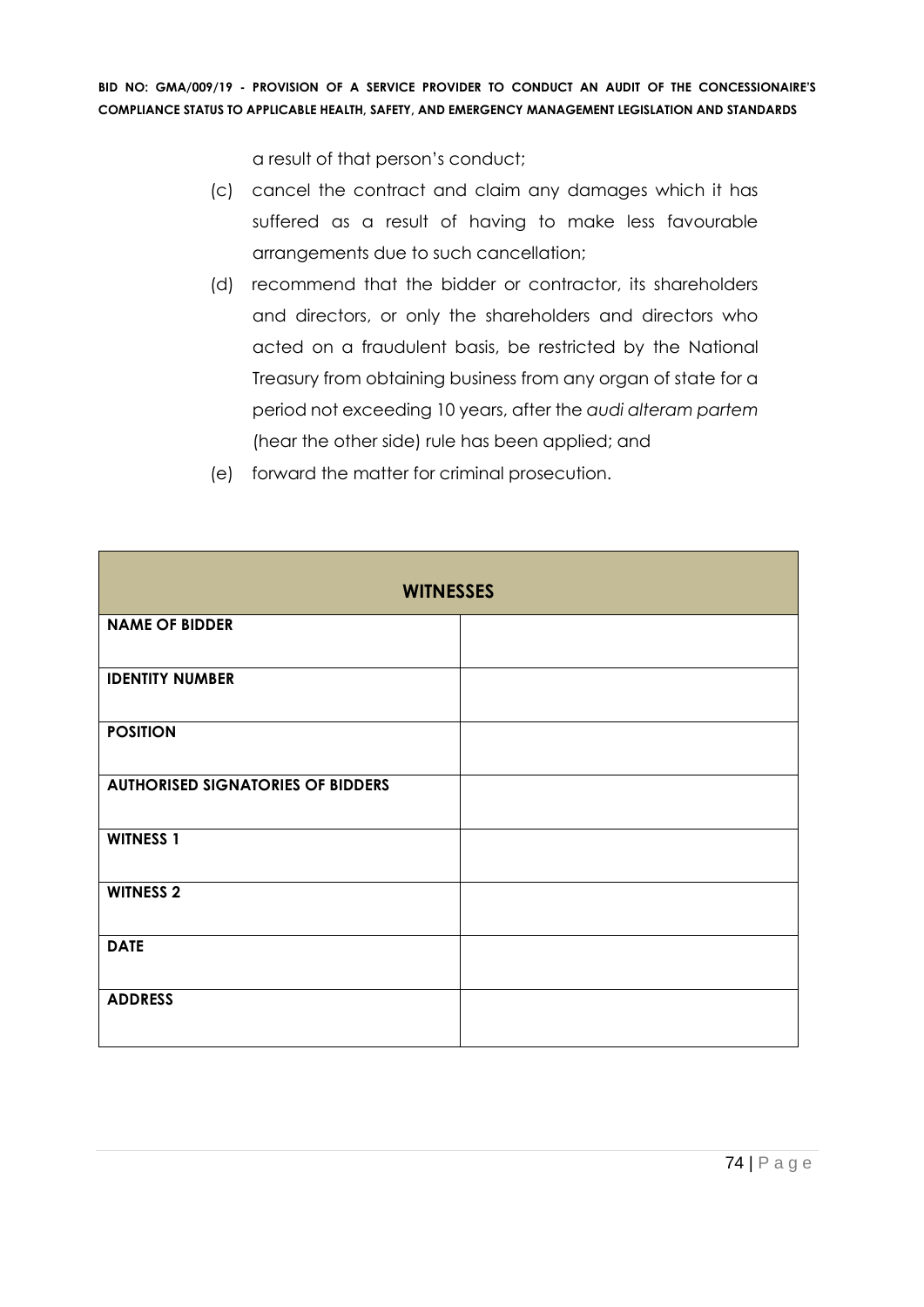# **SBD 8**

## **DECLARATION OF BIDDERS PAST SUPPLY CHAIN MANAGEMENT PRACTICES**

- 1 This declaration is used by GMA in ensuring that when goods and services are being procured, all reasonable steps are taken to combat the abuse of the supply chain management system.
- 2 The bid of any bidder may be disregarded if that bidder, or any of its directors have
	- a. abused the institution's supply chain management system;
	- b. committed fraud or any other improper conduct in relation to such system; or
	- c. failed to perform on any previous contract.

# **3 In order to give effect to the above, the following questionnaire must be completed and submitted with the bid.**

| NO.   | <b>QUESTION</b>                                                                     | <b>YES</b> | <b>NO</b> |
|-------|-------------------------------------------------------------------------------------|------------|-----------|
| 4.1   | Is the bidder or any of its directors listed on the National Treasury's Database of | Yes        | No.       |
|       | Restricted Suppliers as companies or persons prohibited from doing business with    |            |           |
|       | the public sector?                                                                  |            |           |
|       | (Companies or persons who are listed on this Database were informed in writing      |            |           |
|       | of this restriction by the Accounting Officer/Authority of the institution that     |            |           |
|       | imposed the restriction after the audi alteram partem rule was applied).            |            |           |
|       | The Database of Restricted Suppliers now resides on the National Treasury's         |            |           |
|       | website (www.treasury.gov.za) and can be accessed by clicking on its link at the    |            |           |
|       | bottom of the home page.                                                            |            |           |
| 4.1.1 | If so, furnish particulars:                                                         |            |           |
|       |                                                                                     |            |           |
|       |                                                                                     |            |           |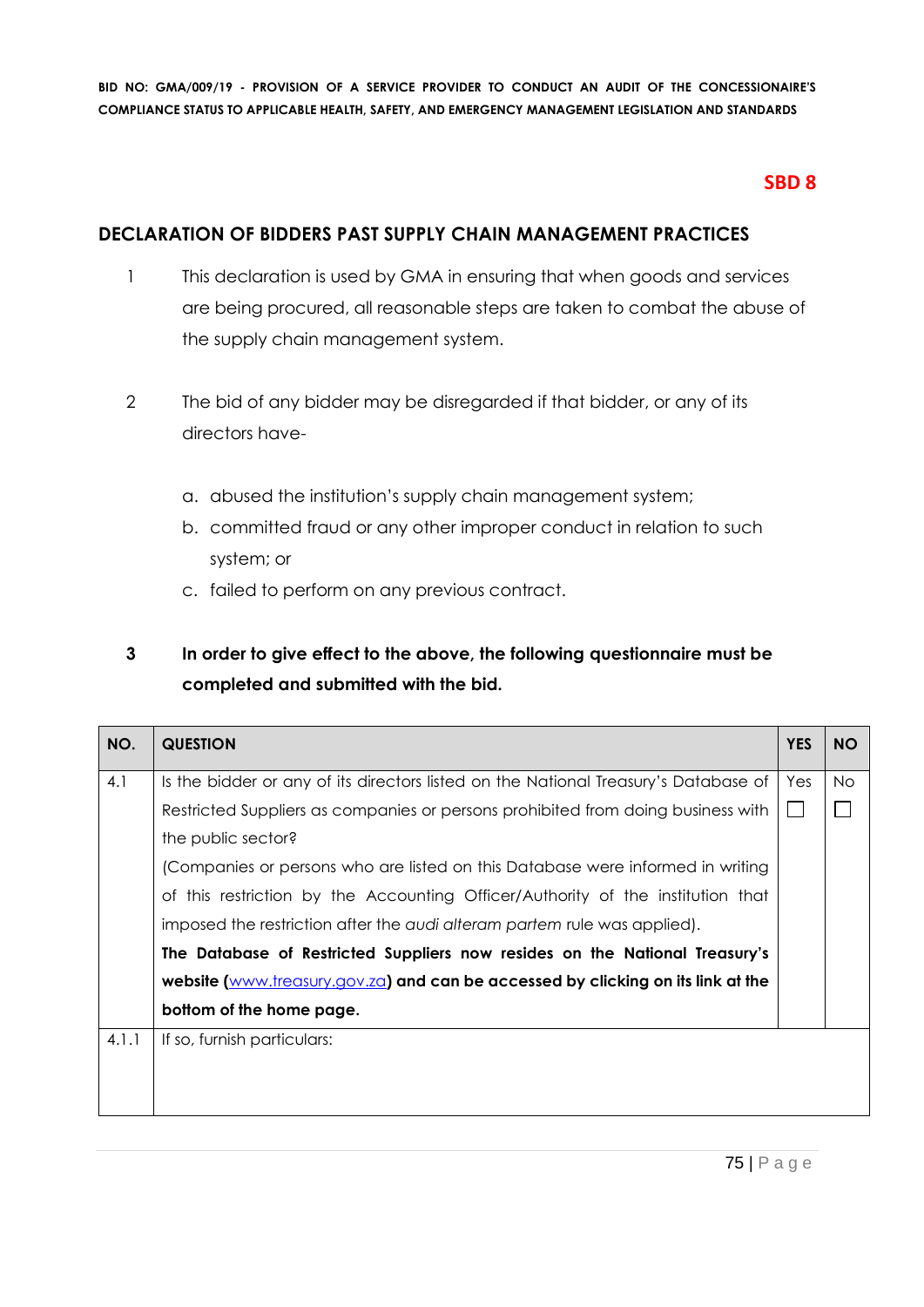| 4.2   | Is the bidder or any of its directors listed on the Register for Tender Defaulters in<br>terms of section 29 of the Prevention and Combating of Corrupt Activities Act (No<br>12 of 2005)?<br>The Register for Tender Defaulters can be accessed on the National Treasury's<br>website (www.treasury.gov.za) by clicking on its link at the bottom of the home<br>page. |  |
|-------|-------------------------------------------------------------------------------------------------------------------------------------------------------------------------------------------------------------------------------------------------------------------------------------------------------------------------------------------------------------------------|--|
| 4.2.1 | If so, furnish particulars:                                                                                                                                                                                                                                                                                                                                             |  |
|       |                                                                                                                                                                                                                                                                                                                                                                         |  |
| 4.3   | Was the bidder or any of its directors convicted by a court of law (including a                                                                                                                                                                                                                                                                                         |  |
|       | court outside of the Republic of South Africa) for fraud or corruption during the                                                                                                                                                                                                                                                                                       |  |
|       | past five years?                                                                                                                                                                                                                                                                                                                                                        |  |
| 4.3.1 | If so, furnish particulars:                                                                                                                                                                                                                                                                                                                                             |  |
|       |                                                                                                                                                                                                                                                                                                                                                                         |  |
| 4.4   |                                                                                                                                                                                                                                                                                                                                                                         |  |
|       | Was any contract between the bidder and any organ of state terminated                                                                                                                                                                                                                                                                                                   |  |
|       | during the past five years on account of failure to perform on or comply with the                                                                                                                                                                                                                                                                                       |  |
|       | contract?                                                                                                                                                                                                                                                                                                                                                               |  |
| 4.4.1 | If so, furnish particulars:                                                                                                                                                                                                                                                                                                                                             |  |
|       |                                                                                                                                                                                                                                                                                                                                                                         |  |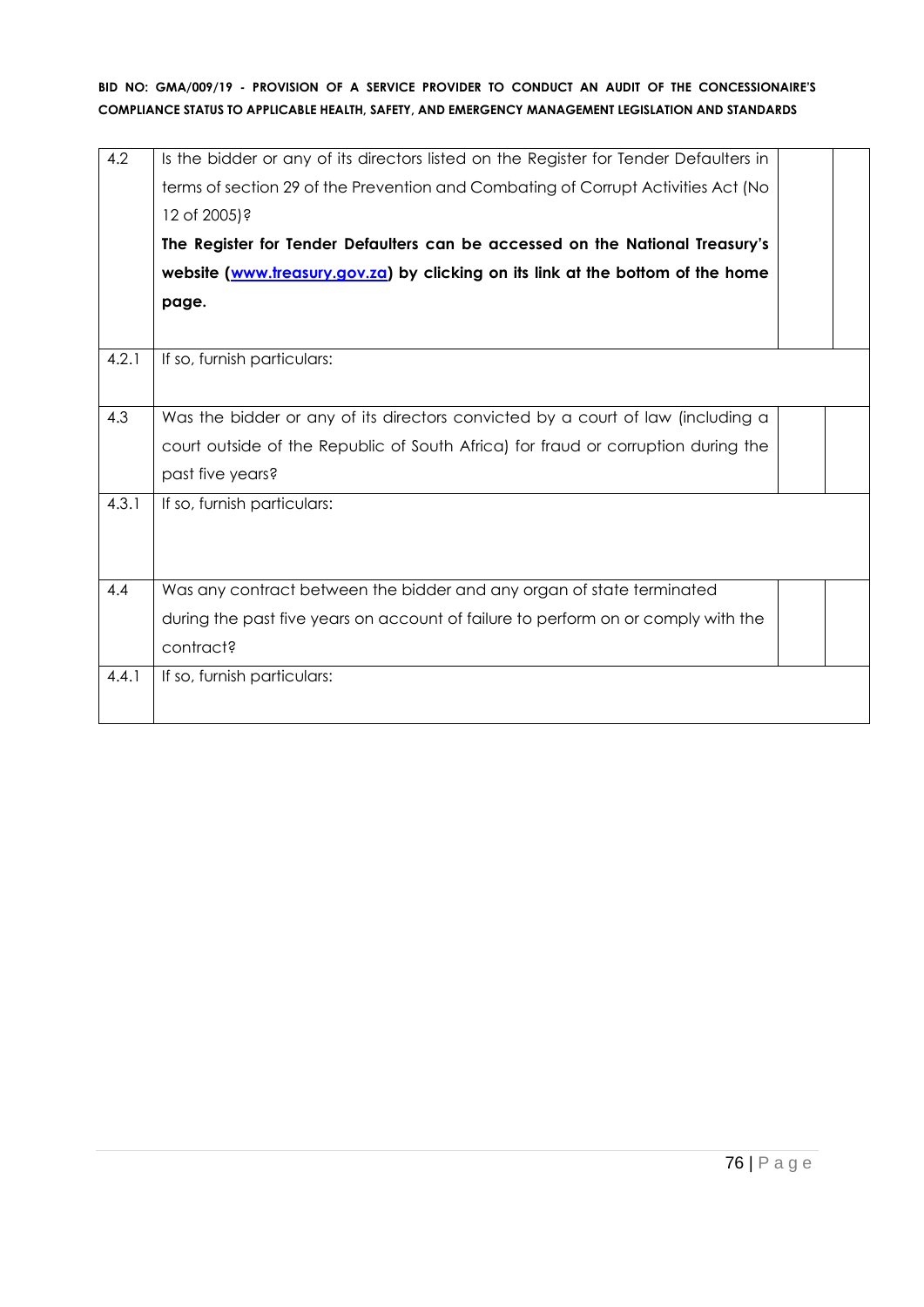| <b>CERTIFICATION</b>                                  |                                                                                      |  |  |
|-------------------------------------------------------|--------------------------------------------------------------------------------------|--|--|
|                                                       |                                                                                      |  |  |
|                                                       |                                                                                      |  |  |
|                                                       |                                                                                      |  |  |
| $\Box$                                                | CERTIFY THAT THE INFORMATION FURNISHED ON THIS DECLARATION FORM IS TRUE AND CORRECT. |  |  |
| $\Box$                                                | I ACCEPT THAT, IN ADDITION TO CANCELLATION OF A CONTRACT, ACTION MAY BE TAKEN        |  |  |
| AGAINST ME SHOULD THIS DECLARATION PROVE TO BE FALSE. |                                                                                      |  |  |
|                                                       |                                                                                      |  |  |
| <b>NAME OF THE BIDDER</b>                             |                                                                                      |  |  |
|                                                       |                                                                                      |  |  |
| <b>POSITION</b>                                       |                                                                                      |  |  |
|                                                       |                                                                                      |  |  |
| <b>AUTHORISED SIGNATORY</b>                           |                                                                                      |  |  |
|                                                       |                                                                                      |  |  |
| <b>DATE</b>                                           |                                                                                      |  |  |
|                                                       |                                                                                      |  |  |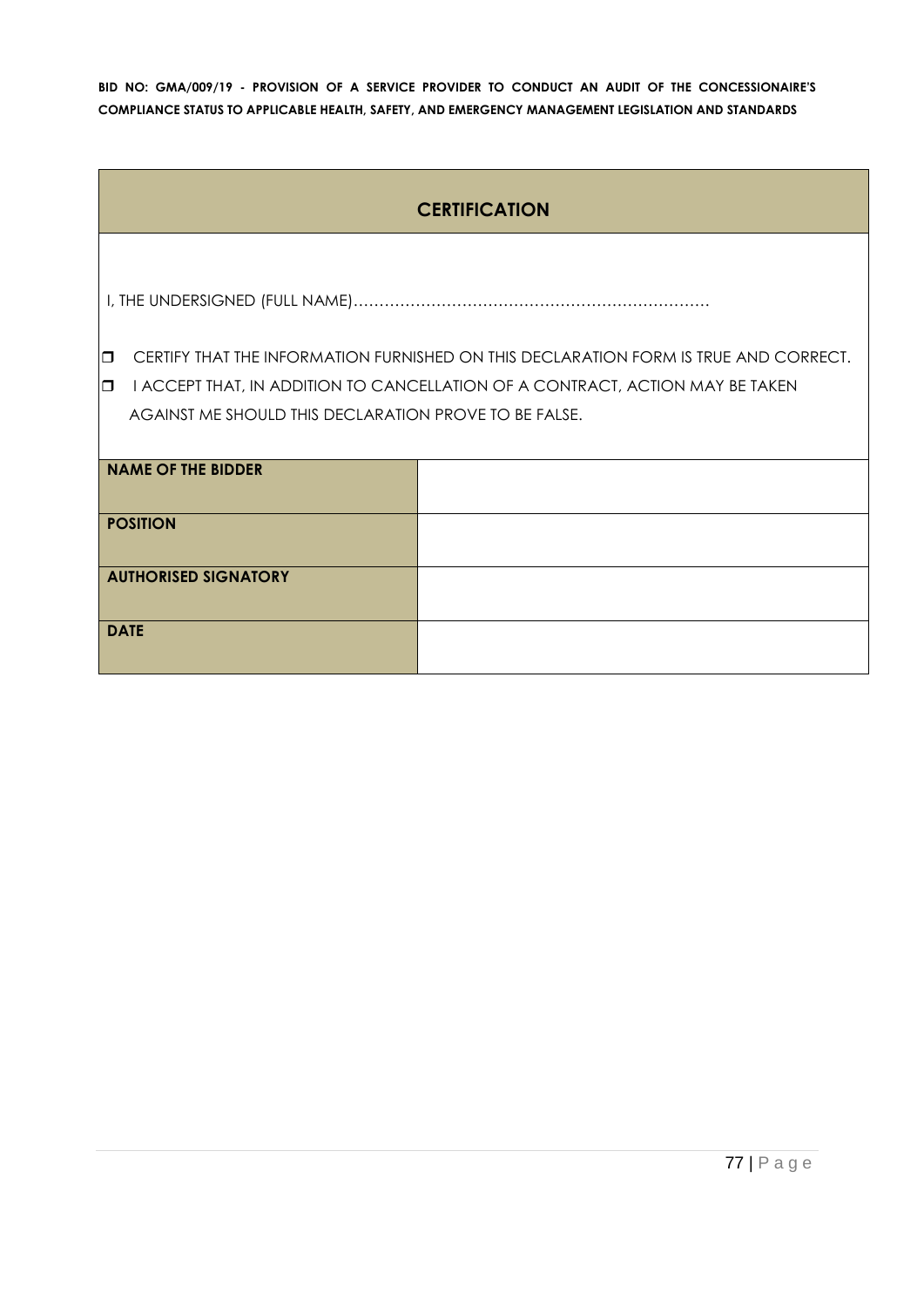## **SBD 9**

### **CERTIFICATE OF INDEPENDENT BID DETERMINATION**

- 1. This Standard Bidding Document must form part of all bids<sup>1</sup> invited.
- 2. Section 4 (1) (b) (iii) of the Competition Act No. 89 of 1998, as amended, prohibits an agreement between, or concerted practice by, firms, or a decision by an association of firms, if it is between parties in a horizontal relationship and if it involves collusive bidding (or bid rigging).² Collusive bidding is a *per se* prohibition meaning that it cannot be justified under any grounds.
- 3. Treasury Regulation 16A9 prescribes that accounting officers and accounting authorities must take all reasonable steps to prevent abuse of the supply chain management system and authorizes accounting officers and accounting authorities to:
	- a. disregard the bid of any bidder if that bidder or any of its directors have abused the institution's supply chain management system and or committed fraud or any other improper conduct in relation to such system.
	- b. cancel a contract awarded to a supplier of goods and services if the supplier committed any corrupt or fraudulent act during the bidding process or the execution of that contract.
- 4. This SBD serves as a certificate of declaration that would be used by institutions to ensure that, when bids are considered, reasonable steps are taken to prevent any form of bid-rigging.
- 5. In order to give effect to the above, the attached Certificate of Bid Determination (Annexure G) must be completed and submitted with the bid:

<sup>&</sup>lt;sup>1</sup> Includes price quotations, advertised competitive bids, limited bids and proposals.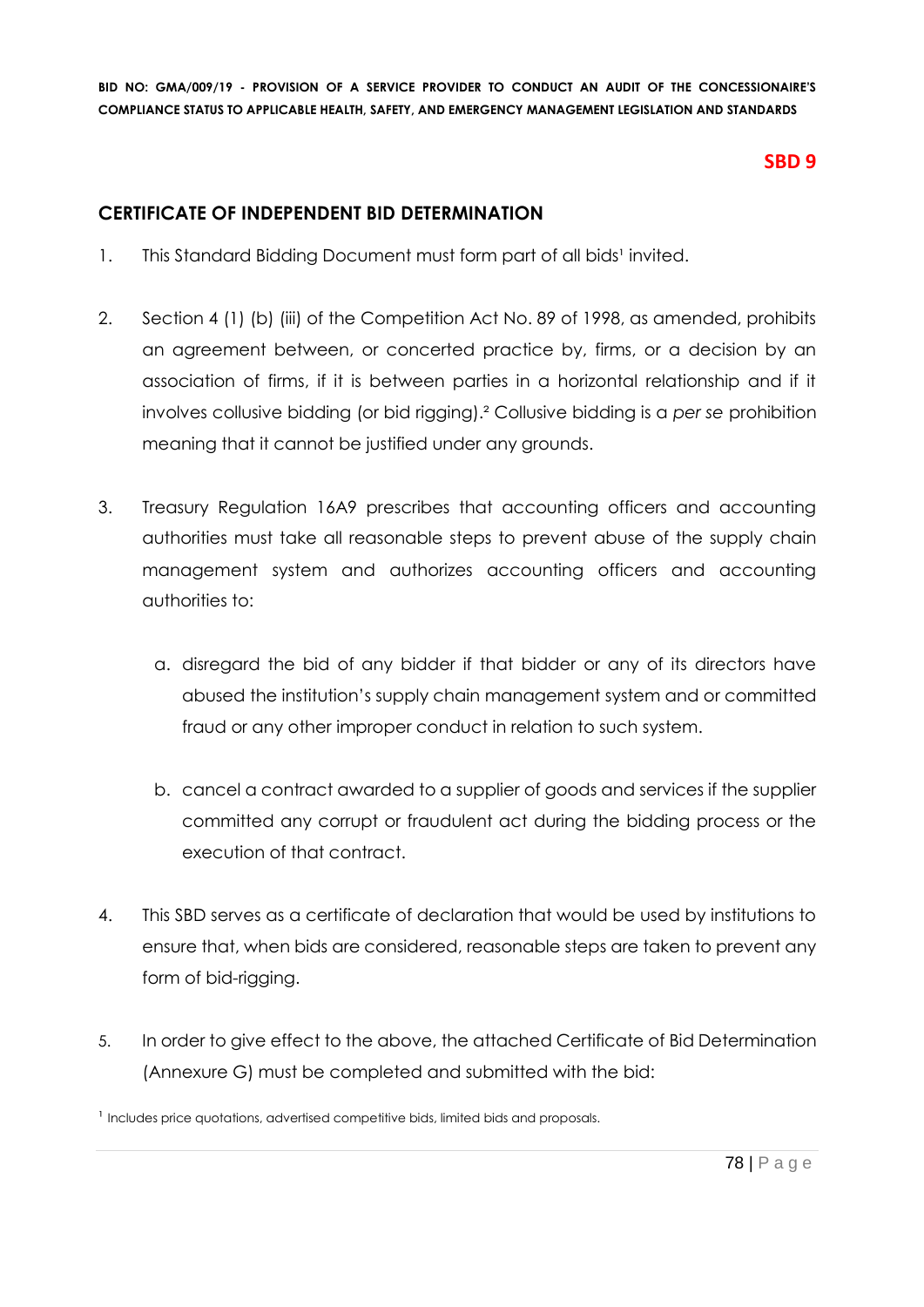² Bid rigging (or collusive bidding) occurs when businesses, that would otherwise be expected to compete, secretly conspire to raise prices or lower the quality of goods and / or services for GMA which wish to acquire goods and / or services through a bidding process. Bid rigging is, therefore, an agreement between competitors not to compete.

<sup>3</sup> Joint venture or Consortium means an association of persons for the purpose of combining their expertise, property, capital, efforts, skill and knowledge in an activity for the execution of a contract.

I, the undersigned, in submitting the accompanying bid:

|                                                    | (Bid Number and |    |
|----------------------------------------------------|-----------------|----|
| Description)                                       |                 |    |
| In response to the invitation for the bid made by: |                 |    |
|                                                    | (Name           | of |
| Institution)                                       |                 |    |

do hereby make the following statements that I certify to be true and complete in every respect:

| certify | on | behalf     | . |
|---------|----|------------|---|
|         |    | +la ∼+<br> |   |

#### (Name of Bidder)

- 1. I have read and I understand the contents of this Certificate;
- 2. I understand that the accompanying bid will be disqualified if this Certificate is found not to be true and complete in every respect;
- 3. I am authorised by the bidder to sign this Certificate, and to submit the accompanying bid, on behalf of the bidder;
- 4. Each person whose signature appears on the accompanying bid has been authorised by the bidder to determine the terms of, and to sign the bid, on behalf of the bidder;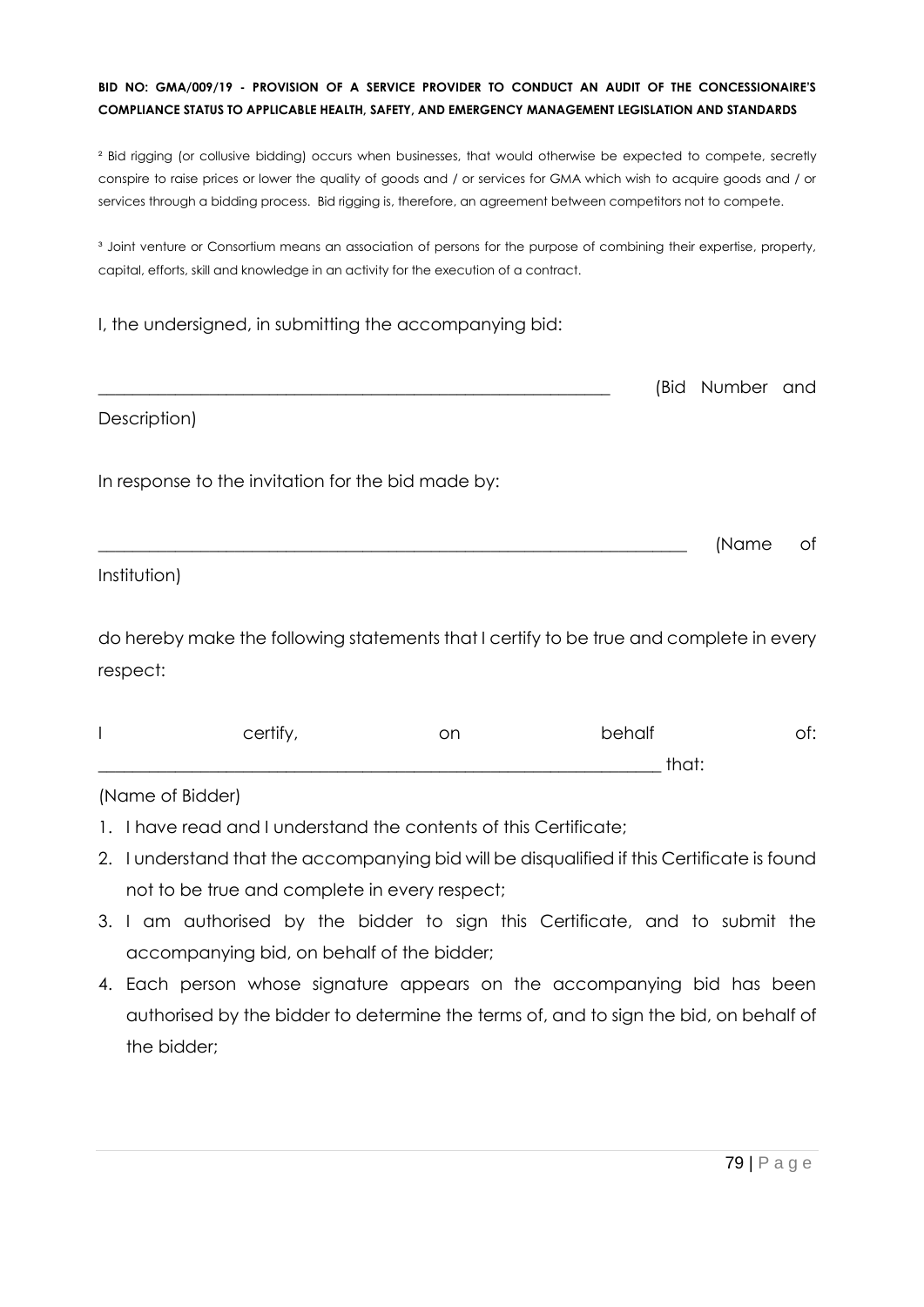- 5. For the purposes of this Certificate and the accompanying bid, I understand that the word "competitor" shall include any individual or organisation, other than the bidder, whether or not affiliated with the bidder, who:
	- (a) has been requested to submit a bid in response to this bid invitation;
	- (b) could potentially submit a bid in response to this bid invitation, based on their qualifications, abilities or experience; and
	- (c) provides the same goods and services as the bidder and/or is in the same line of business as the bidder.
- 6. The bidder has arrived at the accompanying bid independently from, and without consultation, communication, agreement or arrangement with any competitor. However communication between partners in a joint venture or consortium<sup>3</sup> will not be construed as collusive bidding.
- 7. In particular, without limiting the generality of paragraphs 6 above, there has been no consultation, communication, agreement or arrangement with any competitor regarding:
	- (a) prices;
	- (b) geographical area where product or service will be rendered (market allocation);
- (c) methods, factors or formulas used to calculate prices;
- (d) the intention or decision to submit or not to submit, a bid;
- (e) the submission of a bid which does not meet the specifications and conditions of the bid; or
- (f) bidding with the intention not to win the bid.
- 8. In addition, there have been no consultations, communications, agreements or arrangements with any competitor regarding the quality, quantity, specifications and conditions or delivery particulars of the products or services to which this bid invitation relates.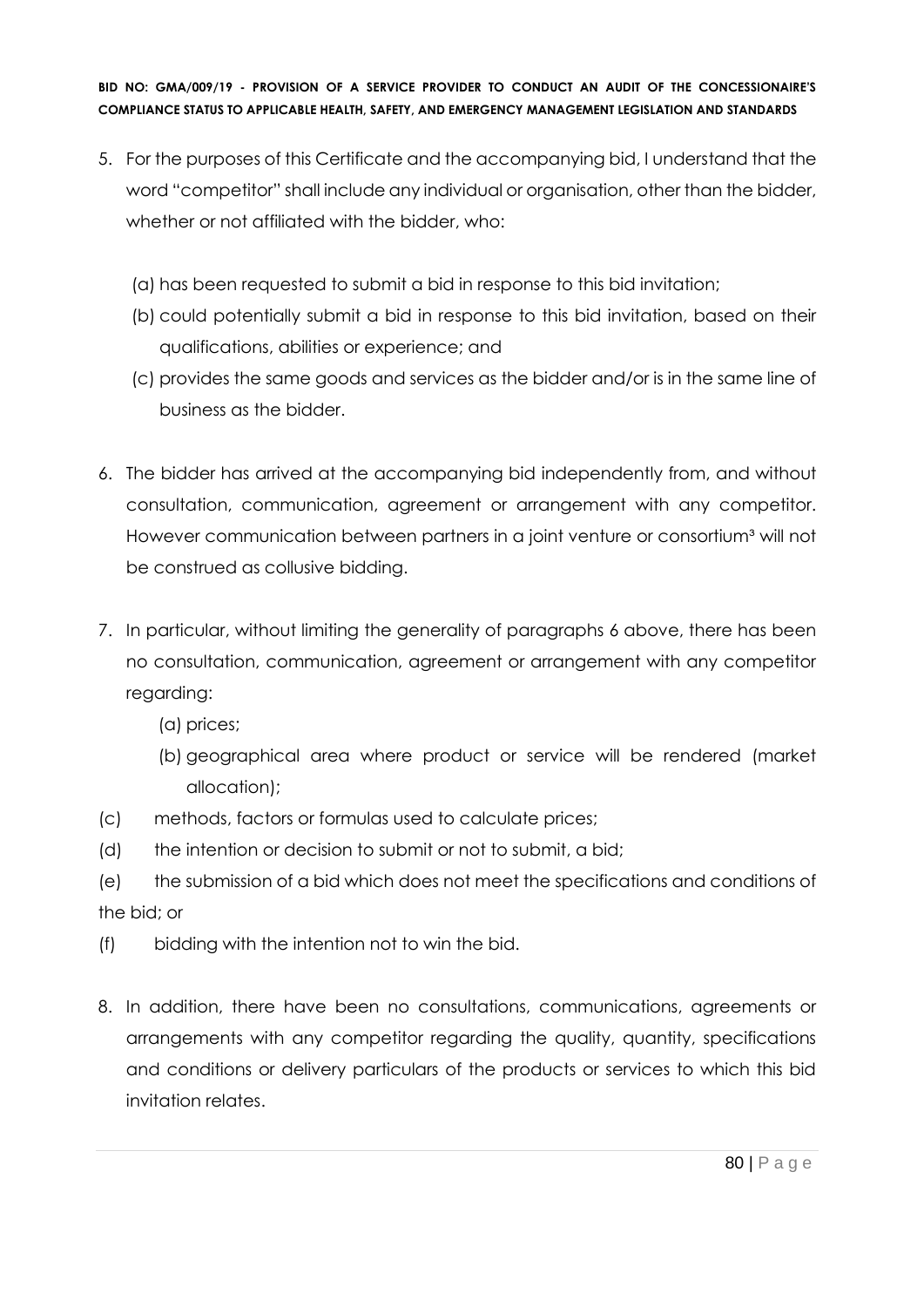- 9. The terms of the accompanying bid have not been, and will not be, disclosed by the bidder, directly or indirectly, to any competitor, prior to the date and time of the official bid opening or of the awarding of the contract.
- 10. I am aware that, in addition and without prejudice to any other remedy provided to combat any restrictive practices related to bids and contracts, bids that are suspicious will be reported to the Competition Commission for investigation and possible imposition of administrative penalties in terms of section 59 of the Competition Act No 89 of 1998 and or may be reported to the National Prosecuting Authority (NPA) for criminal investigation and or may be restricted from conducting business with the public sector for a period not exceeding ten (10) years in terms of the Prevention and Combating of Corrupt Activities Act No 12 of 2005 or any other applicable legislation.

| <b>NAME OF BIDDER</b>       |  |
|-----------------------------|--|
| <b>POSITION</b>             |  |
| <b>AUTHORISED SIGNATORY</b> |  |
| <b>DATE</b>                 |  |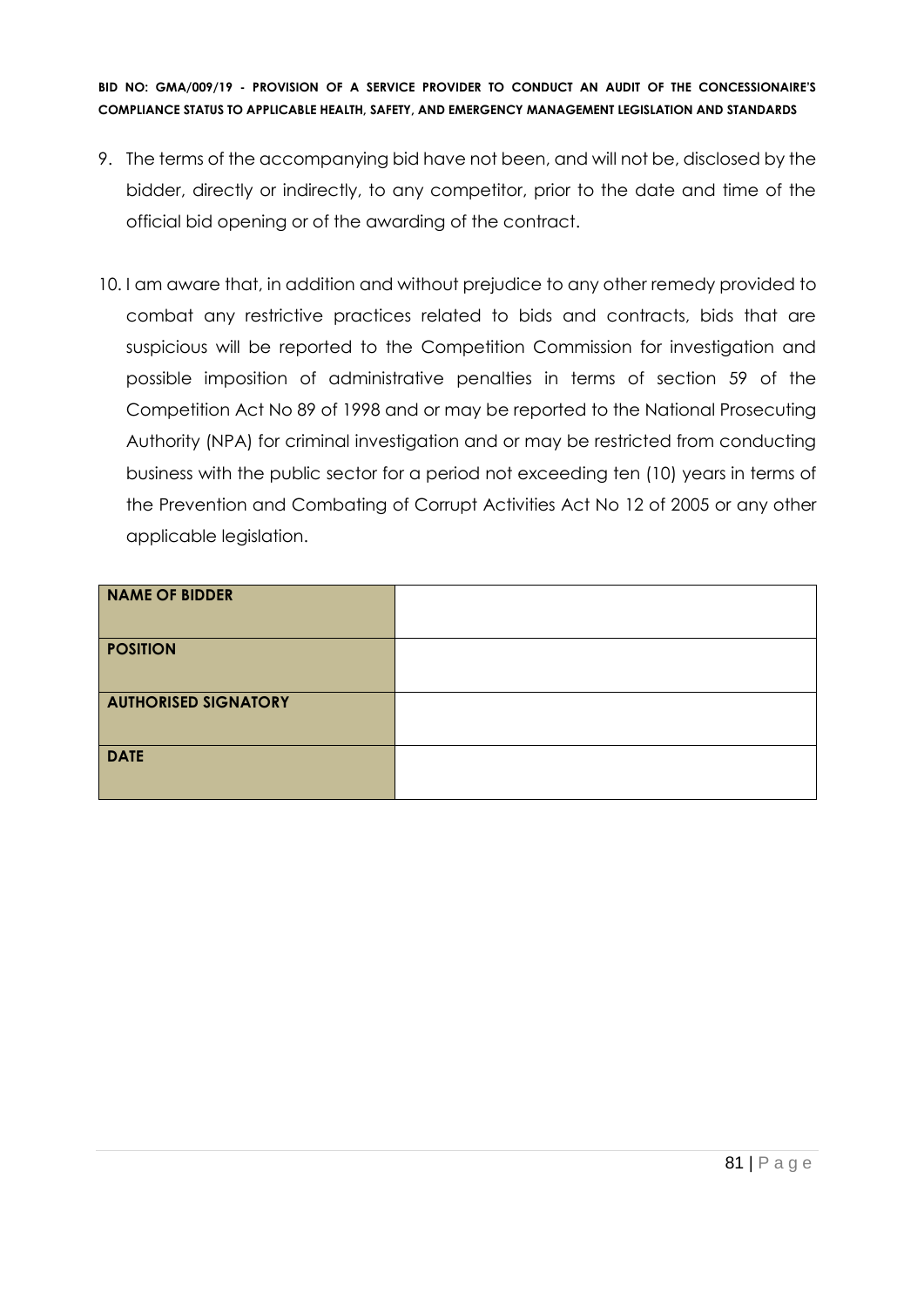#### **SAFETY, HEALTH AND ENVIRONMENT**

#### **REQUEST FOR INFORMATION**

#### **1. SAFETY, HEALTH AND ENVIRONMENT**

| 1.1  | Do you have a Safety, Health and Environment<br>(SHE) policy statement?                                                                 | YES/NO<br>Please provide a copy of the policy<br>statement                                        |
|------|-----------------------------------------------------------------------------------------------------------------------------------------|---------------------------------------------------------------------------------------------------|
| 1.2  | Is your SHE programme aligned or certified to<br>comply with the OHSAS 18001 and ISO 14001<br>standards?                                | YES/NO<br>Please provide details                                                                  |
| 1.3  | Would you be prepared to have your SHE<br>standards audited or modified according to<br>requirements?                                   | YES/NO<br>Please give reasons if applicable                                                       |
| 1.5  | How do you record and classify injuries<br>sustained during operations?                                                                 | Please provide details                                                                            |
| 1.6  | How do you record and classify incidents both<br>safety and environmentally related?                                                    | Please provide details                                                                            |
| 1.9  | Does your company have any Health and<br>Safety agreements with any major unions?                                                       | Please provide details                                                                            |
| 1.10 | Is your company in good standing with a<br>Workman's Compensation Authority                                                             | Please provide a copy of the Letter<br>of Good Standing which includes<br>the registration number |
| 1.12 | Does your company employ a SHE/Q Manager<br>and who does he/she report to?                                                              | YES/NO<br>Please provide details of experience<br>and qualifications of this individual           |
| 1.13 | What ongoing training is conducted with regard<br>to SHE?                                                                               | Please provide details                                                                            |
| 1.14 | Does your company have an active Safety<br>Committee?                                                                                   | Please provide details                                                                            |
| 1.15 | How does your company communicate<br>issues/targets to the employees regarding SHE?                                                     | Please provide details                                                                            |
| 1.16 | Does<br>medical<br>your<br>company<br>have<br>a<br>surveillance programme in place?                                                     | YES/NO<br>Please provide details,                                                                 |
| 1.17 | Have the management duties in terms of the<br>OHSA been assigned by written appointment to<br>specific individuals within your company? | YES/NO<br>details<br>Please<br>provide<br>Оf<br>appointments in place.                            |

**SHE**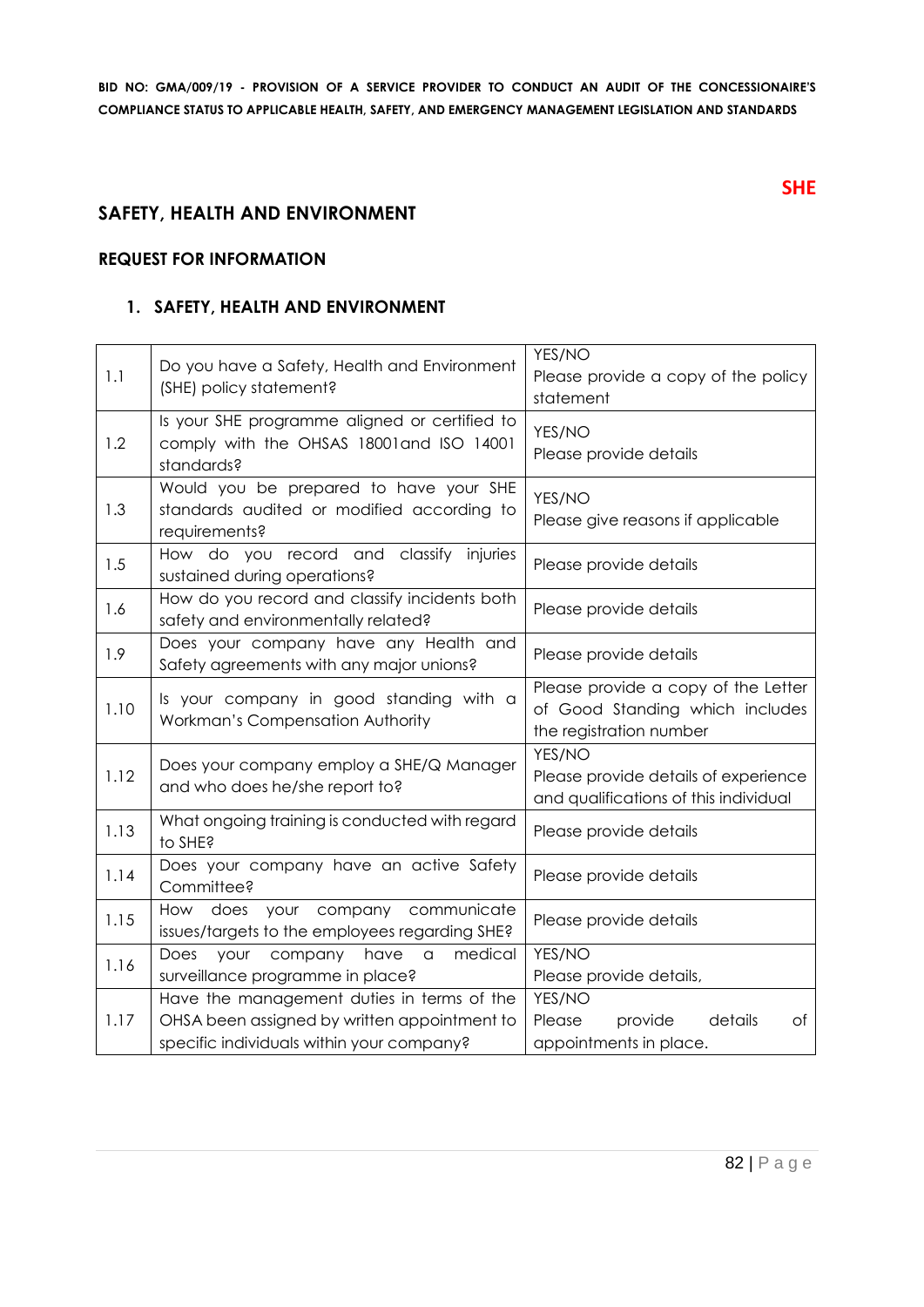#### **2. TECHNICAL AND QUALITY ASSURANCE STANDARDS**

| 2.1  | Do you have a quality policy statement and<br>Quality manual?                                                                                    | YES/NO<br>Please provide a copy of the policy<br>statement                                                                                                  |
|------|--------------------------------------------------------------------------------------------------------------------------------------------------|-------------------------------------------------------------------------------------------------------------------------------------------------------------|
| 2.2  | Is your Quality Management aligned or certified<br>to comply with the ISO 9001:2008?                                                             | YES/NO<br>Please provide details                                                                                                                            |
| 2.3  | Would you be prepared to have your Quality<br>Management system audited or modified<br>according to requirements?                                | YES/NO<br>Please give reasons if applicable                                                                                                                 |
| 2.5  | How do you record and classify incidents and<br>non-conformances related to quality?                                                             | Please provide details                                                                                                                                      |
| 2.6  | Does your company employ a Quality Manager<br>and who does he/she report to?                                                                     | YES/NO<br>Please provide details of experience<br>and qualifications of this individual                                                                     |
| 2.7  | What ongoing training is conducted with regard<br>to Quality?                                                                                    | Please provide details                                                                                                                                      |
| 2.10 | Are you prepared to allow personnel to access<br>premises to perform<br>technical<br>$\alpha$<br><b>YOUr</b><br>assessment of your capabilities? | YES/NO                                                                                                                                                      |
| 2.11 | How many different inspection agencies have<br>visited your premises in the last 12 months                                                       | Please provide details                                                                                                                                      |
| 2.12 | Do you have dedicated quality management<br>resources and transparent processes to ensure<br>quality in procured materials and equipment?        | YES/NO<br>provide<br>list<br>Please<br>Οf<br>the<br>a<br>dedicated<br>resources<br>and<br>a<br>the<br>description<br>Оf<br>quality<br>management processes. |

| NAME OF BIDDER              |  |
|-----------------------------|--|
| <b>POSITION</b>             |  |
| <b>AUTHORISED SIGNATORY</b> |  |
| <b>DATE</b>                 |  |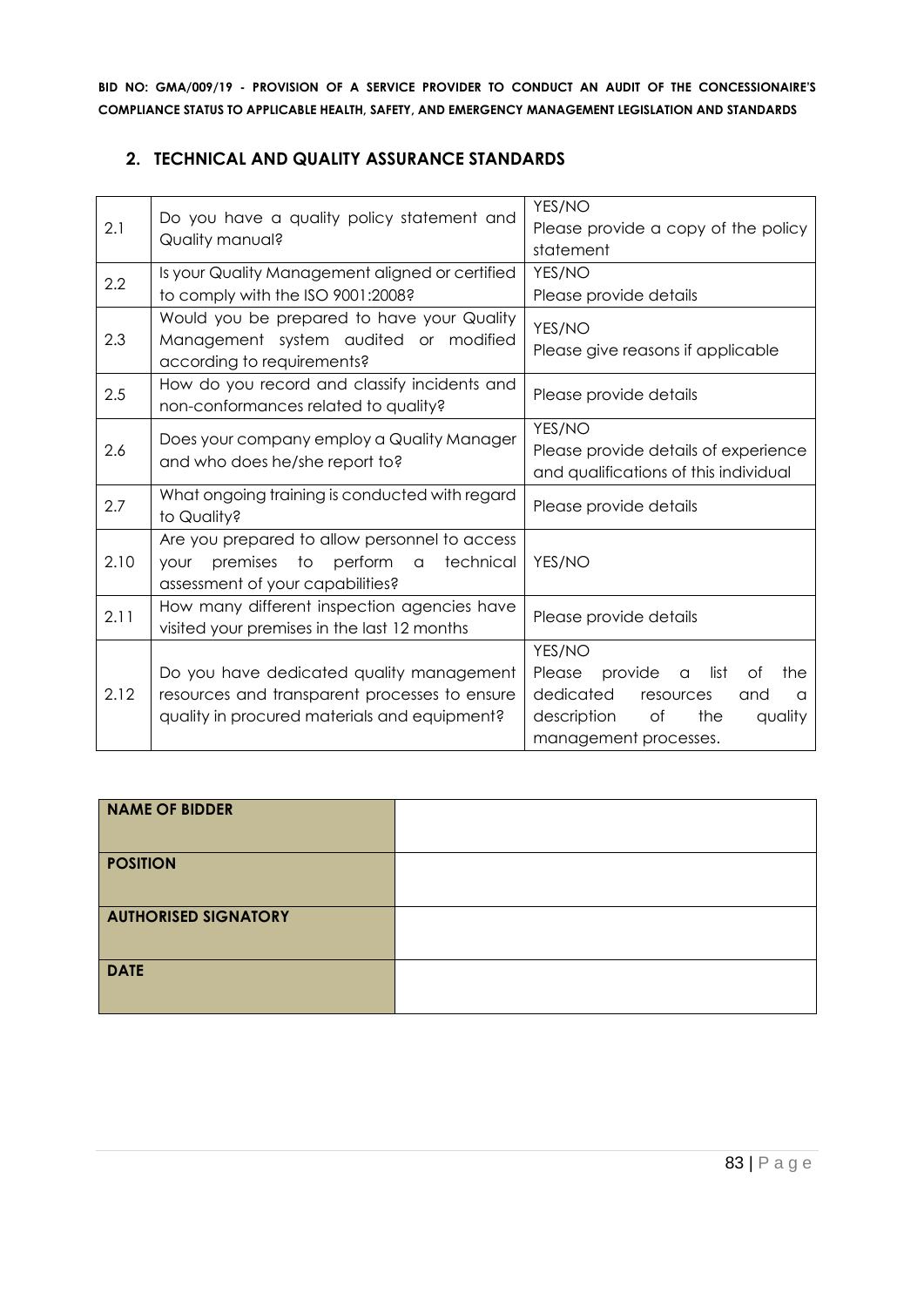# **RFP - PART D**

# **SUPPLIER CODE OF CONDUCT**

# **1. ABBREVIATIONS, TERMINOLOGIES AND DEFINITIONS**

| <b>ABBREVIATIONS</b>        | <b>DEFINITIONS</b>                                               |
|-----------------------------|------------------------------------------------------------------|
|                             |                                                                  |
| <b>B-BBEE</b>               | Broad-Based Black Economic Empowerment Act No 53 of              |
|                             | 2003 as amended                                                  |
| CEO                         | Chief Executive Officer                                          |
| <b>CFO</b>                  | <b>Chief Financial Officer</b>                                   |
| <b>GMA</b>                  | Gautrain Management Agency                                       |
| <b>MANCO</b>                | <b>GMA Management Committee</b>                                  |
| <b>PFMA</b>                 | Public Finance Management Act No. 1 of 1999 as amended           |
| <b>PPPFA</b>                | Preferential Procurement Policy Framework Act No. 5 of 2000      |
| <b>SCM</b>                  | Supply Chain Management                                          |
| <b>TERMINOLOGIES</b>        | <b>DEFINITIONS</b>                                               |
| <b>Brand Identity</b>       | Means the outward expression of a brand (which is the            |
|                             |                                                                  |
|                             |                                                                  |
|                             | Gautrain) which includes its name, trademark,                    |
|                             | communication and visual appearance.                             |
| Five Pillars of Procurement | Means the holding foundation of a procurement system             |
|                             | which are - fair, equitable, transparent, competitive and cost   |
|                             | effective as mentioned in the Constitution of the Republic of    |
|                             | South Africa, Act 108 of 1996, Section 217.                      |
|                             |                                                                  |
| Purchase Order              | Means a legally binding document between a GMA and a             |
|                             | Supplier, detailing the items/services that GMA agrees to        |
|                             | purchase at a certain price point. It also outlines the delivery |
|                             | date and terms of payment.                                       |
| Suppliers                   | GMA suppliers and service providers, and their employees,        |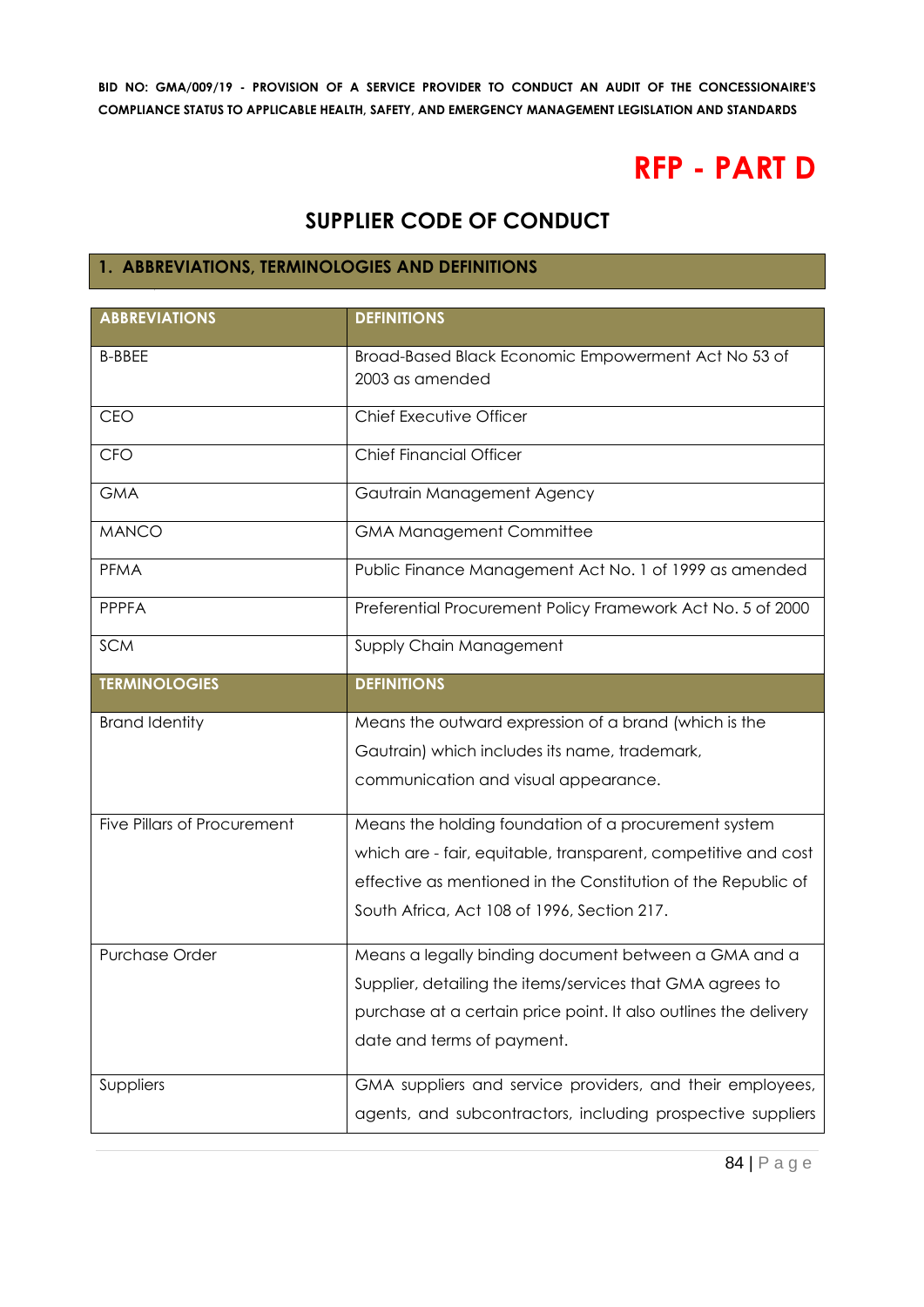|                 | and service providers, as well as their employees, agents, and |  |  |
|-----------------|----------------------------------------------------------------|--|--|
|                 | subcontractors. (Collectively referred to as "Suppliers").     |  |  |
| Visual Elements | Means the logo and framework or architecture which             |  |  |
|                 | specifies how it is used.                                      |  |  |

#### **2. PURPOSE OF SUPPLIER CODE OF CONDUCT**

The purpose of this code of conduct is to define behaviors and actions which GMA suppliers must commit to abide by during SCM processes, and, where applicable, the discharge of their contractual obligations towards the GMA.

#### **3. APPLICABILITY/SCOPE**

This code of conduct is applicable to all GMA Suppliers.

#### **4. PREAMBLE**

Whereas the GMA is committed to SCM processes that are fair, equitable, transparent, competitive, and cost effective, and to receiving value for money from all its Suppliers; the GMA desires to outline standards to which its Suppliers are required to adhere to. The GMA further expects its Suppliers to replicate these standards further down their supply chains.

#### **5. INTRODUCTION**

The GMA aims to conducts its business in a manner that is fair, equitable, transparent, competitive and cost effective (five pillars) as underpinned by Section 217 of Constitution of the Republic of South Africa, and it core values. The five pillars are not only a prescription of standards of behavior, ethics and accountability but are a statement of GMA's commitment to a procurement system which would enable the emergence of sustainable small, medium and micro business and sustainable environment, consequently adding to the common wealth of GMA and its stakeholders.

This Code of Conduct captures the principles that the GMA expects its Suppliers to uphold. It contains globally aligned standards and guidance in each of the following areas: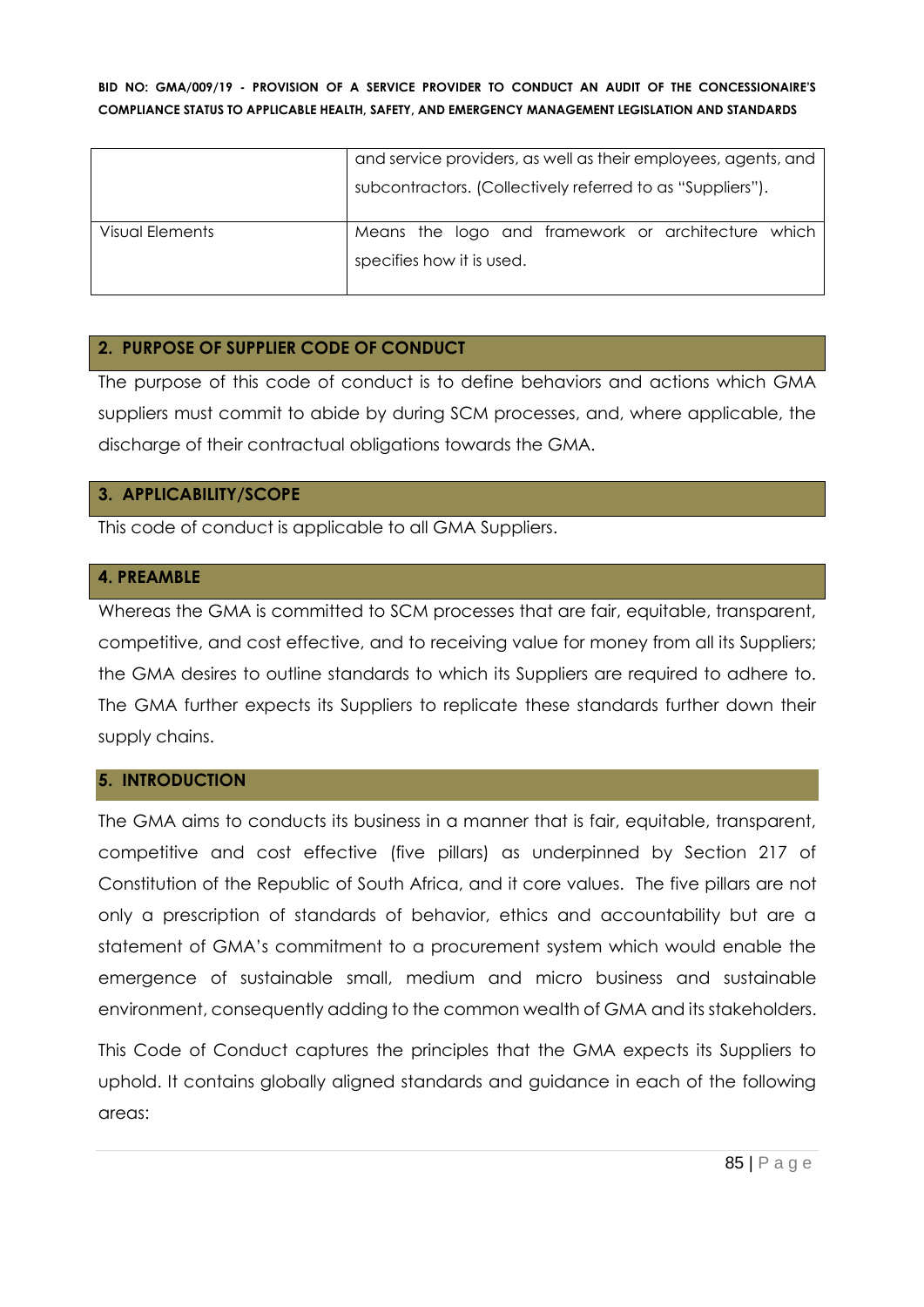- Ethics
- Labour
- Safety, Health, Environment and Quality; and
- Management Systems

#### **6. ETHICS**

Suppliers are expected to conduct their business in an ethical manner and act with integrity. Where unethical practice comes to light, a Supplier commits to taking appropriate action to report and remedy it. Ethical requirements include the following aspects without limitation:

#### **6.1. Business Integrity**

Suppliers are expected not to practice or tolerate any form of corruption, extortion, embezzlement, dishonesty, or unethical conduct of any kind. Consequently, Suppliers commit not offer or accept bribes or any other incentives that may nullify the Five Pillars of Procurement. A Supplier is expected not to donate, on behalf of the GMA, the GMA's employees/ agents/ board members, or offer or accept any gratification that may appear to be aimed at influencing a decision of the GMA or the GMA's current and potential business partners in the Supplier's favour. Suppliers are, furthermore, required to comply with all legal requirements applicable to them.

#### **6.2. Conflict of Interest**

Suppliers must avoid potential or actual conflict of interest. Suppliers must not deal directly with any GMA employee whose spouse, domestic partner, or other family member or relative holds a significant financial interest in the Supplier. In the event of a Supplier becoming aware of the potential breach of the foregoing principle, during the course of negotiating the Supplier agreement or performing the Supplier's contractual obligations, the Supplier shall declare the conflict of interest to the GMA's management.,

#### **6.3. Fair Competition**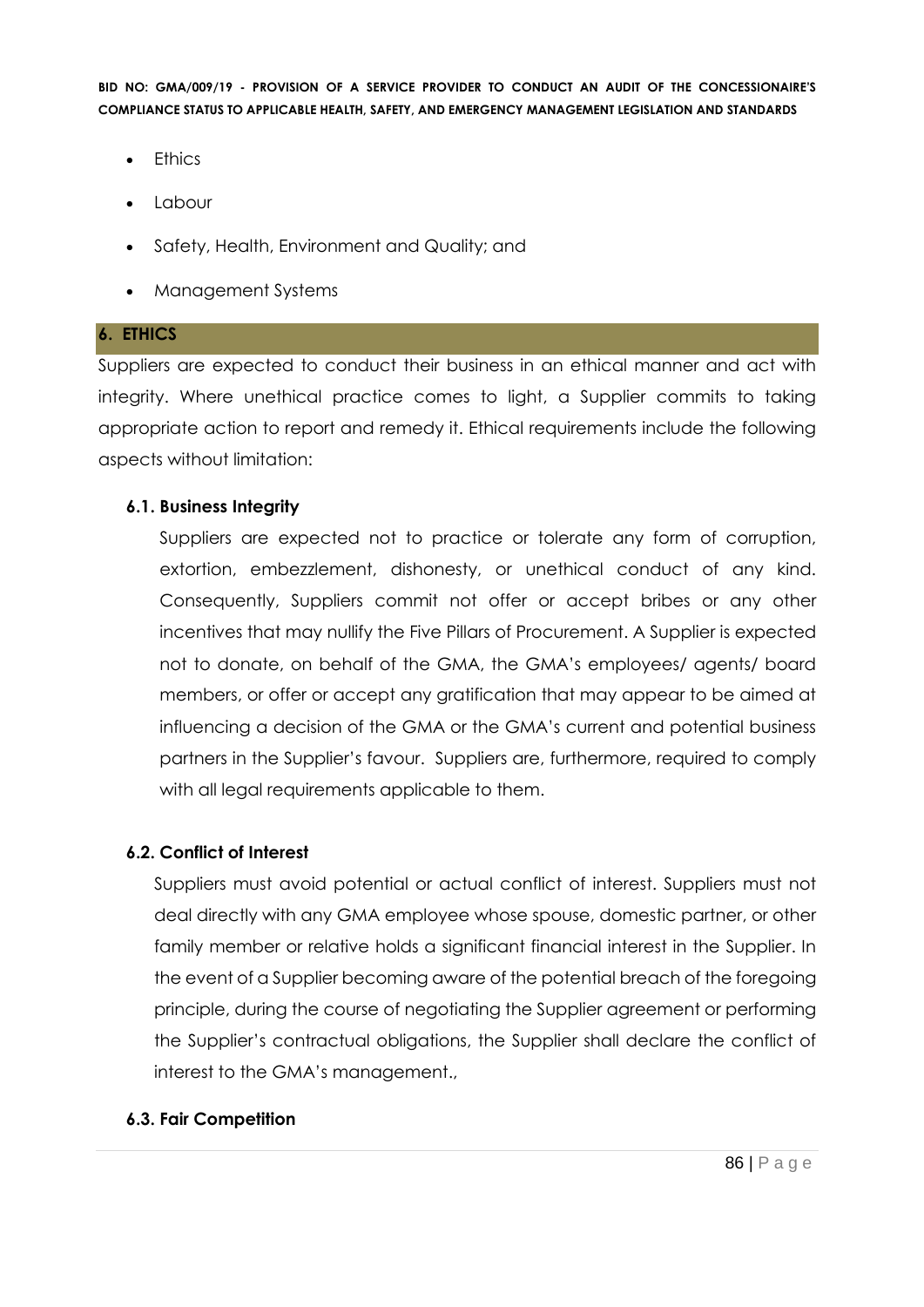Suppliers shall not engage in collusive bidding, price fixing, price discrimination, or other unfair trade practices not in line with fair competition and in accordance with all applicable anti-competition laws that govern the jurisdiction in which it conducts business.

#### **6.4. Privacy and Intellectual Property**

Suppliers must safeguard and maintain confidential and proprietary information or trade secrets of the GMA, and use such information only for the authorised purpose. Suppliers shall, to the foregoing end, implement measures aimed at restricting access to the GMA's confidential and proprietary information to persons requiring such access for the purpose of discharging the Supplier's obligations towards the GMA.

#### **6.5. Reputation Management**

Suppliers must acknowledge the importance and relevance of the Gautrain Brand Identity (the Brand) and visual identity. Suppliers shall, to the foregoing end, follow relevant GMA policies, procedures, directions and guidelines to ensure that the Brand and corporate visual elements is reflected positively and appropriately in order to maintain a good reputation of the GMA.

#### **7. LABOUR AND HUMAN RIGHTS**

Suppliers are expected to give effect to the human rights of their employees and treat them with dignity and respect. This includes the following aspects without limitation:

#### **7.1. Diversity and Inclusion**

The GMA encourages Suppliers to provide an inclusive and supportive working environment and to exercise diversity when it comes to their employees as well as their decisions to select subcontractors. Suppliers are expected to act lawfully in this regard.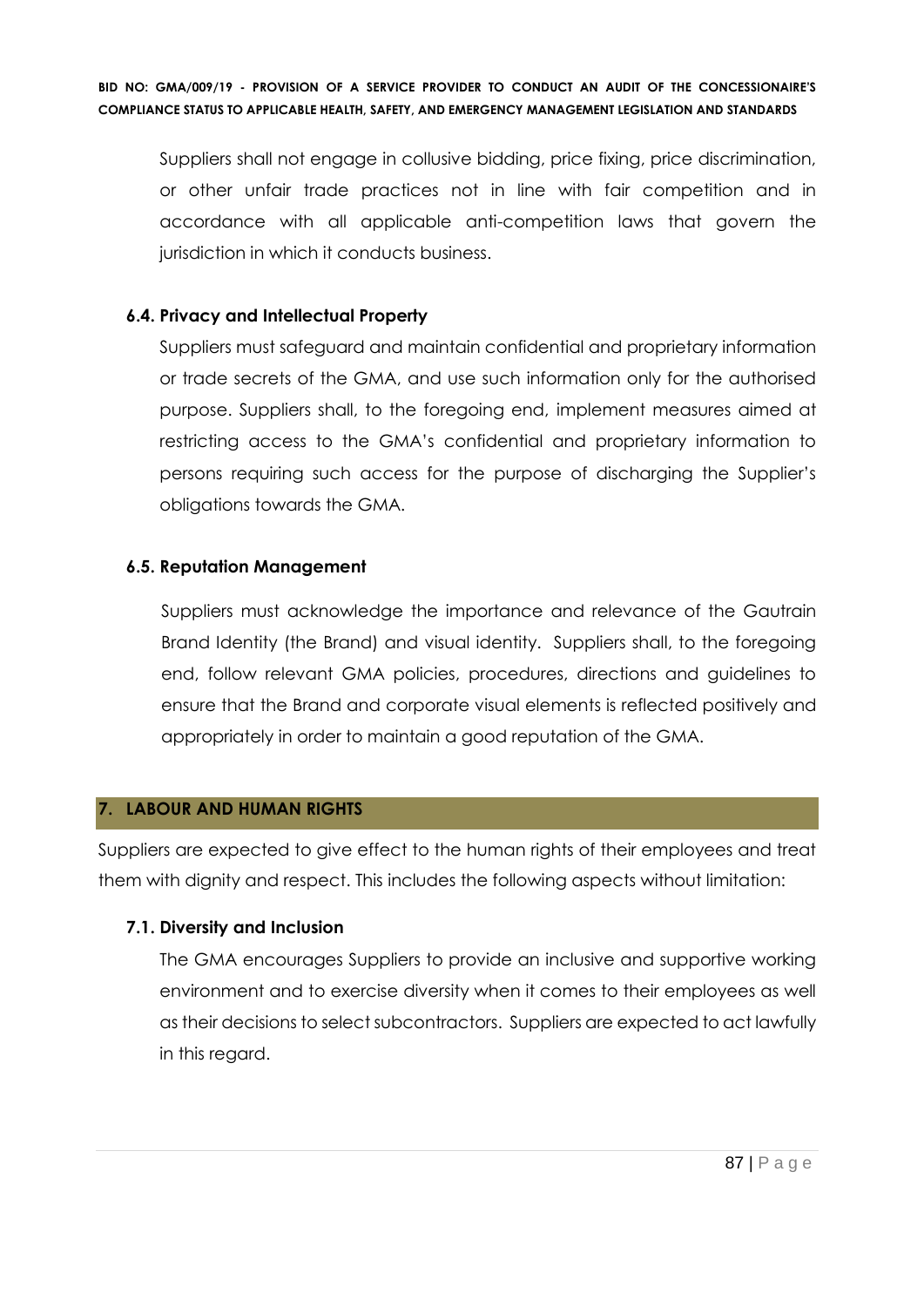#### **7.2. Child Labour Avoidance**

The GMA does not subscribe to child labour. Suppliers must, therefore, comply with all minimum working age laws or regulations and not use child labour. Suppliers cannot employ anyone under the legal minimum working age for employment. The GMA only supports the development of legitimate workplace apprenticeship programs, for the educational benefit of young people, and will not do business with those who abuse such systems. Workers under the legal working age cannot perform hazardous work and may be restricted from night work, with consideration given to educational needs.

#### **7.3. Freedom of Association**

Suppliers must comply with all applicable laws that pertain to freedom of association and collective bargaining and will not discriminate on the basis of affiliation or non-affiliation. Suppliers will respect employees' rights to seek representation and will not disadvantage employees who act as workers' representatives.

#### **7.4. Abuse/Harassment/Disciplinary Action**

While the GMA recognizes and respects cultural differences, Suppliers are required to provide their employees a workplace free of harsh and inhumane treatment, without any sexual harassment, sexual abuse, corporal punishment or torture, mental or physical coercion or verbal abuse of employees or threat of any such treatment. Suppliers must treat all employees with respect and dignity and comply with applicable legislation on disciplinary practices.

#### **7.5. Fair and Equal Treatment**

Suppliers' terms and conditions of employment, including hiring, training, working conditions, compensation, benefits, promotions, discipline, termination or retirement are based on the individual's qualifications, performance, skills and experience.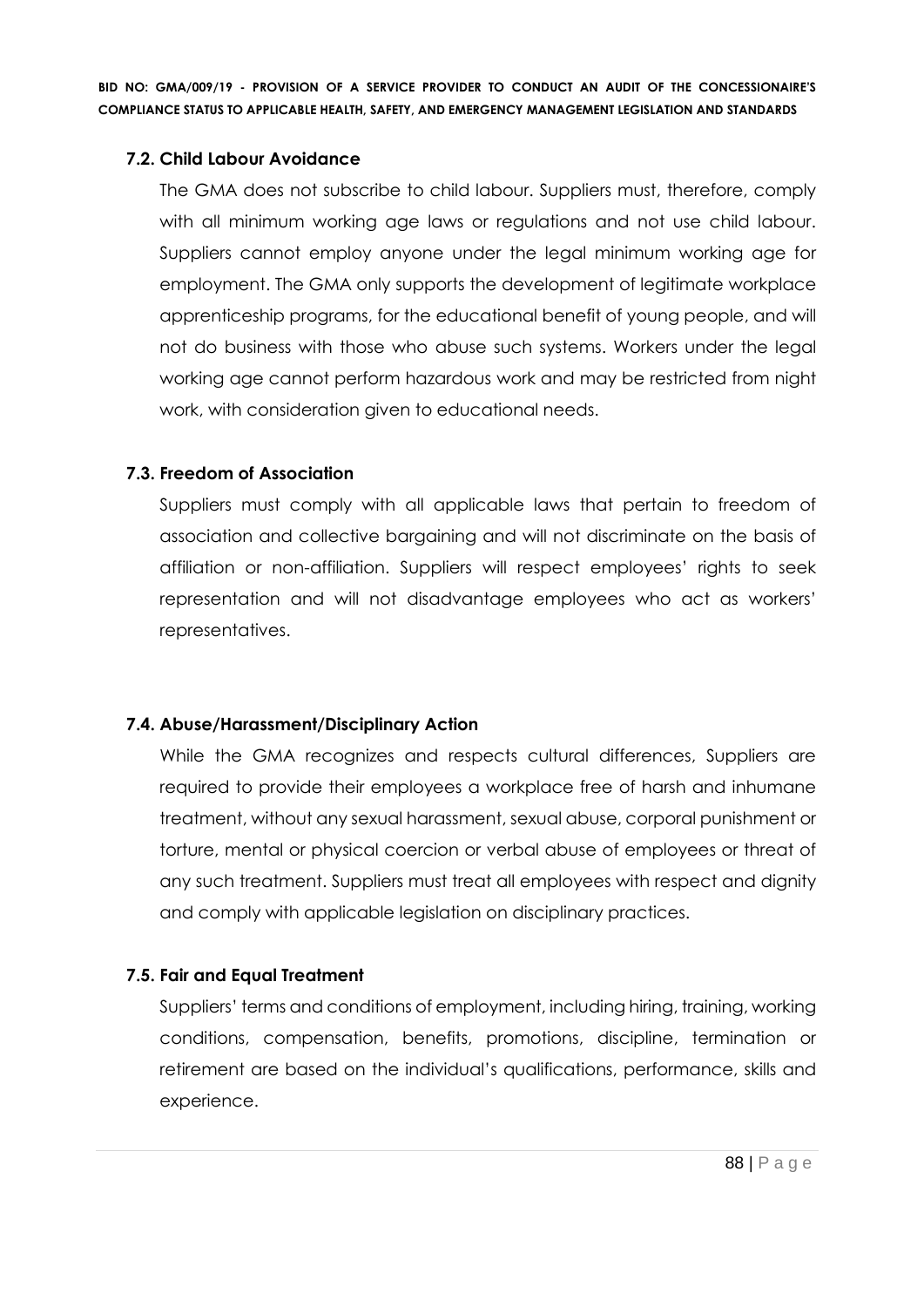#### **7.6. Forced Labour**

Suppliers will employ all employees on a voluntary basis and do not use any prison, slave, bonded, forced labour or engage in any other forms of slavery or human trafficking.

#### **7.7. Working Hours**

Suppliers commit to complying with all applicable laws regarding regular working hours, rest periods and overtime hours. Suppliers will not force employees to work overtime and employees will not be punished, penalised or dismissed for refusing to work overtime.

#### **7.8. Compensation and Benefits**

Suppliers will fairly compensate all employees by providing wages and benefits in accordance with all applicable laws.

#### **8. SAFETY, HEALTH, ENVIRONMENT AND QUALITY**

Suppliers are expected to provide a safe and healthy working environment and, if applicable, safe and healthy company living quarters, and to operate in an environmentally responsible and efficient manner. Suppliers will comply with all applicable laws and regulations pertaining to health, safety, environment and quality in the workplace. GMA recognizes its social responsibility to protect the environment and expects its Suppliers to share its commitment by responding to challenges posed by climate changes and working toward protecting the environment. Suppliers commit to continuously strive to improve performance in all these areas by integrating sound safety, health and quality management practices into all aspects of business without limitation:

#### **8.1. Occupational Health and Safety**

89 | P a g e Suppliers will protect their employees from any chemical, biological and physical hazards and physically demanding tasks in the workplace as well as from risks associated with any infrastructure used by their employees. Suppliers will provide appropriate controls, safe working procedures and preventative maintenance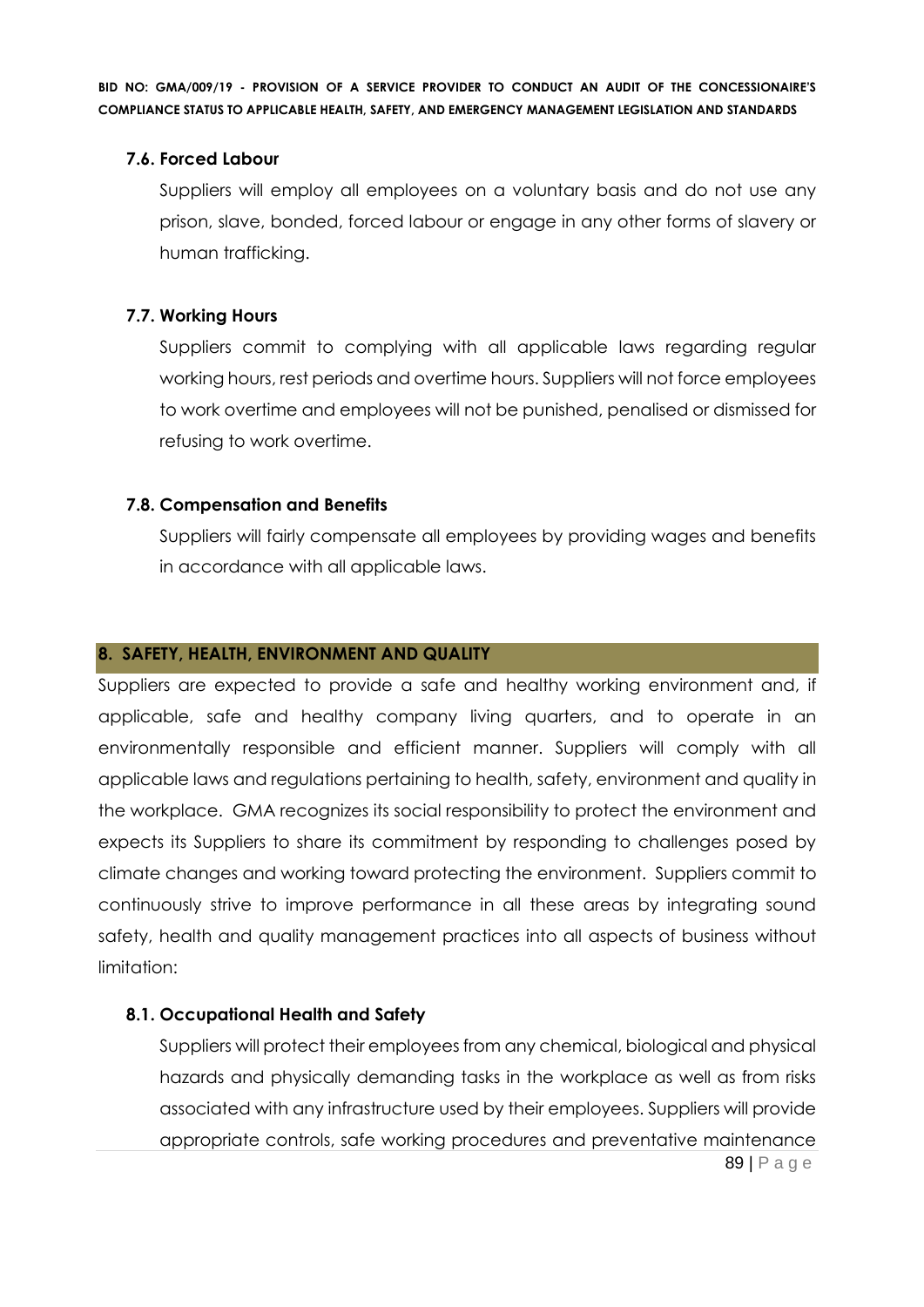and necessary technical protective measures to mitigate health and safety risks in the workplace.

#### **8.2. Product Safety**

Suppliers will make available material safety data sheets containing all necessary safety-relevant information for all hazardous substances and will be provided to GMA and other parties in case of legitimate need.

#### **8.3. Resource Conservation and Climate Protection/Waste and Emissions**

Suppliers will minimise or eliminate negative impact on the environment and climate at their source or by practices such as the modification of production, maintenance and facility processes, material substitution, conservation, recycling, material reutilisation, use of climate-friendly products, processes to reduce power consumption and greenhouse gas emissions. Suppliers will have systems in place to ensure safe handling, movement, storage, recycling, reuse and management of waste, air emissions and wastewater discharges. Suppliers will have systems in place to prevent or mitigate accidental spills and releases into the environment.

#### **8.4. Quality Requirements**

Suppliers will meet generally recognised or contractually agreed quality requirements in order to provide goods and services that consistently meet GMA's needs, perform as warranted and are safe for their intended use.

#### **9. MANAGEMENT SYSTEMS**

Suppliers are encouraged to fulfil the expectations set forth in this Supplier Code of Conduct by implementing management systems to facilitate compliance with all applicable laws and to promote continuous improvement and sustainability performance. Suppliers must communicate the principles set forth in this Supplier Code of Conduct to their employees and supply chains, and are expected to take disciplinary action against any of its employee or business partner, involved in discharging the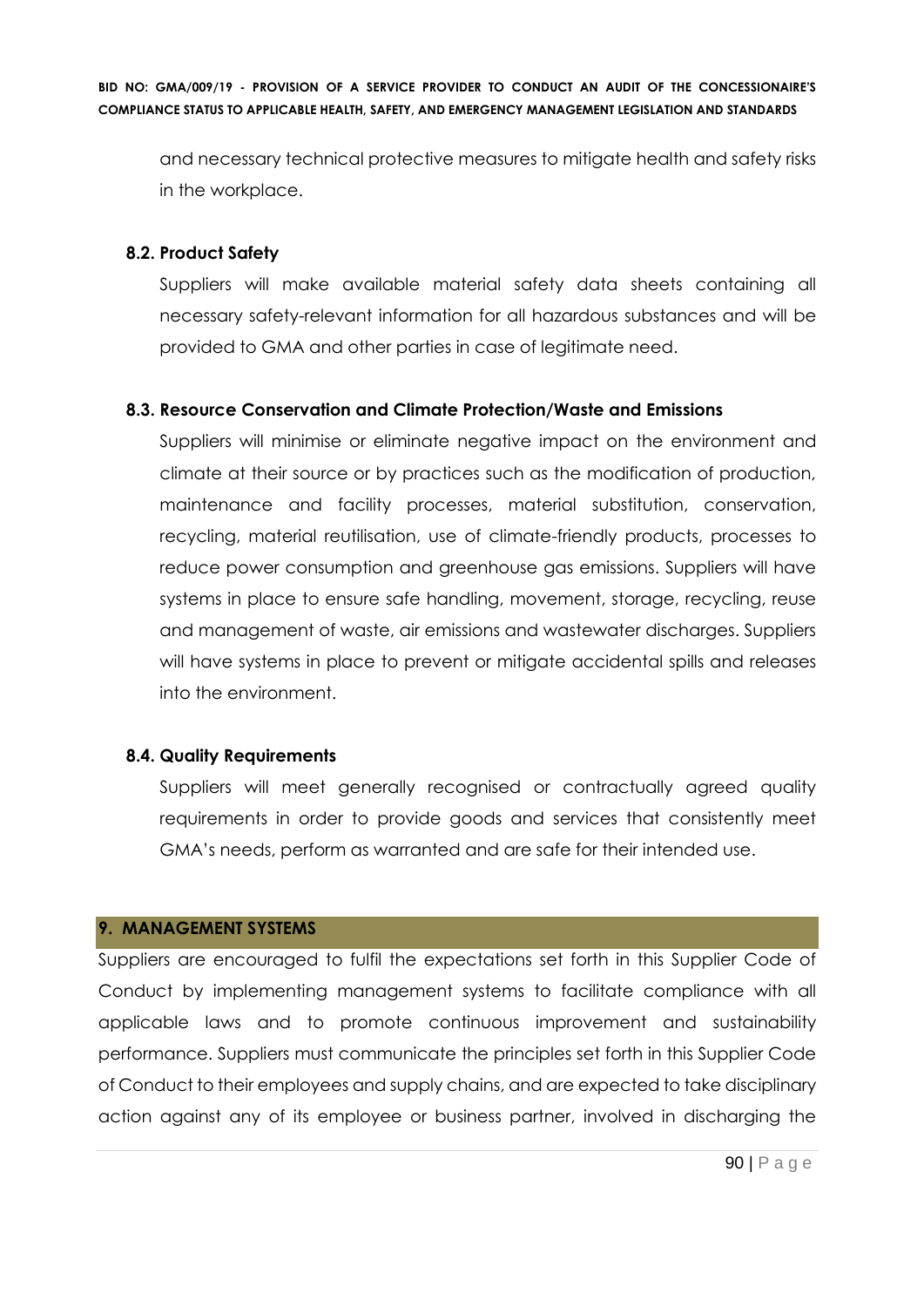Supplier's obligations towards the GMA, who acts contrary to the letter or spirit of this Code of Conduct.

Suppliers are expected to self-monitor and demonstrate their compliance with this Code of Conduct. Where non-compliance is detected, the GMA may, at its sole discretion:

- immediately remove from GMA premises, a Supplier who behaves in a manner that is inconsistent with this Code of Conduct or any GMA policy; or
- suspend any Purchase Order from the Supplier until satisfactory corrective action is implemented;
- terminate its relationship with the Supplier;
- facilitate the listing of the Supplier in the National Treasury Register of Restricted Suppliers or its equivalent; and/or
- report the Supplier to appropriate authorities or associations.

Suppliers are responsible for prompt reporting of actual or suspected fraud, corruption, theft, financial misconduct, dishonesty, or unethical conduct, relating to SCM processes in which they are involved, or the discharge of their contractual obligations towards the GMA, to the GMA's management, or the GMA's Fraud Hotline.

## **10. ROLES AND RESPONSIBILITIES**

| <b>Responsibility</b>        | <b>Designation</b>      | Level of Responsibility /<br><b>Accountability</b> |
|------------------------------|-------------------------|----------------------------------------------------|
| <b>Accounting Officer</b>    | Chief Executive Officer | The Chief Executive Officer is<br>$\bullet$        |
|                              | (CEO)                   | responsible for articulating the                   |
|                              |                         | core values for the GMA.                           |
| <b>Responsible Authority</b> | Chief Financial Officer | Responsible for communicating<br>$\bullet$         |
|                              | (CFO)                   | this code to the Suppliers and                     |
|                              |                         | providing guidance on the                          |
|                              |                         | management of exceptions to                        |
|                              |                         | this code.                                         |
|                              |                         |                                                    |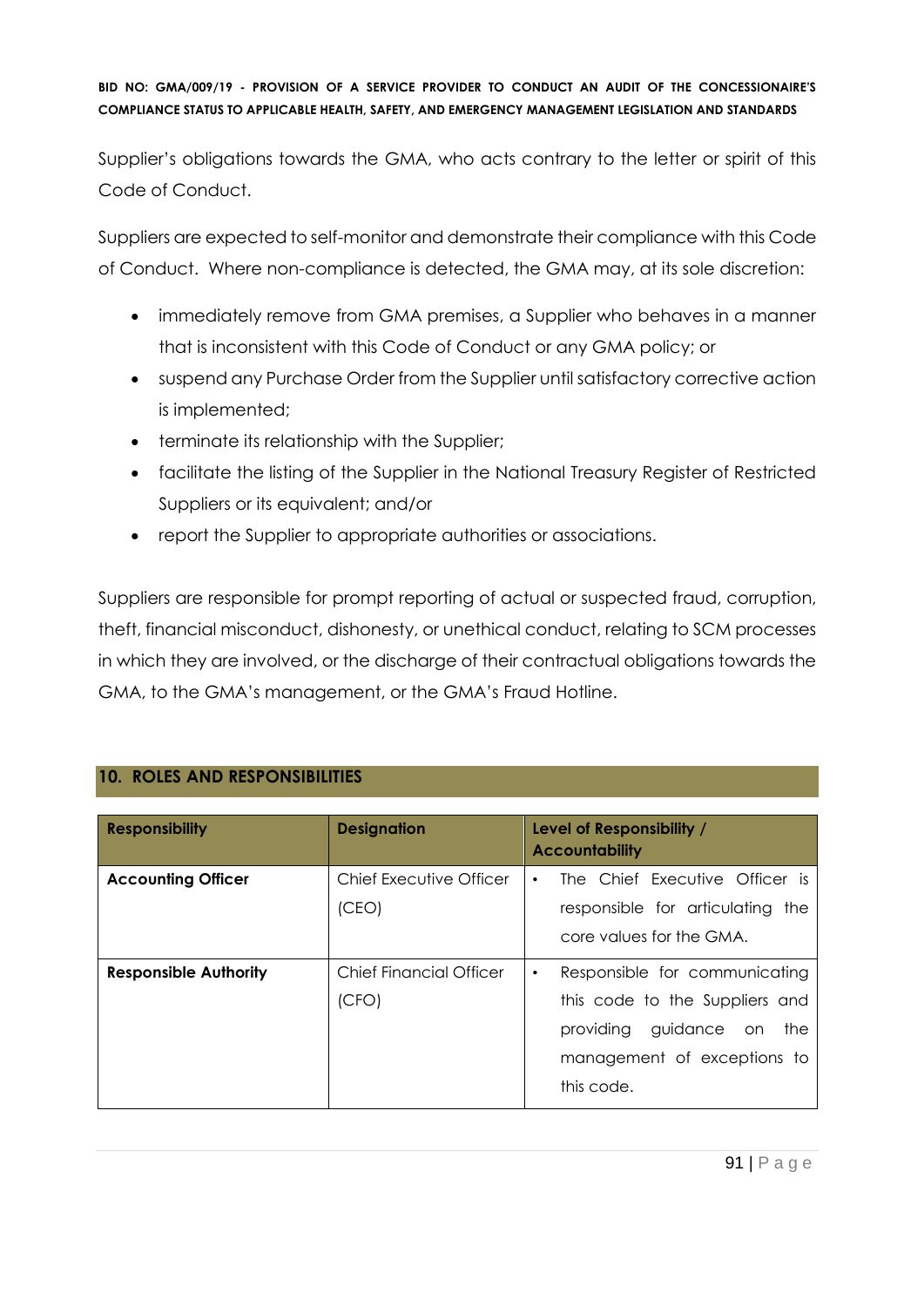|                                                        |                                         | Responsible for implementing<br>$\bullet$<br>suitable systems to support the<br>implementation of this code of<br>conduct.                                                                                                                                                  |
|--------------------------------------------------------|-----------------------------------------|-----------------------------------------------------------------------------------------------------------------------------------------------------------------------------------------------------------------------------------------------------------------------------|
| <b>Executing Authorities</b>                           | All GMA employees<br>and Suppliers      | Responsible for upholding and<br>$\bullet$<br>putting into action this code of<br>conduct.<br>Responsible for ensuring<br>$\bullet$<br>compliance and reporting non-<br>compliance to this code of<br>conduct.                                                              |
| Administrative/Revisions/A<br>mendments Responsibility | Executive Manager:<br><b>SCM</b>        | Responsible for the annual review<br>$\bullet$<br>of the code and/or amending of<br>the code as necessary.                                                                                                                                                                  |
| <b>Enquiries</b>                                       | <b>Chief Financial Officer</b><br>(CFO) | Responsible<br>for<br>the<br>overall<br>$\bullet$<br>management<br>and<br>implementation of GMA SCM<br>policies.<br>Proposed Corrections<br>amendments<br>this<br>and/or<br>to<br>document must be forwarded to<br>the Executive Manager: SCM in<br>the Finance Department. |

#### **11. RELATED DOCUMENTS**

Content of this Code of Conduct is informed by the following legal standards:

- i. The Constitution of the Republic of South Africa, act 108 of 1996, Section 217;
- ii. Occupational Health and Safety Act, 1993;
- iii. Public Finance Management Act (PFMA) of 1999;
- iv. Preferential Procurement Policy Framework Act (PPPFA) of 2000 and its related Regulations;
- v. Construction Industry Development Board Act of 2000 and its related Regulations;